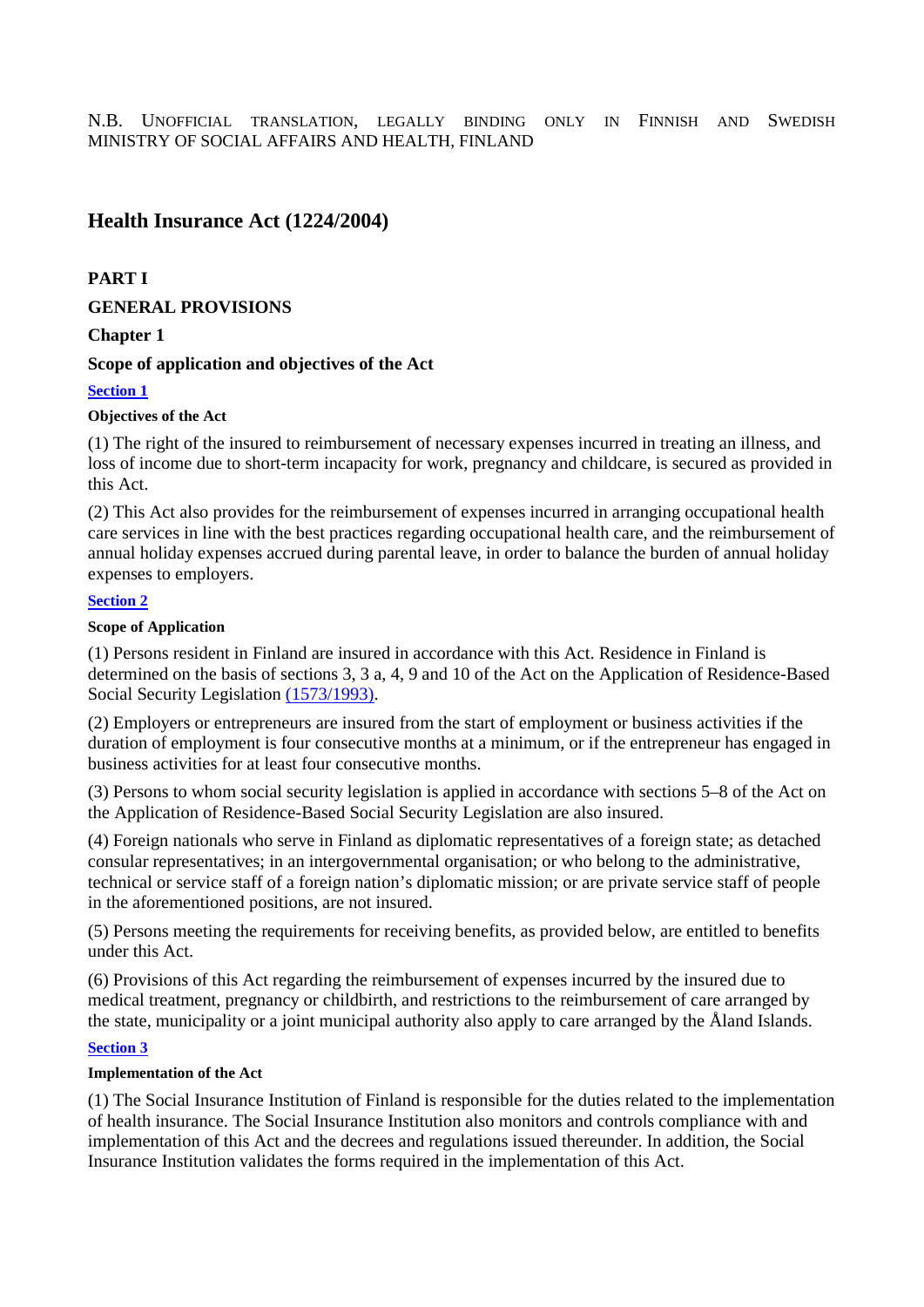(2) Employer's funds contribute to the implementation of the Act as specified in Chapter 16. Provisions of this Act pertaining to the Social Insurance Institution are also applied to employer's funds, unless otherwise provided elsewhere.

# **Section 4**

**Definitions** 

(1) For the purposes of this Act:

1) *family member* means the insured person's spouse and the insured person's or his or her spouse's child of under 18 years of age; a man and woman who continuously live in conditions similar to marriage in a shared household are considered comparable to spouses;

2) *other healthcare professional* means a nurse, public health nurse, midwife, physiotherapist, biomedical laboratory scientist, clinical dental technician, psychologist and dental hygienist to whom the National Supervisory Authority for Welfare and Health Valvira has granted the right to practice their profession as a licensed or authorised professional; (531/2009)

3) *reasonable wholesale price* means a reasonable wholesale price for a medicinal product confirmed by Pharmaceuticals Pricing Board and accepted as the basis for reimbursement;

4) *own work* means work carried out in one's own or a family member's company, store or occupation, or work carried out within agriculture, forestry, households or other areas, and independent scientific or artistic work and full-time study;

5) *weekday* means days other than Sundays, religious holidays and public holidays;

6) *daily allowance* means sickness allowance, partial sickness allowance, parenthood allowance and special care allowance; (459/2006)

7) *parenthood allowance* means special maternity allowance, maternity allowance, paternity allowance, parental allowance and partial parental allowance;

8) *earnings-related pension acts* means acts referred to in section 3 of the Employees Pensions Act (395/2006); and (1364/2007)

9) *employee* means a person who is employed in an employment relationship or in a public-service employment relationship or other service relationship, and to persons referred to in section 7 of the Employees Pensions Act (395/2006) whose working hours and earnings fulfil the requirements specified in Chapter 5 section 4 of the Unemployment Security Act (1290/2002), and *entrepreneur* means a person who is obligated to take out insurance in accordance with section 1, subsection 2 of the Selfemployed Persons' Pensions Act (1272/2006) or section 1, subsection 2 of the Farmers' Pensions Act (1280/2006). (994/2008)

# **PART II**

# **REIMBURSEMENT FOR MEDICAL TREATMENT**

# **Chapter 2**

# **General provisions governing reimbursement for medical treatment**

# **Section 1**

# **Reimbursement for medical treatment**

(1) As provided below, examinations and treatment carried out and prescribed by doctors and dentists, medicines prescribed by doctors and dentists for treatment of the insured's illness, clinical nutritional preparations and basic ointments, medicines and basic ointments covered by a nurse's limited and temporary right to prescribe medicines, as referred to in sections 23b and 23c of the Health Care Professionals Act (559/1994) ,and travel expenses related to the treatment of an illness, are reimbursed to the insured as medical treatment expenses. (437/2010)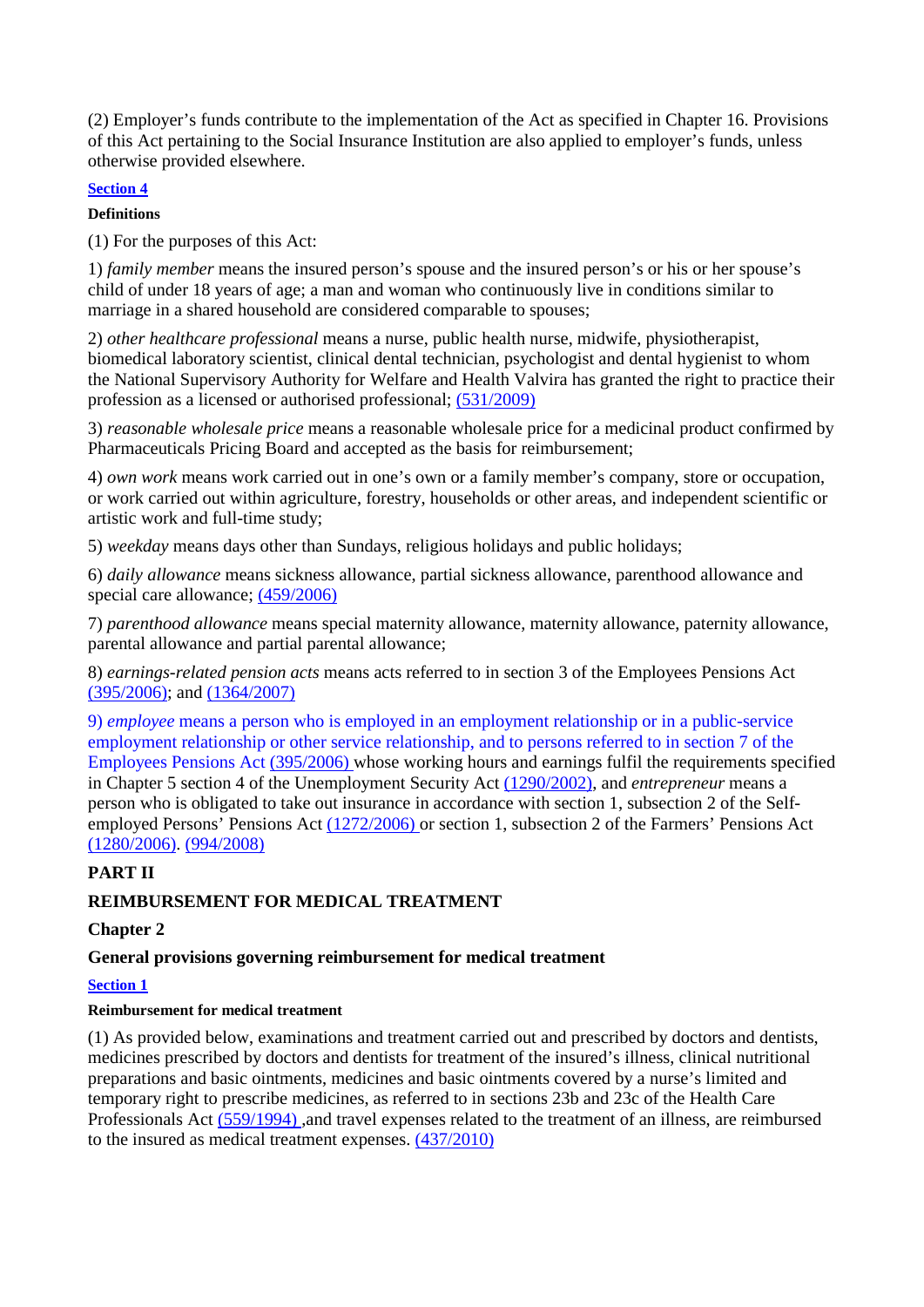(2) Provisions of this Act on the reimbursement of medical treatment also apply, where appropriate, to the right of the insured to reimbursement for expenses incurred during pregnancy and childbirth.

## **Section 2**

## **General principle of eligibility for reimbursement**

(1) The insured is entitled to reimbursement for necessary medical treatment expenses and expenses incurred in pregnancy and childbirth in excess of the deductible separately specified in this Act.

(2) Medical treatment expenses are reimbursed to the insured to the extent of expenses that would have been incurred by the insured for treatment where unnecessary costs are avoided without endangering the insured's health.

# **3 § (102/2011)**

## **Restrictions concerning reimbursability**

(1) Under this Act, reimbursement is not granted for:

1) fees charged for municipal health care services under the Act on Client Fees in Social Welfare and Health Care (734/1992);

2) expenses for medical treatment arranged by a municipality or a joint municipal authority as specified in section 4 of the Act on Planning and Government Grants for Social Welfare and Health Care (733/1992) ;

3) expenses incurred for pharmacotherapy provided in connection with municipal health care at an outpatient care unit;

4) medical treatment expenses for the time the insured spends in public institutional care or corresponding care;

5) medical treatment expenses in cases where the expenses are reimbursed under Chapter 10 section 7 of the Imprisonment Act (767/2005);

6) expenses incurred in acquiring care supplies, aids and prostheses in connection with medical treatment or which the insured otherwise needs;

7) daily in-patient fees, outpatient clinic fees, administrative fees and other similar fees charged for private health care services;

8) expenses incurred for psychotherapy provided by a doctor, if the expenses are reimbursed under sections 11 or 12 of the Act on the Social Insurance Institution of Finland's Rehabilitation Benefits and Rehabilitation Allowance Benefits (566/2005).

(2) Medical treatment expenses in paragraphs 4 and 5 above also refer to the costs of medicinal products.

(3) Reimbursement of expenses for private health care services provided on municipal social welfare and health care premises requires that the lessor of the premises has provided the identifying information of the service provider holding the lease, as well as information concerning the place of business and duration of the lease, to the Social Insurance Institution. The lessor of the premises must ensure that the leasing of the premises does not compromise statutory activities of municipal social welfare and health care.

(4) A limited company with one or several municipalities or joint municipal authorities as the majority shareholder is considered a private health care service provider as referred to in this section if a shareholder other than a municipality or a joint municipal authority holds a minimum of 25 per cent of the company's share capital.

(5) Section 3, amended by Act  $102/2011$ , is in force in its temporarily amended form between 1 March 2011 and 30 April 2015. The former wording is:

**Section 3**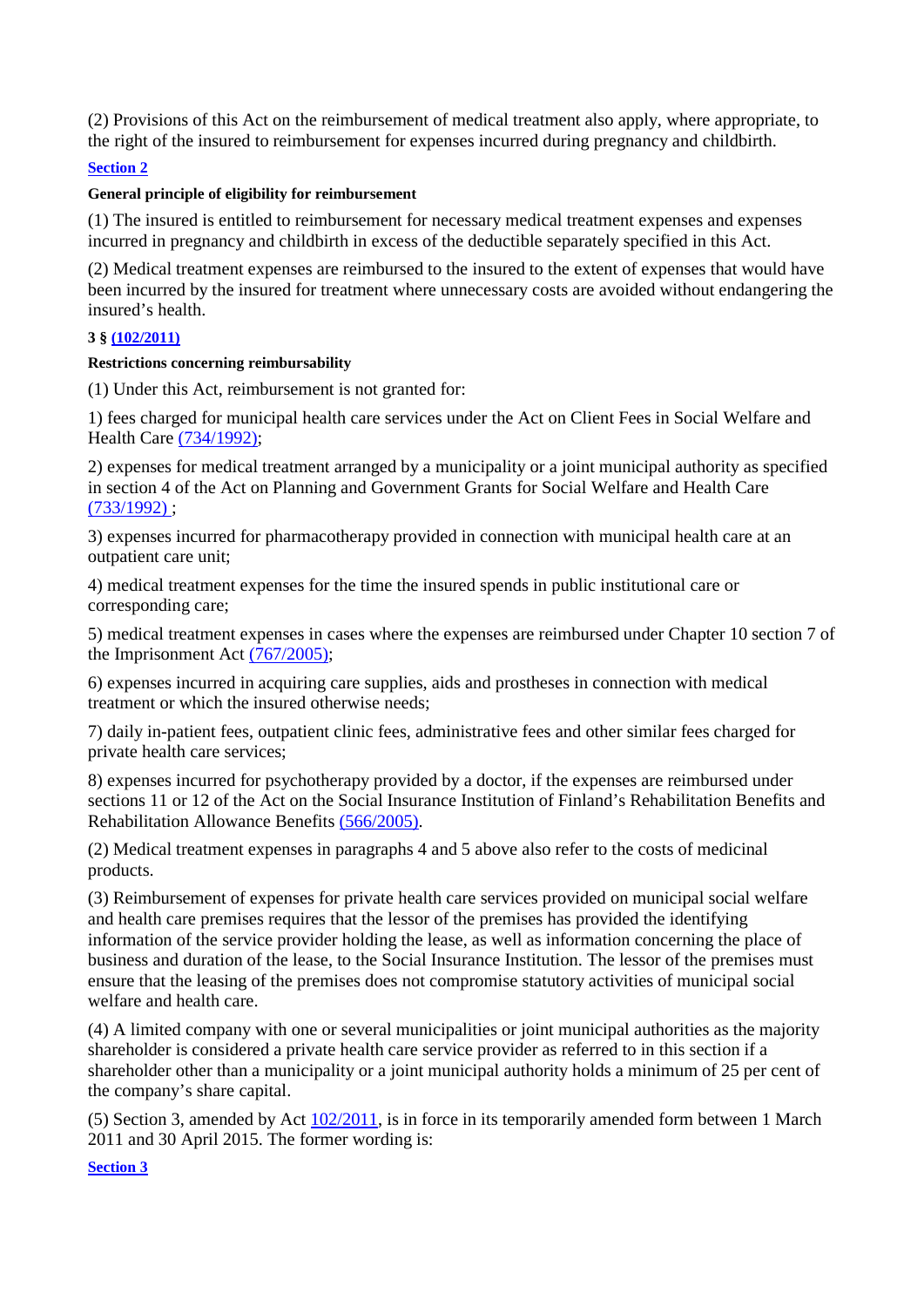### **Restrictions concerning reimbursability**

Under this Act, reimbursement is not granted for:

1) fees charged for municipal health care services under the Act on Client Fees in Social Welfare and Health Care (734/1992);

2) expenses of medical treatment arranged by a municipality or a joint municipal authority as specified in section 4 of the Act on Planning and Government Grants for Social Welfare and Health Care (733/1992) ;

3) medical treatment expenses when private health care services are provided on municipal social welfare and health care premises;

4) expenses incurred for pharmacotherapy provided in connection with municipal health care at an outpatient care unit; (437/2010)

5) medical treatment expenses for the time the insured spends in public institutional care or corresponding care;

6) medical treatment expenses for the time the insured is serving a term of imprisonment in a penal institution referred to in section 2 of the Criminal Code of Finland (39/1889), with the exception of a conversion sentence in lieu of a fine, or for the time the insured is in an institution for preventive detention under section 1 of the Act on the Preventive Confinement of Dangerous Recidivists  $(317/1953)$ :

7) expenses incurred in acquiring care supplies, aids and prostheses in connection with medical treatment or which the insured otherwise needs; (875/2010)

8) daily in-patient fees, outpatient clinic fees, administrative fees and other similar fees charged for private health care services; (875/2010)

9) expenses incurred for psychotherapy provided by a doctor, if the expenses are reimbursed under sections 11 or 12 of the Act on the Social Insurance Institution of Finland's Rehabilitation Benefits and Rehabilitation Allowance Benefits. (566/2005). (875/2010)

Medical treatment expenses in paragraphs 5 and 6 above also refers to the costs of medicinal products.

## **Section 4**

## **Definition of public institutional care**

(1) Institutional care refers to activities that include support, treatment and care provided in a hospital, care institution or other comparable unit.

(2) Institutional care is public if care is provided:

1) in a social welfare or health care institution maintained by the state, municipality or joint municipal authority;

2) in another institution where the state is responsible for the expenses of the treatment provided;

3) in another unit, if the state, municipality or joint municipal board constantly participates in the funding of treatment by providing the unit or its operator financial support, subsidies or compensation at an amount that exceeds half of the total treatment expenses;

4) by a municipality in accordance with subsections 1 or 4 of section 4 of the Act on Planning and Government Grants for Social Welfare and Health Care, or is factually arranged in accordance with either subsection; or

5) at a private service provider's unit, if the municipality continuously participates in the funding of treatment by granting social assistance to the person undergoing treatment at an amount that covers half of the treatment fee at a minimum.

(3) Further provisions on when care referred to in subsections 1 and 2 is institutional care and when care is public are given by a decree of the Ministry of Social Affairs and Health. When necessary, the Social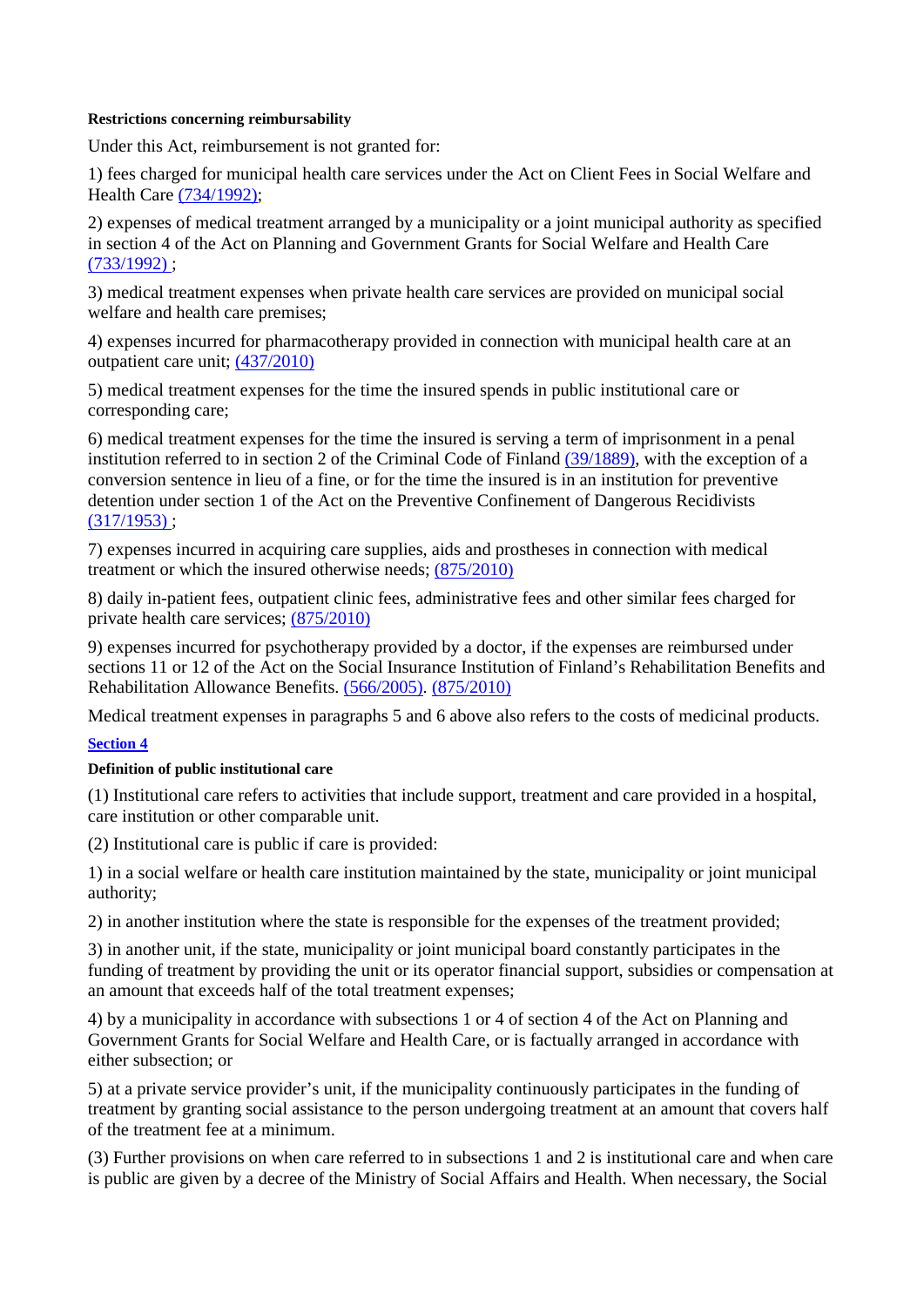Insurance Institution of Finland and municipalities will negotiate on whether activities are considered outpatient or public institutional care as referred to in this section. Further provisions on the negotiation procedure between the Social Insurance Institution of Finland and the municipalities and the related consultation procedure are issued by a decree of the Ministry of Social Affairs and Health.

# **Section 5**

# **The relationship between reimbursement for medical treatment and reimbursement under other laws**

(1) If the insured has been reimbursed for medical treatment expenses under the acts on accident insurance or motor liability insurance, the reimbursement is deducted from the medical treatment reimbursement paid to the insured under this Act. If the insured claims reimbursement under the acts on accident or motor insurance for medical treatment expenses that have already been reimbursed under this Act, the Social Insurance Institution is entitled to receive an amount equalling the amount reimbursed under health insurance from the reimbursement granted by the accident or motor insurance company, the State Treasury or the Finnish Motor Insurers' Centre for the same accident or on the grounds of the same illness.

(2) If the insured is entitled to reimbursement for medical treatment expenses under the Patient Injury Act (585/1986), reimbursement under this Act takes precedence over the Patient Injury Act. If the insured has already been reimbursed for the same medical treatment expenses under the Patient Injury Act, the reimbursement under this Act is paid to the Patient Insurance Centre.

# **Section 6**

## **Treatment provided abroad**

(1) The insured is entitled to receive reimbursement under this Act for medical treatment provided outside Finland, if the insured has fallen ill, or was in need of treatment due to pregnancy or childbirth while abroad, and was not insured in the state which provided the treatment or did not have the right to medical treatment or to reimbursement for medical treatment expenses in the country where he or she was staying in accordance with the same conditions as persons who receive care and are insured in the state in question.

(2) By derogation from subsection 1 above, the insured is entitled to receive reimbursement, as provided in Chapter 3, for examination and treatment expenses incurred in the treatment of an illness when the treatment was provided in a European Union member state or in a state where European Union law is applied.

(3) The maximum amount of reimbursement for expenses incurred for medical treatment provided abroad is the amount that would have been reimbursed had the treatment been provided in Finland. If the insured has received reimbursement from abroad for the same medical expenses he or she claims reimbursement for under this Act, the insured is reimbursed under this Act only for the amount in excess of the reimbursement received from abroad.

(4) Reimbursement of costs incurred abroad requires that the examination was performed or treatment provided by a doctor, dentist, or, under orders from a doctor or a dentist, a health care professional referred to in Chapter 1 section 4 (1) (2) with the right to practice their profession as a licensed or authorised professional in the country of treatment. Costs incurred abroad can also be reimbursed if the procedure was performed under orders from a doctor or a dentist in a health care unit that meets the requirements provided by law in the country in question. (199/2006)

# **Chapter 3**

# **Reimbursement for treatment and examination**

# **Section 1**

# **Treatment provided by a doctor**

(1) Costs of an examination performed by a doctor to detect a possible illness or determine treatment, as well as treatment provided by a doctor and the expenses incurred in obtaining a medical certificate or opinion required for claiming a benefit under this Act, are reimbursed as medical treatment expenses.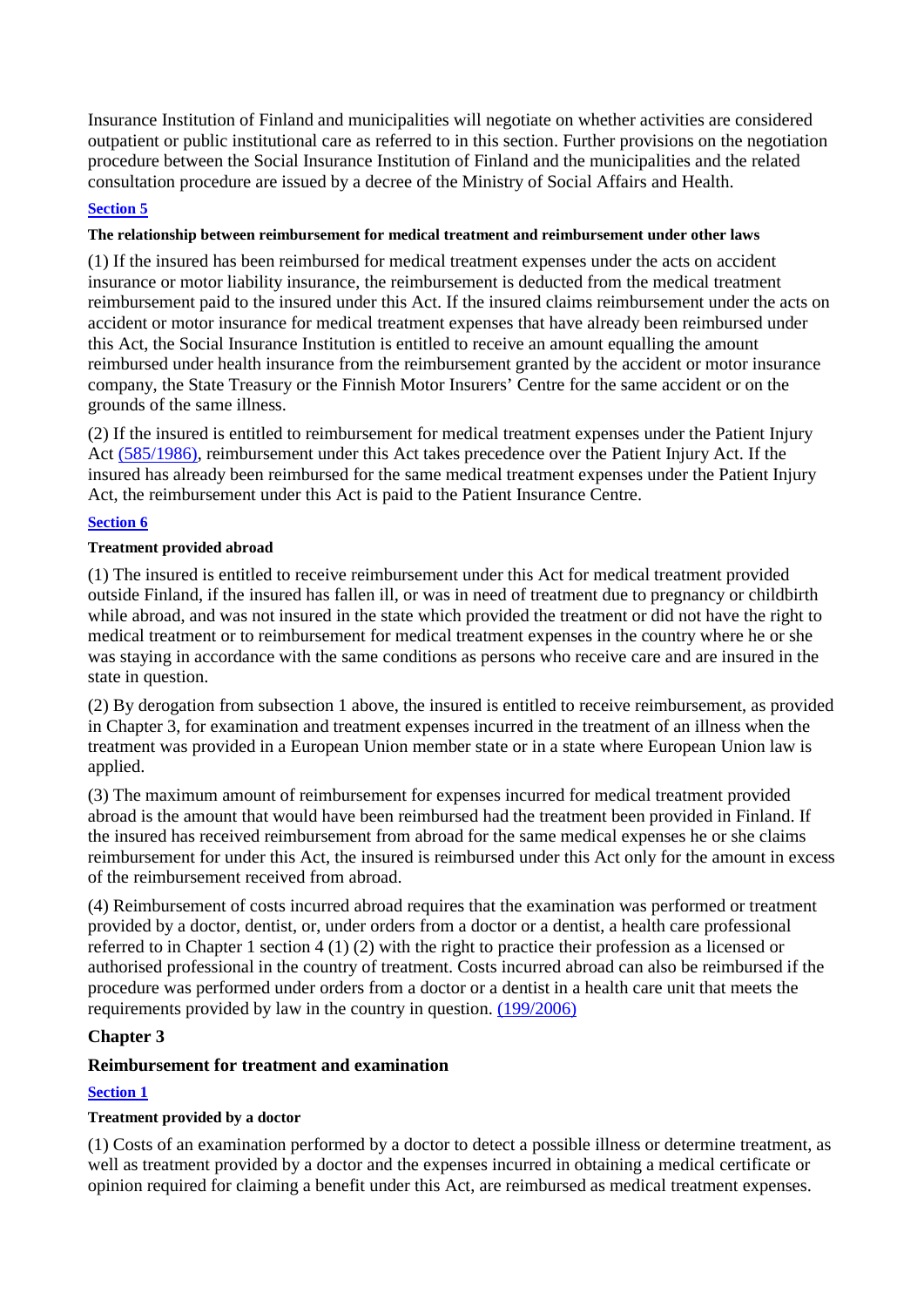(2) Payment of the reimbursement requires that the examination was performed or the treatment provided by a person with the right to practice the profession of a doctor or a specialist as a licensed or authorised professional in Finland.

# **Section 2**

# **Treatment provided by a dentist**

(1) Oral and dental care, oral and dental examinations once a calendar year and orthodontic care performed by a dentist are reimbursed as medical treatment when the treatment concerned is necessary to cure an illness other than dental illness.

(2) Payment of the reimbursement requires that the examination was performed or treatment was provided by a person with the right to practice the profession of a dentist or a specialised dentist as a licensed or authorised professional in Finland.

(3) Reimbursement under this Act is not made for dental prosthetic procedures or dental technology expenses.

# **Section 3**

## **Examination and treatment prescribed by a doctor and dentist**

(1) Examination and treatment procedures prescribed by doctors and dentists are reimbursed when the examination was performed or treatment was provided by other health care professionals as referred to in this Act, or when the procedure was performed at a unit providing private health care services, as referred to in the Private Healthcare Act (152/1990). Examination by a psychologist is reimbursed when the examination concerned is prescribed by a doctor and related to other examination or treatment for the insured.

(2) Therapeutic manipulation and other physical treatment prescribed by a doctor is reimbursed as physiotherapy prescribed by a doctor, provided that the treatment is provided by a physiotherapist or the treatment is given in a health care unit referred to in subsection 1 that provides physiotherapy services.

(3) Notwithstanding the provisions of Chapter 2 section 3, paragraph 2, physiotherapy and phototherapy expenses incurred for the treatment of a skin disease, which the insured has paid to the private service provider, are also reimbursed under this Act, if a health centre doctor or a hospital doctor has directed the insured to seek treatment with a private service provider and has provided the insured with a referral.

# **Section 4**

# **Reimbursable share of doctor and dentist's fees**

(1) The fee charged for an examination and treatment provided by doctors and dentists is reimbursed at the rate of 60 per cent. If the fee charged exceeds the fixed charge confirmed as the basis for reimbursement, the reimbursement is paid on the basis of the fixed charge. However, a laboratory examination performed by a doctor or a dentist, as well as radiological examination and procedure, is reimbursed in accordance with section 5(1).

(2) Reimbursement is paid on the basis of a special charge when treatment is provided by a specialist or a specialised dentist, and the treatment is included their field of specialisation. Otherwise the reimbursement is paid on the basis of the general charge.

## **Section 5 (531/2009)**

## **Reimbursable share of expenses for examination and treatment prescribed by a doctor or a dentist**

(1) The expenses of examination and treatment prescribed by a doctor or a dentist at once are reimbursed at the rate of 75 per cent for the part of total costs exceeding the sum of EUR 13.46 *(fixed deductible).* If the expenses charged from the insured exceed the fixed charge amounts confirmed as the basis of reimbursement, the reimbursement is calculated on the basis of the fixed charges. However, the fixed deductible of EUR 13.46 will always be separately deducted from expenses or the fixed charge amounts when reimbursing the costs of physiotherapy prescribed by a doctor.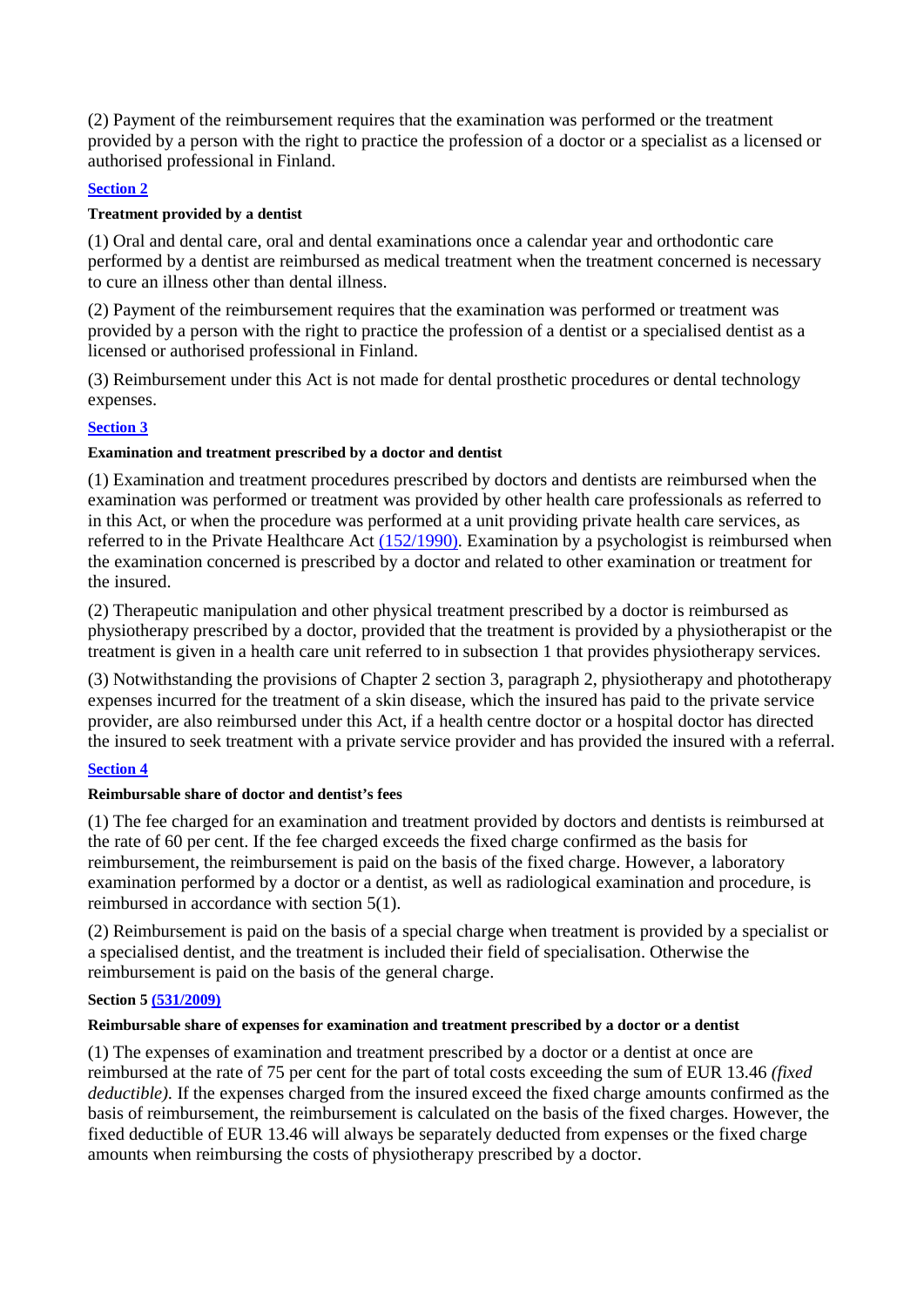(2) Examination and treatment prescribed by a dentist at once and performed by an oral hygienist are reimbursed at the amount of the fixed charge confirmed in accordance with section 6. If the fee charged exceeds the fixed charge confirmed as the basis for reimbursement, the reimbursement is paid at the amount of the fixed charge. If the fee charged is smaller than the fixed charge confirmed as the basis for reimbursement, the reimbursement is paid at the amount of the fee charged.

(3) Examination and treatment prescribed by a doctor or a dentist is reimbursed on the basis of the same order for a maximum of 15 examination or treatment sessions, if the examination is carried out or the treatment is provided within a year of issuing the order. Examination and treatment prescribed by a doctor or a dentist and performed by an oral hygienist is reimbursed on the basis of the same order for a maximum of 15 examination or treatment sessions, if the examination is performed or treatment provided within a year of issuing the order. An examination and treatment session means examination and treatment procedures performed during one day.

(4) Examination and treatment procedures performed at an in-patient ward of a private hospital are considered to be ordered at once if they are performed within one week's time of the first examination or treatment procedure.

## **Section 6 (531/2009)**

## **Maximum amount of and grounds for the fixed charge for the reimbursement of medical treatment and confirmation of the fixed charge**

(1) The grounds and maximum fixed charge amounts for doctors' fees and for dental care examination and treatment, and grounds for general and special charges for doctors' and dentists' fees, are issued by government decree. Based on the grounds for fixed charges and the maximum fixed charge amounts, the Social Insurance Institution of Finland must confirm a list of examination and treatment procedures reimbursed in accordance with sections 1–3, and the fixed charges for such procedures.

(2) The grounds for fixed charges and fixed charges to be confirmed, referred to in subsection 1 above, are based on the nature of the examination and treatment procedure, the efforts it requires and the costs incurred, the therapeutic value of the reimbursable service and funds available for reimbursement. When preparing the grounds for the fixed charges, the Ministry of Social Affairs and Health must consult the Social Insurance Institution. In addition, the Ministry of Social Affairs and Health and the Social Insurance Institution must provide the National Institute for Health and Welfare, the National Supervisory Authority for Welfare and Health, and organisations representing the actors concerned with an opportunity to give their opinion.

# **Chapter 4**

# **Reimbursement of travel expenses**

# **Section 1**

# **Travel by the insured**

(1) The insured is entitled to reimbursement for the travel costs related to the treatment of an illness, if the trip is made to a health care unit operated by the state, municipality or joint municipal authority. Expenses incurred in travel to a health care unit or to a practitioner referred to in the Private Healthcare Act for the purpose of treating an illness are reimbursed to the insured only if the examination performed or the treatment provided is reimbursable under this Act.

(2) In addition, reimbursement is made for costs resulting from travel by the insured to manufacturing, maintenance and distribution locations in connection with the acquisition and maintenance of assistive devices.

(3) Expenses resulting from travel while abroad and to the destination abroad are not reimbursed under this Act. If the insured was in need of treatment in border regions referred to in section 1 of the Act on Reciprocal Medical Treatment in Border Regions (307/1961), or treatment arranged for an insured person in accordance with the Primary Health Care Act (66/1972), the Act on Specialised Medical Care (1062/1989) or the Health Care Act (1326/2010) has been provided to a resident of a border region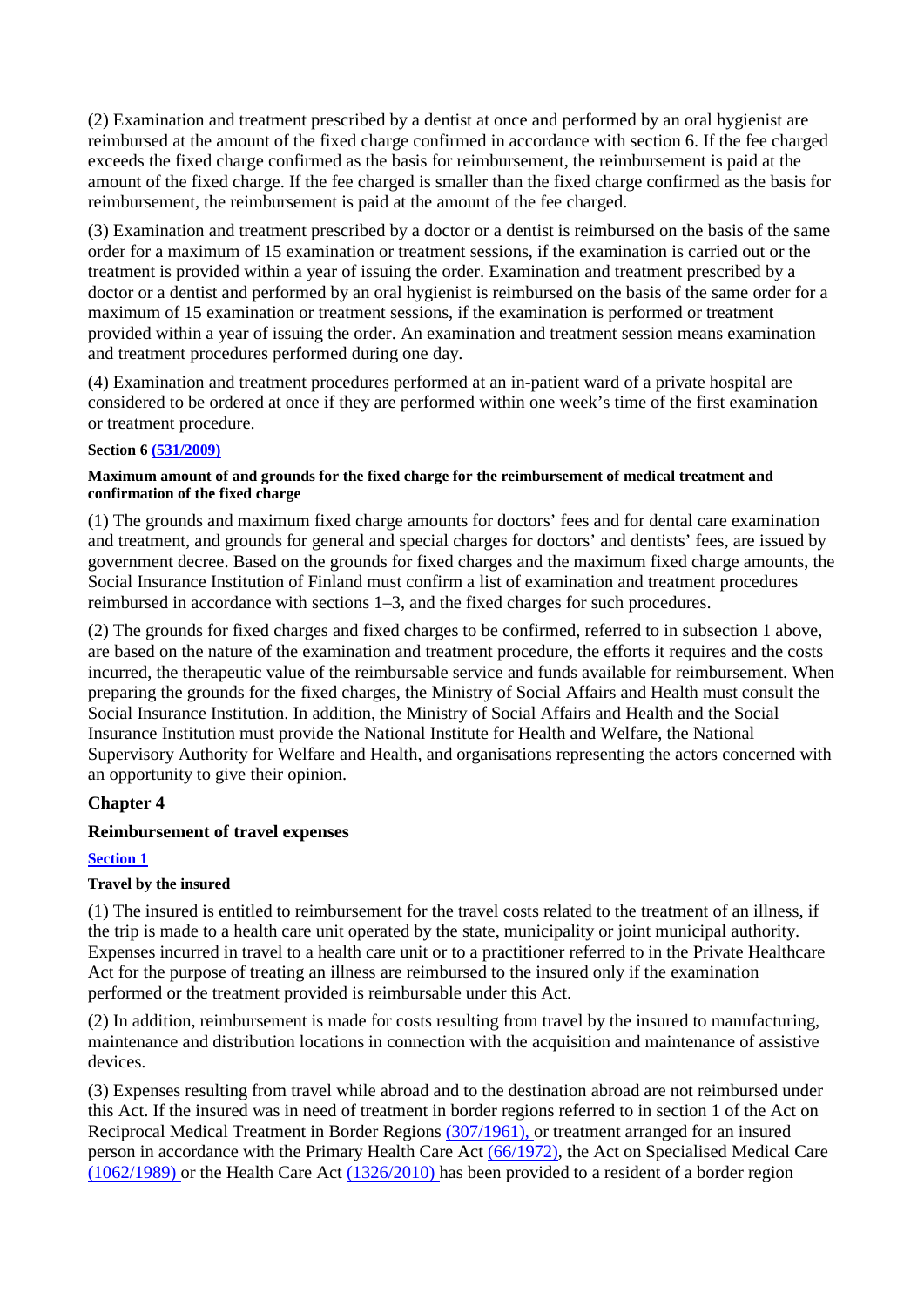referred to in said Act, the insured is entitled to reimbursement for travel costs as provided in this Act. (1334/2010)

## **Section 2**

## **Travel by a person other than the insured**

(1) Expenses resulting from travel by an escort are reimbursed as the insured's expenses according to the cheapest available means of travel, if the escort was necessary during the journey.

(2) Travel expenses incurred by a family member of the insured or other comparable person that result from a separate trip to a place of examination or treatment unit referred to in section 1(1) are reimbursed as the insured's costs if the trip was necessary for the purpose of participating in the insured's treatment.

# **Section 3**

## **Travel related to a home visit**

(1) Travel expenses resulting from a home visit made by a doctor, dentist and other health care professional referred to in this Act to the insured's home are reimbursed to the insured as otherwise provided in this chapter. However, when the health care professional makes the home visit using his or her own car, reimbursement for the travel is paid at the amount of tax-free compensation confirmed annually by the Finnish Tax Administration. (513/2010)

(2) Reimbursement of travel expenses resulting from a home visit requires an order from a doctor, if the home visit was made by another health care professional as referred to in this Act.

# **Section 4**

# **Place of examination and treatment**

Travel costs incurred by the insured are reimbursed for travel to the nearest place of examination and treatment where the insured can receive necessary examination and treatment as referred to in this Act, without endangering his or her health. If the municipality or joint municipal authority has arranged specialist medical care in accordance with section 4 of the Act on Planning and Government Grants for Social Welfare and Health Care, travel expenses to the place where the treatment is provided are reimbursed. Otherwise, travel expenses are reimbursed in accordance with travel costs to the nearest place of examination and treatment.

# **Section 5**

## **Reimbursable means of travel**

(1) Travel expenses incurred by the insured are reimbursed on the basis of what travel costs would have amounted to when using the least expensive available means of travel.

(2) However, travel expenses incurred by the insured are reimbursed according to costs resulting from the use of a special vehicle if the insured's illness, serious disability or traffic conditions necessitate the use of a special vehicle. A special vehicle means one's own car, a taxi, a specially equipped vehicle for people with disabilities, a minibus, a patient transport vehicle, a motor boat, a snowmobile, a helicopter and other comparable vehicles.

(3) In this Act, least expensive means of travel primarily means:

1) regular public transport open to everyone, and a trip made by linking various means of transport to public transport; or

2) service transport or demand-responsive transport.

(4) If means of travel referred to in subsection 3 are not available, but arranged joint transportation with a special vehicle is available for use, the insured is entitled to reimbursement for this means of travel according to costs incurred.

(5) When reimbursing costs for travel by water in island locations, the special conditions in the archipelago, which refers to the lack of permanent road connections and traffic and transport services and weather conditions, are taken into consideration as an additional cost.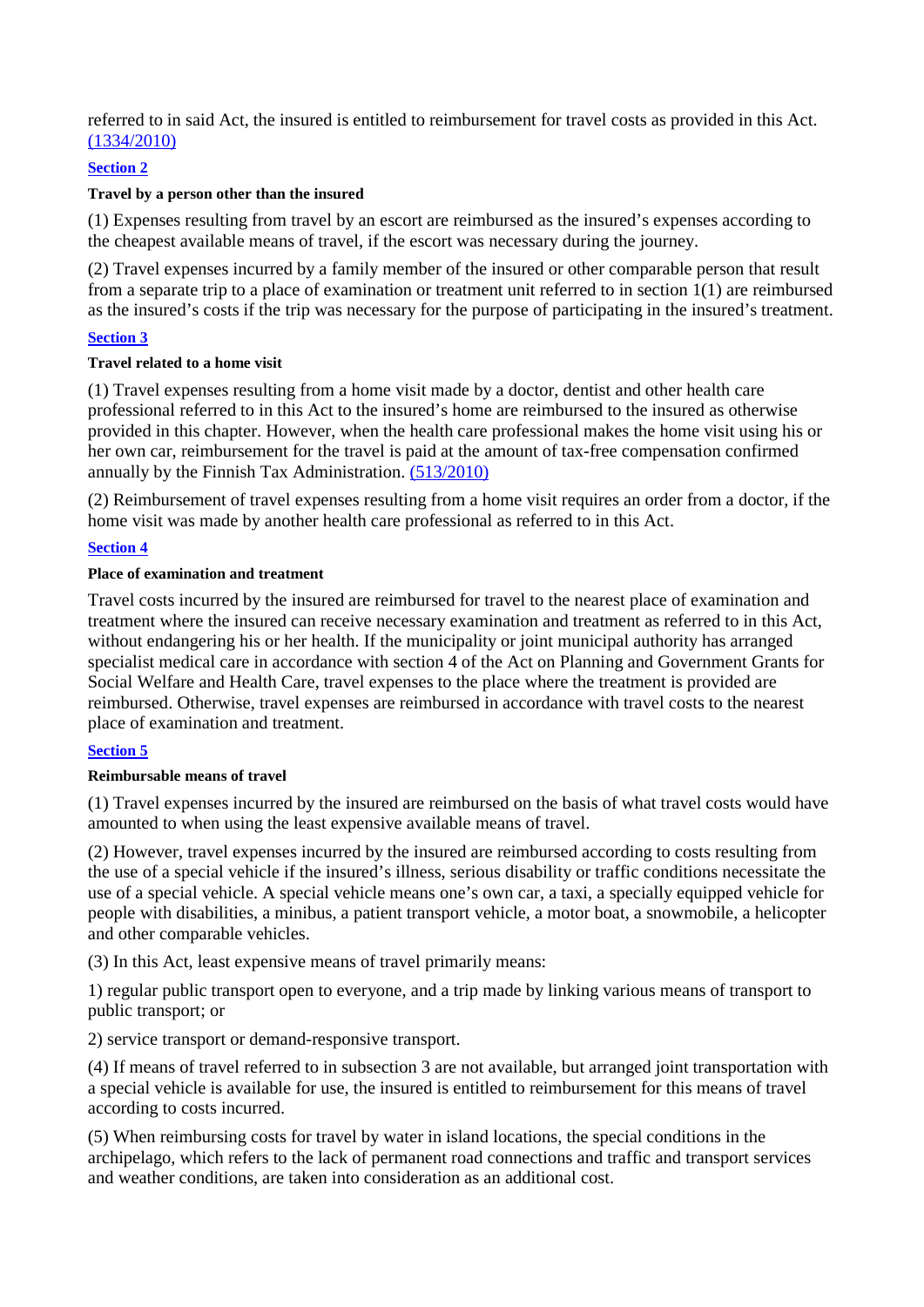## **Section 6**

### **Patient transport**

(1) The insured is reimbursed for costs resulting from emergency medical services as referred to in sections 39 and 40 of the Health Care Act. If the insured's state has improved after emergency medical care provided on site to the extent that transport to further care is not required, costs resulting from the patient transport vehicle's visit on site are reimbursed as a cost incurred by the insured. (1334/2010)

(2) Emergency medical care provided before or during transport is not reimbursed under this Act.

(3) Provisions on the fixed charge used as the basis for reimbursing the use of a patient transport vehicle are issued by government decree. The fixed charge for patient transport vehicles is based on the costs resulting from transport and available funds. When preparing the decree on the fixed charge and amendments to the decree, the Ministry of Social Affairs and Health must consult the Social Insurance Institution of Finland and organisations representing the actors concerned. (929/2009)

## **Section 7**

## **Amount of reimbursement and the deductible**

(1) Travel expenses incurred by the insured are reimbursed in total for the part in excess of EUR 9.25 for a one-way trip *(the deductible).* However, reimbursement is paid at the most at the amount of the fixed charge confirmed as the basis for travel cost reimbursement.

(2) If the total sum of costs payable by the insured for reimbursable travel as referred to in this Act or the Act on Rehabilitation Services to be Provided by the Social Insurance Institution (610/1991) is incurred within one calendar year and exceeds EUR 157 (*annual deductible*), the part in excess is reimbursed in total, however at the most at an amount not exceeding the confirmed fixed charge.

(3) The Act on Rehabilitation Services to be Provided by the Social Insurance Institution 610/1991 is repealed by the Act on the Social Insurance Institution of Finland's Rehabilitation Benefits and Rehabilitation Allowance Benefits 566/2005.

## **Section 8**

## **Basis for reimbursement of travel expenses and confirmation of the fixed charge**

(1) If the insured uses a means of travel other than referred to in section 5, subsections 3 or 4, without justified reason, the reimbursement is paid in accordance with the reimbursement criteria for public transport. However, if another means of travel can be considered justified in accordance with section 5(2), the reimbursement is paid on the basis of actual costs, however at an amount not exceeding the confirmed fixed charge. If the trip is made with a vehicle for which no confirmed fixed charge exists, reasonable costs incurred in the travel is compensated to the insured.

(2) The reimbursement basis for using a taxi is the maximum fare charged from consumers referred to in section 16 of the Taxi Transport Act (217/2007), unless the Social Insurance Institution of Finland has agreed with the transport service provider on pricing below the maximum fare. (929/2009)

(3) Provisions on the fixed charge used as a basis for reimbursing the use a special vehicle other than a taxi referred to in section 5 are issued by a decree of the Ministry of Social Affairs and Health. When preparing the decree and amendments to it, the Ministry of Social Affairs and Health must consult the Social Insurance Institution of Finland. Provisions on the confirmation of the fixed charge for a patient transport vehicle are specified in section 6. (929/2009)

## **Section 9**

## **Accommodation allowance**

(1) The insured is entitled to an accommodation allowance if the insured himself or the person referred to in section 2 has to stay overnight on a trip which is reimbursable under this Act, due to the examination or treatment the insured is undergoing or because of traffic conditions, and has incurred verifiable costs in staying overnight. The accommodation allowance is paid on the basis of costs incurred, at a maximum of EUR 20.18 per person per day.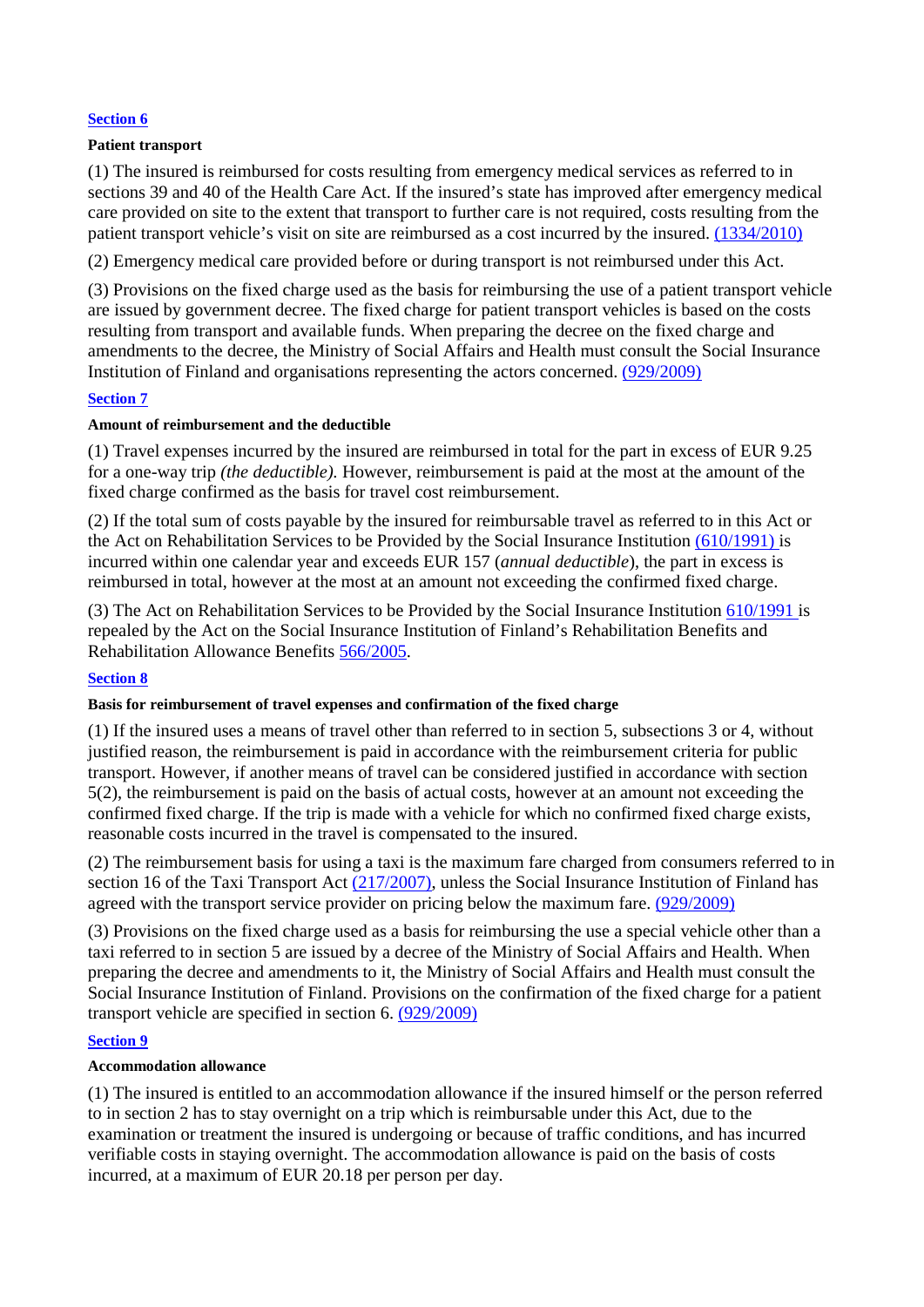(2) The insured is also entitled to the accommodation allowance when having to stay overnight near a health care unit due to a doctor's evaluation regarding pregnancy, and has incurred verifiable costs for staying overnight. (929/2009)

# **Chapter 5**

# **Reimbursement of medicinal products**

**Section 1 (802/2008)** 

## **Reimbursable medicinal products**

(1) The insured has the right to be reimbursed for the costs of a medicinal product prescribed by a doctor, or a dentist or by a nurse with limited or temporary prescription rights, for the treatment of a disease. Reimbursement for a medicinal product is made provided that the product concerned is a medicinal product that requires prescription under the Medicines Act (395/1987) and is intended for internal or external use to cure or alleviate a disease or its symptoms. The insured also has the right to be reimbursed for a compatible medicinal product on the Finnish Medicine Agency's list for which the insured patient's medicinal product has been exchanged at a pharmacy under section 57b of the Medicines Act. A further condition is that the approval for reimbursement, granted by the Pharmaceuticals Pricing Board, is in force. (437/2010)

(2) The reimbursable medicinal products referred to in subsection 1 above also include medicinal products sold over-the-counter that are indispensable on medical grounds *(self-care medicine)* and have valid approval for reimbursement. The insured has the right to be reimbursed for these medicinal products under section 4, or in the event of a severe and chronic disease, under section 5. The Social Insurance Institution may make further decisions on the documentation required and the medical criteria that must be met for medical justification of reimbursement for a self-care medicine to the insured.

(3) What is provided on reimbursement for medicinal products applies, as appropriate, to reimbursement for the special authorisation products referred to in section 21 f of the Medicines Act, medicinal products prepared at pharmacies, basic ointments, and medicinal oxygen and blood.

# **Section 2**

# **Reimbursable clinical nutritional preparations and basic ointments**

(1) The insured has the right to be reimbursed for the costs of a clinical nutritional preparation if a physician has prescribed the preparation for the treatment of a severe disease and the preparation is used in the treatment of a severe disease to replace or complement a diet or part of a diet. A further requirement is that the preparation has been acquired from a pharmacy or a hospital, that it has been approved for reimbursement, and that a reasonable wholesale price has been confirmed for it as laid down in Chapter 6. (885/2005)

(2) What is provided in subsection 1 applies, as appropriate, to products comparable to clinical nutritional preparations.

(3) Reimbursement is made for basic ointments prescribed by a physician or a nurse with limited prescription rights and used for the treatment of a chronic skin disease that has been diagnosed by a doctor, if the basic ointment is manufactured by a pharmaceutical company, acquired from a pharmacy and approved for reimbursement, and a reasonable wholesale price has been confirmed for it as laid down in Chapter 6. (437/2010)

# **3 § (802/2008)**

## **Traditional herbal medicinal products and homeopathic preparations**

Reimbursement under this Act is not paid for traditional herbal medicinal products or homeopathic preparations.

**4 § (802/2008)** 

**Basic reimbursement**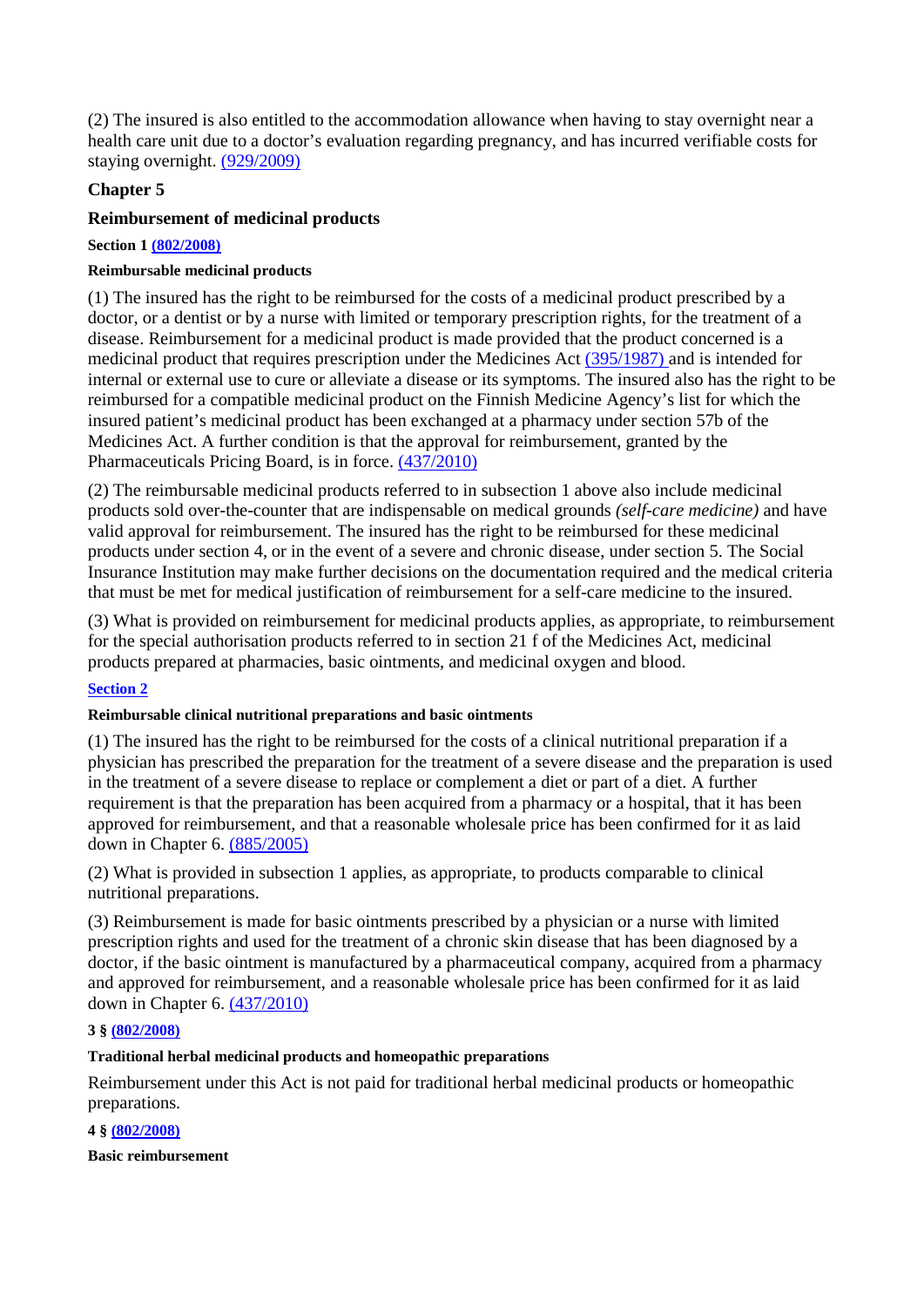Reimbursement for a medicinal product that has been approved for basic reimbursement is 42 per cent of the reimbursement referred to in section 9 (1), 9 (2) or 9(3).

## **5 § (802/2008)**

## **Special reimbursement**

(1) Special reimbursement is made for a medicinal product if it has been approved for special reimbursement as specified in Chapter 6. A further requirement is that the medicinal product is used on medicinal grounds in the treatment of a disease that is regarded as severe and chronic.

(2) A medicinal product's special reimbursement as a share of the reimbursement basis referred to in section 9(1), 9(2) or 9(3) is:

1) 72 per cent in the case of a medicinal product necessary and indispensable for the treatment of a severe and chronic disease (*lower special reimbursement*); and

2) 100 per cent of the amount in excess of the EUR 3 deductible in the case of a medicinal product necessary and indispensable for the treatment of a severe and chronic disease that has either a replacement or remedial effect (*higher special reimbursement).* 

(3) Further provisions are issued by government decree on diseases regarded as severe and chronic on medical grounds, for which the costs of medical treatment are reimbursed either at 72 or 100 per cent under this Act. The Social Insurance Institution decides on the medical criteria for a severe and chronic disease that must be met to provide medical justification for special reimbursement for the medicinal products.

# **Section 6 (802/2008)**

## **Medicinal products with restricted eligibility for reimbursement**

To be granted reimbursement for the medicinal products eligible for restricted basic or special reimbursement referred to in Chapter 6 section  $\overline{5(3)}$ , section 6 or section 9(2), a medicinal product must be used according to a specific indication defined in the decision of the Pharmaceuticals Pricing Board. The Social Insurance Institution may make further decisions on the documentation required and the medical criteria to be met to justify reimbursement for a medicinal product eligible for restricted basic or special reimbursement to the insured on medical grounds.

## **Section 7 (885/2005)**

# **Reimbursement for clinical nutritional preparations and basic ointments**

(1) The reimbursement for clinical nutritional preparations used in the treatment of a severe disease is 42 or 72 per cent of the reimbursement basis referred to in section 9(1) or 9(3). (802/2008)

(2) Further provisions are issued by government decree on diseases regarded as severe on medical grounds, for which the clinical nutritional preparations used in treatment are reimbursed either at 42 or 72 per cent under this Act. The Social Insurance Institution decides on the medical criteria for a severe disease that must be met to provide medical justification for reimbursement of clinical nutritional preparations.

(3) The reimbursement for basic ointments used for the treatment of a chronic skin disease is 42 per cent of the reimbursement basis referred to in section 9 (1) or 9(3). (802/2008)

# **Section 8**

# **Annual deductible and the right to supplementary reimbursement**

(1) If the non-reimbursed costs of medicinal products, clinical nutritional preparations and basic ointments that form the basis for reimbursement during one calendar year under this chapter exceed EUR 672.70 *(annual deductible)* the insured is entitled to supplementary reimbursement for the excess. Such supplementary reimbursement is 100 per cent for the proportion in excess of the medicinal product-specific deductible of EUR 1.50. (1142/2010)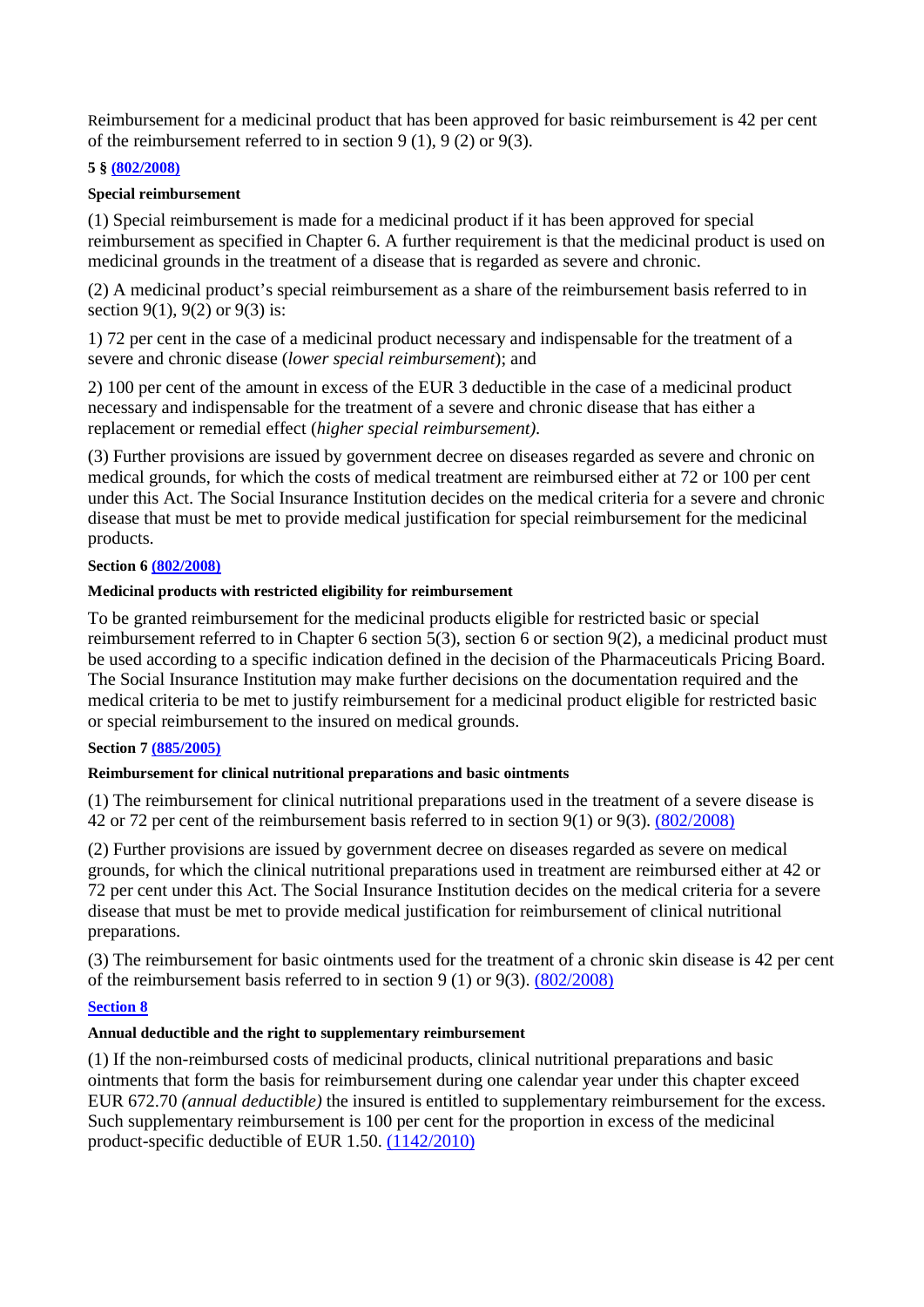(2) The monetary amount of the annual deductible is tied to the cost of living index so that it is changed at the same time and in the same proportion as national pensions as specified in the National Pension Index Act (456/2001).

# **Section 9 (802/2008)**

## **Reimbursement basis and basis for medicinal product-specific deductible**

(1) The basis of reimbursement for costs incurred by the insured from the purchase of a medicinal product, a clinical nutritional preparation or a basic ointment must not exceed the reasonable wholesale price confirmed for the product or preparation, to which has been added at most the pharmacy's sales margin and value added tax in accordance with the medicinal products price list referred to in section 58 of the Medicines Act. If the preparation is included in the reference price group referred to in Chapter 6 section 21, the reimbursement is based on the reference price confirmed for the reference price group, to which a pharmacy's delivery fee, including value added tax, has been added. When the reference price group is abolished, the reimbursement is based on the maximum wholesale price referred to in Chapter 6 section 22, to which has been added at most the pharmacy's sales margin and value added tax in accordance with the medicinal products price list referred to in section 58 of the Medicines Act.

(2) If the price paid by the insured for a product or preparation included in the reference price group is lower than the reference price confirmed as the basis of reimbursement, or if the prescriber of the medicinal product or preparation has forbidden the substitution of a preparation included in the reference price group in accordance with section 57b(3) of the Medicines Act, reimbursement is paid on the basis of the price charged for the preparation.

(3) Medicinal products, clinical nutritional preparations and basic ointments prepared at pharmacies that are comparable to reimbursable products and preparations are reimbursed at the price charged from the insured in accordance with the medicinal products price list referred to in section 58 of the Medicines Act.

(4) For medicinal oxygen and blood, reimbursement is paid for necessary and reasonable costs incurred by the insured.

(5) The reimbursement referred to in this Act is paid for a purchase of an amount of a product or preparation equivalent to a maximum of three months' treatment at a time unless there are special grounds for proceeding otherwise. A medicinal product-specific deductible is collected for an amount of a product or preparation equivalent to a maximum of three months' treatment. Further provisions are laid down by government decree on exceptional collection of a product-specific deductible for a medicinal product used for long-term treatment of a disease for an amount equivalent to a three-month treatment in spite of the fact that the medicinal product has been purchased in several batches for medical reasons, or because of the pharmaceutical properties of the medicinal product.

## **Section 10 (770/2008)**

## **Dosage service**

(1) Insured persons over 75 years of age are entitled to reimbursement for the cost of dosage service if

1) the person has at least six reimbursable medicinal products appropriate for dosage pre-measurement at the beginning of service;

2) the medication of the insured person has been checked to eliminate unnecessary, incompatible and overlapping medication; and

3) it is medically justified to start dosage service in long-term medication.

(2) Justification for starting dosage service is indicated by an entry made by the physician in the prescription.

(3) Reimbursement of the charge for dosage service to the insured requires that the pharmacy has made a dosage service agreement with the Social Insurance Institution. The reimbursement for the charge for dosage service is 42 per cent. If the charge for the pre-measurement of medicinal products dosage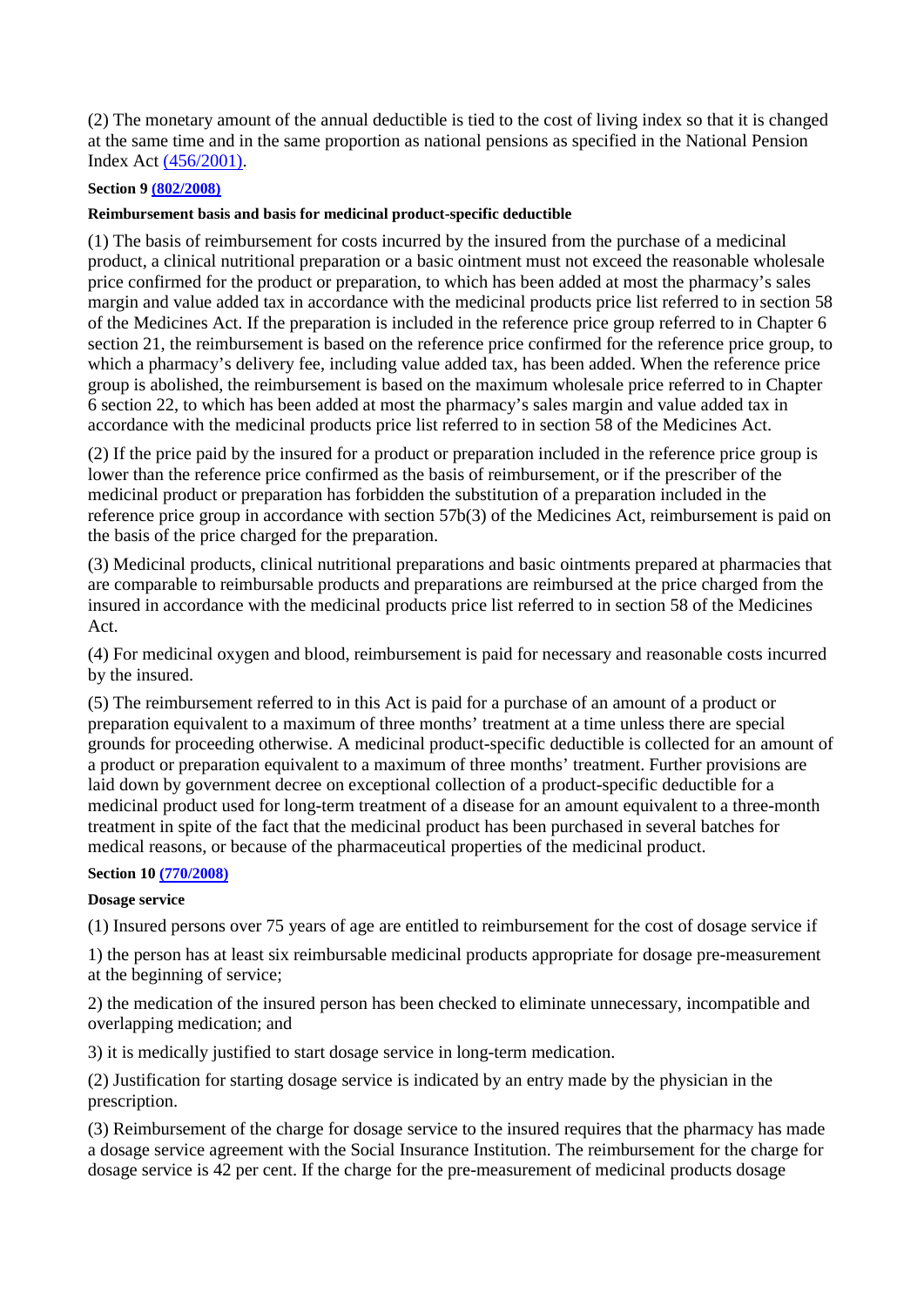corresponding to a week's treatment is more than EUR 3, the reimbursement is made for a charge of EUR 3.

(4) The deductible to be paid by the insured is not included in the annual deductible and no supplementary reimbursement is paid for it.

# **Chapter 6 (802/2008)**

# **Reimbursement status and wholesale price of a medicinal product**

**Pharmaceuticals Pricing Board** 

**Section 1 (802/2008)** 

**Duties** 

(1) The Pharmaceuticals Pricing Board, which operates under the auspices of the Ministry for Social Affairs and Health, decides on the following matters concerning medicinal products, clinical nutritional preparations and basic ointments:

1) confirmation of reimbursement status;

2) confirmation of a reasonable wholesale price which is acceptable as the basis for reimbursement;

3) increasing of the reasonable wholesale price;

4) termination of the reimbursement status and wholesale price.

(2) In addition to what is provided in subsection 1, the Pharmaceuticals Pricing Board decides on the establishment of reference price groups for medicinal products, the determination of reference prices for the reference price groups, the inclusion of medicinal products in reference price groups and the reimbursement status and maximum wholesale price of a product or preparation to be included in a reference price group.

## **Section 2 (802/2008)**

## **Appointment and composition of the Pharmaceuticals Pricing Board**

(1) The Ministry of Social Affairs and Health appoints the Pharmaceuticals Pricing Board and the group of experts operating under the Board for three year terms and nominates the chairs, vice chairs and other members of the Board and the expert group, as well as the deputies for each member.

(2) The Pharmaceuticals Pricing Board must have two members from the Ministry of Social Affairs and Health, one from the Ministry of Finance, two from the Social Insurance Institution, one from the Finnish Medicines Agency and one from the National Institute for Health and Welfare. (788/2009)

(3) A maximum of seven members can be appointed to the expert group. The group of experts must include members with expertise from the fields of medicine, pharmacology, health economics and health insurance.

## **Section 3 (802/2008)**

# **Decision-making of the Pharmaceuticals Pricing Board**

(1) The Board makes decisions on matters falling within its purview upon presentation. The Board has a quorum when, in addition to the chair, at least three other members are present. The opinion supported by a majority is adopted as the Board's decision, and in the event of a tied vote, the chair has the casting vote.

(2) The Pharmaceuticals Pricing Board may transfer the following matters to be decided by the Director:

1) confirmation of a medicinal product's basic reimbursement status and reasonable wholesale price in the case of reconfirming the product's fixed-term basic reimbursement status and wholesale price, a new package size, strength or dosage form of a product with approved reimbursement status or confirmation of reimbursement status and reasonable wholesale price for a corresponding generic product or imported generic product;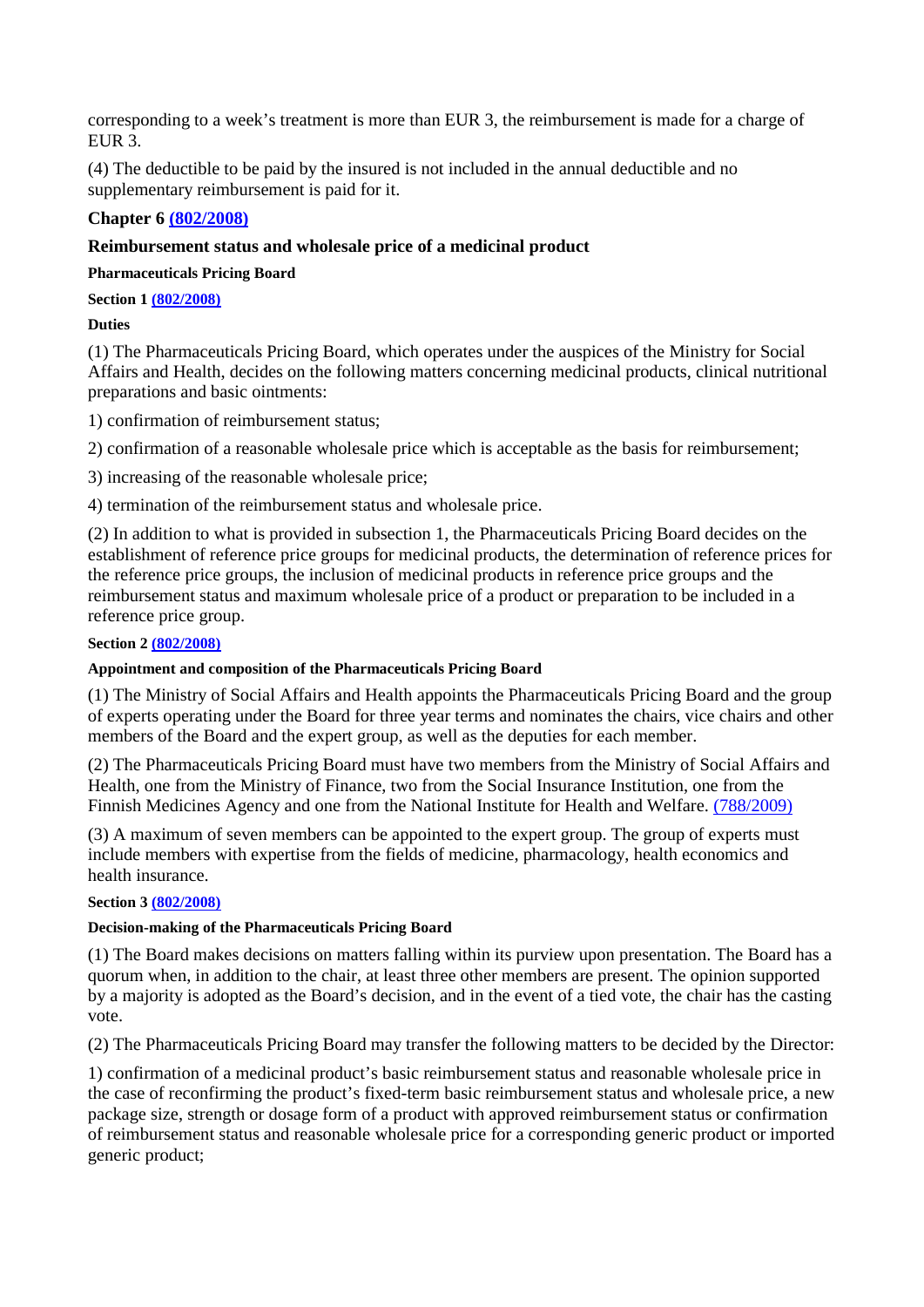2) approval for a special reimbursement status for a medicinal product, if a product containing the same medicinal substance has been granted special reimbursement status;

3) confirmation of basic reimbursement status and reasonable wholesale price for a medicinal product delivered under special licence referred to in section 21 f of the Medicines Act, and approval for special reimbursement status if a product containing the same pharmaceutical has been granted special reimbursement status;

4) issuing of a certificate of the reasonable wholesale price to the holder of a marketing authorisation for the export of medicinal products.

(3) In addition to what is provided in subsection 2, the Pharmaceuticals Pricing Board may transfer the establishment of reference price groups for medicinal products, confirmation of reference prices for each reference price group, and the inclusion of medicinal products in reference price groups, to be decided by the Director. The reimbursement status of a medicinal product to be included in a reference price group, as well as the maximum wholesale price, may also be transferred for decision to the Director of the Pharmaceuticals Pricing Board.

## **Procedure for the confirmation of reimbursement status and reasonable wholesale price**

## **Section 4 (802/2008)**

## **Applying for basic reimbursement status and reasonable wholesale price**

(1) The holder of a marketing authorisation must apply to the Pharmaceuticals Pricing Board for confirmation of basic reimbursement status and a reasonable wholesale price for a medicinal product.

(2) The application for a basic reimbursement status and wholesale price must include an itemised, wellgrounded proposal concerning the basic reimbursement status of a medicinal product and the reasonable wholesale price to be confirmed for the product. The application must include:

1) a statement on the use of the medicinal product, its therapeutic value, and the benefits achieved through reimbursement status compared with other medicinal products used for the treatment of the same disease;

2) a statement on the average daily dose and the cost of the medical treatment on the basis of the proposed wholesale price and the retail price including value added tax;

3) a well-grounded estimate of the sales of the medicinal product on the basis of the proposed wholesale price and the retail price including value added tax, and an estimate of the number of patients who would be using the product;

4) a statement on the cost-effectiveness of the medicinal product and a market forecast for it compared with other medicinal products used for the treatment of the same disease;

5) a statement concerning the medicinal product's patent protection and supplementary protection certificate;

6) other trade names of the medicinal product, valid wholesale prices approved for the basis of reimbursement for the medicinal product, and the basis for reimbursement for the medicinal product in other states of the European Economic Area;

7) a health economic evaluation, if the medicinal product, and as necessary some other product, contains a new active pharmaceutical ingredient.

(3) The holder of the marketing authorisation must also include other specifications required by the Pharmaceuticals Pricing Board in the application. In addition to the aforementioned specifications, the holder of the marketing authorisation may also include other specifications he or she considers necessary in the handling of the matter.

(4) Provisions of this section are applicable, as appropriate, when an expansion to the approved basic reimbursement status is applied for.

**Section 5 (802/2008)**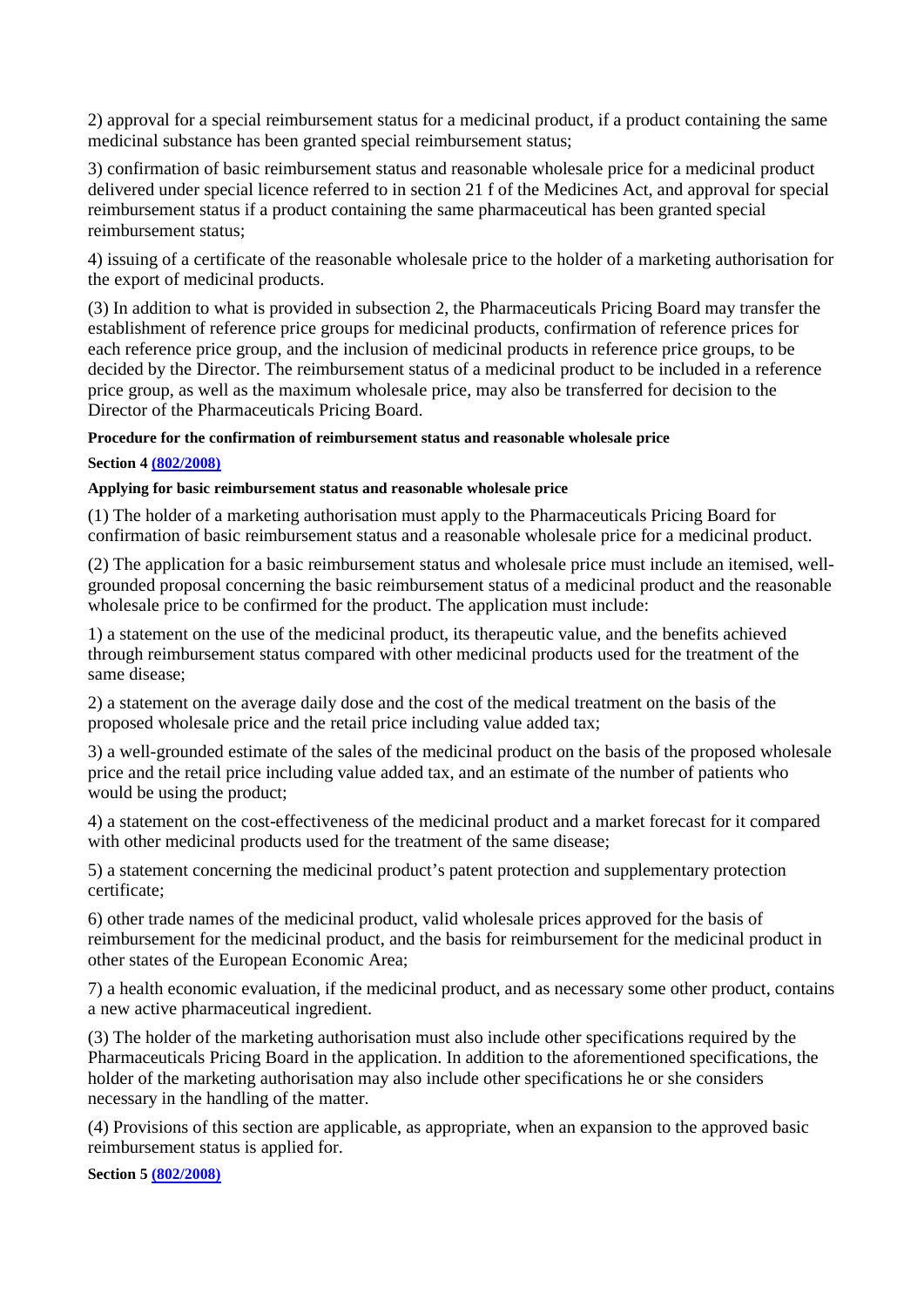## **Confirmation of basic reimbursement status**

(1) The basic reimbursement status of a medicinal product in the treatment of a disease can be confirmed at a maximum in the extent specified in the medicinal product's summary of product characteristics confirmed by the marketing authorisation authorities, and the indications approved therein. The medicinal product's therapeutic value must be taken into consideration in the decision on basic reimbursement status. Basic reimbursement status for non-prescription medicinal products can be confirmed only if the medicinal product in question is necessary on medical grounds.

(2) Basic reimbursement status is not confirmed in the case of:

1) a medicinal product used for the treatment of a disease of a temporary nature or with mild symptoms;

2) a medicinal product of minor therapeutic value;

3) a medicinal product used for purposes other than the treatment of a disease;

4) a traditional herbal medicinal products or a homeopathic preparation.

(3) The Pharmaceuticals Pricing Board may confirm the reimbursement status for a certain, specifically defined indication of a medicinal product in case of situations referred to in subsection 2.

(4) The Pharmaceuticals Pricing Board may decide on the products referred to in subsection 2 by medicinal product group.

(5) If the requirements for basic reimbursability of a product or preparation are not met, the application lapses with regard to the wholesale price.

#### **Section 6 (802/2008)**

## **Limitation of the basic reimbursement status**

The Pharmaceuticals Pricing Board may restrict the basic reimbursement status of a medicinal product to specifically defined indications if the use of and research into a medicinal product has shown significant therapeutic value in certain diseases and

1) the medicinal product is a particularly expensive one, is indispensable in the treatment of a severe disease and its medically justified use would, with basic reimbursement status, entitle the insured to the supplementary reimbursement referred to in Chapter 5 section 8; or

2) extensive use of the medicinal product would cause unreasonable costs in relation to the benefit gained.

## **Section 7 (802/2008)**

## **Confirmation of reasonable wholesale price**

(1) When evaluating the reasonability of the wholesale price proposed as the basis for reimbursement for a medicinal product, the following is taken into consideration:

1) prices of comparable medicinal products in Finland that are used in the treatment of the same disease;

2) prices of the medicinal product in other states of the European Economic Area;

3) the treatment costs incurred in using the medicinal product and benefits gained through use of the product from the point of view of the patient and total costs of health care and social welfare;

4) benefits and costs of other available treatment options;

5) funds available for reimbursements.

(2) The manufacturing, research and product development costs for a medicinal product can be taken into consideration when evaluating the reasonability of the wholesale price proposed for the medicinal product, if sufficiently detailed, comparable and reliable medicinal product-specific information on the costs is presented.

#### **Section 8 (802/2008)**

**Applying for special reimbursement status and a reasonable wholesale price**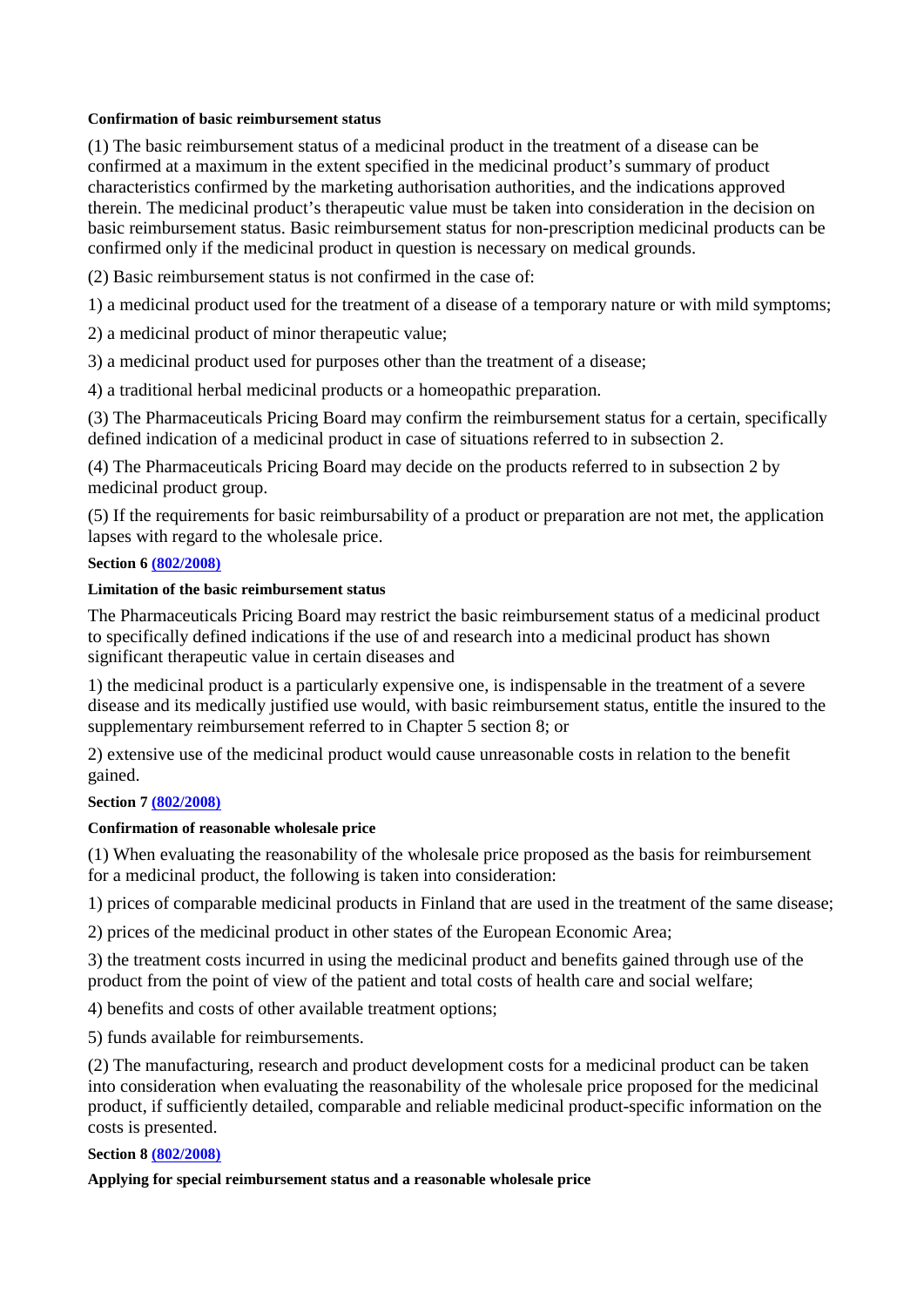(1) The holder of the marketing authorisation must apply to the Pharmaceuticals Pricing Board for confirmation of special reimbursement status and a reasonable wholesale price for a medicinal product.

(2) In the application, the holder of the marketing authorisation must present a well-grounded proposal for special reimbursement status for the medicinal product and for the reasonable wholesale price to be confirmed for the product. The application must include an itemised, well-grounded statement on:

1) the medicinal product's therapeutic value;

2) the benefits of special reimbursement status and the medicinal product's replacement or remedial effect or indispensability;

3) the cost-effectiveness of the medicinal products and costs of special reimbursement status;

4) the medicinal product's market forecast.

(3) The application must also include a statement on the reasonable wholesale price as referred to in section 4(2), paragraphs 2-7 and section 4(3) insofar as it is required for the confirmation of special reimbursement status.

(4) What is provided in subsection 1–3 also applies to applications where special reimbursement status is sought for a medicinal product that has been previously approved for special reimbursement, or for a medicinal product which contains an active pharmaceutical ingredient which is included in products that have been previously approved for special reimbursement status.

## **Section 9 (802/2008)**

## **Confirmation of special reimbursement status and a reasonable wholesale price**

(1) Special reimbursement status for a medicinal product can be granted for diseases regarded as severe and chronic, as defined by government decree. When making a decision on the special reimbursement status of a medicinal product, the nature of the disease is taken into account, as is the necessity and costeffectiveness of the medicinal product, proof of the product's therapeutic value in practice and through research, and funds available for special reimbursements for medicinal products. For non-prescription medicinal products, special reimbursement status can only be confirmed if the medicinal product in question is necessary on medical grounds.

(2) The decision on the special reimbursement status for a medicinal product can be limited to apply to only a certain form or degree of severity of a disease.

(3) A medicinal product can be approved for special reimbursement after it has had basic reimbursement status for two years. Approval for special reimbursement status can be granted to a medicinal product earlier than this, if there is enough practical experience and researched information available on the medicinal product's therapeutic value, indispensability, replacement or remedial effect, necessity and cost-effectiveness.

(4) Provisions of section 7 apply to the confirmation of a reasonable wholesale price for a medicinal product with special reimbursement status. If the requirements for special reimbursability of a product or preparation are not met, the application lapses with regard to the wholesale price.

## **Section 10 (802/2008)**

## **Increasing the reasonable wholesale price**

(1) The holder of the marketing authorisation may apply for an increase to the wholesale price confirmed for the medicinal product if they wish to sell the product at a price higher than the confirmed wholesale price. The application must include a well-grounded proposal for the new reasonable wholesale price and a detailed statement of the changes that are permanent in nature and pertain to factors influencing the medicinal product's price formation during the wholesale price's period of validity. In addition, clarifications required for the evaluation of the wholesale price's reasonability referred to in section 4 must be attached to the application.

(2) The Pharmaceuticals Pricing Board may, on special grounds, approve an increase to a valid wholesale price if the proposed new price is reasonable in accordance with section 7 and the applicant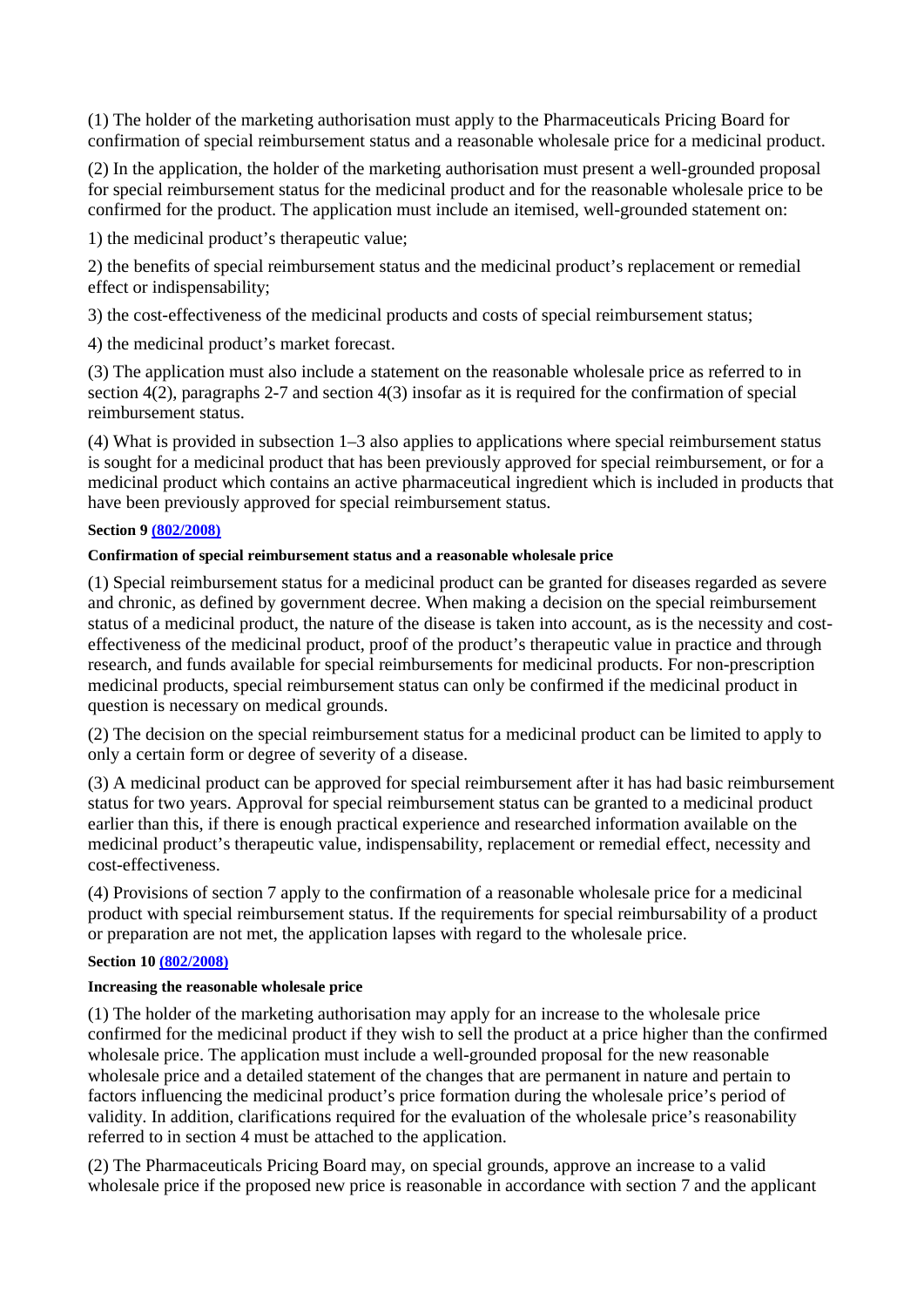demonstrates that there have been changes of a permanent nature during the wholesale price's period of validity with respect to factors that affect price formation.

## **Section 11 (802/2008)**

## **Consulting the Social Insurance Institution, expert group and experts on reimbursability and wholesale price applications**

(1) The Pharmaceuticals Pricing Boards requests an opinion from the Social Insurance Institution on an application concerning the basic reimbursability of a medicinal product, special reimbursement status and reasonable wholesale price for a medicinal product, and an increase in the wholesale price, unless there are special grounds for proceeding otherwise.

(2) The group of experts of the Pharmaceuticals Pricing Board is requested to provide an opinion on an application concerning special reimbursability, if special reimbursement status has been applied for a medicinal product containing a new active pharmaceutical ingredient. In other cases, the expert group's opinion can be sought when necessary.

(3) When necessary, the Pharmaceuticals Pricing Board may request expert opinions on applications that are being processed or on matters that the Board has decided to take under consideration on its own initiative.

## **Section 12 (802/2008)**

#### **Validity of the decision on the reimbursement status and reasonable wholesale price for a medicinal product**

(1) The decision on the reimbursement status and the wholesale price for a medicinal product will be in force as of the beginning of the second calendar month following the decision's issuing, unless otherwise stated in the decision.

(2) The decision remains in force for a maximum of five years. However, if the medicinal product concerned contains a new active pharmaceutical ingredient, the decision remains in force for a maximum of three years.

#### **Section 13 (802/2008)**

## **Clinical nutritional preparations, basic ointments, special authorisation products and medicinal products eligible for substitution**

Provisions of this Chapter on the application for and confirmation of reimbursement status and reasonable wholesale price for a medicinal product are also applied to the application for and confirmation of reimbursement status and reasonable wholesale price for clinical nutritional preparations and basic ointments, as well as special authorisation products referred to in section 21f of the Medicines Act and medicinal products eligible for substitution referred to in section 57b.

## **Discontinuation and termination of reimbursement status and the reasonable wholesale price and the procedure concerning special reimbursement status at the initiative of the authorities**

## **Section 14 (802/2008)**

## **Withdrawing a medicinal product from the reimbursement system**

(1) The holder of the market authorisation may withdraw a medicinal product for which a reimbursement status and wholesale price approved as the basis for reimbursement have been confirmed, by submitting a notification of the withdrawal to the Pharmaceuticals Pricing Board at least three months prior to the desired date of discontinuation. The reimbursement status and reasonable wholesale price confirmed for the medicinal product will cease to be valid as of the next quarter following the withdrawal.

(2) The Pharmaceuticals Pricing Board will confirm the notification made by the holder of the marketing authorisation on withdrawing the medicinal product from the health insurance reimbursement system.

(3) The provisions of subsection 1 also apply to clinical nutritional preparations and basic ointments. **Section 15 (802/2008)**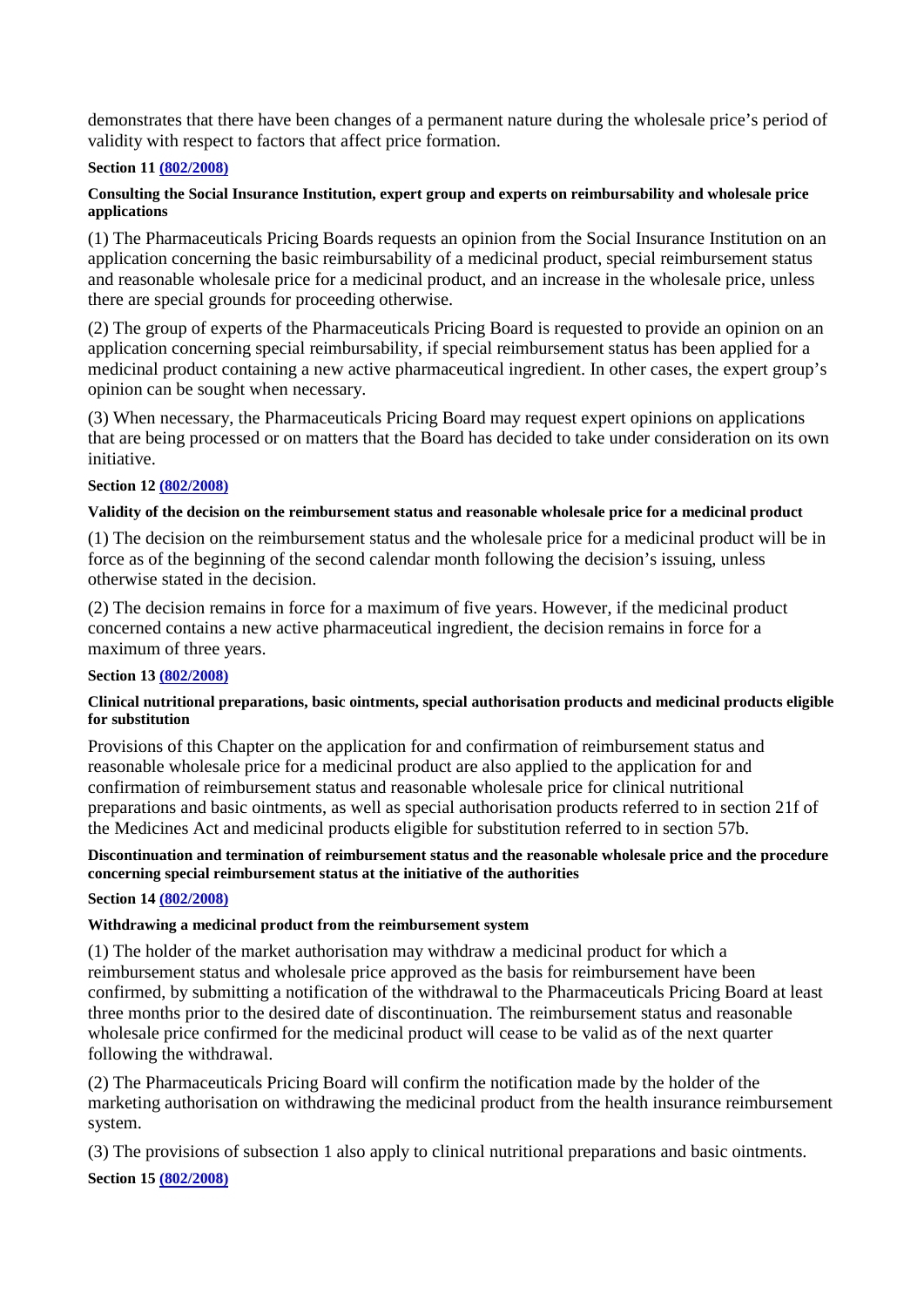## **Notification of exceeding sales**

The holder of the marketing authorisation must submit a notification to the Pharmaceuticals Pricing Board without delay if sales of the reimbursed medicinal product significantly exceed the preliminary estimate which functioned as the basis for the decision on reimbursement status and reasonable wholesale price.

# **Section 16 (802/2008)**

# **Termination of reimbursement status and reasonable wholesale price**

(1) The Pharmaceuticals Pricing Board may, on its own initiative, examine the reasonability of a medicinal product's wholesale price and reimbursement status and decide to terminate the confirmed wholesale price and reimbursement status, if, while the reimbursement status and price are in force:

1) the medicinal product's patent expires;

2) a generic product containing the same medicinal substance is approved within the reimbursement system;

3) the indicated use of the medicinal product expands;

4) the criteria of eligibility for reimbursement referred to in section 5, 6 or 9 cease to exist;

5) there are no longer medical grounds to continue special reimbursability based on new research or experience of use of the medicinal product; or

6) the medicinal product's sales or the reimbursement expenses for the product significantly exceed the estimate accepted as the basis for the price confirmation decision.

Prior to making a decision on the matter, the Pharmaceuticals Pricing Board must consult the Social Security Institution.

(2) In examining the criteria for terminating the wholesale price and reimbursement status, the Pharmaceuticals Pricing Board must assess the therapeutic value of the medicinal product or the reasonability of the wholesale price on the basis of the new information it has obtained. The assessment must take account of matters referred to in sections 5–7 and 9.

## **Section 17 (802/2008)**

# **Confirmation of special reimbursement status at the authority's initiative**

(1) The Pharmaceuticals Pricing Board may take under consideration a matter concerning the special reimbursement status of a medicinal product at its own initiative or on the proposal of the Ministry of Social Affairs and Health, if there are specific therapeutic grounds for special reimbursability.

(2) Prior to issuing a decision on the matter, the Pharmaceuticals Pricing Board must consult the Social Insurance Institution, unless there are special grounds for proceeding otherwise.

# **The reference price system for medicinal products**

# **Section 18 (802/2008)**

# **Grounds for determining reference price groups for medicinal products**

(1) A reference price group for medicinal products is formed of reimbursable medicinal products that are included in the sphere of generic substitution referred to in the Medicines Act and have a sales permit, provided that the reference price group to be formed contains at least one substitutable generic product available on the market. Medicinal products included in the generic substitution scheme are specified in the list of interchangeable medicinal products referred to in section 57c of the Medicines Act.

(2) The reference price group is formed of reimbursable and mutually interchangeable medicinal products that contain the same active pharmaceutical ingredients in the same amounts. In addition, the medicinal products included in the same reference price group must be equivalent in dosage form and closely corresponding in package size. Further provisions on the equivalence of package sizes may be given by a decree of the Ministry of Social Affairs and Health.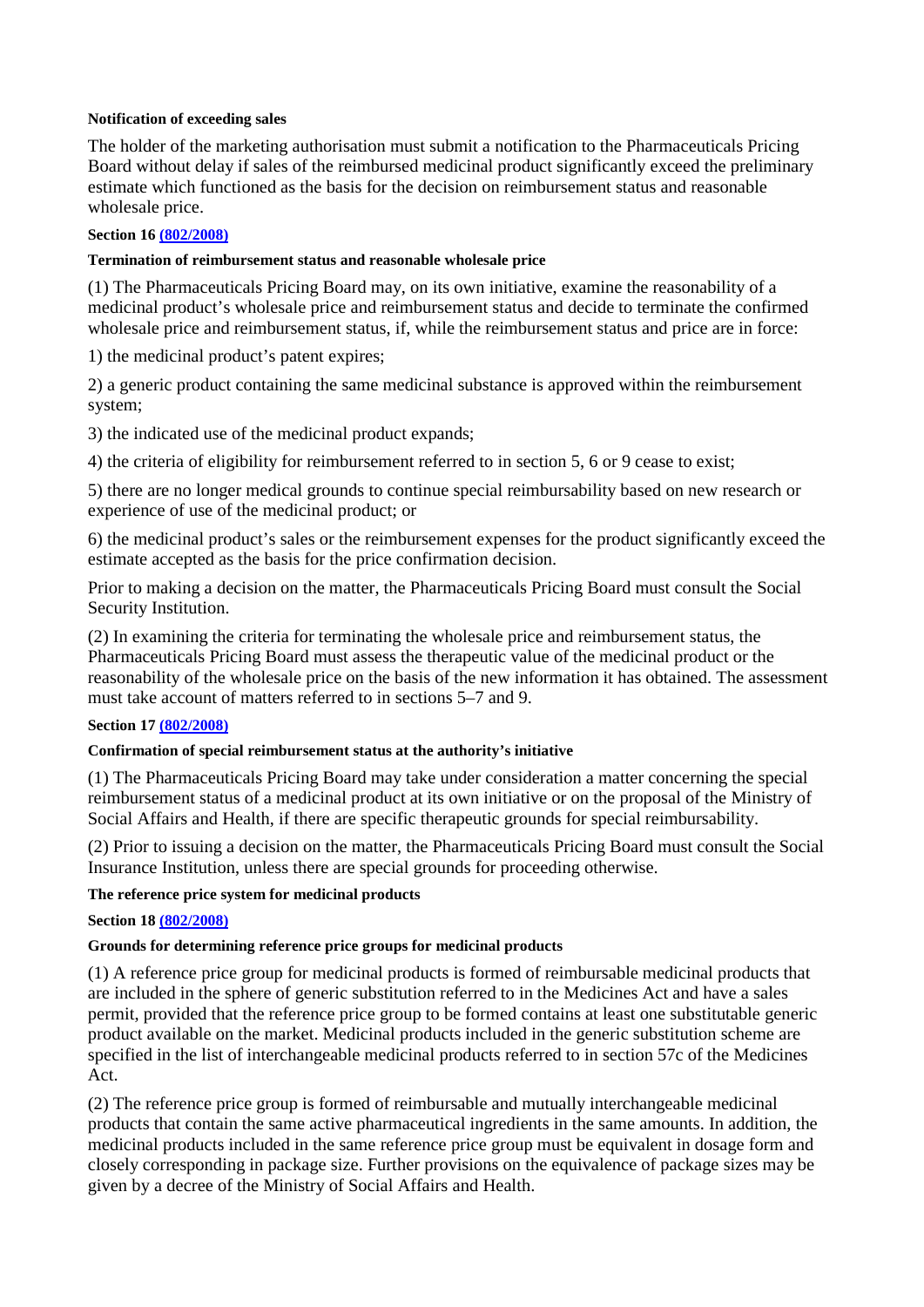#### **Section 19 (802/2008)**

### **Grounds for determining the reference price**

(1) For each reference price group, a reference price serving as the basis of reimbursement is determined on the basis of price notifications made by holders of marketing authorisations referred to in section 20.

(2) The reference price is calculated on the basis of the retail price, with value added tax included, of the cheapest medicinal product to be included in the reference price group. The minimum price including value added tax is the price indicated by the medicinal products price list referred to in section 58 of the Medicines Act, excluding the pharmacy's delivery fee. The reference price is determined so that the sum of EUR 1.50 is added to the retail price, including value added tax, of the cheapest medicinal product, if the retail price including value added tax is less than EUR 40. In other cases, the reference price will be the retail price including value added tax of the cheapest product in the reference price group, to which the sum of EUR 2 is added.

(3) A medicinal product for which the notification of the product's entry to market referred to in section 27 of the Medicines Act has been made at least 38 days before the start of the reference price period, and for which a price notification referred to in section 20 of this Act has been made, is regarded as the cheapest medicinal product referred to in subsection 2 above.

#### **Section 20 (802/2008)**

#### **Price notification procedure**

(1) The holder of the marketing authorisation must notify the wholesale price of the medicinal product subject to the price notification procedure to the Pharmaceuticals Pricing Board *(price notification).*  Medicinal products subject to the price notification procedure are indicated in a list which is published by the Pharmaceuticals Pricing Board and based on the list of interchangeable medicinal products published by the Finnish Medicine Agency, referred to in section 57c of the Medicines Act. The Pharmaceuticals Pricing Board must publish the list of products included in the sphere of the price notification procedure at least 30 days before the start of the reference price period. The price notification procedure applies to:

1) a medicinal product that is included in the reference price group during the time provided for submitting the price notification;

2) a medicinal product that is included in the list of interchangeable medicinal products maintained by the Finnish Medicine Agency, referred to in section 57c of the Medicines Act, and for which a reimbursement status and reasonable wholesale price have been confirmed by the Pharmaceuticals Pricing Board, and which has at least one generic product belonging to the same group of mutually interchangeable products;

3) a medicinal product whose reimbursement status is determined in accordance with section 24 of this Act when the reference price group ceases to exist. (788/2009)

(2) A price notification must be made when the Pharmaceuticals Pricing Board has published the list of medicinal products included in the sphere of the price notification procedure. The price notification must be submitted at least 21 days before the beginning of the reference price period. If the holder of the marketing authorisation does not submit the price notification within the time stipulated, the medicinal product's reimbursability will terminate at the beginning of the reference price period.

(3) In the price notification, the holder of the marketing authorisation must provide the medicinal product's wholesale price that was valid at the beginning of the reference price period. The notified wholesale price must not exceed the maximum wholesale price determined for the product or the reasonable wholesale price confirmed for the product as the basis for reimbursement. In addition, the holder of the marketing authorisation must notify of the medicinal product's market status at the start of the reference price period.

**Section 21 (802/2008)**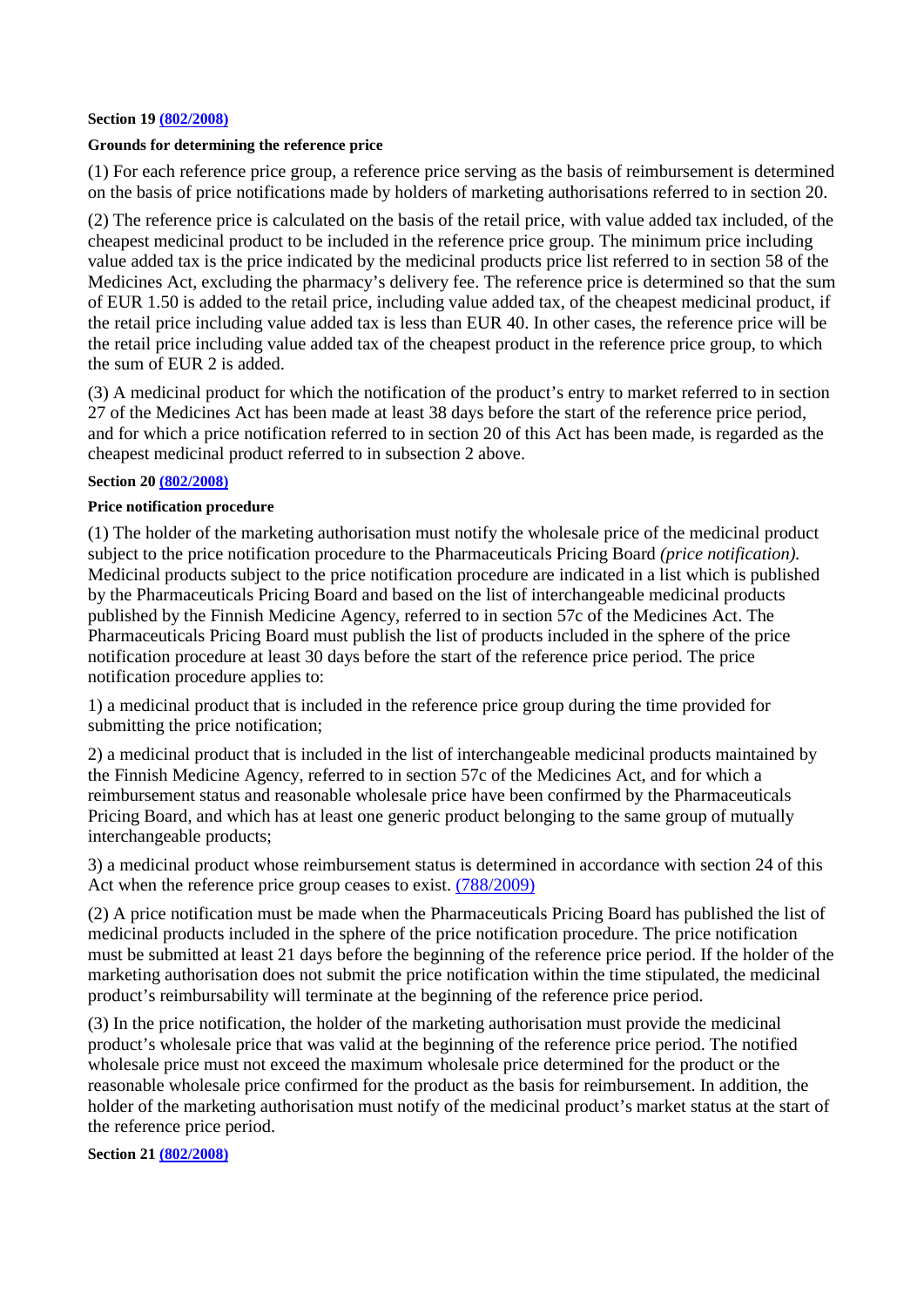## **Decision on reference price groups, reference price and the inclusion of medicinal products in reference price groups**

(1) The Pharmaceuticals Pricing Board confirms the medicinal product reference price groups, reference prices determined for the reference price groups, and products to be included in the reference price groups for each quarter of the year. Each quarter of the year constitutes a reference price period.

(2) The decision must be made at least seven days before the beginning of the reference price period. The decision is in force at the start of each quarter and remains valid until the end of the quarter. When deciding on the inclusion of a medicinal product in a reference price group, a valid wholesale price and retail price including value added tax is confirmed for each product at the start of the reference price period.

(3) The reference price confirmed for the reference price group remains unchanged for the duration of the reference price period.

## **Section 22 (802/2008)**

## **Reimbursement status and maximum wholesale price of a product included in a reference price group**

(1) In addition to what is provided in section 21, the reimbursement status and maximum wholesale price must be confirmed for a product that is to be included in the reference price group, if the product is not included in the reference price group at the time of making the decision. The reimbursement status and maximum wholesale price defined for the medicinal product remain in force for as long as the product is included in the reference price group without interruption.

(2) The reimbursement status of a medicinal product to be included in the reference price group is determined to be of equal extent as it is at the moment of the product's inclusion in the reference price group.

(3) The maximum wholesale price of a product to be included in a reference price group is the same as the reasonable wholesale price confirmed for the product at the time of the product's inclusion in the reference price group.

# **Section 23 (802/2008)**

# **Applying for reimbursement status within the reference price system**

(1) The holder of the marketing authorisation must apply for reimbursability for the medicinal product, if the holder of the marketing authorisation wishes to include a medicinal product in the reference price group with no reimbursement status approved by the Pharmaceuticals Pricing Board or reasonable wholesale price confirmed by the Board. An application for reimbursement status must also be made when wishing to expand the reimbursement status of a product that is to be included or already is included in a reference price group.

(2) The provisions of sections 4 and 8 on the reimbursability of a medicinal product apply to the application for a medicinal product's basic and special reimbursement status. When applying for reimbursement status, the applicant must indicate the wholesale price that is in force for the product at the time of its inclusion in the reference price group. The wholesale price notified for the product cannot exceed the maximum wholesale price of a comparable medicinal product included in the reference price group.

(3) What is provided in sections 5, 6 and 9 on the confirmation of basic and special reimbursement status is applied to confirming the reimbursement status for the medicinal product. The maximum wholesale price of a medicinal product is confirmed to correspond to the maximum wholesale price of a comparable product that is included in the same reference price group.

(4) The decision on including a medicinal product in a reference price group, the product's reimbursement status and its maximum wholesale price will enter into force in the beginning of the second month following the date of the decision, unless otherwise stated in the decision. The decision remains in force, at the most, for as long as the product is included in the reference price group without interruption.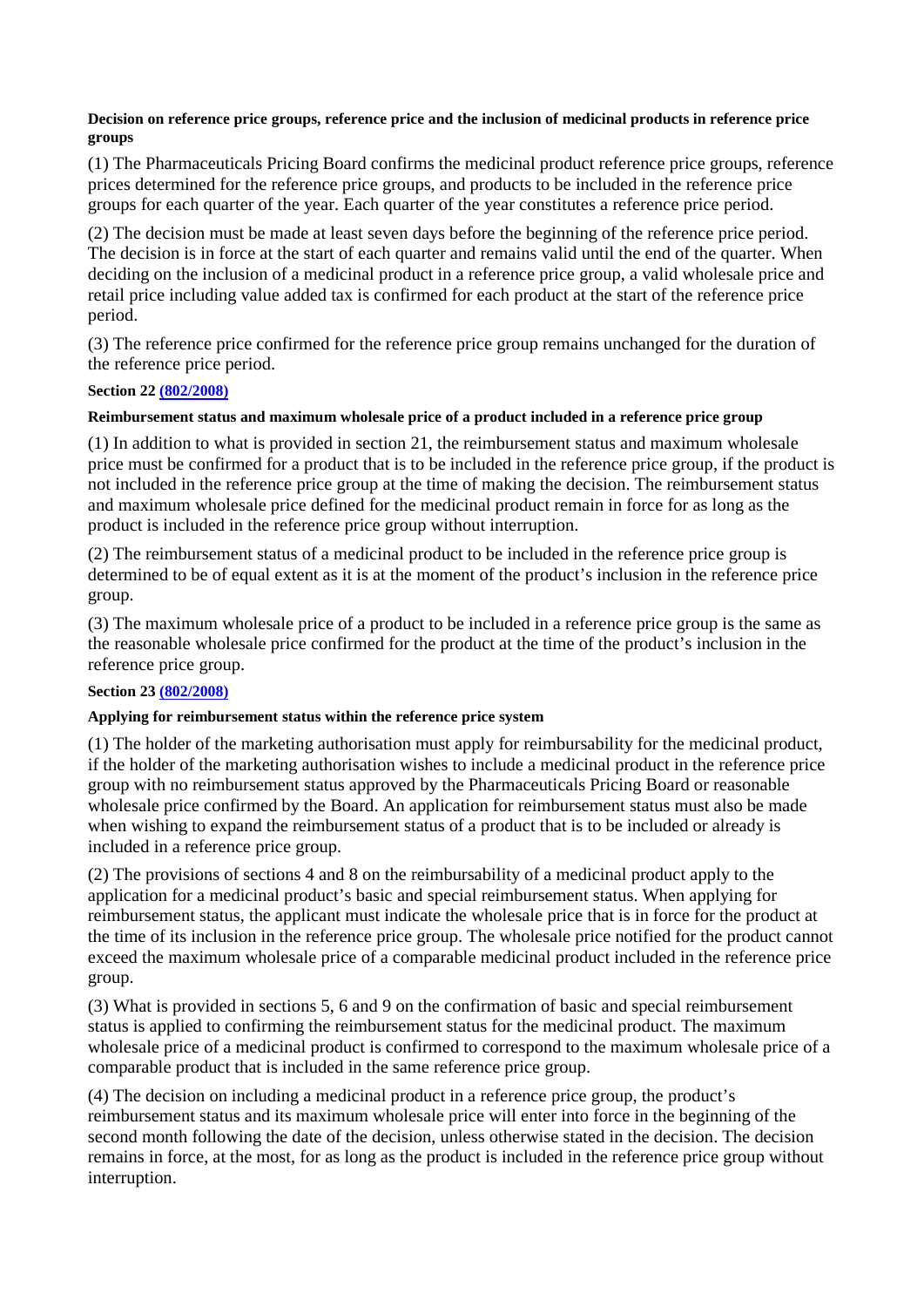#### **Section 24 (802/2008)**

### **Discontinuation of a reference price group**

(1) A reference price group will cease to exist without a separate decision if the requirements provided for it are not met. If the prerequisites of a reference price group cease to exist during the reference price period, the reference price group and the reference price defined for it will remain in force until the end of the reference price period in question.

(2) Notwithstanding the provisions of sections 22 and 23, when the reference price period ends, the reimbursement status and maximum wholesale price of medicinal products that belonged to the reference price group will continue, despite the reference price group's abolishment, to remain valid in the same extent for one year after the end of the reference price period at the most. However, continuation of the reimbursement status is conditional upon the holder of the medicinal product's marketing authorisation submitting the price notification, as provided in section 20.

#### **Special provisions**

# **Section 25 (802/2008)**

## **Application processing time**

(1) The decision of the Pharmaceuticals Pricing Board on the reasonable wholesale price serving as the basis of reimbursement, basic reimbursement status and special reimbursement status of a medicinal product that has been granted a marketing authorisation must be delivered to the applicant within 180 days of receiving the application. If the matter under consideration concerns the increasing of the previously confirmed wholesale price, with no decisions being made on the reimbursement status of a medicinal product, the decision must be delivered to the applicant within 90 days of receiving the application. If information provided with the application is insufficient, the Board, or when necessary, the Director of the Board, suspends the application's processing and immediately notifies the applicant of the specified additional information required. The final decision must then be delivered to the applicant within 180 days of receiving the additional clarification. If the matter under consideration concerns the increasing of the previously confirmed wholesale price, with no decisions being made on the reimbursement status of a medicinal product, the final decision must be delivered to the applicant within 90 days of receiving the additional clarification.

(2) The Pharmaceuticals Pricing Board may prolong the processing time by 60 days if the number of pending price increase applications is exceptionally high. When necessary, the Chair of the Board may decide on the prolonging of the processing time.

(3) If the Supreme Administrative Court has, in accordance with provisions of Chapter 11 of the Act on the Application of Administrative Law (586/1996) on extraordinary appeal, returned a decision of the Pharmaceuticals Pricing Board on the reimbursement status or reasonable wholesale price of a medicinal product with marketing authorisation for a new handling, the decision must be delivered to the applicant within the period of time provided in paragraph 1. The time commences when the Pharmaceuticals Pricing Board receives notification of the Supreme Administrative Court's decision.

### **Section 26 (802/2008)**

## **Appealing the decision of the Pharmaceuticals Pricing Board**

If the applicant is dissatisfied with the decisions of the Pharmaceuticals Pricing Board, they can lodge an appeal with the Supreme Administrative Court as specified in the Act on the Application of Administrative Law. Despite lodging an appeal, the decision of the Pharmaceuticals Pricing Board must be complied with until the matter has been resolved with a final decision.

## **Section 27 (802/2008)**

#### **List of reimbursable medicinal products**

A medicinal product with limited basic reimbursement status, a medicinal product with special reimbursement status and a clinical nutritional preparation must be included in the list of reimbursable medicinal products after the Pharmaceuticals Pricing Board has approved it as a reimbursable product.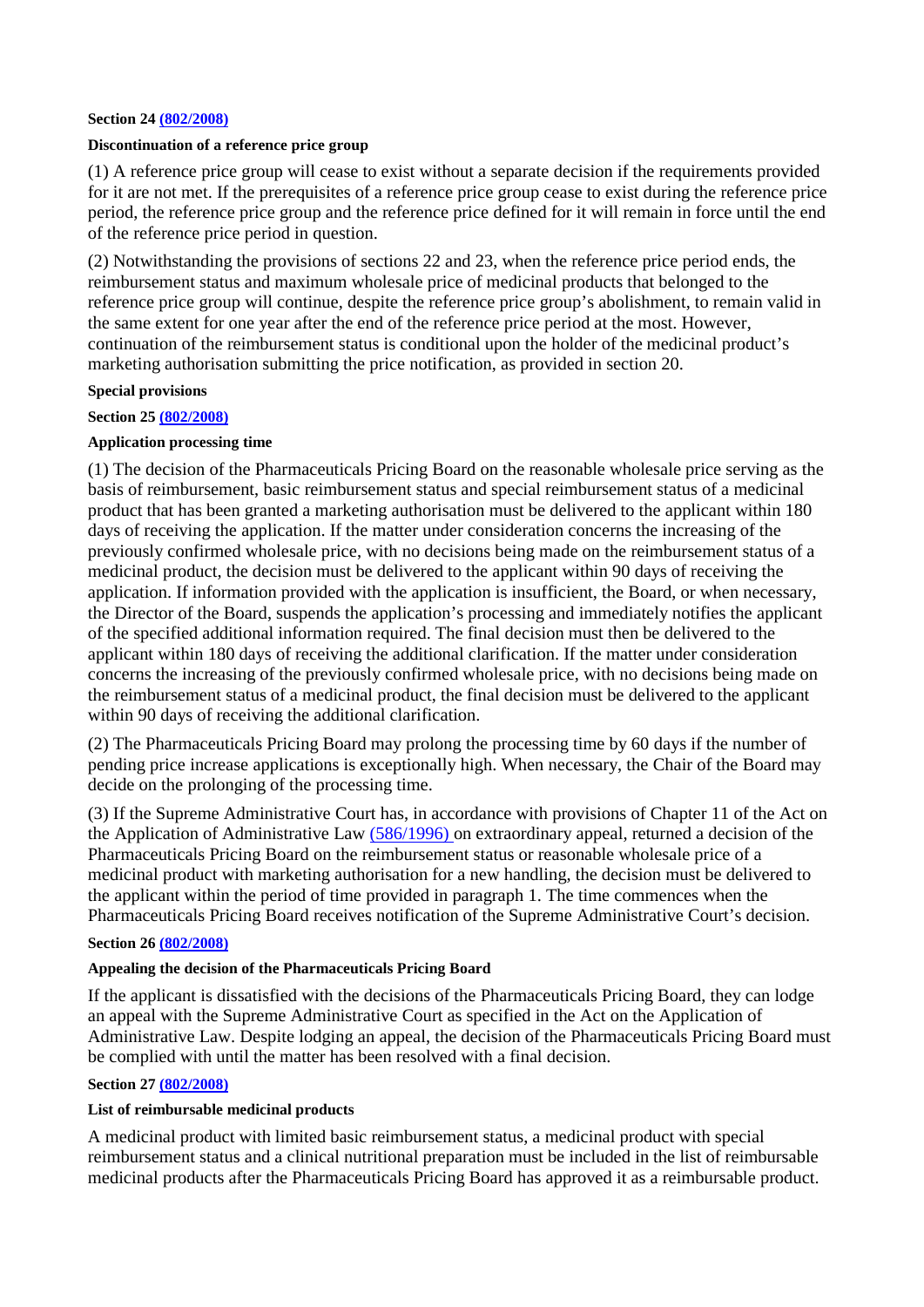The Pharmaceuticals Pricing Board must notify the Social Insurance Institution at the latest on the last day of each month of the changes in the reimbursement statuses of medicinal products with limited basic reimbursement status, medicinal products with special reimbursement status and clinical nutritional preparations. The Social Insurance Institution maintains a list of medicinal products with limited basic reimbursement status, medicinal products and preparations with special reimbursement status and reimbursable clinical nutritional preparations.

## **Section 28 (802/2008)**

## **Authority to issue decrees**

(1) Further provisions on the Pharmaceuticals Pricing Board and the adjacent expert group, the decisionmaking process, the application submitted to the Board and the price notification, the opinion of the Social Insurance Institution and the expert group and the matter's handling by the Pharmaceuticals Pricing Board are issued by government decree.

(2) Further provisions on the application procedure, applicants and clarifications to be attached to the application and price notification, and the notification made to the Pharmaceuticals Pricing Board, are issued by a decree of the Ministry of Social Affairs and Health.

# **PART III**

# **DAILY ALLOWANCES**

# **Chapter 7**

# **General preconditions for receiving daily allowances**

# **Section 1**

# **Right to daily allowance on the basis of earned income**

(1) The insured is entitled to sickness allowance on the basis of his or her income from work, if the insured's annual earned income referred to in Chapter 11 section 2, or Chapter 11 section 4, amounts to a minimum of EUR 1,264. In addition, the insured must meet the work requirements specified in Chapter 8 section 3. (1142/2010)

(2) The insured is entitled to parenthood allowance and special care allowance on the basis of income, provided that the insured has the right to an allowance exceeding the minimum daily allowance specified in section 3 on the basis of his or her annual income referred to in Chapter 11, section 2 or estimated annual income referred to in Chapter 11, section 4.

(3) The amount of income referred to in paragraph 1 above is verified as provided in Chapter 11, section  $1(2)$ .

# **Section 2**

# **Right to daily allowance on the basis of previously received benefit**

(1) If the insured has no income from work due to unemployment, studying or rehabilitation, he or she is entitled to daily allowance on the basis of the previously received benefit, as specified in Chapter 11 section 6.

(2) The insured has the right to parenthood allowance and special care allowance on the basis of the previously received benefit, provided that the insured is entitled to an allowance amounting to at least the minimum daily allowance specified in section 3 on the basis of the previous benefit. (804/2008)

## **Section 3**

## **The right to a minimum daily allowance**

(1) The insured's right to receive sickness allowance at the amount of the minimum daily allowance commences after the waiting period referred to in Chapter 8 section 7(3), if the insured is not entitled to sickness allowance on the basis of income or on the basis of a benefit received prior to his or her right to daily allowance, or the amount of daily allowance would be less than the minimum daily allowance.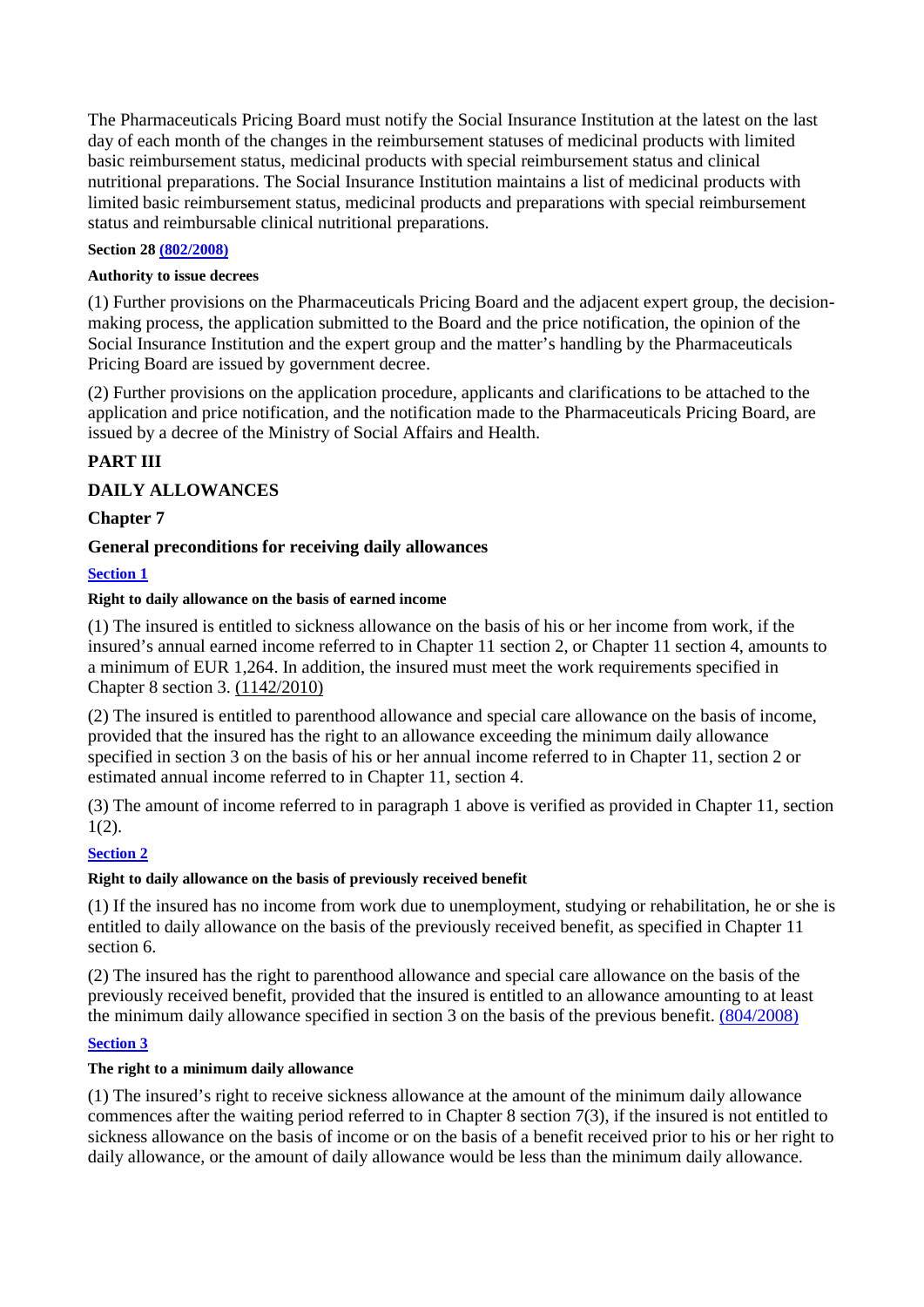(2) The insured is entitled to receive the parenthood allowance and special care allowance at the amount of the minimum daily allowance if the allowance would be less than the minimum daily allowance when calculated on the basis of income or previously received benefit.

# **Section 4**

# **The employer's right to daily allowance**

(1) Daily allowance is paid to the employer insofar as the insured is, on the basis of the employment relationship, entitled to receive a salary or corresponding compensation during absence due to illness, maternity, paternity or parental leave, or partial parental leave, and when the payment of daily allowance or a part of it to the employer instead of the insured is agreed in the terms and conditions of employment. Daily allowance is not paid to the insured for the same period for the part equalling the salary. (532/2009)

(2) Daily allowance is paid to the employer insofar as the employer has paid a salary to the insured for the period of his or her incapacity for work on the basis of the employment relationship, and the incapacity for work is due to a donation for organ or tissue transplantation as laid down in the Act on the Medical Use of Human Organs and Tissues (101/2001). Daily allowance is not paid to the insured for the same period for the part equalling the salary. (655/2010)

# (3) Daily allowance:

1) is distributed to employers in the same proportion as the salaries they pay if the insured has several employers at once;

2) is distributed to the person who is insured under the Self-employed Persons' Pensions Act or the Farmers' Pension Act and his or her employer, in the proportion of income confirmed under the said pension acts and salary paid by the employer, if the insured works at the same time as an entrepreneur subject to the Self-employed Persons' Pensions Act, as a farmer subject to the Farmers' Pension Act, or as a recipient of grants, and is in the service of another employer. (994/2008)

(4) Partial sickness allowance is paid to the employer if the insured receives full pay on the basis of the employment relationship and if the payment of the partial sickness allowance to the employer instead of the insured has been agreed in the terms of employment. If the partial sickness allowance exceeds the amount of full pay paid by the employer, partial sickness allowance is paid to the employee for the part in excess of full pay. What is provided in subsections 1 and 2 is not applied to the payment of partial sickness allowance. (532/2009)

# **Section 5**

# **Daily allowance days**

Daily allowance is paid for every weekday referred to in Chapter 1 section 4(5) unless otherwise provided in this Act.

# **Chapter 8**

# **Sickness allowance and partial sickness allowance (459/2006)**

# **Section 1**

# **Sickness allowance**

(1) Sickness allowance is paid to compensate for the loss of income caused by incapacity for work.

(2) What is provided in this Act on sickness allowance also applies, where appropriate, to the daily allowance referred to in section 27(1) of the Communicable Diseases Act (583/1986) and section 18(2) of the Act on the Medical Use of Human Organs and Tissues (101/2001).

(3) In addition to the daily allowance referred to in subsection 2, a person is entitled to receive compensation for the loss of income referred to in section 27(2) of the Communicable Diseases Act. The compensation is determined on the basis of the earned income the person would have received if he or she had not been ordered to be absent from gainful employment, or placed in isolation or quarantine by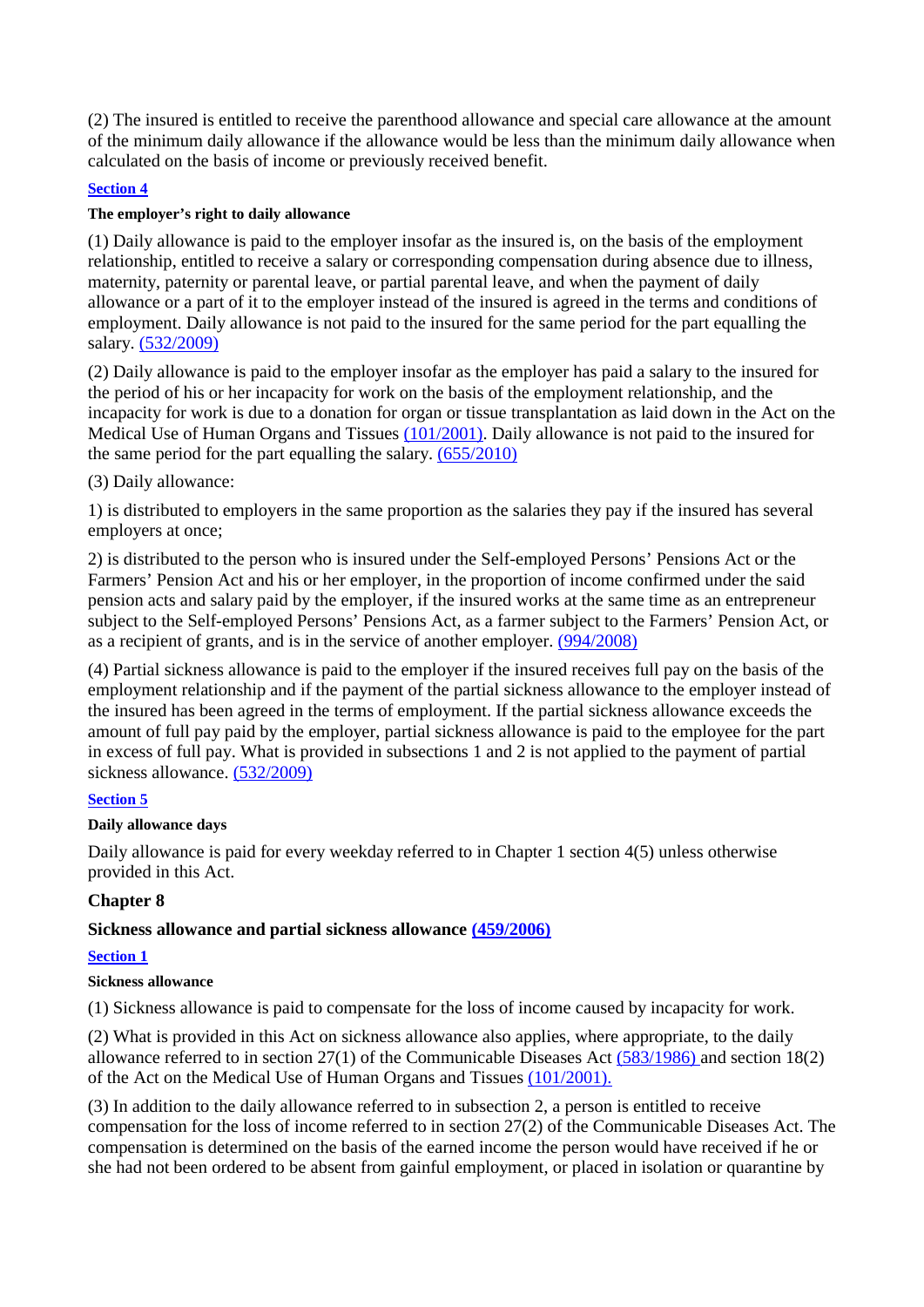virtue of the Communicable Diseases Act. The compensation for the loss of income is the difference between the person's earned income and daily allowance. When determining the compensation for the loss of income, the daily allowance referred to in subsection 2 is taken into consideration as a deduction. (912/2007)

(4) If the daily allowance referred to in subsection 2 of the Communicable Diseases Act is paid to the employer pursuant to Chapter 7 section 4(1), and the daily allowance does not cover the wages or similar compensation paid by the employer for the time of absence from work, isolation or quarantine, the employer is entitled to compensation referred to in subsection 3 for the exceeding amount. (912/2007)

# **Section 2**

## **Age of the insured**

(1) An insured person of the age of 16–67 and resident in Finland is entitled to sickness allowance if the incapacity for work caused by illness started after the insured had turned 16. Daily allowance can be paid at the most until the end of the calendar month during which the insured turns 68.

(2) If incapacity for work caused by illness commenced after the insured's  $15<sub>th</sub>$  birthday, and the illness continues after the insured's 16th birthday, the insured is entitled to sickness allowance for the period of incapacity for work that exceeds the latter age limit, at the most until the end of the calendar month which is followed by a month during which the incapacity for work has continued for one year.

## **Section 3**

## **Work requirement**

The insured is not entitled to sickness allowance if he or she has been, due to one's own actions, unemployed or without work uninterrupted for the last three months immediately preceding the start of the incapacity for work. However, regardless of not meeting the work requirement, the insured is entitled to receive sickness allowance at the minimum amount after his or her incapacity for work has lasted uninterrupted for at least 55 days.

## **Section 4**

## **Incapacity for work**

(1) The insured is entitled to sickness allowance for the time he or she is prevented from engaging in work due to incapacity for work caused by an illness.

(2) Incapacity for work means a state caused by illness where the insured is incapable of performing his or her normal work or work that is closely comparable to it when the illness continues.

# **Section 5**

## **Limitations to payment of sickness allowance**

(1) Sickness allowance is not paid to an insured person who is:

1) serving a term of imprisonment he or she has been sentenced to in a penal institution referred to in section 2 of the Criminal Code of Finland, with the exception of a conversion sentence in lieu of a fine;

2) is in an institution for preventive detention under section 1 of the Act on the Preventive Confinement of Dangerous Recidivists; or

3) in military service in the standing army, in voluntary service comparable to military service, in the service of the defence forces as unarmed, in reserve or in home reserve, or in non-military service.

(2) The Criminal Code of Finland 39A/1889 has been repealed by the Imprisonment Act 767/2005. The Act on the Preventive Confinement of Dangerous Recidivists 317/1953 has been repealed by the Act on Repealing the Act on the Preventive Confinement of Dangerous Recidivists 786/2005.

# **Section 6**

## **Benefits preventing eligibility for sickness allowance**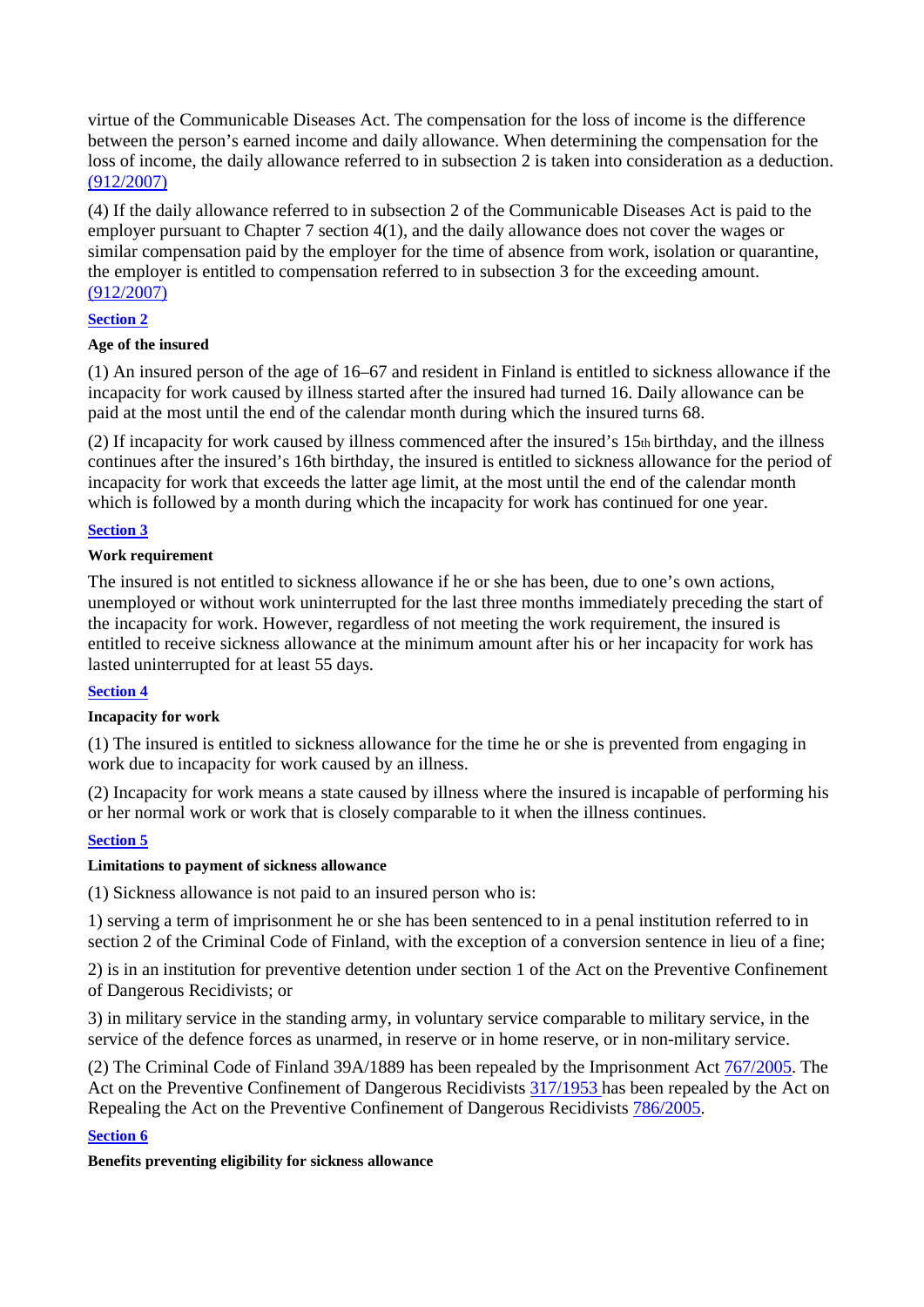(1) An insured person who receives the following benefits is not eligible for sickness allowance:

*Paragraph 1 has been repealed by Act 1640/2009.* 

2) rehabilitation allowance in accordance with the Act on the Social Insurance Institution of Finland's Rehabilitation Benefits and Rehabilitation Allowance Benefits (566/2005);

3) rehabilitation allowance, partial rehabilitation allowance or rehabilitation allowance paid as rehabilitation assistance in accordance with the earnings-related pension acts;

4) compensation for the loss of income pursuant to the provisions of the Employment Accidents Act (608/1948), Motor Liability Insurance Act (279/1959), Military Injuries Act (404/1948) or the Military Accidents Act (1211/1990) concerning rehabilitation;

5) old-age pension or early old-age pension in accordance with section 10 of the National Pensions Act (568/2007) or the earnings-related pension acts or unemployment pension in accordance with section 2 of the Act on the Implementation of the National Pensions Act (569/2007), the Seamen's Pensions Act (1290/2006), Acts referred to in section 3 (2) (1 and 3–7) of the Employees Pensions Act, section 28 of the Act on Implementation of the Employees Pensions Act (396/2006), section 28 of the Act on the Implementation of the Self-employed Persons' Pensions Act (1273/2006), section 27 of the Act on the Implementation of the Farmers' Pensions (1281/2006) or section 14 of the Act on the Implementation of the State Employees' Pensions Act (1296/2006);

6) part-time pension in accordance with the earnings-related pension acts;

*Paragraph 7 has been repealed by Act 1247/2010.* 

8) guarantee pension in accordance with the Act on Guarantee Pension (703/2010). (708/2010)

(2) If the insured's maternity allowance period started earlier than 30 weekdays before the estimated date of delivery, she is not entitled to sickness allowance for the time period concerned.

(3) However, an insured person who is aged under 68 and receives a pension referred to in paragraphs 5–8 of subsection 1 above, a disability pension granted pursuant to section 12, subsection 1 of the National Pensions Act or a full disability pension in accordance with the earnings-related pension acts, is entitled to sickness allowance if he or she is employed after having retired and becomes unable to perform the work that he or she was engaged in immediately before the commencement of incapacity for work. The amount of sickness allowance will then be calculated on the basis of income earned while in retirement as specified in Chapter 11, taking into account what is provided in Chapter 12 section 2. (1247/2010)

## **Section 7 (532/2009)**

## **Waiting period**

(1) Sickness allowance or partial sickness allowance is paid for the time of incapacity for work, with the exception of the first day of incapacity for work and the nine weekdays immediately following the commencement of incapacity.

(2) If the insured's incapacity for work commences on the basis of the same illness within 30 days of the day for which sickness allowance or partial sickness allowance was last paid, sickness allowance or partial sickness allowance is paid starting from the next weekday following the commencement of incapacity for work.

(3) If incapacity for work giving the right to sickness allowance or partial sickness allowance commences or continues immediately after the preceding rehabilitation allowance, the waiting period specified in sections 1 and 2 is not applied to sickness allowance or partial sickness allowance.

(4) However, the minimum sickness allowance is paid on the basis of incapacity to work caused by an illness only after the incapacity for work has lasted uninterrupted for at least 55 days. If, at the commencement of incapacity for work, it is apparent that the incapacity will continue for at least the maximum period of time specified in section 8, sickness allowance is paid at the minimum amount after the waiting period as specified in subsections 1 or 2.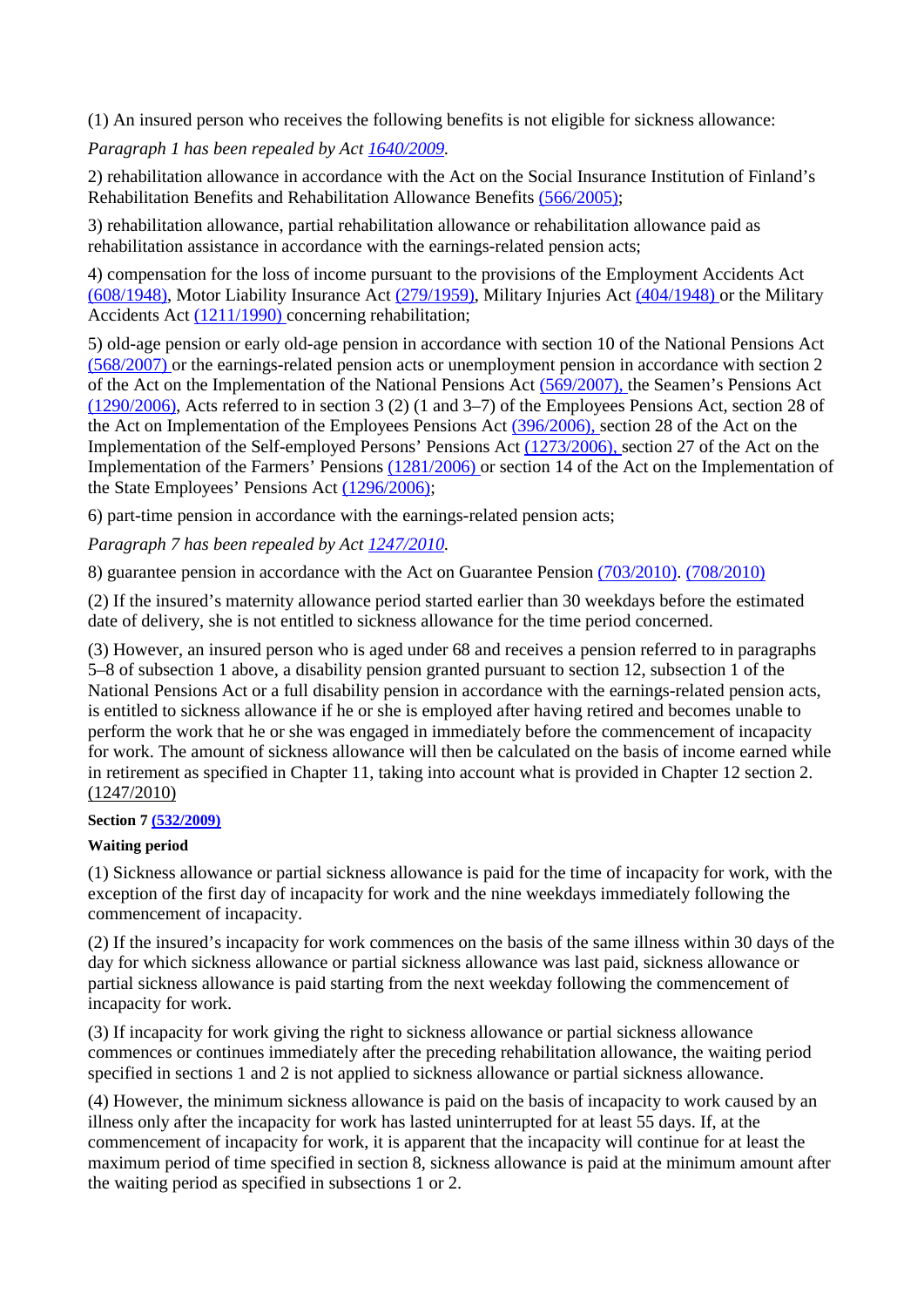## **Section 8**

#### **Maximum time of receiving sickness allowance**

(1) The maximum time for sickness allowance payment is met at the end of the calendar month preceding the month during which the number of sickness allowance days would reach 300 weekdays. The Social Insurance Institution makes the decision on the maximum time limit, even if the insured's incapacity for work were to end during the calendar month at the end of which the time limit would be met as specified above. If the incapacity for work later continues on the basis of the same illness, the insured can be granted sickness allowance only until the end of the month during which the maximum time limit is met.

(2) When calculating the maximum time for sickness allowance, all sickness allowance days during the preceding two years from the commencement of such incapacity for work to which the waiting period referred to in section 7(1) is applied are taken into account. If the insured has been capable of work for 12 consecutive months, the sickness allowance days preceding this are not taken into account when calculating the maximum time limit.

(3) When calculating the maximum time, account is also taken of the days for which sickness allowance has not been paid due to limitations of payment specified in section 5 or due to:

1) the amount of the insured's income that has remained below the minimum amount specified in Chapter 11 section 1;

2) the insured has not met the work requirements specified in section 3;

3) the insured is, pursuant to some other act, entitled to compensation for loss of income which is higher than the sickness allowance;

4) payment of parenthood allowance has been made to the insured for the same period of time; or

5) the sickness allowance application has been submitted late.

#### **Section 9**

#### **Sickness allowance after exceeding of the maximum time**

(1) After the maximum time limit referred to in section 8 has been met, the insured has the right to sickness allowance on the basis of the same illness only after he or she has been capable of work for 12 consecutive months after the ending of the maximum time limit. It is required that the said time period does not include a period of incapacity for work that would exceed the waiting period referred to in section  $7(1)$ .

(2) The period of time for which the insured has received rehabilitation allowance from the Social Insurance Institution in accordance with the Act on the Social Insurance Institution of Finland's Rehabilitation Benefits and Rehabilitation Allowance Benefits or the earnings-related pension acts; partial rehabilitation allowance, rehabilitation allowance paid as rehabilitation assistance or compensation for the loss of income pursuant to the provisions of the Employment Accidents Act, the Motor Liability Insurance Act or the Military Injuries Act concerning rehabilitation; or the period of time during which the insured has been enrolled in the Employment and Economic Development Office as an unemployed jobseeker or participated in a measure in accordance with the Act on the Public Employment Service (1295/2002) or in training referred to in Chapter 9 of said Act, is considered comparable to the time of being capable of working referred to in subsection 1 above. Time during which a person has been entitled to a benefit in accordance with the Unemployment Security Act, pursuant to Chapter 3 section 3(3) of the Unemployment Security Act, is also considered comparable to the time of being capable of working. On the contrary, time during which the insured has received a disability pension referred to in section 12 (1) of the National Pensions Act or full disability pension in accordance with the earnings-related pension acts is not considered comparable to the time of being capable of working referred to in subsection 1. (1201/2009)

(3) Notwithstanding the provisions of subsection 2, time during which the insured has been employed for 12 consecutive months, while being on disability pension and after the maximum time has been met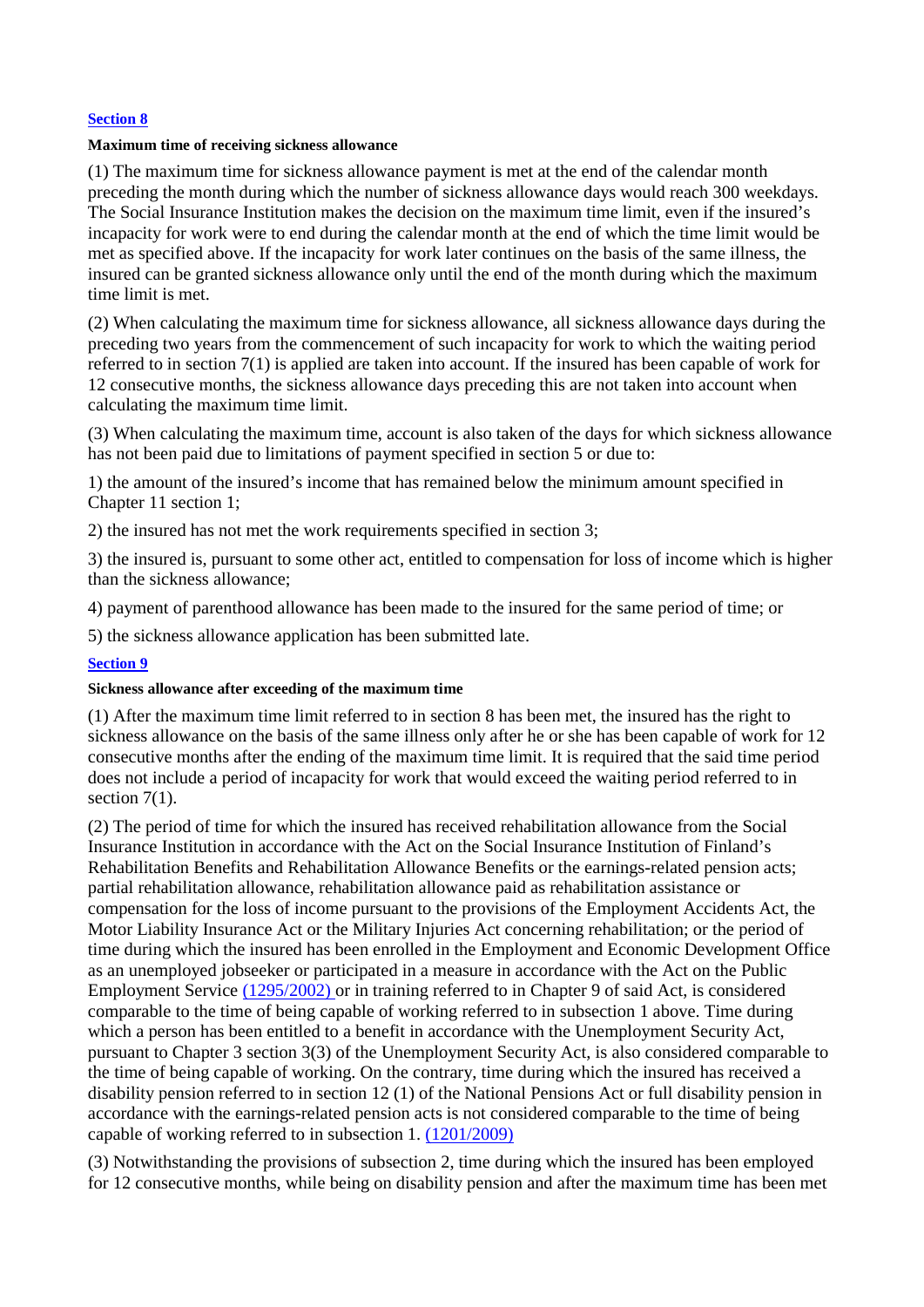before the commencement of new incapacity for work, is considered comparable to the time of being capable of working.

(4) The insured is entitled to sickness allowance regardless of whether he or she has reached the maximum time limit if he or she becomes incapacitated from working due to a new illness. An illness that has not caused incapacity for work during the earlier maximum time and that cannot be deemed to be related to the earlier incapacity for work is considered a new illness.

(5) Notwithstanding the provisions in subsection 1, the insured is entitled to sickness allowance on the basis of the same illness after having reached the maximum time limit if he or she returns to gainful employment and the illness reoccurs after the employment has continued for at least 30 consecutive days. In such a case, sickness allowance is paid, observing the waiting periods specified in section 7 of this Chapter, in one or more instalments, for a maximum of 50 weekdays. (1247/2010)

## **Section 10 (1113/2005)**

## **An entrepreneur's right to sickness allowance for the waiting period**

(1) Notwithstanding the provisions of section 7(1), an insured person who has, at the commencement of incapacity for work, valid pension insurance referred to in the Self-employed Persons' Pensions Act, is paid sickness allowance for the period of incapacity for work in compensation of the waiting period, with the exception of the first day of incapacity for work and three immediately following weekdays until the end of the waiting period as specified in section 7(1). (1246/2010)

(2) The sickness allowance referred to in subsection 1 above is determined in accordance with Chapter 11 section 3 or 4 of this Act on the basis of confirmed income referred to in the Self-employed Persons' Pensions Act. If the sickness allowance is determined on the basis of Chapter 11 section 4(1) of this Act, the confirmed income referred to in the Self-employed Persons' Pensions Act, for which the insured has provided a reliable account, is compared to the insured's confirmed income under the Self-employed Persons' Pensions Act that has been confirmed in taxation. (1246/2010)

(3) Sickness allowance that is paid to the entrepreneur as compensation for the waiting period is not taken into account in the sickness allowance maximum time limit referred to in section 8 and the provisions of Chapter 7 section 4, Chapter 8 section 7(2) or Chapter 15 section 10 are not applied to it.

(4) What is provided in this Act on sickness allowance applies to the sickness allowance paid to entrepreneurs pursuant to subsection 1, unless otherwise provided in subsections 1–3.

*Subsection 5 has been repealed by Act No 1246/2010.* 

## **Section 11 (532/2009)**

## **Right to partial sickness allowance**

(1) Partial sickness allowance is intended to support an insured person, who is between 16 and 67 years of age and incapable of working, to stay in working life and return to full-time employment.

(2) An employee or entrepreneur who is incapable of work as referred to in section 4 is entitled to partial sickness allowance after the waiting period referred to in section 7 or after the sickness allowance or rehabilitation allowance immediately preceding the partial sickness allowance when the requirements specified in this section are met.

(3) The right to partial sickness allowance is conditional upon the insured's ability to perform a part of his or her duties without endangering his or her health and recovery.

(4) A further requirement is that the insured's working hours before the partial sickness allowance period or the immediately preceding sickness allowance or rehabilitation allowance period were in accordance with full-time employment and that the insured has agreed on working part-time so that the working hours are reduced by at least 40 per cent and at most 60 per cent from the previous working hours. The contract for part-time employment must be valid for the entire partial sickness allowance period. An entrepreneur's right to partial sickness allowance requires that the work carried out in his or her own enterprise is reduced by at least 40 per cent and at most 60 per cent from the previous work for the duration of the partial sickness allowance period.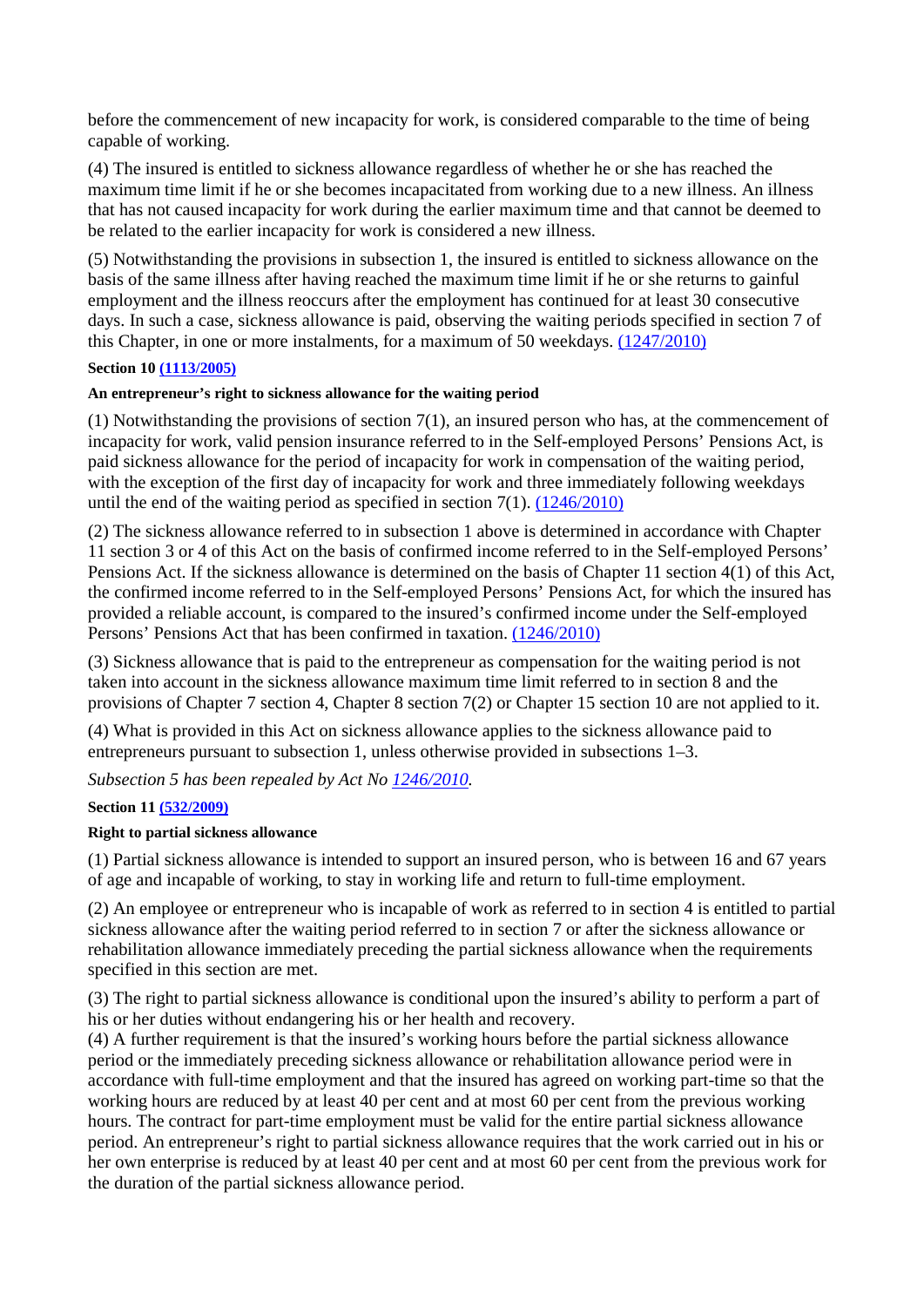(5) If the insured's right to partial sickness allowance terminates during the partial sickness allowance period due to illness, termination of employment or other similar reason, the insured is entitled to sickness allowance without the waiting period referred to in section 7, if the other requirements for receiving sickness allowance are met.

## **Section 12 (532/2009)**

## **Payment of partial sickness allowance**

(1) Partial sickness allowance is paid for 72 weekdays at the most. The payment can be made consecutively or for a period of at least 12 consecutive weekdays. Provisions on partial sickness allowance payment periods are issued by government decree.

(2) If the insured starts receiving sickness allowance, rehabilitation allowance, parenthood allowance or unemployment benefits referred to in Chapter 3 section 3(3) during a partial sickness allowance period, partial sickness allowance can also be paid for a period shorter than 12 weekdays. In such a case, the payment of partial sickness allowance is conditional upon the insured providing a reliable account of why the right to partial sickness allowance ceased. Further provisions on the clarifications the insured must provide when applying for partial sickness allowance for a period shorter than 12 weekdays are issued by government decree.

(3) When calculating the maximum time for partial sickness allowance, all days of receiving partial sickness allowance are taken into consideration for the two preceding years. However, days when payment of partial sickness allowance have not been made because the insured has received parenthood allowance for the same time are also taken into account when calculating the maximum time for partial sickness allowance. If the insured has been capable of work for 12 consecutive months, the partial sickness allowance days preceding this are not taken into account when calculating the maximum time limit for partial sickness allowance.

## **Section 13 (532/2009)**

# **Other provisions applied to partial sickness allowance**

If partial sickness allowance is not subject to the provisions of other applicable statutes, provisions of this Act on sickness allowance apply to partial sickness allowance.

# **Chapter 9**

# **Parenthood allowances**

# **Section 1**

## **Right to a parenthood allowance**

(1) The insured is entitled to parenthood allowance, provided that he or she has resided in Finland for at least 180 days immediately preceding the estimated date of delivery or before the placement of the child with the insured referred to in Chapter 11. Time spent as insured in another European Union member state or in a state where the European Union law is applied is considered comparable to the time of residency in Finland.

(2) Fathers and adoptive fathers are entitled to parental allowance and paternity allowance even if the mother would not have the right to parenthood allowance due to not meeting the residency requirement. In such a case, the father's parental allowance period commences 75 days after the child's actual date of birth.

(3) Provisions on parenthood allowance are applied to a father and adoptive father who is married to the mother of the child and does not live in separation because of a relationship breakdown with the mother. In addition, provisions on parenthood allowance are applied to an insured person who continuously lives in conditions similar to marriage in a shared household with the mother of the child without being married to her. However, the provisions do not apply to an insured person who continuously lives in conditions similar to marriage in a shared household with the adoptive parent without being married.

## **Section 2**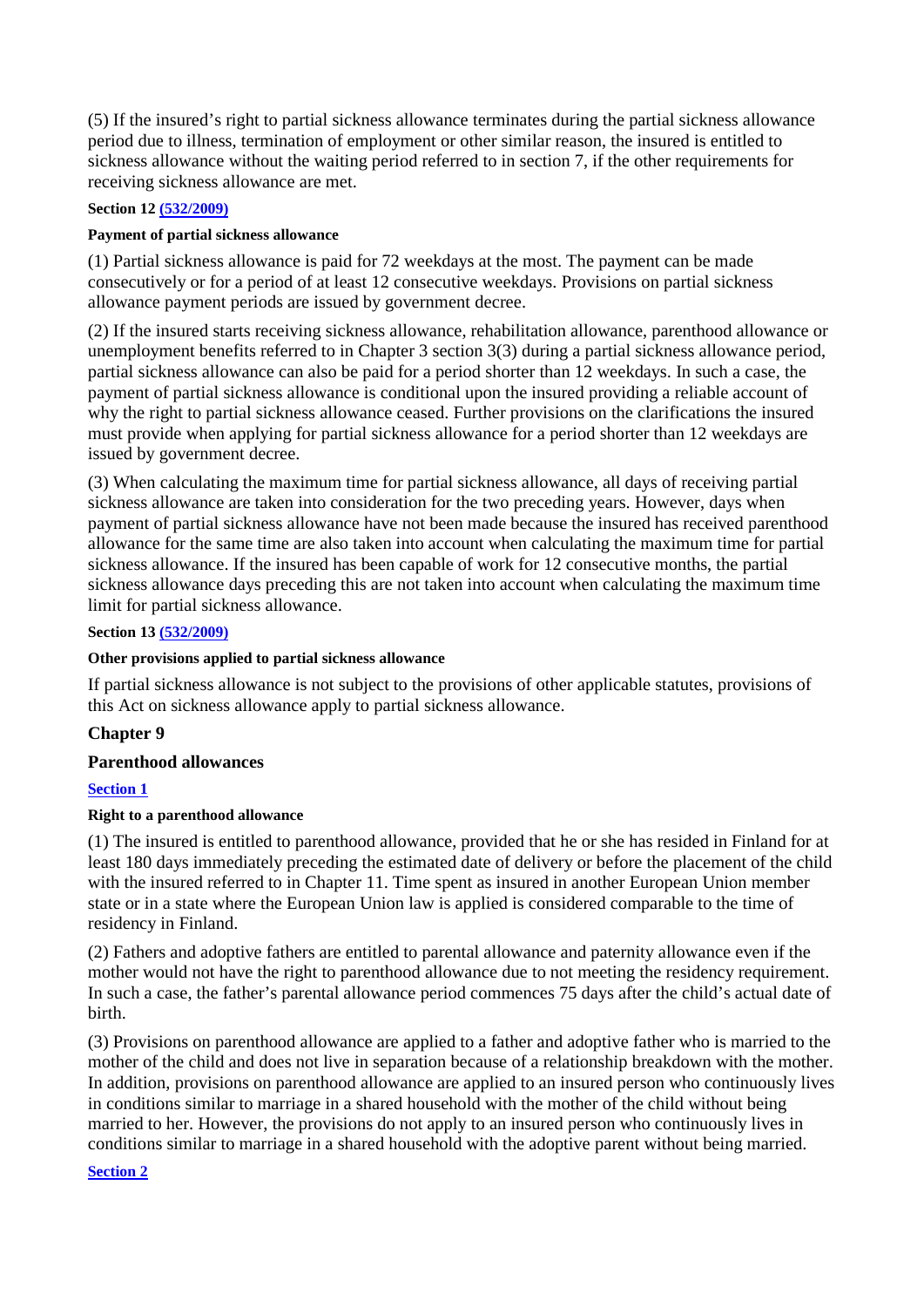## **Maternity allowance**

(1) A woman whose pregnancy has lasted for at least 154 days has the right to receive maternity allowance on the basis of pregnancy and childbirth.

(2) However, if the pregnancy has been terminated under the right to maternity under the Act on Induced Abortion (239/1970), the right to maternity allowance does not exist.

# **Section 3**

# **Maternity allowance period**

(1) Maternity allowance is paid for 105 weekdays. The right to maternity allowance commences at the earliest 50 weekdays and at the latest 30 weekdays before the estimated date of delivery. If the pregnancy is over earlier than 30 weekdays before the estimated date of delivery, the right to maternity allowance starts on the next weekday following the pregnancy's ending and expires when the benefit has been paid for 105 weekdays.

(2) Payment of early maternity allowance for 31–50 weekdays before the estimated date of delivery requires that the insured is not engaged in gainful employment or other own work during that time, with the exception of tasks carried out in one's own household.

# **Section 4**

# **Special maternity allowance**

(1) An insured who is pregnant and engaged in gainful employment or own work, with the exception of tasks carried out in one's own household, is entitled to special maternity allowance if a chemical substance, radiation or infectious disease or other similar matter related to her duties or working conditions could endanger her own or the foetus' health. Further provisions on when the insured's duties or conditions at the workplace can be considered to endanger the insured's own or the foetus' health in the aforementioned situations, and on further clarifications the insured is required to provide when claiming special maternity allowance, are given by government decree.

(2) Payment of special maternity allowance requires that the insured is capable of work and that other duties cannot be assigned to her, as referred to in Chapter 2 section 3(2) of the Employment Contracts Act (55/2001) or Chapter 2 section 3(2) of the Seafarers' Employment Contracts Act (756/2011), and the insured has to be absent from work because of this. A further requirement is that the insured is not engaged in other gainful employment or own work, with the exception of tasks carried out in one's own household. (766/2011)

(3) Subsection 2 amended with Act 766/2011 enters into force on 1 August 2011. The previous wording is:

Payment of special maternity allowance requires that the insured is capable of work and that other duties cannot be assigned to her, as referred to in Chapter 2 section 3(2) of the Employment Contracts Act  $(55/2001)$  or section 29 (2) of the Seamen's Act  $(423/1978)$ , and the insured has to be absent from work because of this. A further requirement is that the insured is not engaged in other gainful employment or own work, with the exception of tasks carried out in one's own household.

(4) What is provided on maternity allowance also applies, where appropriate, to special maternity allowance.

# **Section 5**

# **Special maternity allowance period**

(1) Special maternity allowance is paid for the period when the insured is prevented from carrying out her work due to a hazard related to the insured's duties or working conditions; however, payment is made at the most until the insured's right to maternity allowance commences. If the pregnancy is over before the start of the maternity allowance period, special maternity allowance is paid until the pregnancy is over.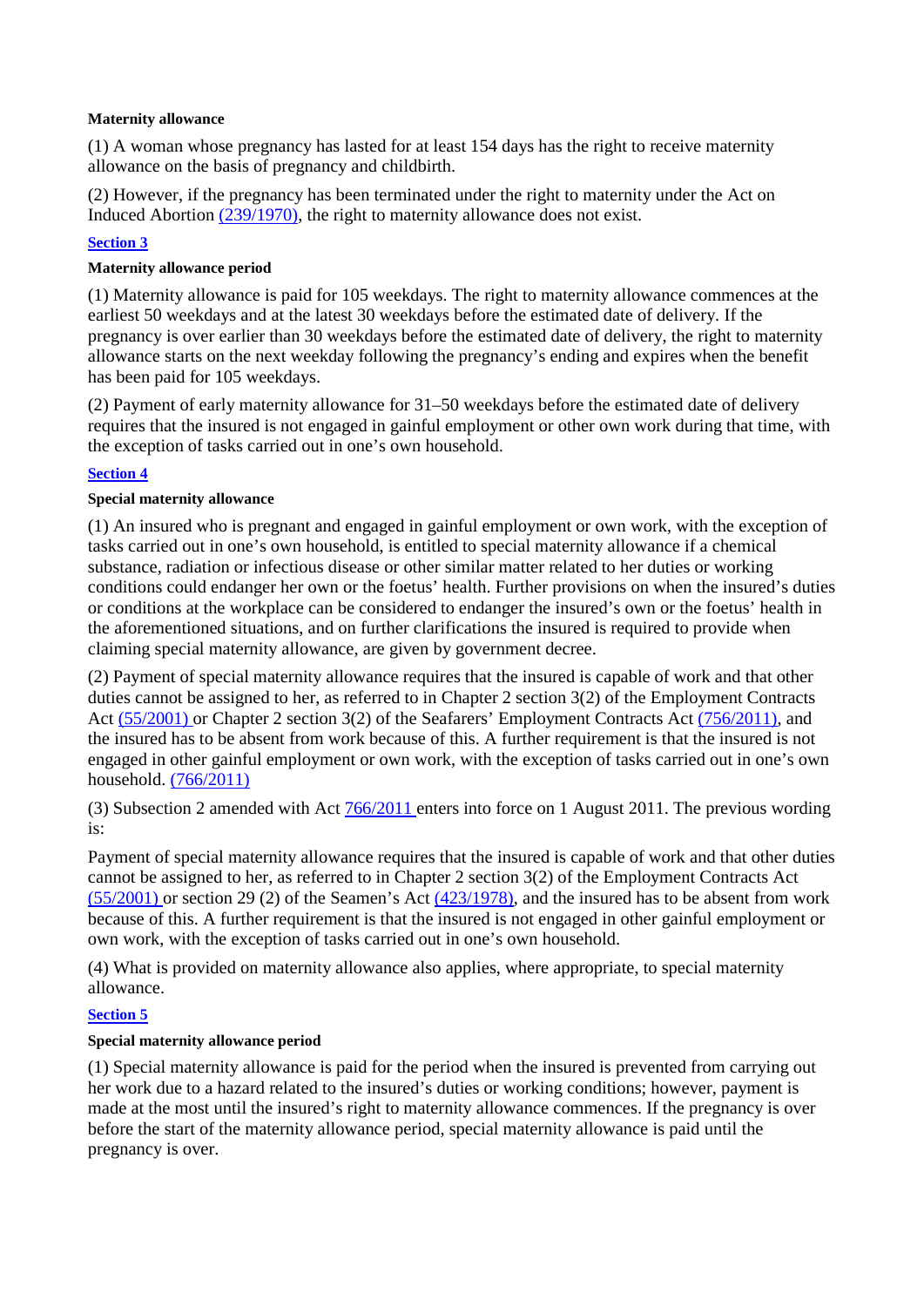(2) If the employer of the insured, who is entitled to special maternity allowance, assigns other duties to the insured during the special maternity allowance period, as referred to in Chapter 2 section 3(2) of the Employment Contracts Act or in Chapter 2 section 3(2) of the Seafarers' Employment Contracts Act, and these duties do not endanger the insured's or the foetus' health as referred to in section 4(1) of this chapter, special maternity allowance is not paid for workdays. Special maternity allowance is also not paid for workdays to an insured person who engages in her own work during the special maternity allowance period, with the exception of tasks carried out in one's own household. (766/2011)

(3) Subsection 2 amended by Act 766/2011 enters into force on 1 August 2011. The previous wording is:

If the employer of the insured who is entitled to special maternity allowance assigns other duties to the insured during the special maternity allowance period, as referred to in Chapter 2 section 3(2) of the Employment Contracts Act or in section 29(2) of the Seamen's Act, and these duties do not endanger the insured's or the foetus' health as referred to in section 4(1) of this chapter, special maternity allowance is not paid for workdays. Special maternity allowance is also not paid for workdays to an insured person who engages in her own work during the special maternity allowance period, with the exception of tasks carried out in one's own household.

# **Section 6**

## **Paternity allowance**

The child's father, who participates in childcare that gives the right to parenthood allowance and is not engaged in gainful employment or other own work, with the exception of tasks carried out in one's own household, is entitled to paternity allowance. However, a student is entitled to paternity allowance if he can be considered to be participating in the care of his child despite receiving the study grant under the Act on Financial Aid for Students.

## **Section 7**

## **Paternity allowance period**

Paternity allowance is paid for a maximum of 18 weekdays during the maternity and parental allowance period. During this time, the paternity allowance can be divided into a maximum of four uninterrupted periods.

*Subsection 2 has been repealed by Act 1342/2006.* 

## **Section 8**

## **Parental allowance**

(1) In accordance with what is agreed by the parents, either the mother or father of the child has the right to parental allowance immediately after the termination of the maternity allowance period. By way of derogation from section 1(3) of this chapter, if the mother does not participate in childcare, the father is entitled to parental allowance even if the mother and father no longer live in a shared household.

(2) The child's father has the right to parental allowance if he participates in childcare and is not engaged in gainful employment or other own work, with the exception of tasks carried out in one's own household. However, in accordance with section 9, the father is entitled to partial parental allowance when he is working part-time. If the father is responsible for the child's care alone and is engaged in gainful employment or other own work, with the exception of tasks carried out in one's own household, he nevertheless has the right to parental allowance.

(3) Payment of parental allowance requires that the mother has attended a follow-up check performed by a doctor or a midwife or nurse working in public healthcare with sufficient training in order to have her state of health examined after five weeks of delivery at the earliest and 12 weeks at the latest. However, the Social Insurance Institution may on special grounds grant the parental allowance even if the followup check has not been performed. Further provisions on the follow-up check are issued by government decree. (437/2010)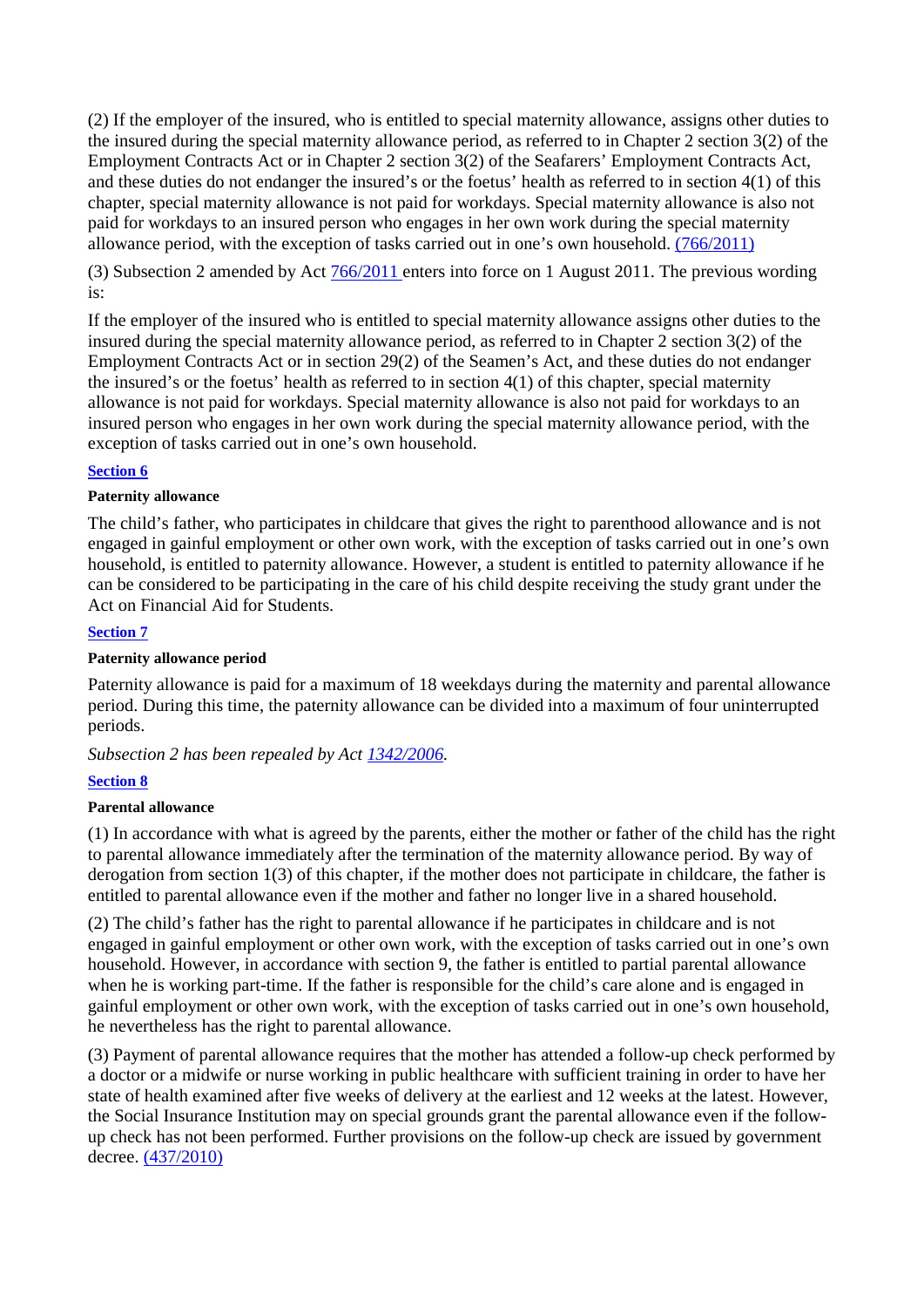(4) If the child has been taken into care in accordance with the Child Welfare Act (683/1983), the right to parental allowance ceases. However, parental allowance is still paid to a mother or father who continues to participate in the child's care regardless of the taking into care of the child.

(5) The child's mother and father can agree on dividing the parental allowance period between themselves so that the parental allowance is paid to each parent in a maximum of two instalments. However, unless there are special grounds for it, parental allowance is not paid for a period shorter than 12 weekdays.

(6) See Chapter 1 section 3 of the government decree on the implementation of the Health Insurance Act. The Child Welfare Act 683/1983 has been repealed by Child Welfare Act 417/2007.

## **Section 9**

## **Partial parental allowance**

(1) The mother and father can divide the right to parental allowance between themselves as they agree, so that both have a simultaneous right to partial parental allowance. The payment of partial parental allowance requires that the mother and the father take care of the child themselves. A further requirement is that the mother and the father of the child have both agreed with their employer on parttime work during the parental allowance period, so that for both the working hours and pay are at least 40 per cent and at most 60 per cent of the maximum working time and full-time pay of a full-time employee applied in the sector. The agreement on part-time work must be made for at least two months at a time.

(2) An entrepreneur's right to partial parental allowance requires that the work carried out in his or her own enterprise is reduced by at least 40 per cent and at most 60 per cent from the previous work for at least two months.

## **Section 10**

## **Parental allowance period**

(1) Parental allowance is paid for a maximum of 158 weekdays starting from immediately after the termination of the maternity allowance period, unless otherwise provided in subsections 2 or 3 or section 10a. The days for which parental allowance has been paid immediately after the termination of the maternity allowance period and parental allowances days transferred on the basis of section 10a form one parental allowance period. (1342/2006)

(2) If the maternity allowance period has commenced earlier than 30 weekdays before the estimated date of delivery due to the premature birth of the child, the parental allowance period is prolonged by as many weekdays as were included in the maternity allowance period during the time prior to 30 weekdays before the estimated date of delivery.

(3) The parental allowance is prolonged by 60 weekdays for each child if more than one child is born at once. The mother or father of the child can use the prolongation of the parental allowance period referred to in subsection 2 entirely or partly already during the maternity or parental allowance period.

## **Section 10 a (1342/2006)**

## **Extended paternity leave**

(1) Notwithstanding the provisions of section 8(1) on the consecutiveness of the parental allowance period, the father may, as the mother and father agree, postpone 12 parental allowance days of the parental allowance period referred to in section 10 to be taken later. A further requirement for postponing the parental allowance is to take at least one paternity allowance day referred to in subsection 2.

(2) If the father is paid parental allowance or partial parental allowance consecutively on the basis of participating in childcare for at least the 12 last weekdays of the parental allowance period immediately following the maternity allowance period, or for 12 parental allowance days postponed in accordance with subsection 1, the father is entitled to paternity allowance for a consecutive period of 24 weekdays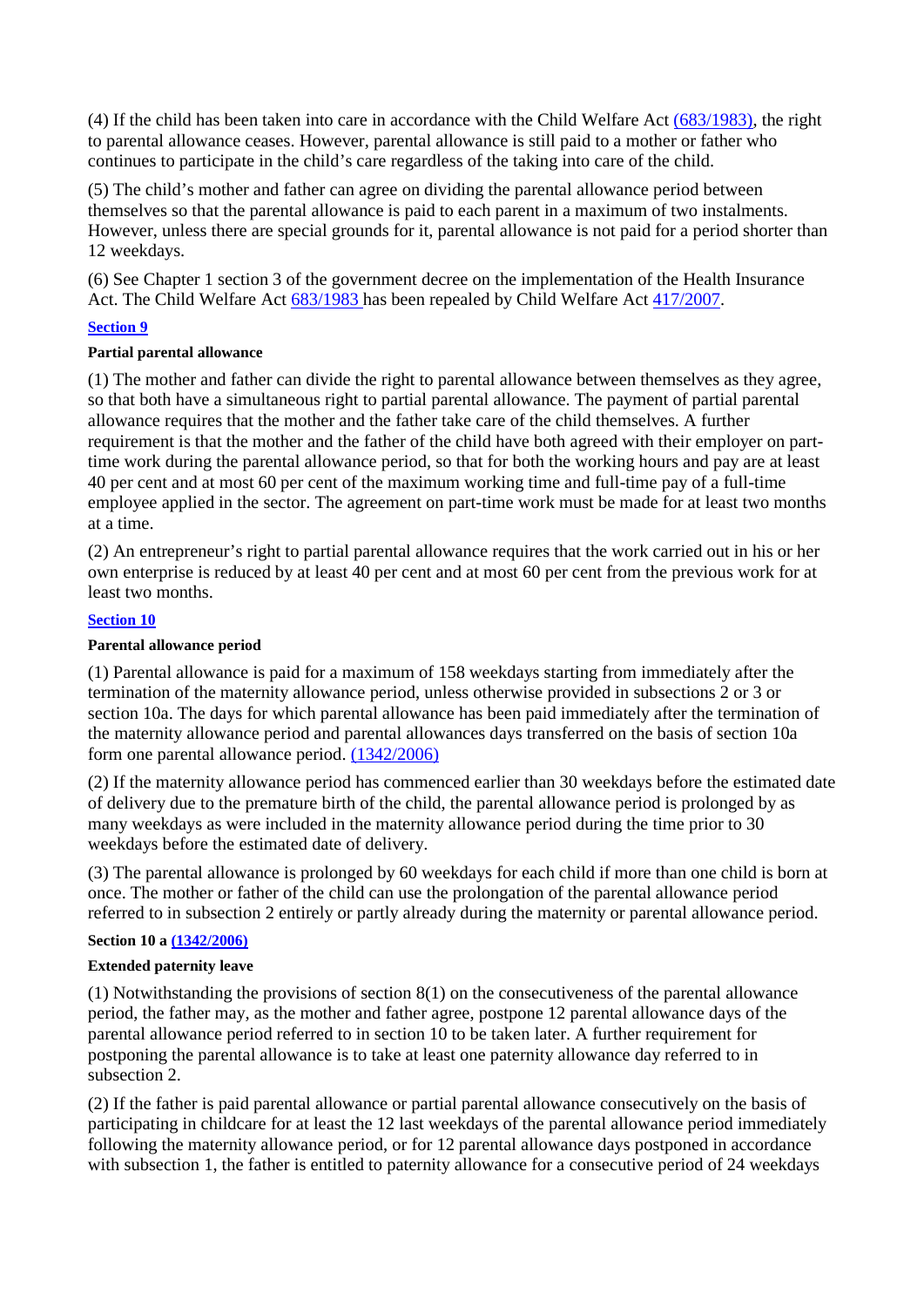at most immediately after the parental allowance period taken by the father has ended *(extended paternity leave )*. (962/2009)

(3) Parenthood allowance days paid in accordance with subsections 1 or 2 above must be taken within 180 calendar days following the end of the parental allowance period that started immediately after the maternity allowance period.

(4) Postponement of parental allowance requires that either one of the parents takes care of the child at home during the time between the ending of the parental allowance paid to the mother or the father immediately after the end of the maternity allowance period and the parental allowance paid to the father on the basis of this section, and the parent in question:

1) has been, due to this, entitled to child home care allowance under the Act on Child Home Care Allowances and Private Care Allowances (1128/1996); or

2) has factually taken care of the child at home, but was not entitled to child home care allowance under the Act on Child Home Care Allowances and Private Care Allowances.

# **Section 11**

## **Parental and paternity allowance for an adoptive parent**

(1) An insured who has started to take care of a child younger than seven years old with the purpose of adopting the child is entitled to adoptive parents' parental allowance and partial parental allowance, provided that the insured participates in childcare and is not engaged in gainful employment or other own work, with the exception of tasks carried out in one's own household. However, an insured person who has adopted a child older than one year of age and is married or lives together in a shared household with the parent or adoptive parent of the child to be adopted, is not entitled to adoptive parents' parental allowance.

(2) An adoptive father entitled to adoptive parents' parental allowance has the right to paternity allowance as provided in sections 6, 7 and 10a. (1342/2006)

(3) Adoptive parents' parental allowance or partial parental allowance is conditional upon the adoptive parent presenting the certificate of receiving the child obtained from adoption counselling or the international adoption service provider as referred to in the Adoption Act (153/1985). In cases of international adoption, adoptive parents' parental allowance or partial parental allowance is conditional upon permission granted to the adoptive parent or adopter by the Finnish Adoption Board referred to in section 25(1) of the Adoption Act. (1247/2010)

# **Section 12**

## **Adoptive parents' parental allowance period**

(1) As a consequence of taking care of the adoptive child, the adoptive parent or his or her spouse is paid parental allowance or partial parental allowance for the time during which childcare continues until 234 days have passed since the child's birth. However, parental allowance is always paid for at least 200 weekdays. If the child is received later than 54 weekdays after the child's birth, parental allowance is paid for 200 weekdays. If several adoptive children have been received at once, the parental allowance period is prolonged in accordance with section 10(3). (912/2007)

(2) If a right to new maternity or parental allowance or to adoptive parents' parental allowance commences during the adoptive parent's parental allowance period, the payment of the previous parental allowance ceases when the new maternity or parental allowance period or an adoptive parent's parental allowance period commences.

# **Section 13**

## **Illness or death of the mother during the maternity allowance or parental allowance period**

(1) The child's father has the right to parental allowance during the maternity allowance period if the mother becomes unable to take care of her child due to illness and the father takes care of the child and is not engaged in gainful employment or other own work, with the exception of tasks carried out in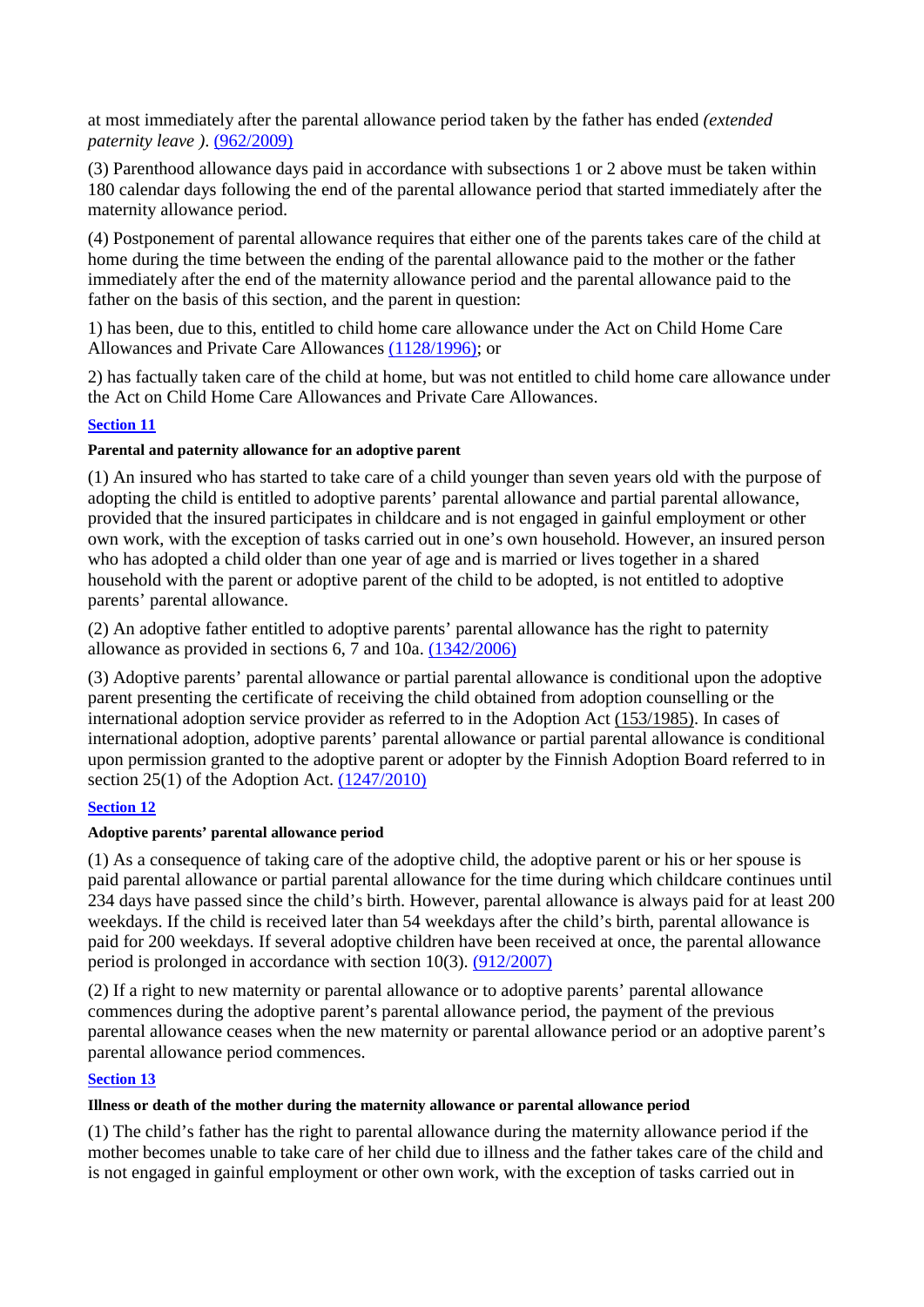one's own household. The father's right to parental allowance commences at the earliest when the mother's illness continues after the waiting period for sickness allowance specified in Chapter 8 section 7(1) has passed. Parental allowance can be paid to the father during the maternity allowance period at the most for as many weekdays as maternity allowance was unpaid for to the mother due to an illness that rendered the mother incapable of taking care of her child.

(2) If the mother of the child dies during the maternity or parental allowance period, the father who takes care of the child and is responsible for the child's care is entitled to parental allowance. Parental allowance can be paid to the father at the most for as many weekdays as maternity or parental allowance was unpaid for due to the mother's death.

(3) If the child's father does not take care of the child or assume responsibility for the child's care, the parental allowance is paid to an insured person who is responsible for the child's care; in such a case, the applicable provisions on the child's father apply to this person.

(4) What is provided in this section on the mother and father also applies to the adoptive mother and adoptive father.

# **Section 14**

# **Impact of the child's death or giving the child up for adoption on parenthood allowance**

(1) If the child is born dead or if the child or adoptive child dies:

1) maternity and paternity allowance is paid until the end of the maternity or paternity allowance period;

2) parental allowance and partial parental allowance is paid for 12 weekdays after the child's date of death, however at the most until the end of the parental allowance period;

3) parental allowance is paid until the end of the prolonged parental allowance period if at least two children of multiple births are alive at the start of the parental allowance period.

(2) If the child is given away during the maternity allowance period with the purpose of giving the child up for adoption, maternity allowance is paid until the end of the maternity allowance period. If the child is given up during the paternity or parental allowance period or during the partial parental allowance period, the right to parenthood allowance ceases on the next day following the day of giving up the child.

# **Section 15**

## **Restrictions to the payment of parental allowance**

(1) Parental allowance is not paid to the insured for the time during which he or she is:

1) serving a term of imprisonment he or she has been sentenced to in a penal institution referred to in section 2 of the Criminal Code of Finland, with the exception of a conversion sentence in lieu of a fine; or

2) in an institution for preventive detention under section 1 of the Act on the Preventive Confinement of Dangerous Recidivists.

(2) If the right to a new parenthood allowance commences during the maternity, paternity or parental allowance period, payment of the previous maternity, paternity or parental allowance ceases when the new parenthood allowance period commences. If the right to new parental allowance commences before the previously postponed extended paternity leave has been taken, the right to parental allowance on the basis of the previous child ceases. (1342/2006)

(3) The Criminal Code of Finland 39A/1889 has been repealed by the Imprisonment Act 767/2005. The Act on the Preventive Confinement of Dangerous Recidivists 317/1953 has been repealed by the Act on Repealing the Act on the Preventive Confinement of Dangerous Recidivists 786/2005.

**Section 16 (1342/2006)** 

## **Parental allowance in a registered partnership**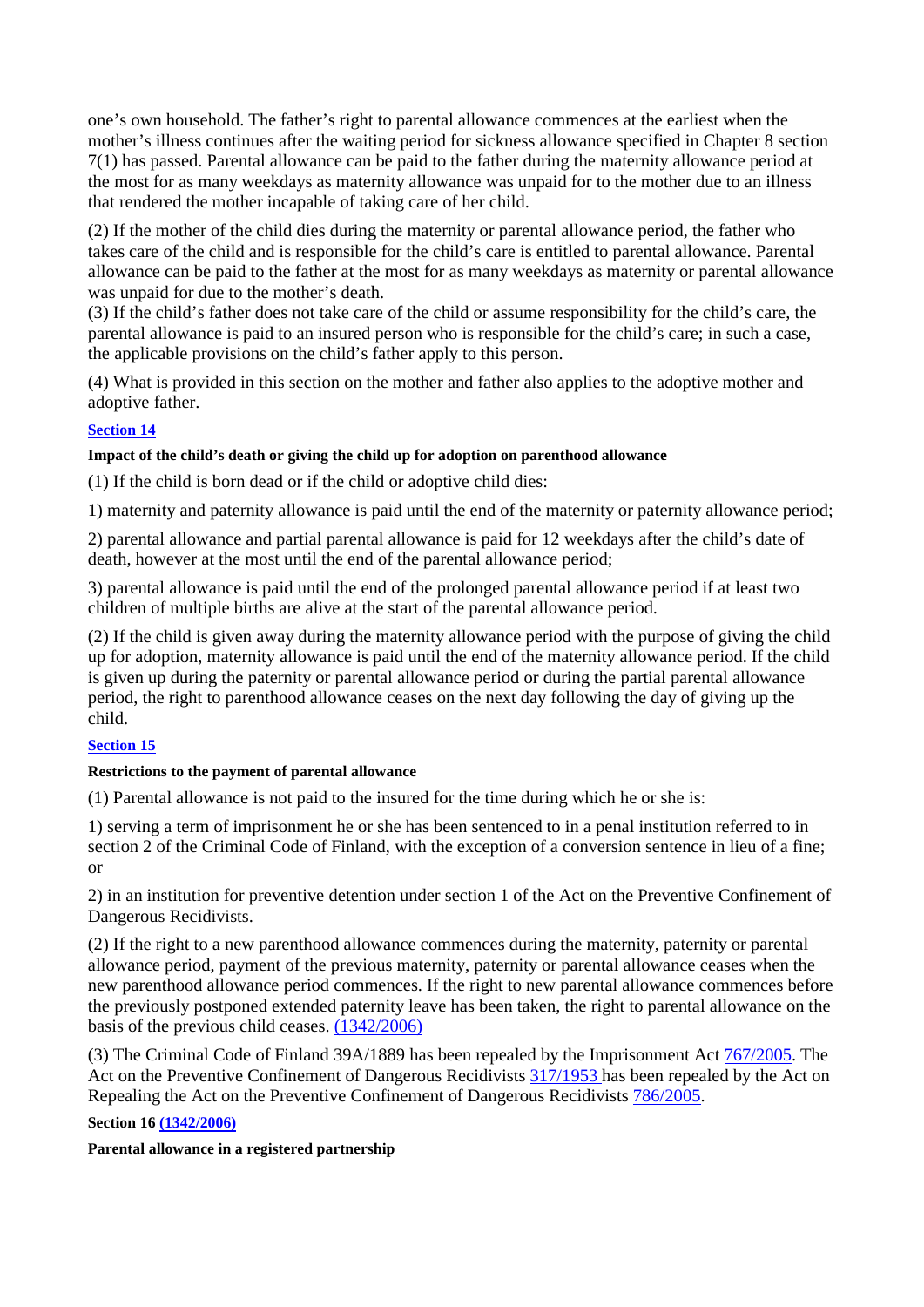What is provided in section 1(3), and sections 8–10 and 13 on parental allowance is also applied to insured persons whose partnership has been registered in accordance with the Act on Registered Partnerships (950/2001). The insured person who is not a parent of the child has the right to parental allowance if:

1) after registration of the partnership, one of the partners has a child or one of the partners starts caring for a child of under 7 years of age; and

2) the insured lives in the same household with the child and the child's parent.

**Section 17 (438/2010)** 

## **Adoption in a registered partnership**

What is provided in sections 11 and 12 above or elsewhere in this chapter on adoptive parents' paternity and parental allowance is also applied to a partner in a registered partnership, referred to in section 16, who adopts the other partner's child who is not older than 12 months. When calculating the number of parenthood allowance days in accordance with sections 7, 10a and 12, parenthood allowance already granted to a partner in the relationship for taking care of the same child is taken into account; however, the total number of parenthood allowance days paid to partners in the relationship is always at least 200 weekdays. If maternity allowance has been granted to one partner in the partnership, parental allowance is always granted for 158 weekdays at the most, when the adoptive parent's right to parental allowance commences at the termination of maternity allowance.

## **Chapter 10**

## **Special care allowance**

## **Section 1**

## **Special care allowance**

(1) Special care allowance is intended to compensate for temporary or short-term loss of income due to the insured participating in the treatment or rehabilitation of his or her child's illness or disability.

(2) Provided that the requirements for special care allowance specified in section 2 are met, an insured person who takes care of his or her own or his or her spouse's child, an adoptive child or other child whom the insured takes actual care of like a parent, is entitled to special care allowance. A person who continuously lives in conditions similar to marriage in a shared household with the insured without being married is considered comparable to a spouse.

## **Section 2**

## **Preconditions for the payment of special care allowance**

(1) Special care allowance is paid to an insured person who is, in the short-term or temporarily, prevented from engaging in his or her own work or in work for someone else and has no income from work from this period due to participating in a rapidly evolving or demanding phase of treatment in the medical treatment of his or her child of under 16 years of age or due to the rehabilitation of his or her child. A small income from work does not, however, prevent the payment of special care allowance. Home care allowance for the care of an elderly, disabled or a chronically ill person or the compensation for family care is not taken into account as income from work.

(2) An insured person participating in the following has the right to special care allowance:

1) treatment or rehabilitation provided at a unit for specialised medical care services or at an outpatient clinic of a special care district unit for the illness or disability of his or her child, if the participation is considered necessary by the attending physician; in the case of children who have turned seven, a further requirement is that the illness or disability is severe;

2) family care related to the treatment or rehabilitation of the severe illness or disability of the child of the insured as referred to in paragraph 1, if the attending physician considers the participation necessary;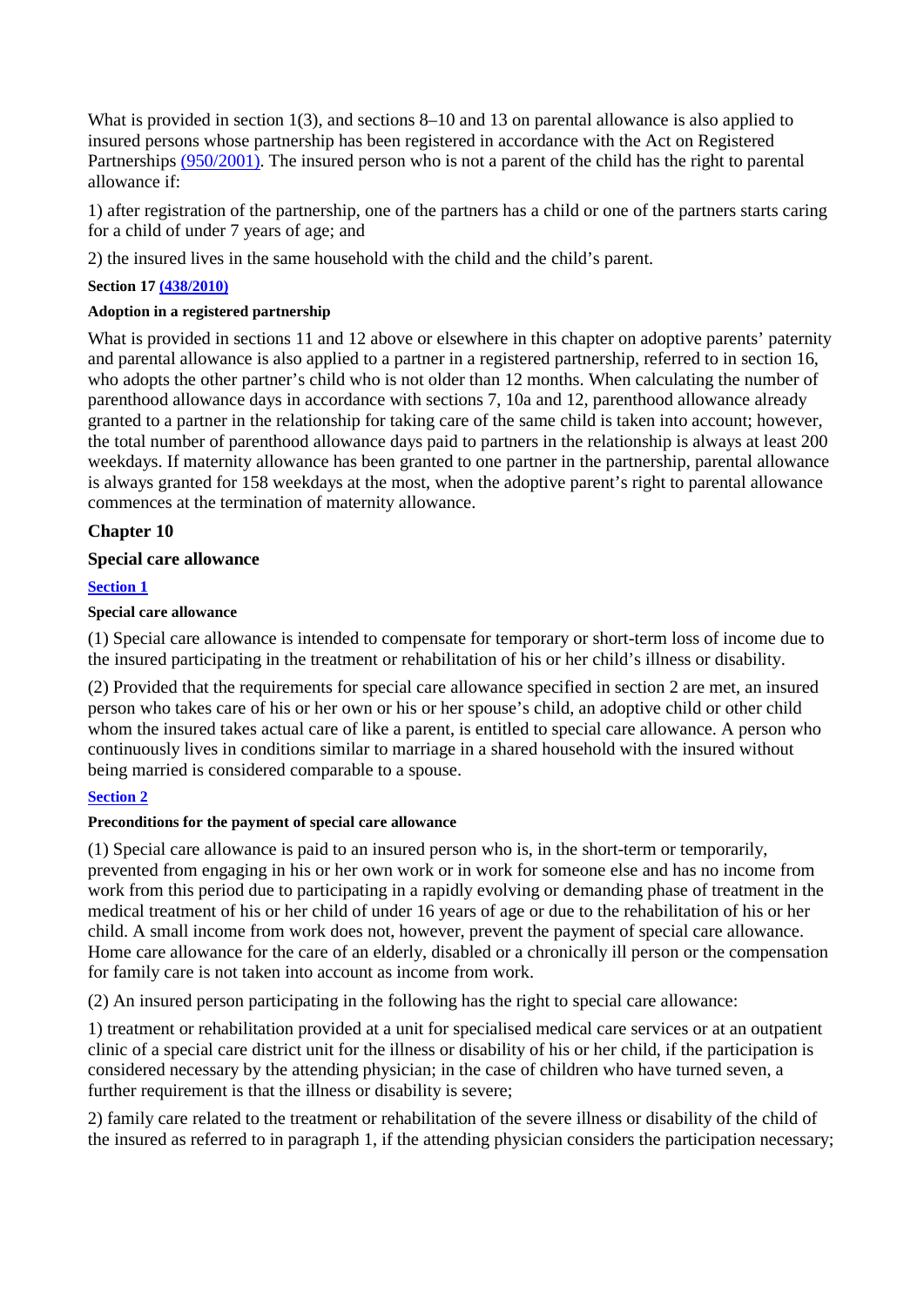3) statutory adaptation training or a rehabilitation course arranged because of the child's illness or disability, or other comparable statutory rehabilitation.

Special care allowance is paid to both parents for the same period of time if the physician has considered the participation of both parents in treatment or rehabilitation necessary. However, special care allowance is not paid to both parents for the same period of time for family care referred to above.

Further provisions on illnesses or disabilities referred to in subsection 2 which are regarded as severe on medical grounds are issued by government decree.

## **Section 3**

## **Payment of special care allowance**

(1) In order to achieve therapeutic balance, special care allowance is paid for each child on the basis of the same illness:

1) for a maximum total of 60 weekdays for the time of treatment provided in a treatment facility referred to in section 2(2) and for the time of rehabilitation courses;

2) for a maximum of 60 weekdays for the time of family care, and for specific therapeutic reasons, for a maximum of 30 additional weekdays.

(2) Notwithstanding the provisions of subsection 1, special care allowance is paid for a longer period of time on the basis of cogent medical reasons if the treatment related to the child's severe illness or unexpected worsening of the illness further requires the constant presence of the parent.

(3) Further provisions on the cogent medical reasons referred to in subsection 2 above, on the basis of which special care allowance is paid for more than 150 weekdays, are issued by government decree.

# **Chapter 11**

# **Amount of daily allowances**

# **Section 1**

## **The amount of daily allowances on the basis of income from work**

(1) The daily allowance is 70 per cent of one three-hundredths of the insured's annual income from work confirmed in taxation, if said annual income does not exceed the sum of EUR 32,892. For the part in excess of this up to an annual income of EUR 50,606, the amount of daily allowance is 40 per cent of one three-hundredths of the annual income from work, and for the part in excess of EUR 50,606, 25 per cent of one three-hundredths of the annual income from work.  $(1142/2010)$ 

(2) Notwithstanding the provisions of subsection 1:

1) for the first 56 weekdays, the amount of maternity allowance is 90 per cent of one three-hundredths of the insured's annual income from work confirmed in taxation if the annual income from work does not exceed EUR 50,606; for the part in excess of this, the amount of maternity allowance is 32.5 per cent of one three-hundredths of the annual income from work;

2) for the first 30 weekdays, the amount of parental allowance paid to the mother is 75 per cent of one three-hundredths of the insured's annual income from work confirmed in taxation if the annual income from work does not exceed EUR 50,606; for the part in excess of this, the amount of parental allowance paid to the mother is 32.5 per cent of one three-hundredths of the annual income from work;

3) for the first 30 weekdays, the amount of parental allowance paid to the father and the paternity allowance for the extended paternity leave is 75 per cent of one three-hundredths of the insured's annual income from work confirmed in taxation if the annual income from work does not exceed EUR 50,606; for the part in excess of this, the amount of parenthood allowance paid to the father is 32.5 per cent of one three-hundredths of the annual income from work.

# (1142/2010)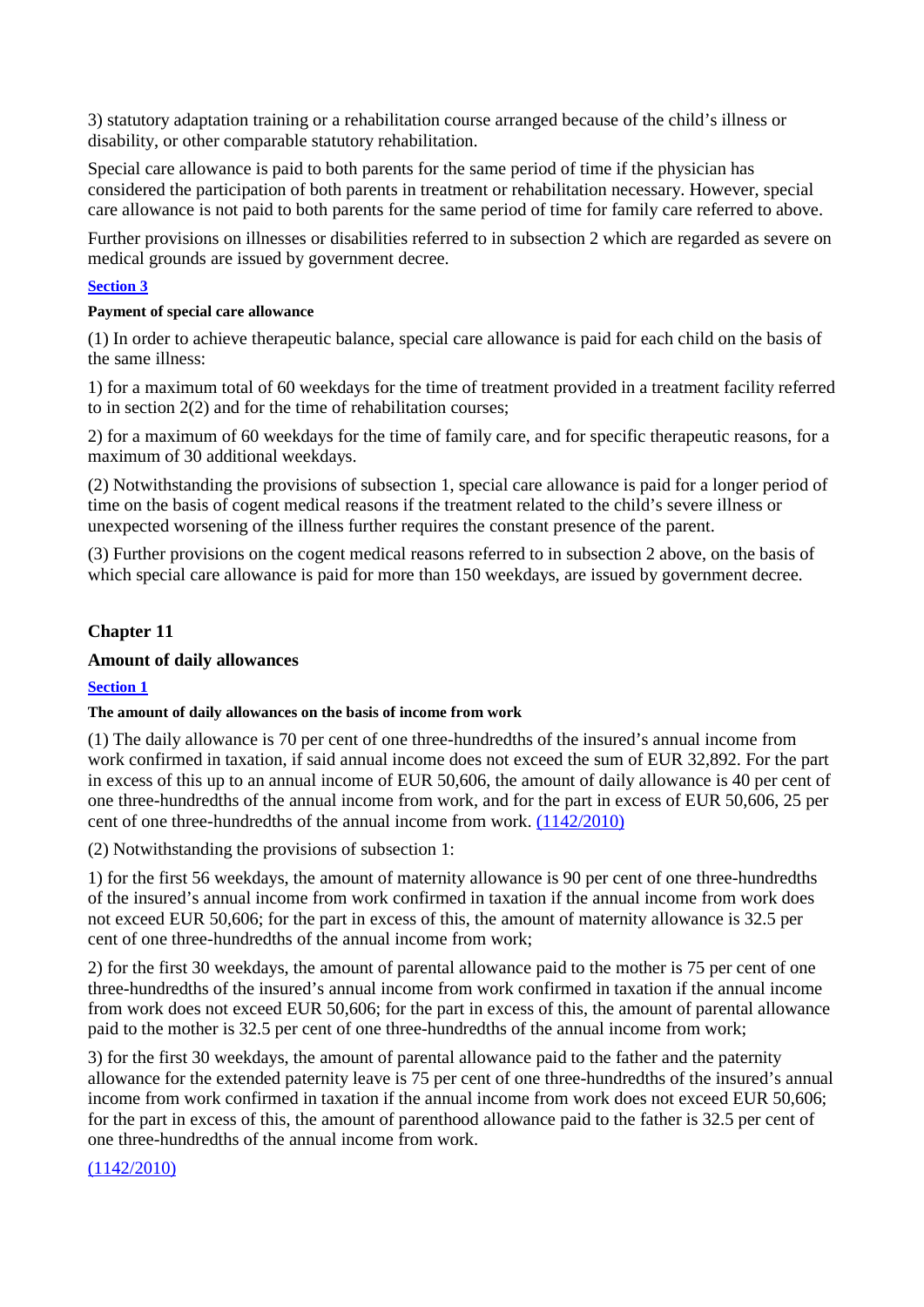(3) The income from work confirmed in taxation, referred to in subsections 1 and 2 above, is adjusted in the same proportion as the confirmed wage coefficient, referred to in section 96(1) of the Employees Pensions Act, valid at the start of the incapacity for work or the right to parenthood allowance or special care allowance, differs from the wage coefficient confirmed for the previous year. (1342/2006)

(4) The income limits referred to in subsections 1 and 2 above are adjusted each calendar year with the wage coefficient referred to in section 96(1) of the Employees Pensions Act**.** If the income limits exceed whole euro amounts in the review, the exceeding part will not be taken into account. (1342/2006)

## **Section 2 (1113/2005)**

## **Income from work**

(1) In this Act, income from work, on which daily allowances are based on, means:

1) wages or salary received in an employment or public-service employment relationship;

2) income confirmed for each year in accordance with the Self-employed Persons' Pensions Act and the Farmers' Pensions Act; and (1276/2006)

3) the salary referred to in the earnings-related pension acts which is considered as the basis of earnings and pension contributions in employment abroad (*salary for insurance purposes*). (1264/2006)

(2) If the insured is not obligated to take out an insurance in accordance with the Self-employed Persons' Pensions Act or the Farmers' Pensions Act, earnings from business activities, farming or a company, earned income from his or her own enterprise or farming, compensation from work related to entrepreneurial activities, the value of work performed on a holding, earnings from reindeer husbandry and taxable grants referred to in the Income Tax Act (1535/1992) are taken into account as the insured's income from work. However, if an insured person with no obligation to take out insurance under the said acts voluntarily takes out such insurance, the income referred to in subsection 1(2) will be taken into account as his or her income from work. (994/2008)

(3) In accordance with paragraph 1, subsection 1 above, salary and wages, remuneration and compensation subject to income tax as referred to in section 13 of the Prepayment Act (1118/1996), the remuneration of athletes, salary and wages referred to in section 4 of the Act on the Taxation of Non-Residents' Income and Capital (627/1978) and the personal remuneration of performing artists and athletes referred to in section 3 of said act, salary and wages subject to income tax referred to in section 13 of the Prepayment Act received for employment abroad referred to in section 77 of the Income Tax Act, supplementary daily allowance paid by a sickness fund referred to in the Insurance Fund Act (1164/1992) and service charges received while in an employment relationship are considered as salary on which the daily allowances are based on. (700/2010)

(4) The following are, however, not considered salary:

1) personnel benefits received from the employer;

2) interest benefits from a loan granted on the basis of the employment relationship;

3) benefits gained from a right to subscribe to a corporation's shares or participations at a lower than market value on the basis of employment, if a majority of the personnel is entitled to the benefit;

4) benefit arising from using an employee stock option referred to in section 66 of the Income Tax Act or a payment based on an employment relationship that is determined on the basis of the change in the company's share value;

5) a bonus given in the form of shares of the employer company or a company in the same Group or some other similar financial consortium that are quoted on a stock exchange subject to supervision by the authorities, or as investment deposits or in another corresponding form; or instead of shares either partly or wholly in cash, provided that the value of such a bonus is dependent on the development of the value of the shares in question during a subsequent period of at least one year after the bonus has been promised;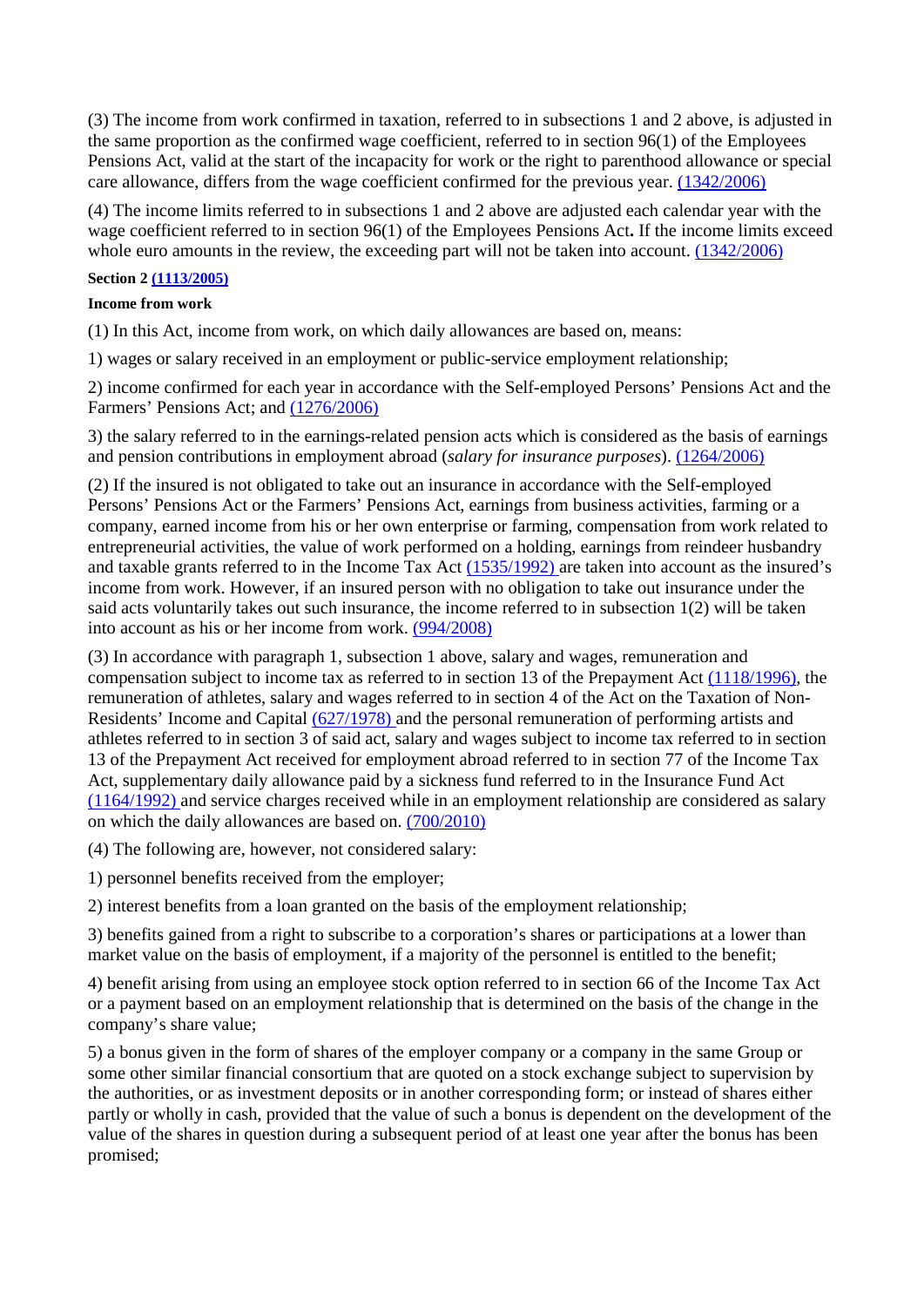6) salary received for the waiting days referred to in Chapter 2 section 14(1) of the Employment Contracts Act:

7) compensation for the termination of an employment contract or a public-service employment relationship and other compensation for damage;

8) remuneration for lectures and presentations not based on an employment or public-service employment relationship, attendance allowances and allowances for being a member in an administrative body, if the payment of employees' pension contribution is not required for the remuneration under applicable earnings-related pension acts;

9) personnel fund contributions and their supplements that have been transferred into the personnel fund or fund units drawn from the personnel fund as referred to in the Act on Personnel Funds (934/2010);

10) personnel fund contributions and their supplements referred to in the Act on Personnel Funds that have been withdrawn in cash in accordance with section 37 of the Act on Personnel Funds as a remuneration that is determined in accordance with the Fund's regulations, provided that the share has been determined on the basis of factors measuring the company's profitability and effectiveness of operations or in accordance with a performance-based incentive scheme employed by an agency or a municipality;

11) items paid to the employee as profit distribution or in cash as profit bonus based on a decision by the General Meeting, provided that the profit bonus in cash is paid to the entire personnel and is not used as an attempt to replace the payroll system required under the collective agreement or the employment contract, and that the basis for determining the profit bonus in cash adheres to section 2(2) and 2(3) of the Act on Personnel Funds, and that the company's amount of spare capital is larger than the total amount of profit bonus in cash and dividends paid to shareholders as decided by the General Meeting.

# (939/2010)

(5) In a situation referred to in subsection 4, paragraph 11 above, a further requirement is that no agreement binding on the employer has been made on the payment of the profit bonus, and that the shareholders take a binding decision on the payment of the profit bonus in cash at the General Meeting after the end of the financial period, and that the payment of the profit bonuses is made after this. A further requirement is that the matter is handled in accordance with the Act on Co-operation within Undertakings (334/2007) or in another comparable way. (939/2010)

(6) Such income that has been estimated in taxation in accordance with section 27(1) of the Act on Assessment Procedure (1558/1995) because no tax return has been submitted is not taken into account as income from work.

(7) Further provisions on what is considered income from work as provided in this section above may be given by government decree.

# **Section 3**

### **Income from work based on confirmed taxation**

(1) Daily allowance is calculated on the basis of income from work referred to in section 2(1) and 2(2) that has been confirmed in taxation the year preceding the commencement of incapacity for work or the right to parenthood allowance or to special care allowance. The date on which the right to parenthood allowance commences is considered to be the date on which the parent is paid parental allowance for the first time on the basis of the same child.

(2) If the insured's right to part-time disability pension under section 5b of the Employees Pensions Act commences on the tax year for which income from work is taken as the basis for the benefit in accordance with subsection 1, the sickness allowance is determined on the basis of the previous tax year's income from work, provided that this income is greater than the income from work for the year in which the part-time disability pension commenced.

### **Section 4**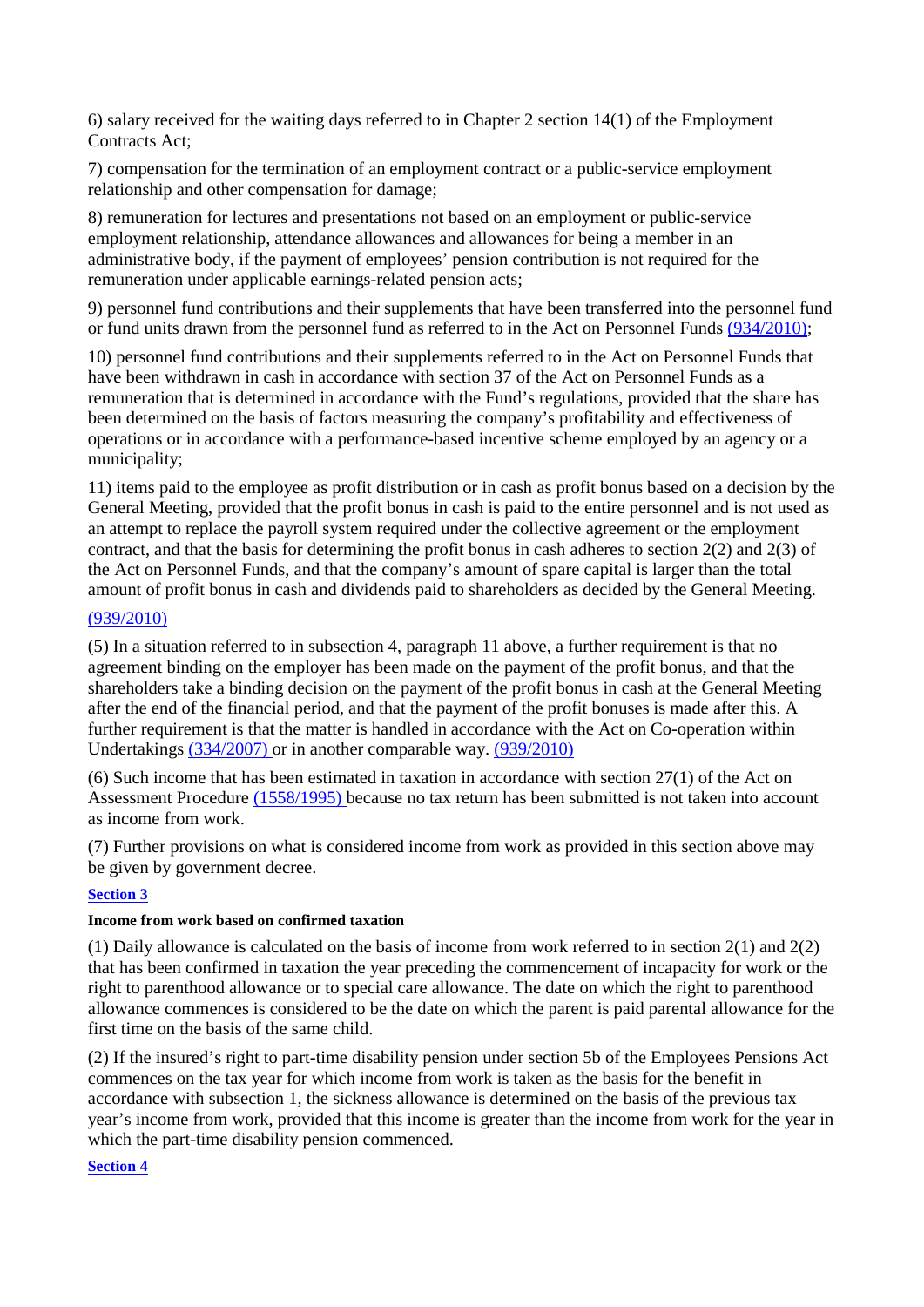#### **Income from work submitted by the insured and the amount of parenthood allowance on the basis of income from work which served as the basis for the previous parenthood allowance**

(1) The Social Insurance Institution must evaluate on application what is to be considered the insured's income from work during the six months immediately preceding the commencement of his or her incapacity for work, right to parenthood allowance or to special care allowance. The daily allowance is determined on the basis of income from work over a period of six months for which the insured has provided a reliable clarification, provided that the income from work has continuously been at least 20 per cent greater times twice the income from work confirmed in taxation as referred to in section 3, that has been adjusted in accordance with section 1(3). The income from work mentioned above is taken into consideration only for the time during which the insured has been covered by insurance in Finland under this Act. (1246/2010)

(2) Correspondingly, in terms of the income for the period of six months referred to in subsection 1, an individual who is insured under the Self-employed Persons' Pensions Act or under the Farmers' Pensions Act must provide a reliable clarification of income confirmed under the said pension acts and for income from work from sources other than his or her own business activities. (1246/2010)

(3) If the insured's income from work is materially smaller due to illness, unemployment or other similar special reason than it would have otherwise been, on application the income from work can be calculated for a period of six months of work other than the period immediately preceding the commencement of incapacity for work or the right to parenthood allowance or to special allowance, as specified in subsection 1. However, it is only possible to take into account income from work for the year in which the incapacity for work or the right to parenthood allowance or to special care allowance commenced and for the preceding calendar year.

(4) Notwithstanding the provisions above, the insured's income from work for a period of six months, referred to in subsection 1, can be calculated on application also for a period shorter than six months, provided that the insured has had income from work for only a part of the aforementioned period of six months because of a change of occupation or other similar reason.

(5) On application, the insured's uninterrupted income from work over a period of six months, referred to in subsection 1, can also be calculated on the basis of a clarification provided by the insured on earned income for a minimum of one month referred to in section  $2(1)(1)$ . The insured's income is thus calculated as if his or her employment had lasted for a minimum of six months. Income from work for a period of time shorter than six months can be considered uninterrupted if the insured provides a clarification issued by the employer, or other reliable clarification, that the employment would have lasted for a minimum of six months had the insured not become unable to work or if the right to parenthood allowance or special care allowance had not commenced. Income from short-term employment relationships can also be taken into account as uninterrupted income from work if the insured has been continuously either at work or registered as an unemployed job seeker available for work, and it is possible to justifiably deduce from his or her employment history that employment would have continued either in several periods or uninterrupted. (155/2005)

(6) Notwithstanding the provisions of section 3 above, the amount of parenthood allowance can be determined on the basis of income from work referred to in section 2 that served as the basis for the previous parental allowance, if the child for which parental allowance was paid for the previous time has not reached three years of age, or three years have not passed since starting to take care of the child before the estimated date of delivery, or since starting to take care of a child younger than seven years of age.

(7) The income from work, referred to in subsection 6 above which forms the basis for the benefit is adjusted in the same proportion as the confirmed wage coefficient, referred to in section 7b of the Employees Pensions Act, valid at the start of the right to parenthood allowance, differs from the wage coefficient confirmed for the previous year.

### **Section 4 a (11.12.2009/1047)**

**Insurance contributions deducted from the income from work**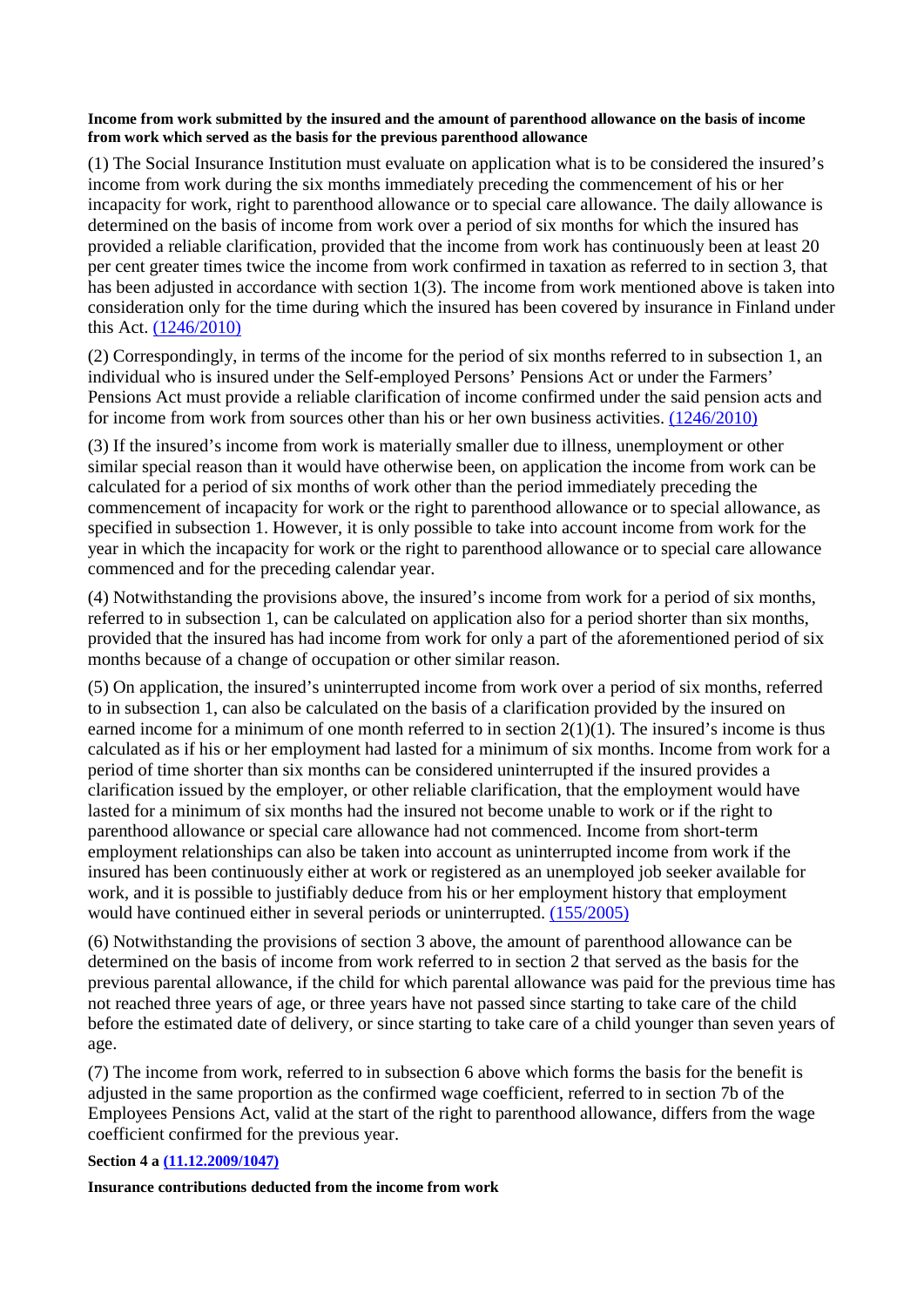When calculating the amount of daily allowance, 60 per cent of the total amount of the health insurance daily allowance contribution referred to in Chapter 18 section 21(1), the pension contribution of an employee below the age of 53 referred to in section 153(1) of the Employees Pensions Act, and the wage-earner's unemployment insurance contribution referred to in section 18(1) of the Act on the Financing of Unemployment Benefits is deducted from the income from work. The deduction is made from the salary for insurance purposes referred to in section  $2(1)(3)$  of this Chapter and the income from work confirmed in taxation referred to in section 3 or income from work received from an employment or public-service employment relationship clarified in accordance with section 4.

### **Section 5**

### **Deduction of work-related expenses from earned income**

(1) When calculating the income from work confirmed in taxation and the income from work over a period of six months referred to in section 4, work-related expenses referred to in sections 93–95 of the Income Tax Act are deducted from the earned income received in an employment or public-service employment relationship and comparable personal income.

(2) Work-related expenses are not deducted from earned income under the Self-employed Persons' Pensions Act and the Farmers' Pensions Act. (1364/2007)

(3) Only the deduction of work-related expenses referred to in section 95(1)(1) of the Income Tax Act is made from the salary referred to in section 72 of the Employees Pensions Act. (1364/2007)

### **Section 6**

#### **Sickness and parenthood allowance and special care allowance on the basis of the preceding benefit**

(1) If the insured has received an unemployment benefit under the Unemployment Security Act within the four months preceding the commencement of the right to sickness allowance, parenthood allowance or special care allowance, the sickness allowance, parental allowance or special care allowance paid to the insured is at least 86 per cent of the amount of benefit he or she has received. In that case, the following is not taken into account when calculating the amount of the unemployment benefit: (1246/2010)

1) income taken into account in the adjustment under Chapter 4 section 4 of the Unemployment Security Act;

### *Paragraph 2 has been repealed by Act 1201/2009.*

3) a benefit referred to in Chapter 4 section 7 of the Unemployment Security Act that must be deducted from daily allowance in accordance with Chapter 12 section 2 of this Act;

4) the increased earnings-related component determined in accordance with Chapter 6 section 2(2) of the Unemployment Security Act, or the earnings-related component of change security referred to in Chapter 6 section 2(3) of the Unemployment Security Act, insofar as their amounts exceed the earningsrelated component determined in accordance with Chapter 6 section 2(1) of said Act; (1246/2010)

5) the increase in the basic unemployment allowance and change security supplement determined in accordance with Chapter 6 section 1(2) of the Unemployment Security Act, or the increase to the labour market support determined in accordance with Chapter 7 section 4(1) of the Unemployment Security Act. (1246/2010)

(2) The sickness and parenthood allowances and the special care allowance are at least one twenty-fifth part of the monthly amount of study grant if the insured has received the study grant under the Act on Financial Aid for Students within the four months preceding the commencement of the benefit period.

(3) The minimum amount of sickness and parenthood allowances and special care allowance is the same amount as the rehabilitation allowance if the insured has received rehabilitation allowance within the six months preceding the commencement of the benefit period in accordance with the Act on the Social Insurance Institution of Finland's Rehabilitation Benefits and Rehabilitation Allowance Benefits. If the insured has received rehabilitation allowance, partial rehabilitation allowance or rehabilitation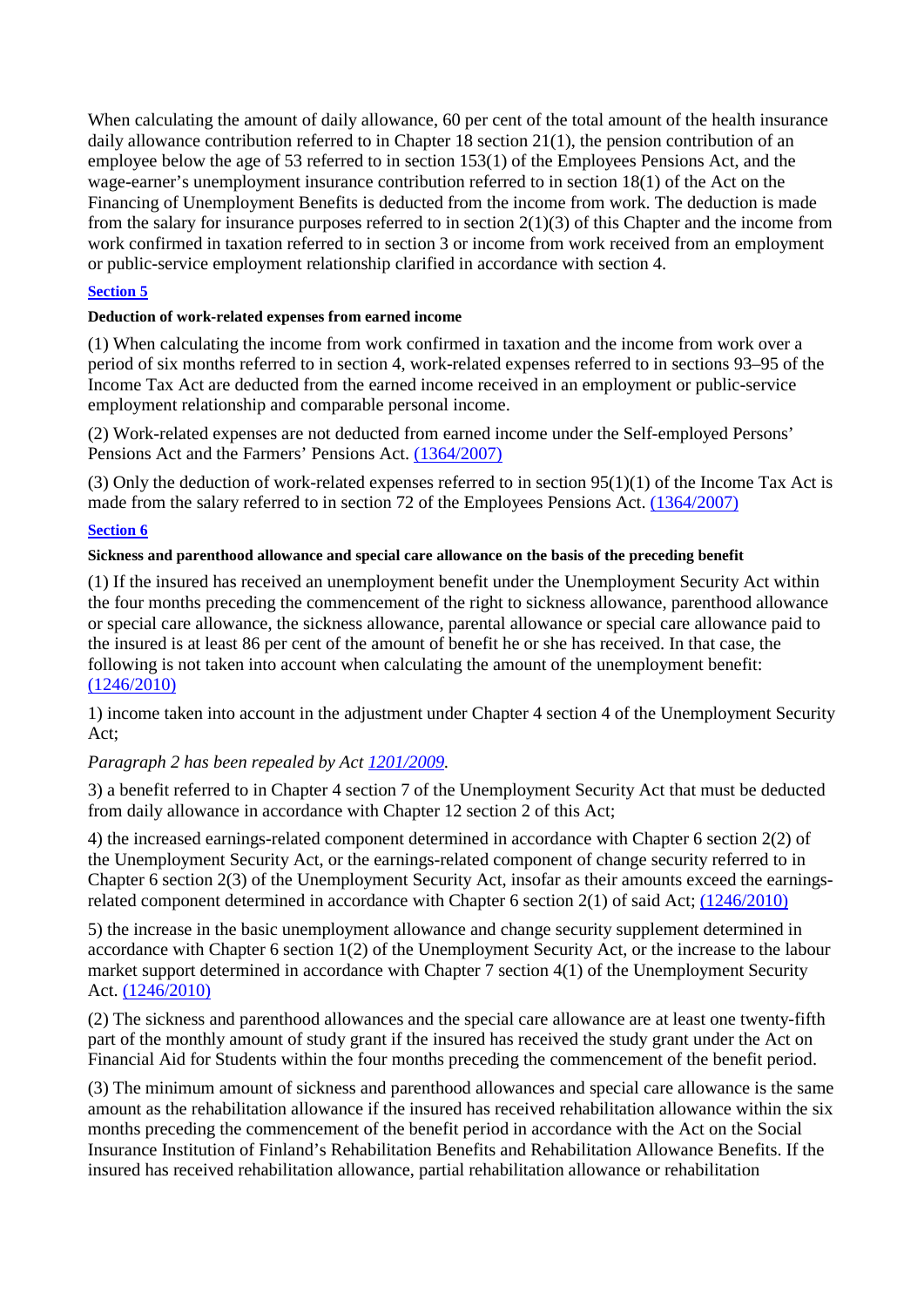allowance paid as rehabilitation assistance under the earnings-related pension acts within a corresponding period of time, the sickness and parenthood allowances and the special care allowance are at least one twenty-fifth of the monthly amount of rehabilitation allowance paid to the insured. In that case, however, account is not taken of the part of rehabilitation allowance calculated in accordance with section 32(2) of the Act on the Social Insurance Institution of Finland's Rehabilitation Benefits and Rehabilitation Allowance Benefits that exceeds the amount that would have been calculated as the amount of rehabilitation allowance in a corresponding situation under section 32(1) of said Act, or of the 10 per cent increase referred to in section 33(1) of said Act or the 33 per cent increase under the earnings-related pension acts. (1364/2007)

(4) If the insured has received more than one of the benefits referred to in subsections 1–3 during the time preceding the commencement of the sickness or parenthood allowances or the special care allowance, the benefit which the insured has received last is used as the basis for sickness and parental allowance and special care allowance.

### **Section 7 (1142/2010)**

### **Minimum amount of sickness and parenthood allowances and special care allowance**

The minimum amount of sickness and parenthood allowances and special care allowance is EUR 22.04 per weekday. This amount of money is adjusted in accordance with the provisions of the National Pension Index Act.

### **Section 8**

### **Engaging in gainful employment and own work and the impact on the amount of parenthood allowance**

(1) Maternity and parental allowance is paid to the mother at the minimum amount if the mother engages in gainful employment or own work at the same time, with the exception of tasks carried out in one's own household, or is a full-time student and receives a study grant under the Act on Financial Aid for Students. If both parents are engaged in gainful employment or own work, with the exception of tasks carried out in one's own household, or are full-time students and receive a study grant under the Act on Financial Aid for Students during the parental allowance period, the parents can agree among themselves as to which one of them the parental allowance will be paid at the minimum amount. What is provided in this subsection does not, however, apply to partial parental allowance.

(2) If the child's father is responsible for the child's care alone or if the father has the right to parental allowance during the maternity allowance period due to the mother's death, as specified in Chapter 9 section 13(2), parental allowance is paid to the father at the minimum amount if he is a full-time student and receives a study grant under the Act on Financial Aid for Students or is engaged in gainful employment or own work, with the exception of tasks carried out in one's own household.

### **Section 9**

### **The amount of the father's parenthood allowance (1324/2006)**

(1) The date on which the father's parenthood allowance period commences is considered to be the date on which the father is paid parenthood allowance for the first time on the basis of the same child. The paternity allowance is paid at the same amount for the entire duration of the parenthood allowance period for the same child, unless otherwise provided in section 1(2)(3). (1342/2006)

(2) The paternity allowance is paid at the minimum amount to a person who is in military service in the standing army, in the service of the defence forces as unarmed, in reserve or in home reserve, or in nonmilitary service or who receives a study grant under the Act on Financial Aid for Students.

### **Section 10 (1364/2007)**

### **Impact of pension on the amount of parenthood allowance**

Parenthood allowance is paid at the minimum amount if the insured receives an old-age pension or early old-age pension, unemployment pension or full disability pension under section 12(1) of the National Pensions Act or under the earnings-related pension acts, the Motor Liability Insurance Act or the Employment Accidents Act.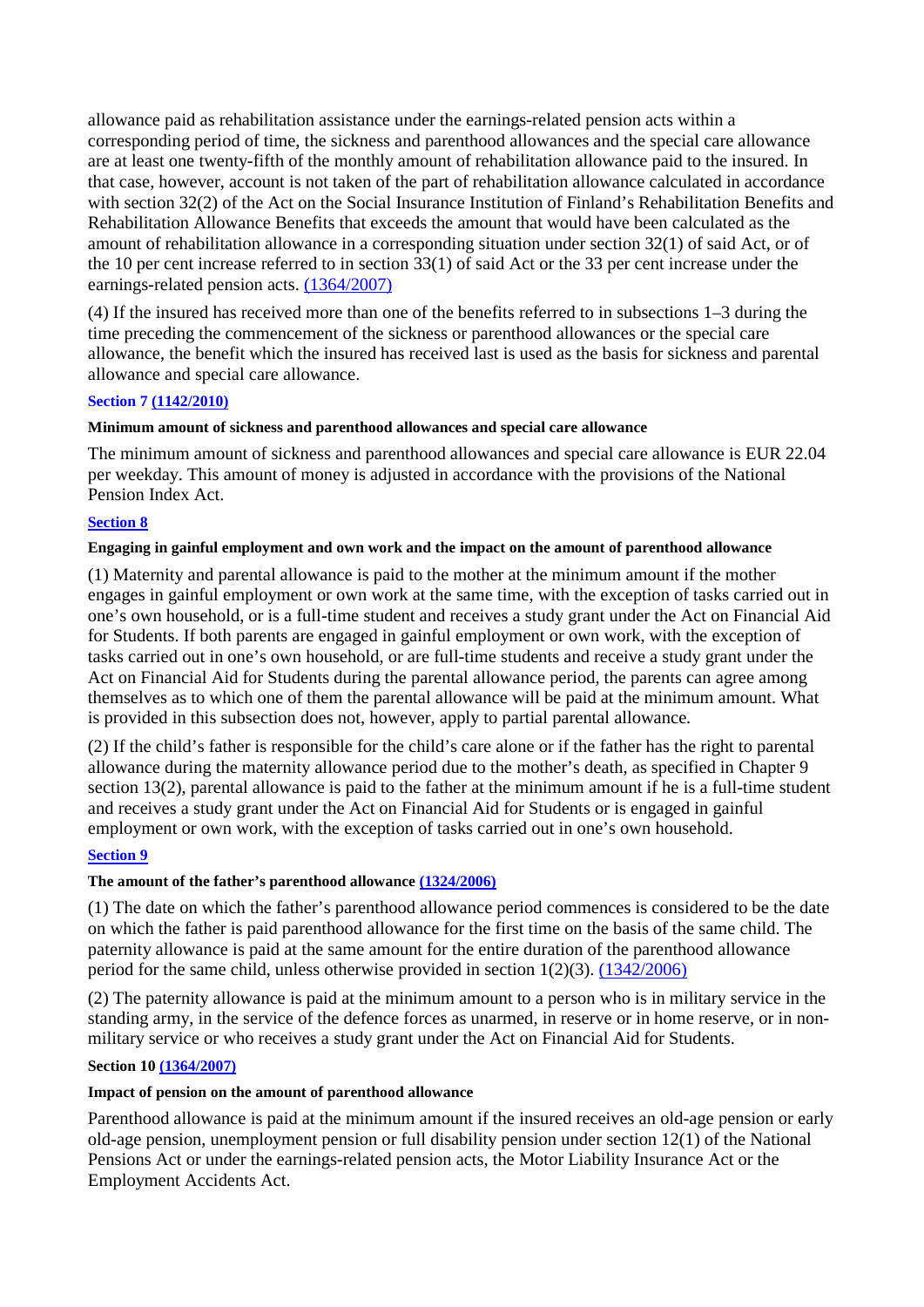#### **Section 10 a (912/2007)**

#### **Revision of the mother's parenthood allowance**

The parenthood allowance payable to the mother is paid at the same amount for the entire parenthood allowance period for the same child, unless otherwise provided in section  $1(2)(1)$  or section  $1(2)(2)$  or section  $8(1)$ .

### **Section 11**

#### **The amount of partial parental allowance**

Notwithstanding the provisions of sections 1–7 of this chapter, the amount of partial parental allowance is always half the amount of parental allowance.

### **Section 12 (532/2009)**

#### **The amount of partial sickness allowance**

Notwithstanding the provisions of section 1–7 of this Chapter, the amount of partial sickness allowance is always half the amount of sickness allowance immediately preceding it, or half the amount of sickness allowance the insured would have been entitled to at the commencement of his or her right to partial sickness allowance. However, the benefits referred to in Chapter 12 that take priority over the sickness allowance are not taken into account in the amount of sickness allowance. The amount of partial sickness allowance is always at least half of the minimum sickness allowance referred to in section 7 of this chapter, if incapacity for work due to illness has lasted for 55 consecutive days.

### **Chapter 12**

### **The relationship between daily allowances and other benefits**

#### **Section 1**

#### **Mutual reconciliation of daily allowances**

The insured is paid only one daily allowance under this Act at a time.

### **Section 2**

### **The relationship between sickness allowance and other statutory benefits paid on the basis of incapacity for work**

(1) If the insured is entitled to receive compensation for the same period of time and due to the same incapacity for work under an act other than this Act, this benefit is deducted from the sickness allowance payable to the insured, unless otherwise provided elsewhere.

(2) Notwithstanding the provisions of subsection 1, sickness allowance can be paid at the full amount if the receipt of the other compensation is delayed for reasons beyond the insured's control. The Social Insurance Institution is entitled to collect a share corresponding to the paid sickness allowance from the compensation paid under another act. If sickness allowance has been paid due to a delay in the payment of other compensation, and the insured has received the compensation referred to in subsection 1 from the other party liable to pay compensation after this, the Social Insurance Institution is entitled to recover the amount of paid sickness allowance from the insured to the extent of the aforementioned other compensation received by the insured.

(3) If sickness allowance is payable to the employer, sickness allowance is not paid to the employer in a situation where there is a delay as referred to in subsection 2.

### **Section 3**

#### **Period of sickness allowance preceding the disability pension and the relationship between sickness allowance and full disability pension paid under the earnings-related pension acts**

(1) The Social Insurance Institution confirms the period of sickness allowance preceding the disability pension for the determination of the date of commencement for the full disability pension paid under the earnings-related pension acts. The period of sickness allowance preceding the disability pension is a period of time that comprises the first 150 days of the maximum period specified in Chapter 8 section 8 and the following five full calendar months. However, the period of sickness allowance preceding the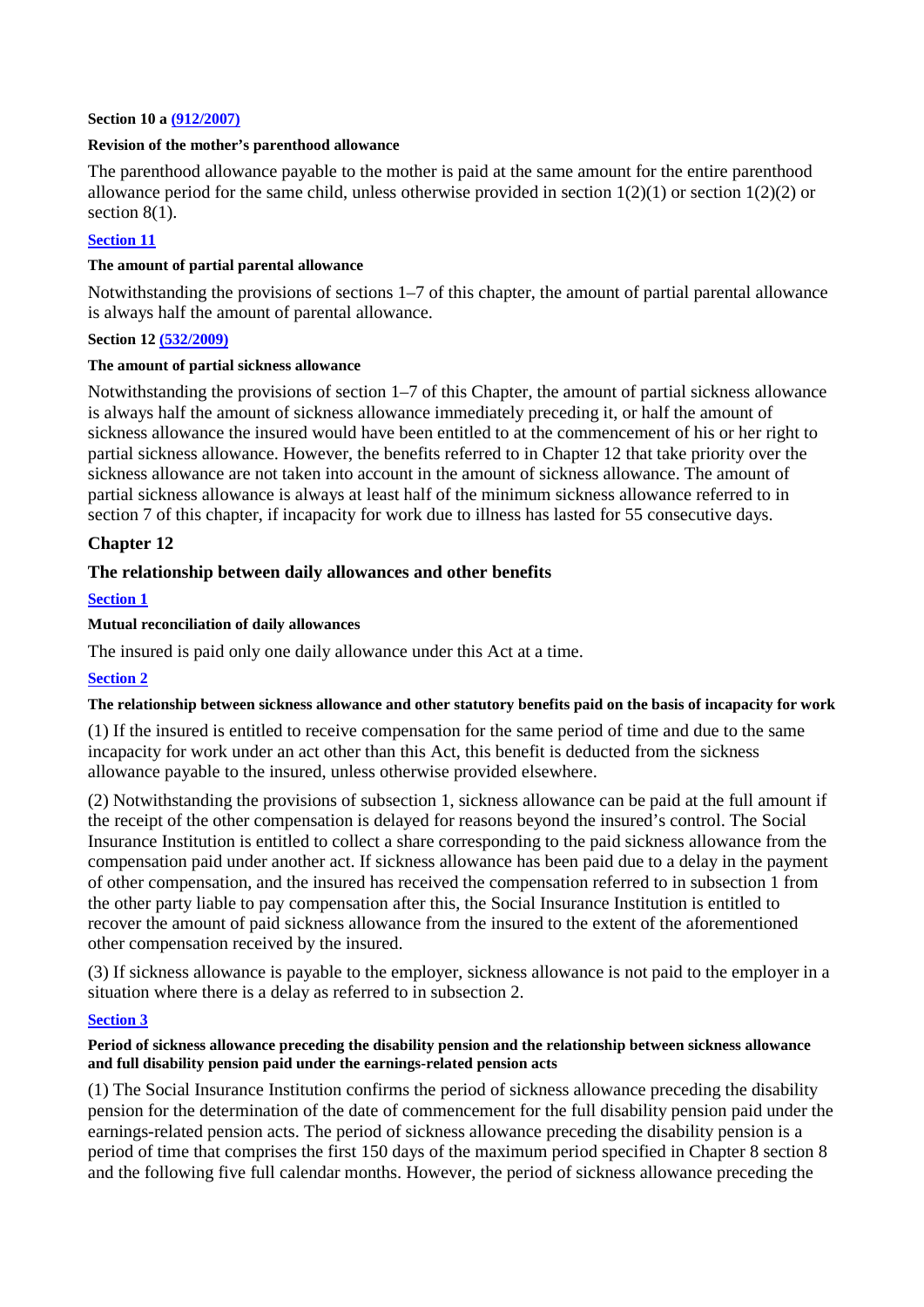disability pension terminates at the end of the fourth calendar month, if the maximum period of sickness allowance, when the payment of sickness allowance is uninterrupted, would also end on that date.

(2) The Social Insurance Institution confirms the period of sickness allowance preceding the disability pension when at least 150 days of sickness allowance days that count towards the maximum period have passed. However, the period of sickness allowance preceding the disability pension is not be confirmed if the insured has reached 63 years of age. A new period of sickness allowance preceding the disability pension can be confirmed only when six months have passed since the termination of the previous such period.

(3) During the period of sickness allowance preceding the disability pension, the insured is entitled to full sickness allowance, even though he or she would have the right to full disability pension under the earnings-related pension acts. After the period of sickness allowance preceding the disability pension, sickness allowance is paid only for the part in excess of the pension paid for the same period of time.

(4) The period of sickness allowance preceding the disability pension is not confirmed if the insured already received full disability pension under the earnings-related pension acts when claiming sickness allowance. In that case, sickness allowance is paid only for the part in excess of the pension paid for the same period of time. In addition, the period of sickness allowance preceding the disability pension is not confirmed if the insured receives a full disability pension in accordance with the earnings-related pension acts when claiming sickness allowance, and the sickness allowance is granted by virtue of Chapter 8, section 6(3). In that case, the amount of full disability paid for the same period of time is not deducted from the sickness allowance.

(5) If the insured is retrospectively granted a full disability pension under the earnings-related pension acts for the period following the period of sickness allowance preceding the disability pension, the Social Insurance Institution has to right to recover the disability pension for the part equalling the paid sickness allowance.

### **Section 4**

### **The relationship between sickness allowance and part-time disability pension**

(1) The period of sickness allowance preceding the disability pension is not applied to part-time disability pension referred to in section 5b of the Employees Pensions Act or a corresponding pension other than full disability pension.

(2) If the insured receives a part-time disability pension or a corresponding pension other than full disability pension under section 1, and his or her right to part-time disability pension commenced before the start of the calendar year for which earned income forms the basis of determining the sickness allowance, the part-time disability pension is not deducted from the sickness allowance. The part-time disability pension or other than full disability pension is not deducted from the sickness allowance when the sickness allowance is determined on the basis of income from work under Chapter 11 section 4 and this income has been fully accrued during the period of receiving part-time disability pension. In other cases the part-time disability pension is deducted from the sickness allowance.

### **Section 5**

### **The relationship between sickness allowance and old-age pension and rehabilitation allowance under the earnings-related pension acts**

(1) If the insured is retrospectively granted an old-age pension under the earnings-related pension act for the same period of time for which he or she has received sickness allowance, the Social Insurance Institution has the right to recover the retrospectively paid old-age pension from the pension provider for the part equalling the paid sickness allowance.

(2) If an insured person receiving sickness allowance is granted rehabilitation allowance, partial rehabilitation allowance or rehabilitation allowance paid as rehabilitation assistance under the earningsrelated pension acts retrospectively for the same period of time for which he or she received sickness allowance, the Social Insurance Institution has the right to recover the retrospectively paid rehabilitation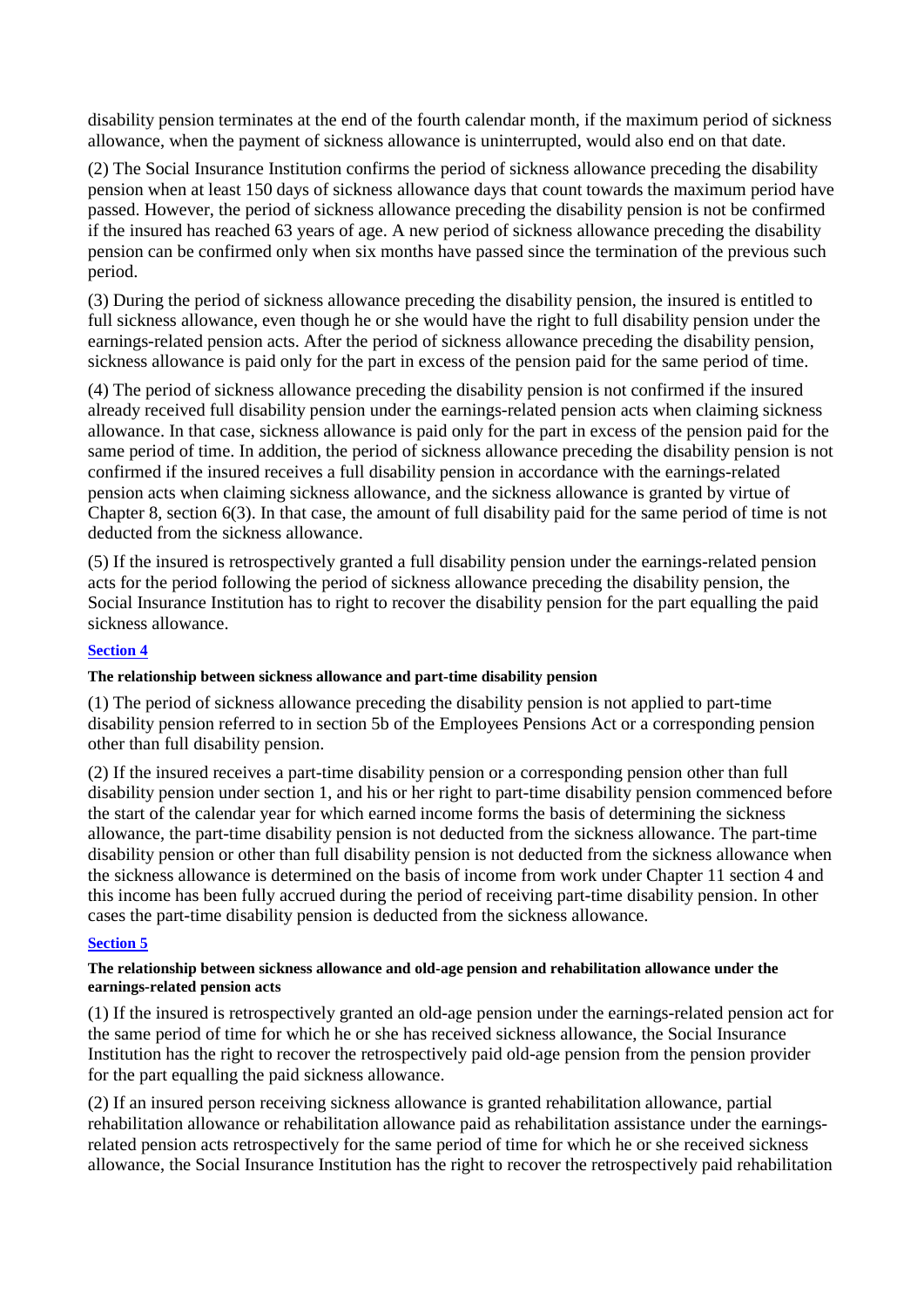allowance, partial rehabilitation allowance or rehabilitation allowance paid as rehabilitation assistance for the part equalling the paid sickness allowance from the pension provider.

### **Section 6**

#### **Obligation to determine and notify of rehabilitation opportunities**

(1) When necessary, the Social Insurance Institution must determine the insured's need for rehabilitation, however not later than when the number of days counted towards the maximum period of the insured's sickness allowance and partial sickness allowance exceeds 60 days. (532/2009)

(2) The Social Insurance Institution must notify the party that granted the pension referred to in section 3(1) of this Chapter of the termination of the period of sickness allowance preceding the disability pension immediately when the 150th daily allowance day is reached. At the same time, the insured must be informed of rehabilitation opportunities and other benefits he or she may apply for.

The notification obligation specified in subsection 2 above can be departed from, if:

1) the incapacity for work evidently ends within a month of reaching the limit of 150 daily allowance days;

2) the insured has applied for vocational rehabilitation or related medical rehabilitation; or

3) the insured has claimed rehabilitation allowance or compensation for the loss of income under Chapter 8 section  $6(1)(2)$  section  $6(1)(3)$  or section  $6(1)(4)$ .

(3) However, in case the incapacity for work continues or the application for rehabilitation or rehabilitation allowance is rejected, the insured must be immediately notified of rehabilitation opportunities or eligibility for another benefit.

# **Section 7**

#### **Sickness allowance and injury caused by crime**

(1) Notwithstanding the provisions of section 2, the insured has the right to sickness allowance even if the incapacity for work results from a crime, and the insured has the right to receive compensation for the decline in income or maintenance caused by incapacity for work under the Tort Liability Act (412/1974) or the Act on Compensation for Crime Damage (935/1973).

(2) The Social Insurance Institution has the right to recover the compensation under the Tort Liability Act, referred to in subsection 1, from the party liable to compensate, for the part equalling the paid sickness allowance. The Social Insurance Institution may give up its claim for compensation from the party liable to compensate, if the recovery of the compensation would clearly be unreasonable. Correspondingly, the Social Insurance Institution has to right to recover from the insured the sickness allowance paid by the Social Insurance Institution in the case that the insured already received an equal compensation from the party liable to compensate.

(3) The Act on Compensation for Crime Damage 935/1973 has been repealed by the Act on Compensation for Crime Damage 1204/2005.

### **Section 8**

#### **Sickness allowance and compensation for patient injury**

The insured has the right to sickness allowance notwithstanding the insured's right to compensation for the loss of income caused by incapacity for work under the Patient Injury Act. If the insured has already been paid compensation under the Patient Injury Act for the same period of time, the sickness allowance is paid at the maximum at the amount of paid compensation to the Patient Insurance Centre.

#### **Section 9**

#### **The relationship between special care allowance and other benefits**

Special care allowance is not paid insofar as the insured has a statutory right to receive, on the same grounds, compensation for the loss of income that equals the special care allowance.

#### **Section 10**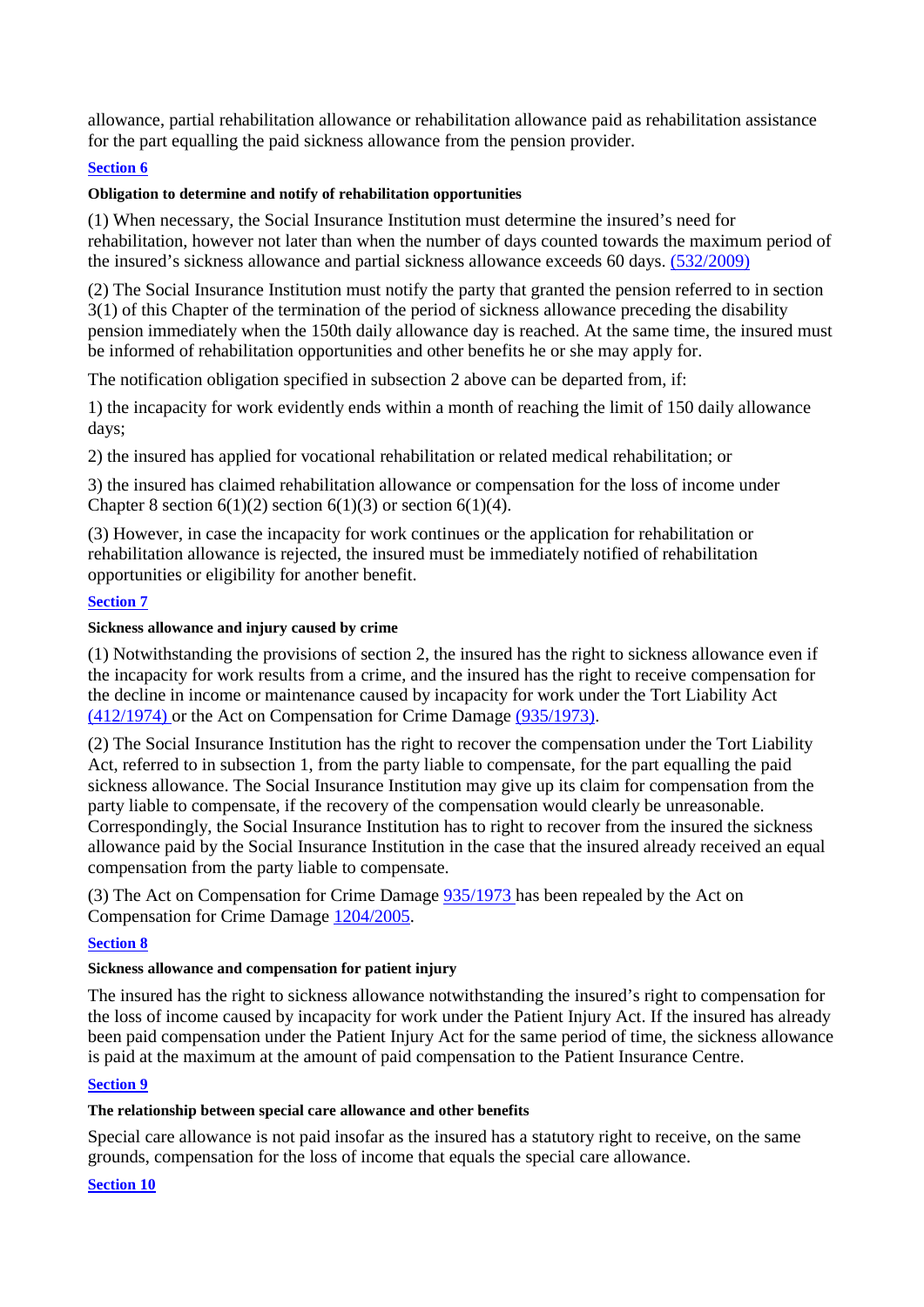#### **Benefits from abroad**

(1) When granting the daily allowance, account may be taken of a benefit paid from abroad that equates to the same benefit or to another benefit that is taken into account under this Act. A salary that is received from a foreign employer or an international organisation and corresponds to a benefit can also be equated to a benefit.

(2) When granting the sickness allowance, benefits paid by another state can also be taken into account in accordance with section 2, if the benefit equates to other statutory benefits paid on the grounds of incapacity for work.

### **Section 11 (1640/2009)**

#### **The relationship between sickness allowance and the study grant**

(1) If the insured receives a study grant under the Act on Financial Aid for Students (65/1994), the study grant is deducted from the sickness allowance or partial sickness allowance paid to him or her for the same period of time.

(2) When the study grant, which is paid as a monthly benefit, is converted into a daily benefit, a month is considered to comprise 25 days.

# **PART IV**

# **OCCUPATIONAL HEALTH CARE AND REIMBURSEMENT FOR ANNUAL HOLIDAY EXPENSES**

### **Chapter 13**

### **Reimbursements related to occupational health care services**

# **Section 1**

### **Employer's right to reimbursement for occupational health care services**

(1) The employer is entitled to reimbursement of the necessary and reasonable expenses arising from the arrangement of occupational health care (*reimbursement category I*), for which the employer is responsible under the Occupational Health Care Act (1383/2001).

(2) If the employer has, in addition to the occupational health care referred to in subsection 1, arranged medical treatment or other health care services for its employees, the employer is entitled to reimbursement of the necessary and reasonable expenses arising from this (*reimbursement category II*). No reimbursement will be paid for dental care services.

### **Section 2 (22.12.2005/1113)**

### **Entrepreneurs' and other self-employed parties' right to reimbursement for occupational health care services**

(1) Entrepreneurs and other self-employed parties, as referred to in section 3(1)(6) of the Occupational Health Care Act, that have arranged occupational health care services for themselves for which the employer is responsible under section 1, are entitled to reimbursement of the necessary and reasonable expenses arising from this.

(2) If an entrepreneur has arranged medical treatment and other health care services for him or herself in addition to occupational health care services for which the employer is responsible under section 1, he or she is entitled to reimbursement of the necessary and reasonable expenses arising from this.

(3) Where applicable, the provisions of this Act concerning the reimbursement of occupational health care services to employers apply to the reimbursement of occupational health care, medical treatment and other health care services arranged for themselves by entrepreneurs and other self-employed parties, and to the monitoring of these activities.

(4) If the entrepreneur is also the employer, and the employer indicates its expenses as referred to in subsections 1 and 2 in connection with its employee expenses, the provisions of this Act concerning the reimbursement of occupational health care services to employers will apply to it.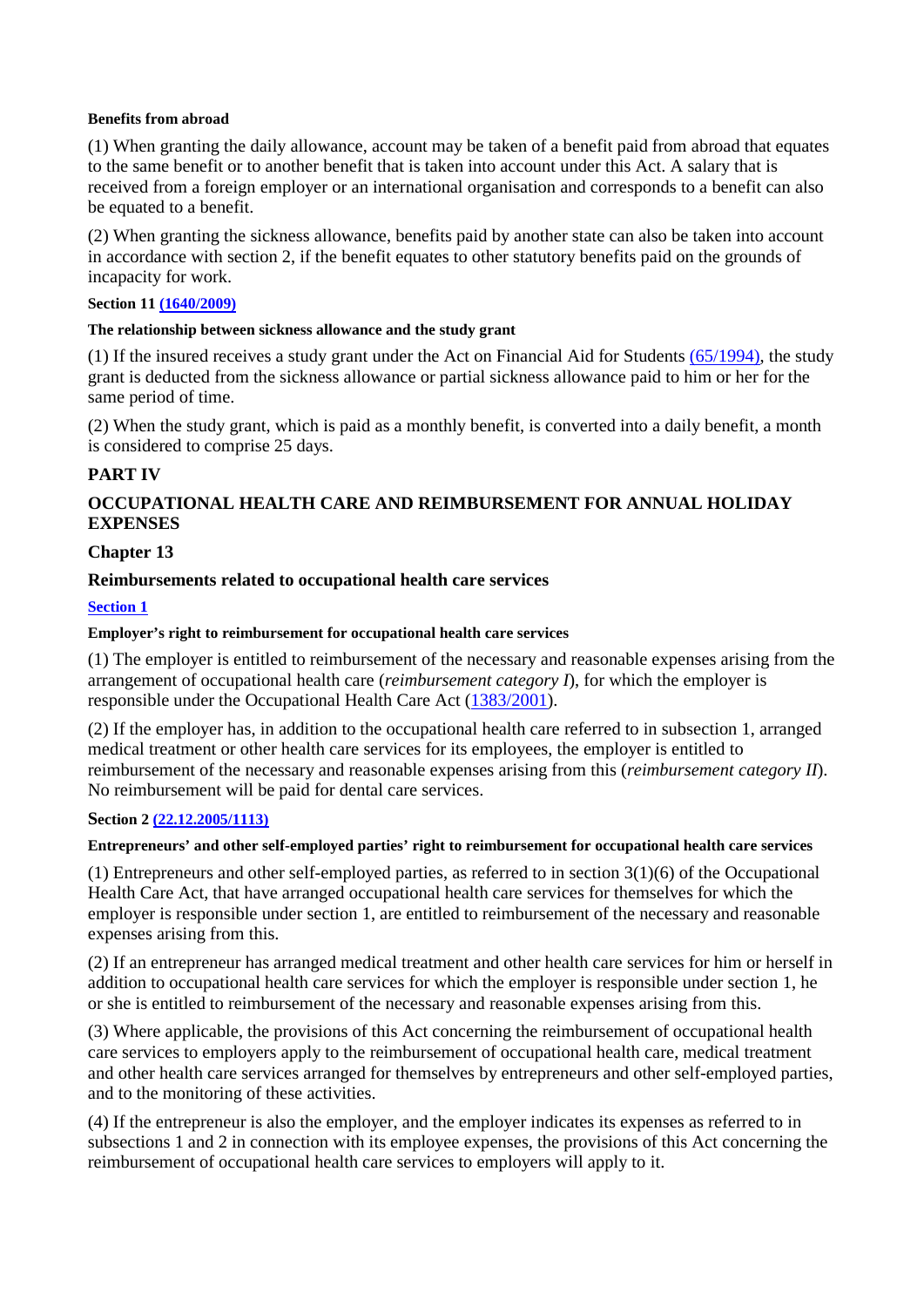### **Section 3**

### **Reimbursed activities**

(1) The expenses arising from the arrangement of occupational health care services in accordance with good health care practice, as determined in the Occupational Health Care Act, will be compensated to the employer.

(2) The expenses arising from the occupational health care, medical treatment and other health care services falling within the employer's obligation to arrange will be compensated, provided that the activities have been implemented using the necessary resources of occupational health care.

# **Section 4**

# **General principle of eligibility for reimbursement**

(1) Occupational health care reimbursements are paid for the necessary and reasonable expenses arising from occupational health care, medical treatment or other health care services arranged by an employer for its employees under an employment agreement or employment relationship or comparable publicservice employment relationship. The conditions for the payment of this reimbursement are that the employer has paid the expenses arising from occupational health care, medical treatment or other health care services in full, and that these services were offered to the employees free of charge.

(2) The settlement of the reimbursement paid to the employer requires that the opportunity to submit a statement regarding the application has been reserved for the industrial safety committee, industrial safety delegate, or similar party.

### **Section 5 (1056/2010)**

### **Reimbursement paid for occupational health care expenses**

(1) 50 per cent of the expenses accrued by the employer, entrepreneur, or other self-employed party due to the arrangement of occupational health care services under section 1 subsections 1 and 2 of the Act will be reimbursed.

(2) The employer is entitled to a reimbursement of 60 per cent of the expenses arising from the arrangement of occupational health care services as referred to in section 1(1) of the Act, if the workplace has concluded an agreement with occupational health care on joint practices for the management, monitoring and early support of ability to work. The entrepreneur or self-employed party is entitled to a reimbursement of 60 per cent of the expenses arising from the arrangement of occupational health care services, as referred to in section 1(1) of the Act, if the entrepreneur or selfemployed party has concluded an agreement with occupational health care on joint practices for the management, monitoring and early support of ability to work.

(3) The reimbursement paid to the employer is determined in accordance with the calculated maximum employee-specific amounts. The reimbursement paid to the entrepreneur or self-employed party is determined in accordance with the maximum calculated annual amount.

### **Section 6**

### **Confirmation of calculated maximum amounts**

(1) The calculated maximum employee-specific amount, serving as the basis for the reimbursement paid to the employer, is determined by reimbursement category in order to implement good occupational health care practices on the basis of the necessary resource factors, in accordance with the further provisions given by government decree. The maximum calculated entrepreneur-specific amount of the reimbursement paid to the entrepreneur or self-employed party is determined similarly.

(2) The resource factors required in order to implement good health care practices are:

1) Occupational health care professionals' services.

- 2) Expert services required by occupational health care professionals, and related examinations.
- 3) Laboratory tests and radiological examinations.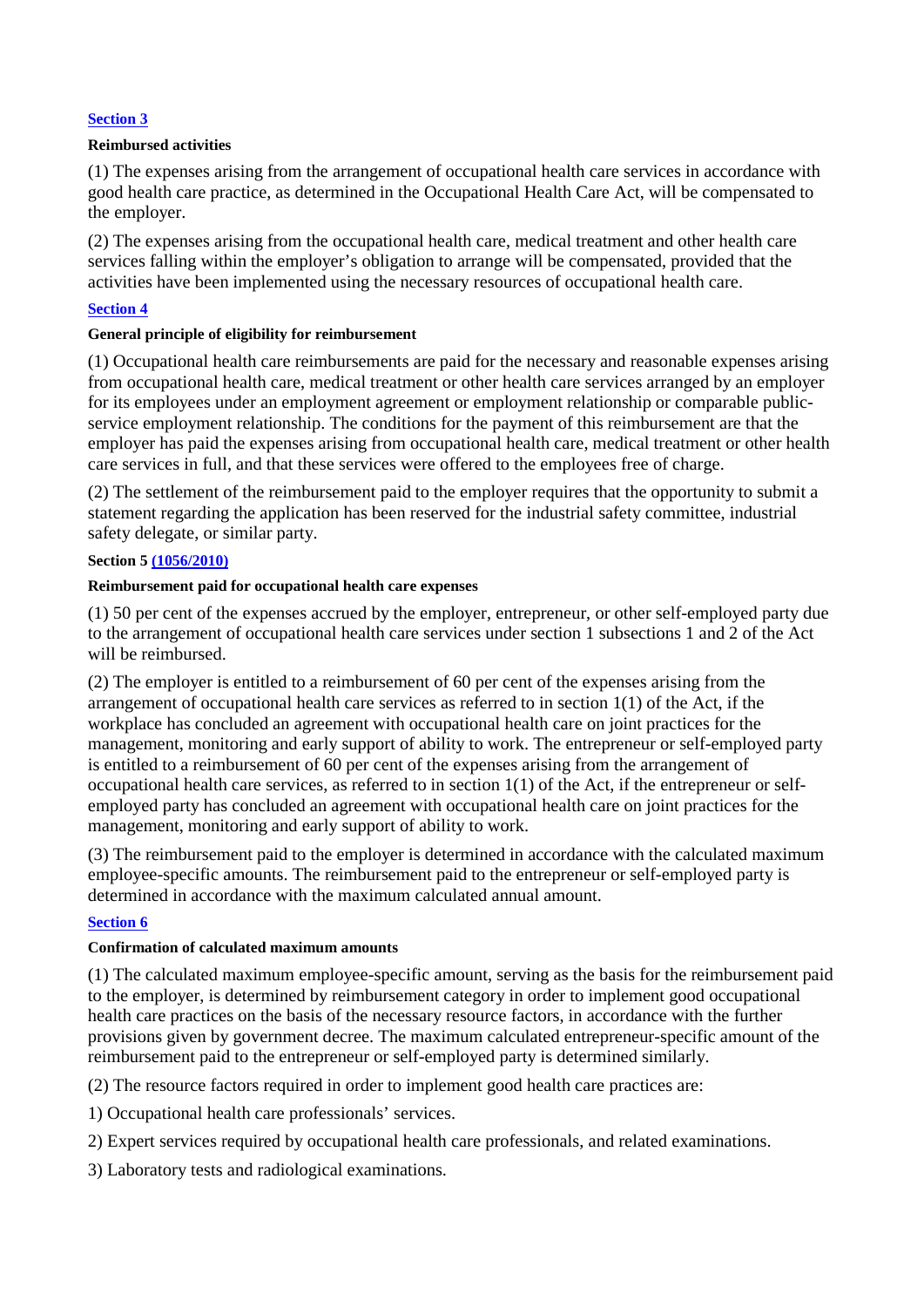4) Other resources related to the establishment and maintenance of an occupational health care unit.

(3) The Social Insurance Institution of Finland annually confirms the calculated maximum amounts, serving as the basis of reimbursements, on the basis of the aforementioned resource factors and in accordance with general cost development.

(4) Special reasons related to the size of the workplace, the commencement of occupational health care activities, the establishment of an occupational health care unit, or the alteration of occupational health care content can be taken into account as factors increasing the maximum amount. Further provisions on the factors increasing the maximum amount may be given by government decree. (1113/2005)

### **Section 7**

### **Acceptable expenses**

(1) Acceptable expenses comprise the necessary and reasonable establishment and operating expenses required in order to implement good health care practices.

(2) Acceptable establishment expenses include the costs arising from the acquisition and replacement of the examination, treatment and office equipment and fixtures, required in order to provide occupational health care, and occupational health care information systems. Acceptable establishment expenses do not include the construction, acquisition or repair expenses of the occupational health care unit facilities, or other similar costs related to the real estate.

(3) Acceptable operating expenses include the occupational health care personnel's salary expenses, the related obligatory social expenses, and other necessary and reasonable expenses required in order to provide occupational health care.

(4) Furthermore, acceptable expenses include charges collected by a health care unit or provider that is entitled to do so under the Occupational Health Care Act, and charges collected by health care centres, as determined in the Primary Health Care Act, under the Act on Fees in Social Welfare and Health Care (1992/734), provided that they correspond with the acceptable costs arising from the arrangement of occupational health care, as referred to in subsections 1 to 3.

(5) Further provisions on the remuneration of necessary and reasonable expenses may be given by government decree.

### **Section 8 (1334/2010)**

### **Municipalities' right to reimbursement for occupational health care services**

A municipality operating a health care centre is entitled to reimbursement from the Social Insurance Institution of Finland for occupational health care service expenses, if these services have been assigned to an entrepreneur or other self-employed party in accordance with section 18 (2) of the Health Care Act. The maximum amount of reimbursement is the amount the Social Insurance Institution of Finland would be obliged to pay by means of similar remuneration to the aforementioned entrepreneur or other self-employed party.

### **Section 9**

### **Monitoring of occupational health care expenses and operations, and inspection right**

The Social Insurance Institution is entitled to obtain the information it requires concerning occupational health care expenses and operations from employers, entrepreneurs, other self-employed parties, municipalities, and other applicants, in order to monitor the realisation of occupational health care services. Furthermore, the Social Insurance Institution is entitled to inspect the accounting records related to the occupational health care services arranged by an employer or other applicant.

### **Section 10**

# **Payment of reimbursements to a party other than the employer**

(1) If the health care services determined in section 1 have been arranged in accordance with section 7(1)(2) of the Occupational Health Care Act, the Social Insurance Institution may, with the employer's consent, agree to pay the reimbursement to the service provider.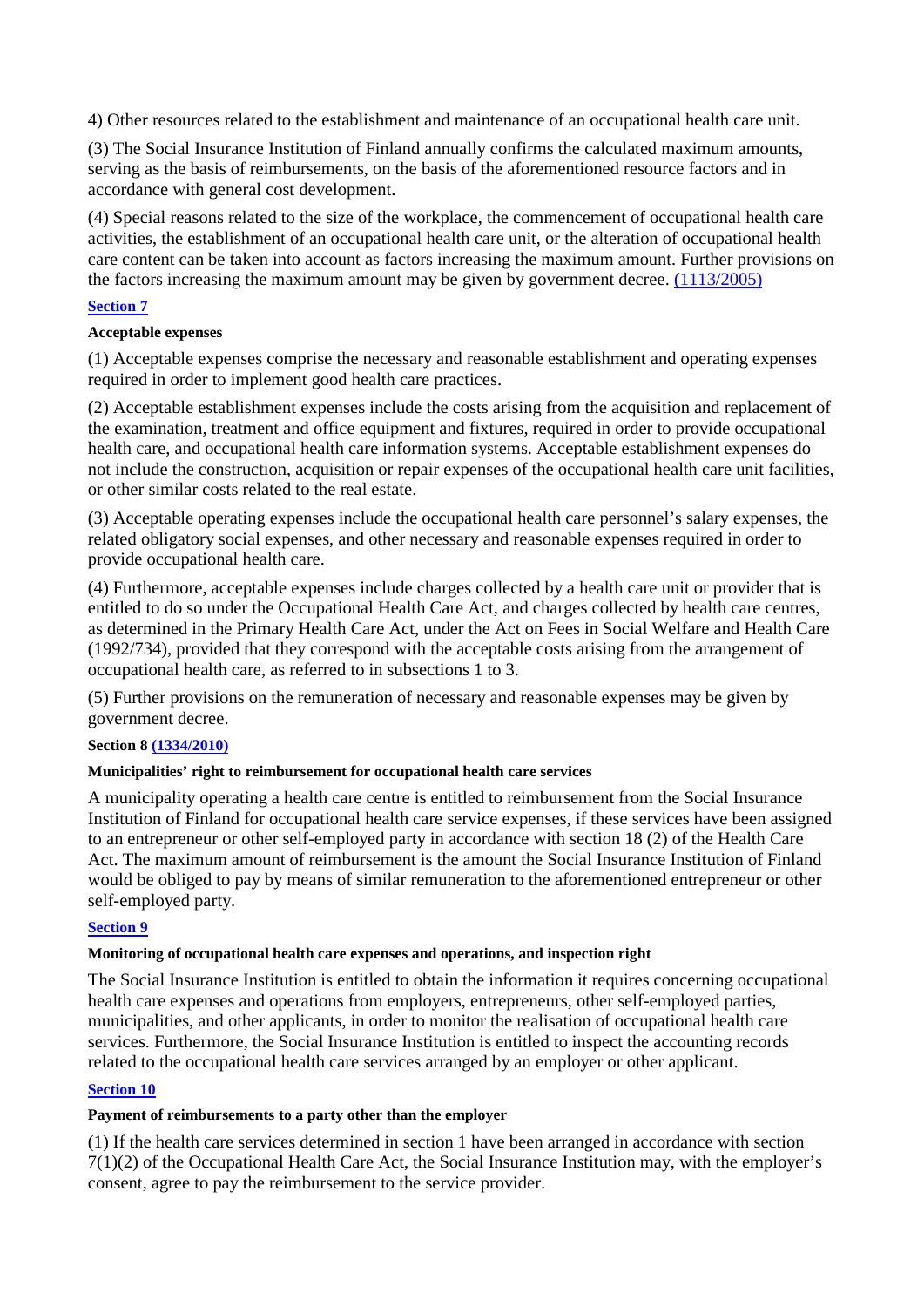(2) Further provisions on the payment of reimbursement to the service provider may be given by government decree.

### **Section 11 (840/2005)**

### **Health care for university students**

(1) The Social Insurance Institution may pay the Finnish Student Health Service a reasonable reimbursement for the expenses arising from the basic health care services provided by the FSHS.

(2) Basic health care services mean activities required to promote student health, the prevention and treatment of diseases among students, general practitioner and specialist-level outpatient care services, mental health services, and dental care services, excluding the expenses of orthodontics, dentures and dental technology procedures.

(3) The provisions of subsections 1 and 2 will also apply to the expenses arising from the basic health care services provided for polytechnic students enrolled at Saimaa University of Applied Sciences or Seinäjoki University of Applied Sciences, participating in the student health care service arrangement experiment, on the basis of an agreement between a municipality or a joint municipal authority in charge of the municipality's basic health care services and the Finnish Student Health Service, based on section 17(1) of the Health Care Act. (22.7.2011/911)

(4) Subsection 3 amended by Act 911/2011 is temporarily in force between 1 August 2011 and 30 June 2015.

# **Section 12 (849/2005)**

#### **Acceptable expenses**

Acceptable expenses comprise the necessary and reasonable operating and establishment expenses arising from student health care services in the event that the FSHS has provided these services via a dedicated health care unit, and similar fees and charges collected by a service provider or entrepreneur entitled to provide these services.

### **Section 13 (849/2005)**

### **Determination of reimbursements**

(1) Reimbursements are paid for the expenses arising from the use of the resources necessary to carry out operations, on the basis of a calculated student-specific maximum amount.

(2) The Social Insurance Institution confirms the calculated student-specific maximum amount on the basis of the resource factors necessary to implement health care services, in accordance with the provisions of the government decree concerning this issue.

(3) The final total reimbursement is the student-specific calculated maximum amount, multiplied by the number of students. However, total reimbursement may not exceed 63 per cent of the FSHS's total funding for the fiscal period. When calculating the final total reimbursement, the number of students means the number of students that have paid the health care fee used in the fiscal period's advance reimbursement application.

#### **Section 14 (849/2005)**

#### **Right to obtain information and issue more specific guidelines for the determination of reimbursements**

(1) The Social Insurance Institution is entitled to obtain the information required to monitor and assess the efficient and productive use of health care resources and the economic efficiency and continuous development of operations from the Finnish Student Health Service.

(2) Furthermore, the Social Insurance Institution is entitled to inspect the accounting records of the Finnish Student Health Service and issue more specific guidelines for the determination of reimbursements.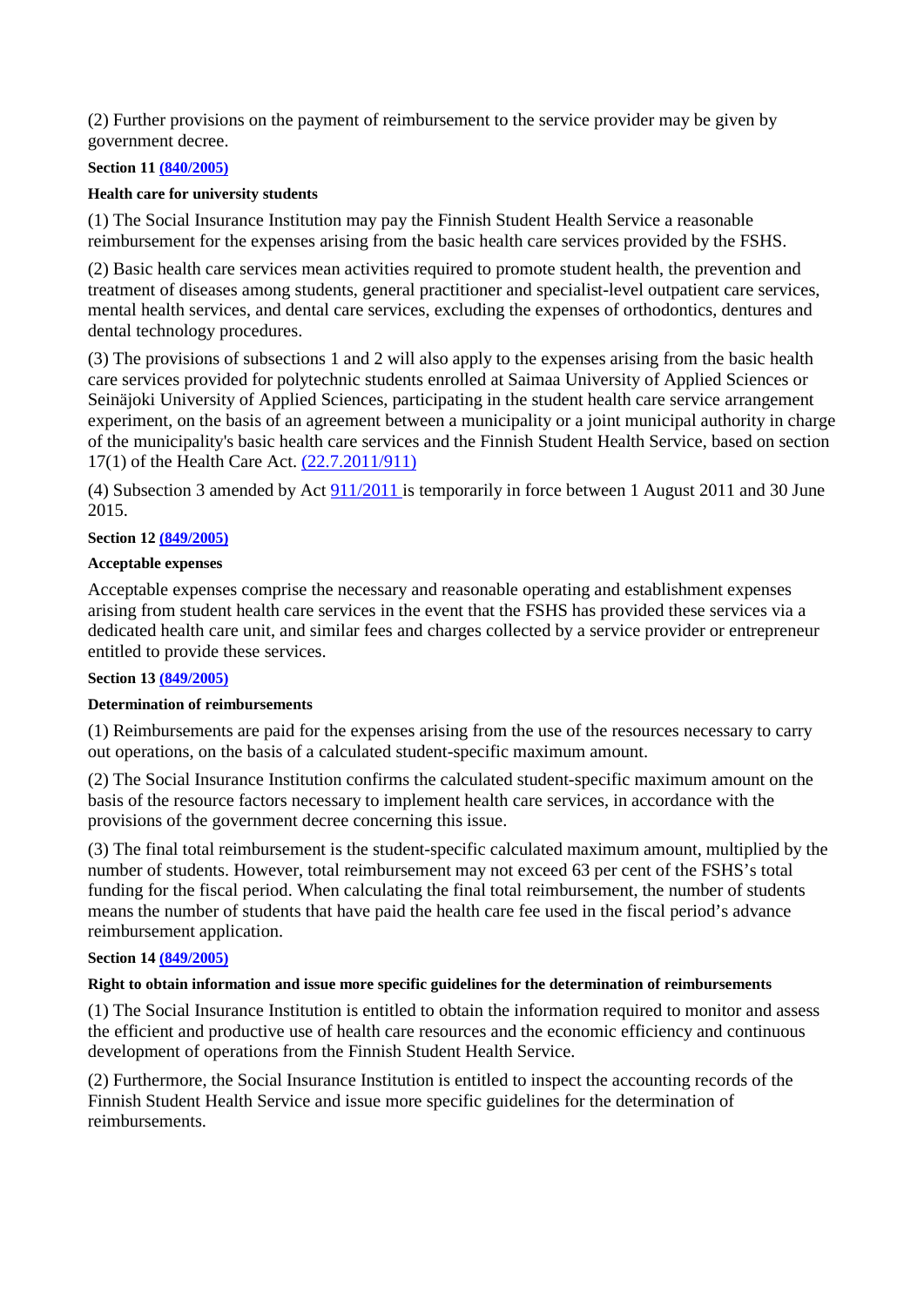(3) Government decrees are employed for issuing further provisions regarding the determination of reimbursement, acceptable expenses, necessary resource factors, the confirmation of the student-specific maximum amount, and the reimbursement procedure.

# **Chapter 14**

# **Reimbursement of annual holiday expenses**

### **Section 1**

### **Right to reimbursement**

(1) The employer is compensated for some expenses arising from annual holidays accumulated by employees during special maternity, maternity, paternity and parental leave. The employer is entitled to reimbursement if the employer is obliged to pay its employee annual holiday pay or holiday compensation for the period during which this employee has been paid special maternity, maternity, paternity or parental allowance, while not working.

(2) Notwithstanding the provisions of subsection 1, the employer is also entitled to reimbursement in the event that the employee is on parental leave, while being paid partial parental allowance and working part-time for another employer.

(3) The provisions concerning reimbursement of annual holiday expenses also apply to public service employment relationships.

#### **Section 2 (165/2005)**

#### **Payment of reimbursements**

Reimbursements are paid retrospectively after the completion of the parenthood allowance period. Reimbursements are also paid for those employees' accumulated annual holidays that the employee has saved in accordance with the Annual Holidays Act ((162/2005) 27 §:n), and will later use in the form of carried-over holiday entitlement.

### **Section 3**

### **Amount of reimbursement**

(1) The employer is compensated for each calendar month in which annual holiday accumulates during the period determined in section 1, provided that the calendar month in question includes a minimum of 14 days for which parenthood allowance is paid.

(2) Reimbursement is paid for 2.5 days per calendar month. The reimbursement criterion per day is one three-hundredths of the annual income from work that is the basis of the daily allowance paid to the employee for the annual holiday accumulation period. If the parenthood allowance paid to the insured has been determined in accordance with Chapter 11 section 6, the reimbursement criterion per day is one three-hundredths of the annual income from work that would have otherwise served as the basis of the daily allowance paid to the insured. The reimbursement criterion is raised by a multiplier of 1.26. (22.12.2006/1342)

(3) However, the amount paid in compensation for annual holiday expenses cannot exceed the amount that the employer has been obliged to pay in annual holiday pay or holiday compensation, raised by a multiplier of 1.26. (22.12.2006/1342)

# **PART V**

# **IMPLEMENTATION AND APPEALS**

### **Chapter 15**

# **Provisions concerning implementation**

**Section 1** 

**Sickness insurance card**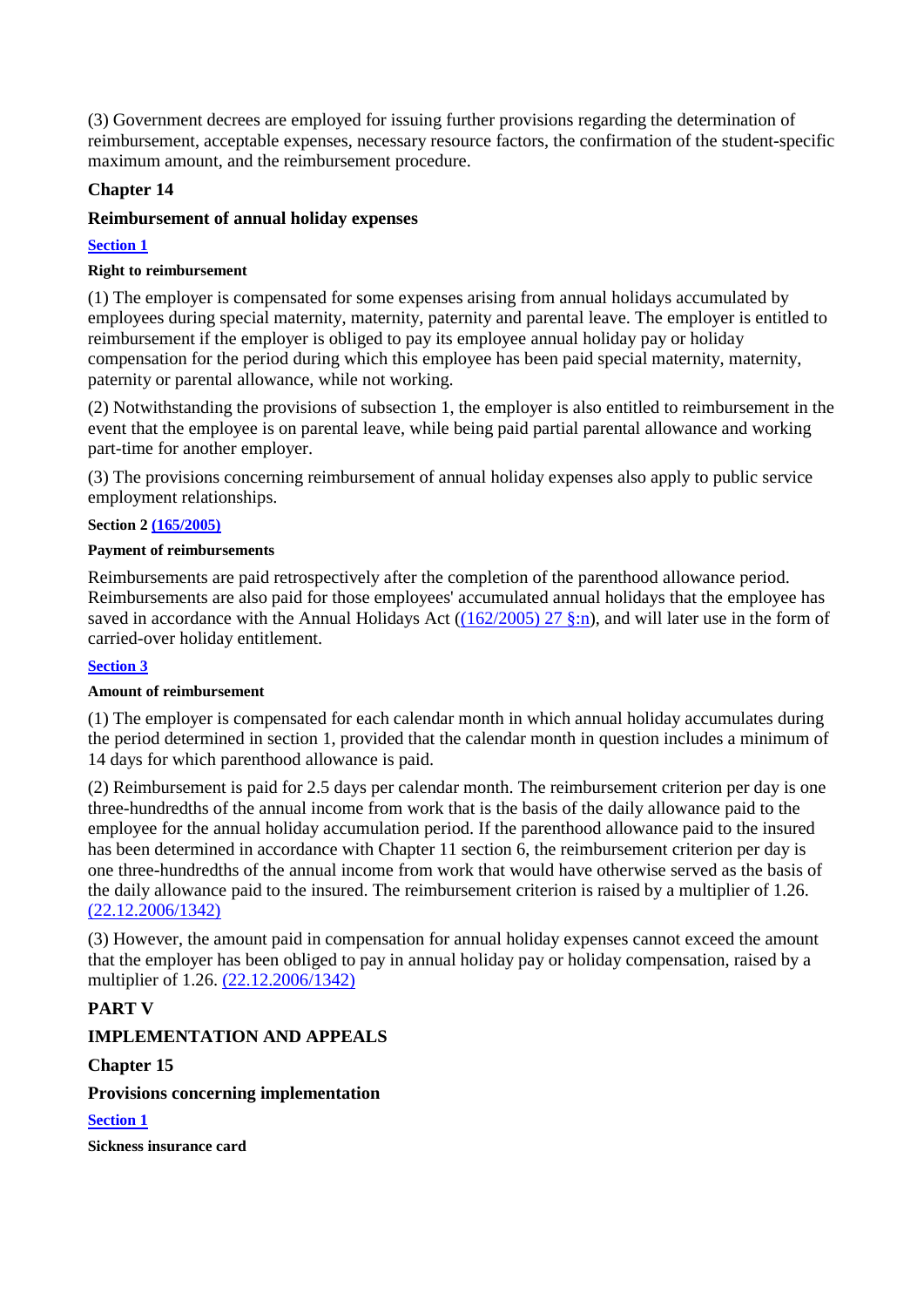(1) The Social Insurance Institution issues a sickness insurance card for individuals insured in accordance with this Act. The insured's forename and surname and his or her identity number are printed on the card. If the insured is a member of an employer's fund, as referred to in Chapter 16, this will be indicated in the card. Information on whether the insured is entitled to medicinal products entitling patients to special reimbursement, as determined in Chapter 5 of this Act, or medicinal products and clinical nutritional preparations eligible for restricted basic reimbursement, information on the validity period of the sickness insurance, and an indication that the insured is not entitled to compensation by means of the direct reimbursement procedure, as referred to in Chapter 19 section 5 (1) (2), can also be included in the sickness insurance card. With the individual's consent, other information approved by the Social Insurance Institution as well as information necessary to implement the sickness insurance can also be included in the sickness insurance card. (11.11.2005/885)

(2) The Social Insurance Institution confirms the format and content of the sickness insurance card. Sickness insurance cards with no photograph are free of charge.

# **Section 2**

### **Application for reimbursement and benefits and obligation to provide information**

(1) Reimbursements and benefits must be applied for from the Social Insurance Institution in writing. The applicant must provide the Social Insurance Institution with the information required for granting and paying the reimbursement or benefit.

(2) A ruling on the application may be made on the basis of existing information, even if the applicant refuses to provide the required information or an account that he or she may be reasonably required to provide, or if the applicant refuses an examination as referred to in section 13.

(3) If the insured is unable, due to sickness or a similar reason, to apply for a benefit as determined in this Act on his or her own, or otherwise attend to his or her benefits and rights related to this Act, and the insured does not have a guardian as referred to in the Guardianship Services Act (442/1999), the Social Insurance Institution may allow a close relative or other person taking primary care of the insured to exercise the right to speak on behalf of the insured in matters pertaining to benefits granted under this Act. (199/2006)

### **Section 3**

### **Application for reimbursement for treatment**

(1) Reimbursement of medical care expenses must be applied for within six months of the settlement of a payment. If the service provider applies for reimbursement by proxy granted by the insured, the reimbursement must be applied for within six months of service provision.

(2) Supplementary reimbursement for the expenses of medicines, ointments, clinical nutritional preparations, and similar products exceeding the annual deductibles, as referred to in Chapter 5 section 8, must be applied for within six months of the end of the calendar year during which the entitlement to supplementary reimbursement was generated.

(3) Special reimbursement is paid, under Chapter 5 section 5(2), for the expenses of medicines used in treating a severe long-term illness, if these expenses have been incurred after the submission of the application indicating the severe long-term illness to the Social Insurance Institution. The provisions of this subsection regarding medicines also apply to the reimbursement of clinical nutritional preparations and similar products. (929/2009)

### **Section 4 (1342/2006)**

### **Time limits related to the application of daily allowances**

(1) Daily allowances must be applied for within these time limits:

1) Sickness allowance, special care allowance, and special maternity allowance: within four months of the date as from which the applicant wishes to obtain the allowance.

2) Maternity allowance: no less than two months before the due date.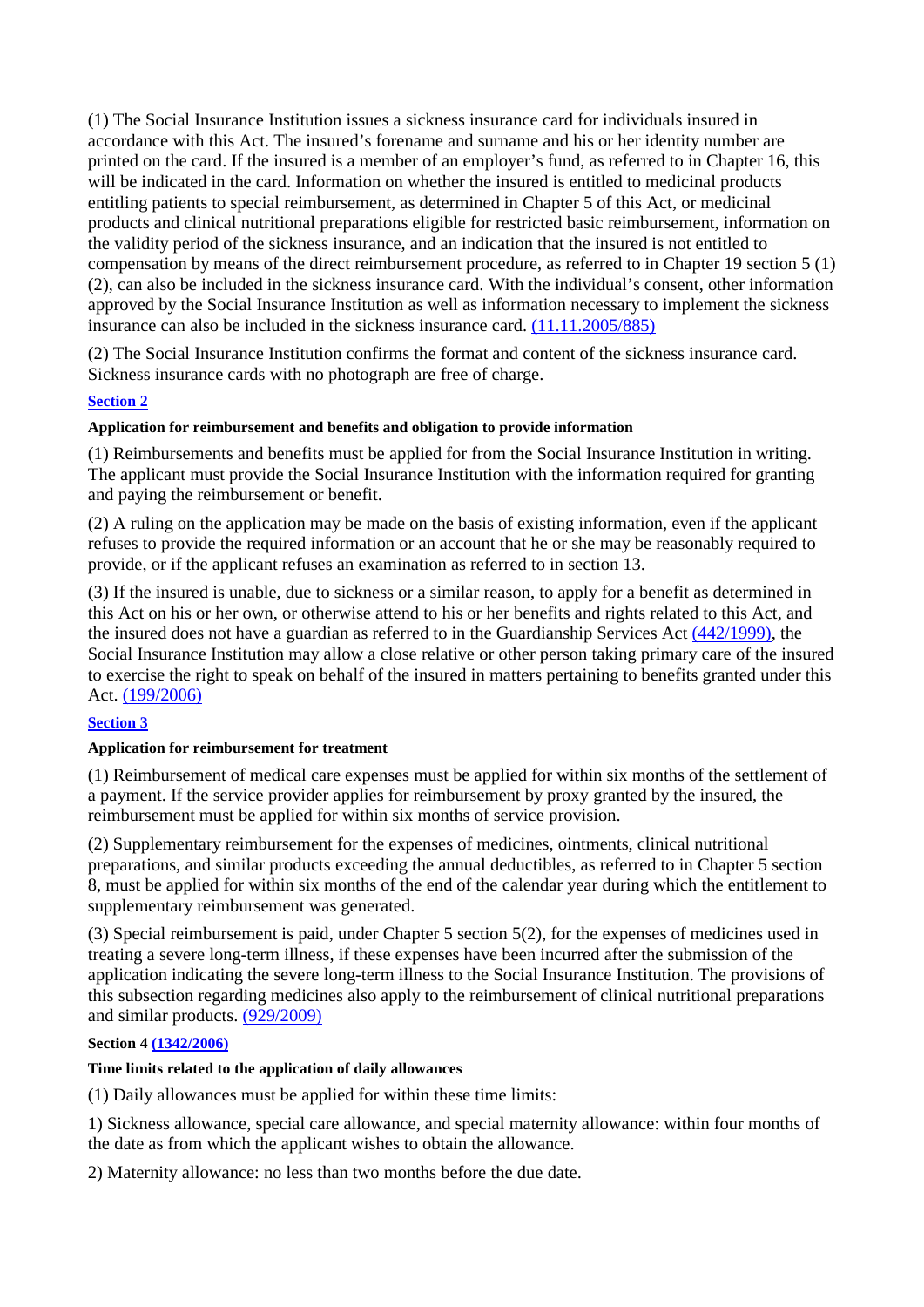3) Parental allowance and partial parental allowance: no less than one month before the date from which the applicant wishes to obtain the allowance, unless otherwise specified in paragraph 5.

4) Paternity allowance: within two months of the conclusion of the parenthood allowance period, unless otherwise specified in paragraph 5.

5) Parenthood allowance: for the duration of the extended paternity leave, two months before the date from which the applicant wishes to obtain the allowance.

6) Parental allowance due to the care of an adoptive child: within two months of the commencement of care.

(2) If incapacity for work or the need to participate in childcare continues beyond the fixed-term sickness allowance or special care allowance period, the insured must provide an account of the continued incapacity for work or participation in childcare to the Social Insurance Institution within four months of the conclusion of the sickness allowance or special care allowance period in order to ensure continued payment of the sickness allowance or special care allowance.

### **Section 4 a (1324/2006)**

### **Obligation to notify the Social Insurance Institution of the transfer of parental allowance**

If the mother and father have made an agreement pertaining to the transfer of the last 12 weekdays of the parental allowance period in accordance with section 10 a, the Social Insurance Institution must be notified of this two months prior to the conclusion of the parental allowance period described in Chapter 9 section 10.

### **Section 5**

### **Application for occupational health care reimbursement**

(1) The employer must apply for reimbursement for expenses arising from occupational health care services within six months of the conclusion of the fiscal period, or, in the event no such period has been determined, the calendar year in which the expenses were accumulated. Insofar as entrepreneurs and other self-employed parties are concerned, the time limit commences from the payment of the expenses arising from occupational health care services.

(2) Municipalities must provide the Social Insurance Institution with a report of the occupational health care expenses referred to in Chapter 13 section 8 within six months of the provision of the occupational health care services in question.

### **Section 6**

### **Application for reimbursement for annual holiday expenses**

Reimbursement for annual holiday expenses must be applied for within six months of the conclusion of the parenthood allowance period.

# **Section 7**

### **Failure to comply with the time limit**

Under this Act, a reimbursement or benefit can be granted in part or in full, even in the event that it has not been applied for within the determined time limit, if the withholding of such a benefit or reimbursement due to delay would constitute unreasonable practice.

### **Section 8**

### **Payment of reimbursements and benefits**

Reimbursements and benefits are paid into the account indicated by the applicant, in a banking institution operating in Finland. If payment to an account is not possible, or if the applicant presents the Social Insurance Institution with a special reason, the benefit or reimbursement may be paid by some other means.

### **Section 9 (890/2006)**

### **Direct reimbursement procedure**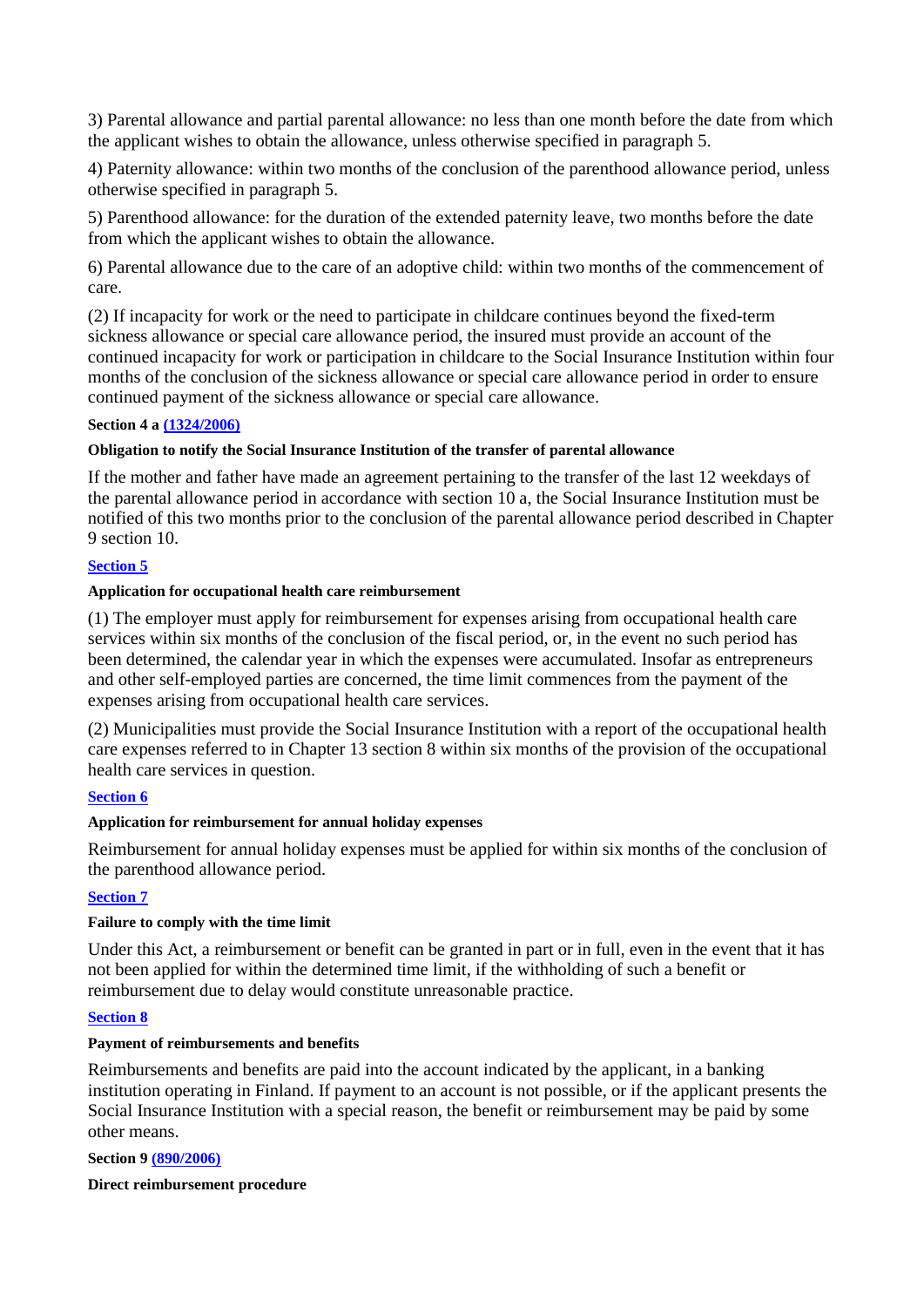(1) If a pharmacy has charged the insured a medicine purchase price from which the amount of reimbursement specified in Chapter 5 has been deducted, or if a service provider has charged the insured a doctor's fee, a dentist's fee, or an examination and treatment fee from which the amount of reimbursement specified in Chapter 3 has been deducted, or if a transport service provider has charged the insured the deductible portion, as referred to in Chapter 4 section 7, of the price of a journey, the reimbursement may be paid to the pharmacy or service provider in a separately agreed manner, based on the pharmacy or service provider's statement of accounts.

(2) If, under this Act, reimbursement is paid to the pharmacy or service provider on the basis of section 1, no written ruling regarding the payment of this reimbursement will be provided to the insured. However, the ruling must be provided if requested by the insured. The request must be submitted within six months of the purchase of medicine or provision of a service.

# **Section 10**

### **Payment of daily allowances to an employer**

(1) The employer must inform the Social Insurance Institution of any salary or similar reimbursement it pays to its employee, if the insured is entitled, under this Act, to a daily allowance during the same period.

(2) Upon request, the Social Insurance Institution must provide an insured's employer with the information regarding the period during which the other parent has obtained maternity, paternity or parental allowance.

### **Section 11 (1201/2009)**

### **An unemployment fund's or the Social Insurance Institution's right to sickness allowance**

(1) If the insured has obtained unemployment benefit, in accordance with the Unemployment Security Act, for the period during which the party was incapable of working, or job alternation allowance, in accordance with the Act on Job Alternation Leave (1305/2002), any sickness allowance paid for the same period will be withheld to the extent of the amount of benefit paid by the Social Insurance Institution, or the part of it that has been paid by an unemployment fund will be paid to the unemployment fund.

# **Section 12**

# **Payment of reimbursement for treatment and daily allowances to municipal bodies**

(1) A municipal body, as determined in section 6 of the Social Welfare Act (710/1982), is entitled to obtain from the Social Insurance Institution that proportion of the social assistance it has granted to the insured which the Social Insurance Institution would be obliged to pay to the insured in the form of reimbursement for medical treatment with regard to the same expenses.

(2) If a municipal body, as referred to in section 1, has paid social assistance in advance towards the expected daily allowance, in accordance with section 23 of the Act on Social Assistance (1412/1997), the proportion of the daily allowance corresponding to the advance payment will be paid to the municipal body upon request.

(3) Upon the request of the body, sickness allowance may be paid either in part or in full to the municipal body, as defined in subsection 1, for the purpose of the provision of care to the insured or his or her family, provided that the payment of sickness allowance to the beneficiary is not deemed to serve its purpose due to the beneficiary's lifestyle.

### **Section 13**

### **Assignment to examination**

(1) The insured must participate in medical examinations determined by the Social Insurance Institution in order to clarify his health status and capacity for work. The examination costs will be paid to the physician, health care unit, or research institution that has conducted the examination.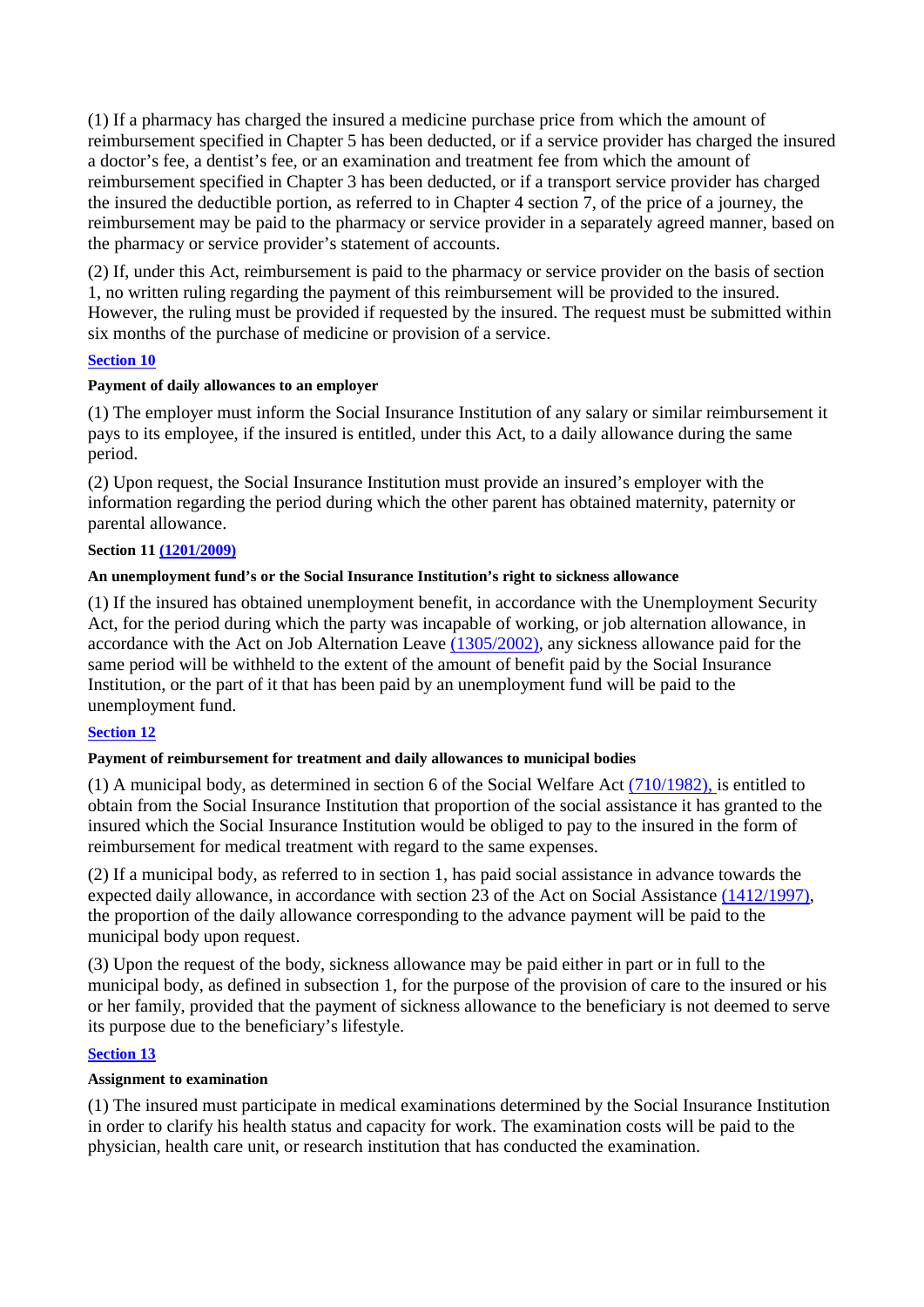(2) The insured will be reimbursed for travel expenses arising from attending examinations in accordance with the provisions of Chapter 4. Furthermore, the insured is entitled to daily allowance, overnight travel allowance, and accommodation allowance necessitated by his or her participation in examinations. If the insured requires an escort, this escort will be reimbursed for the expenses resulting from the journey in accordance with the same conditions that apply to the insured. The Finnish Tax Administration will provide more specific provisions pertaining to the reimbursement of expenses arising from assignment to examinations. (513/2010)

(3) Any period the insured has, due to examinations, spent in a hospital or other health care unit in which his or her stay does not incur any costs does not constitute time during which the insured is entitled to daily allowance, overnight travel allowance, and accommodation allowance.

### **Section 14**

#### **Storage of account records**

The Social Insurance Institution is obliged to store accumulated account records related to reimbursement payments for three years after the end of the fiscal year to which the records pertain to.

### **Section 15**

### **Prohibition on execution and transfer**

(1) Any reimbursement paid to the insured under this Act for medical care, pregnancy and childbirth expenses may not be taken in execution.

(2) Any agreement pertaining to the transfer of the right, as referred to in this Act, will be void.

### **Section 16 (1203/2007)**

#### **The Social Insurance Institution's tasks when implementing the provisions of Council Regulation (EEC) No 1408/71 and of the social security and medical care treaties**

(1) Government decrees are used for further specifying the duties of the Social Insurance Institution when implementing the provisions of Council Regulation (EEC) No. 1408/71 on the application of social security schemes to employed persons, self-employed persons and to members of their families moving within the Community, the Nordic Social Security Treaty area (Treaty Series 136/2004) and other social security agreement areas.

(2) These duties pertaining to implementation, as referred to above in subsection 1, include the issuance of the European Health Insurance Card, and the other certificates referred to in the Regulation or social security treaties, and the permissions referred to in Article 22 of the Council Regulation, unless the issuance of permits falls under the jurisdiction of a joint municipal authority of the hospital district or some other party responsible for municipal health care services. Duties related to implementation also include the tasks related to the reimbursement of expenses of any sickness and maternal benefits granted on the basis of the social security and medical care treaties, and the other tasks related to implementation that are based on Community law or the social security and medical care treaties.

### **Section 16 a (7.12.2007/1203)**

### **Reimbursement for sickness and maternal benefits granted on the basis of Council Regulation (EEC) No. 1408/71 and social security and medical care treaties**

(1) In accordance with the further provisions issued by government decree, the Social Insurance Institution will use government funds to reimburse units providing public health care services for expenses arising from sickness or maternal benefits provided to persons insured in some country other than Finland on the basis of the Regulation referred to in section 16 or an international social welfare and medical care treaty binding on Finland. No more than the amount of expenses resulting from service provision, with any customer fee collected from the service user deducted, will be reimbursed with regard to the aforementioned expenses. Expenses arising from the arrangement of medical care services refer to the fees that a municipality which is not a member of a joint municipal authority would, under section of 58 of the Health Care Act, pay to the federation of municipalities for its inhabitants' medical care expenses, in the event the municipality was obliged to pay for this medical care. If the user of a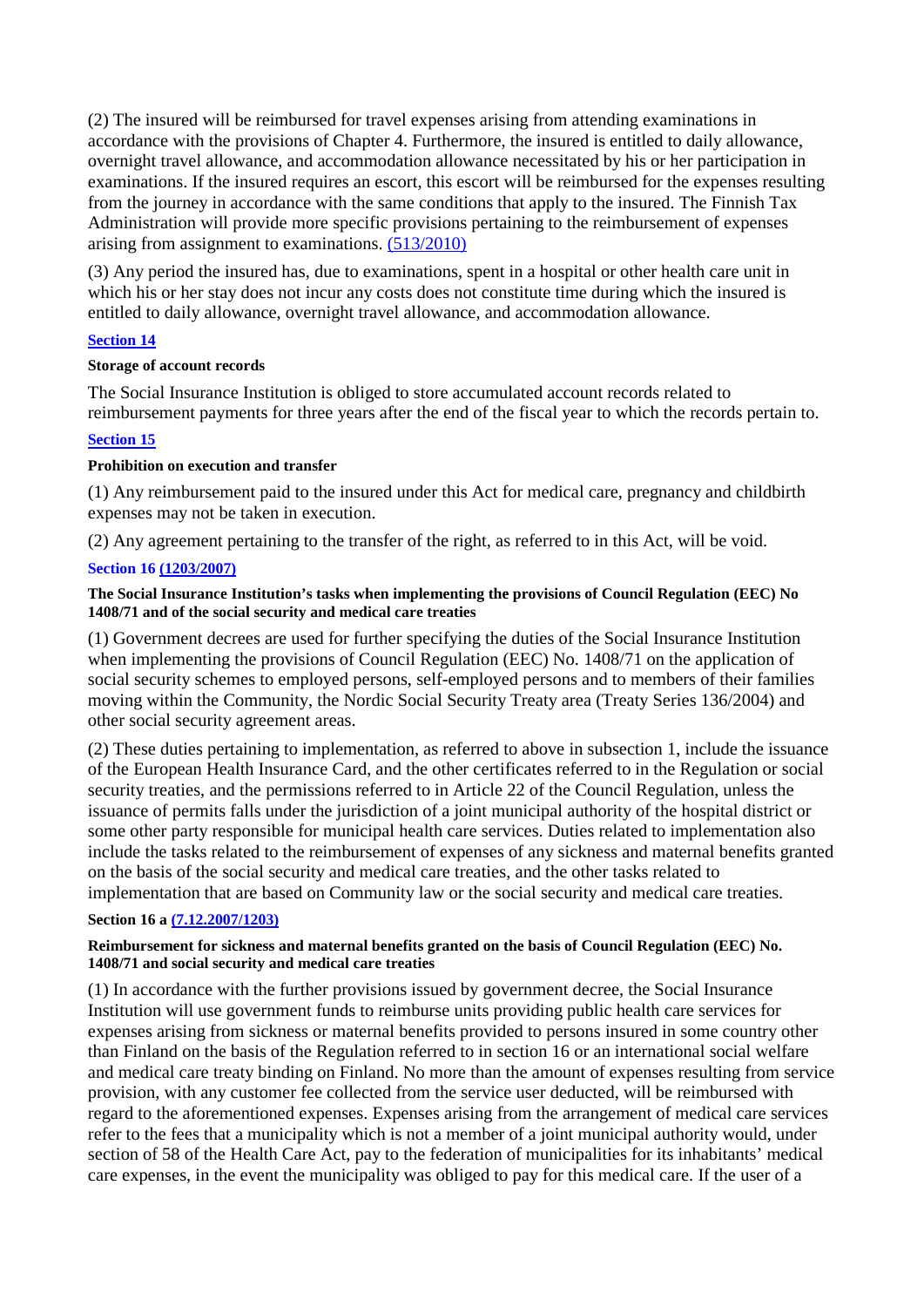service is being treated in a health care centre, hospital or other health care unit managed by a municipality or a joint municipal authority, the expenses arising from the arrangement of medical care refer to the fees that would be collected, under section 58 of the Health Care Act, from the home municipality of a patient who is from another municipality. The Social Insurance Institution also employs government funds to reimburse foreign states for sickness or maternal benefit expenses. Foreign states' reimbursements of expenses are paid to the state. (30.12.2010/1334)

(2) A unit providing public health care services must provide the Social Insurance Institution with the necessary information required to perform the tasks related to the reimbursement of expenses in accordance with the further provisions issued by government decree.

(3) Where Article 36 of the Regulation referred to in subsection 1 is implemented, the Social Insurance Institution may, with the authorisation of the Ministry of Social Affairs and Health, forego the collection of receivables owed to Finland by another Member State, if these receivables are minor in quantity, or the continuation of collection is otherwise deemed inappropriate.

# **Section 17**

### **Authorisation to issue decrees**

Further provisions on the accounts to be provided in connection with the application for reimbursements and benefits may be given by government decree.

### **Section 18**

### **Recovery**

(1) If a benefit or other payment related to the benefit has been paid without justifiable grounds or too great an amount has been paid, the excess part of the benefit or other related groundless payment related to the benefit must be recovered.

(2) Recovery can be waived in full or in part if this is deemed reasonable, and if the groundless payment did not result from deceitful conduct on the part of the recipient of the benefit or his or her representative, or if the groundlessly paid amount was insignificant. Furthermore, recovery can be waived in full after the issuance of a recovery decision where the continuation of recovery is no longer appropriate in view of the financial standing of the recipient of the benefit, or where continued recovery would result in unreasonable expenses in relation to the unrecovered amount.

(3) The recoverable amount can be deducted from a benefit paid at a later stage by the Social Insurance Institution. Without consent, however, the recoverable amount may only be deducted from a benefit complying with this Act, or other comparable benefit.

(4) Legally valid decisions concerning recovery may be implemented similarly to legally valid judgments.

# **Section 19**

### **Limitation of recovery receivables**

A decision regarding the recovery of groundlessly paid benefits must be made within five years of the payment date of the benefit. A receivable confirmed with a recovery decision will be subject to limitation after five years of the issuance of the decision, unless the limitation has been suspended. Receivables confirmed with a recovery decision are therefore subject to limitation in accordance with section 10 or 11 of the legislation on the limitation of liability for debts (728/2003). A new limitation period of five years will start from the suspension of this limitation period.

# **Section 20**

# **Notifications concerning changes in circumstances**

(1) If the circumstances of the benefit's recipient undergo such a change that they impact on his or her right to receive the benefit or reduce the amount of the benefit, he or she must immediately notify the Social Insurance Institution of this change. These changes in circumstances include:

1) The insured commences paid employment or self-employment during the daily allowance period.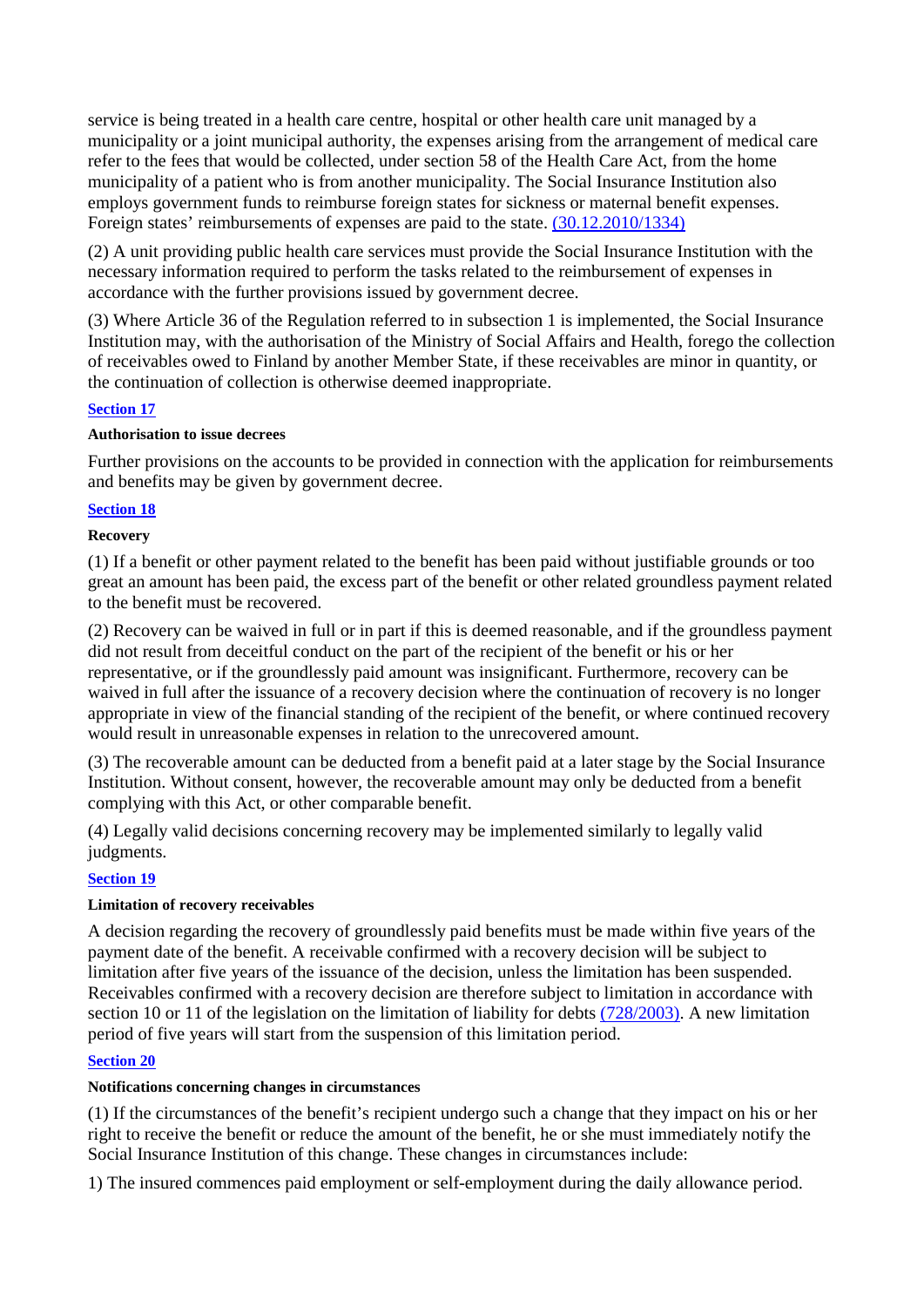2) A person being paid the parental allowance for adoptive parents stops taking care of the child.

3) The recipient wishes to be paid the maternal allowance in the form of parental allowance in cases defined in Chapter 9 section 13(1), or due to the mother's death.

4) Entitlement to another benefit paid under another act that prevents the benefit pursuant to this Act from being paid or reduces the amount of this benefit commences.

5) The insured starts receiving reimbursements for expenses in accordance with this Act on the basis of some other act.

6) The insured's entitlement to daily allowance concludes due to a restriction specified in Chapter 9 section 15 or in Chapter 8 section 5 of this Act.

7) The insured moves away from Finland.

8) The validity of insurance under the Self-employed Persons' Pensions Act (1272/2006) or the Farmers' Pensions Act (1280/2006) expires, or the amount of the insured's earned income changes during the pay period.

9) The insured's agreement concerning part-time work concludes in the middle of a partial sickness allowance period.

10) Other similar change in circumstances that the insured has been under obligation report when applying for the benefit in question.

### (459/2006)

(2) If the mother or father of a child gives up the child for adoption, or the child has been taken into care in accordance with the Child Welfare Act, and the mother does not participate in childcare, the municipal body, as referred to in section 6(1) of the Social Welfare Act, or the adoption agency, as referred to in section 17(2) of the Adoption Act, must inform a Social Insurance Institution office of this at its own cost.

(3) If the Social Insurance Institution has, based on the provisions of Chapter 19 of this Act, become aware of such a change in the circumstances of the benefit recipient that will or may impact on the benefit granted or paid to the insured, the Social Insurance Institution may order the insured to produce an account of these changes in circumstances.

# **Chapter 16**

### **Employer's funds**

### **Section 1**

### **Employer's fund**

(1) Under this Act, "employer's fund" means an insurance fund, as referred to in the Insurance Funds Act (1164/1992), whose operations extend to employees employed by the same employer, and whose operations may also extend to employees who have retired from this employer's service that are receiving additional benefits. Employer's funds are entitled to issue the benefits and reimbursements specified in this Act to their members, or them and their family members, excluding reimbursement for annual holiday expenses, as referred to in Chapter 14. The applicable provisions of this Act and the Act on the Social Insurance Institution (731/2001) concerning the Social Insurance Institution apply to employer's funds. Otherwise, the Insurance Funds Act (1164/1992) applies.

(2) The Social Insurance Institution's permission must be secured for the arrangements specified above in subsection 1. This permission must be given, provided that the fund meeting of the employer's fund has accepted the fund guidelines pertaining to operations with a majority of two-thirds of the voters, and that fund operations cover a minimum of 300 employee members. In addition, the provision of permission requires that the benefits and reimbursements granted in accordance with fund guidelines comply with the provisions of this Act, as a minimum.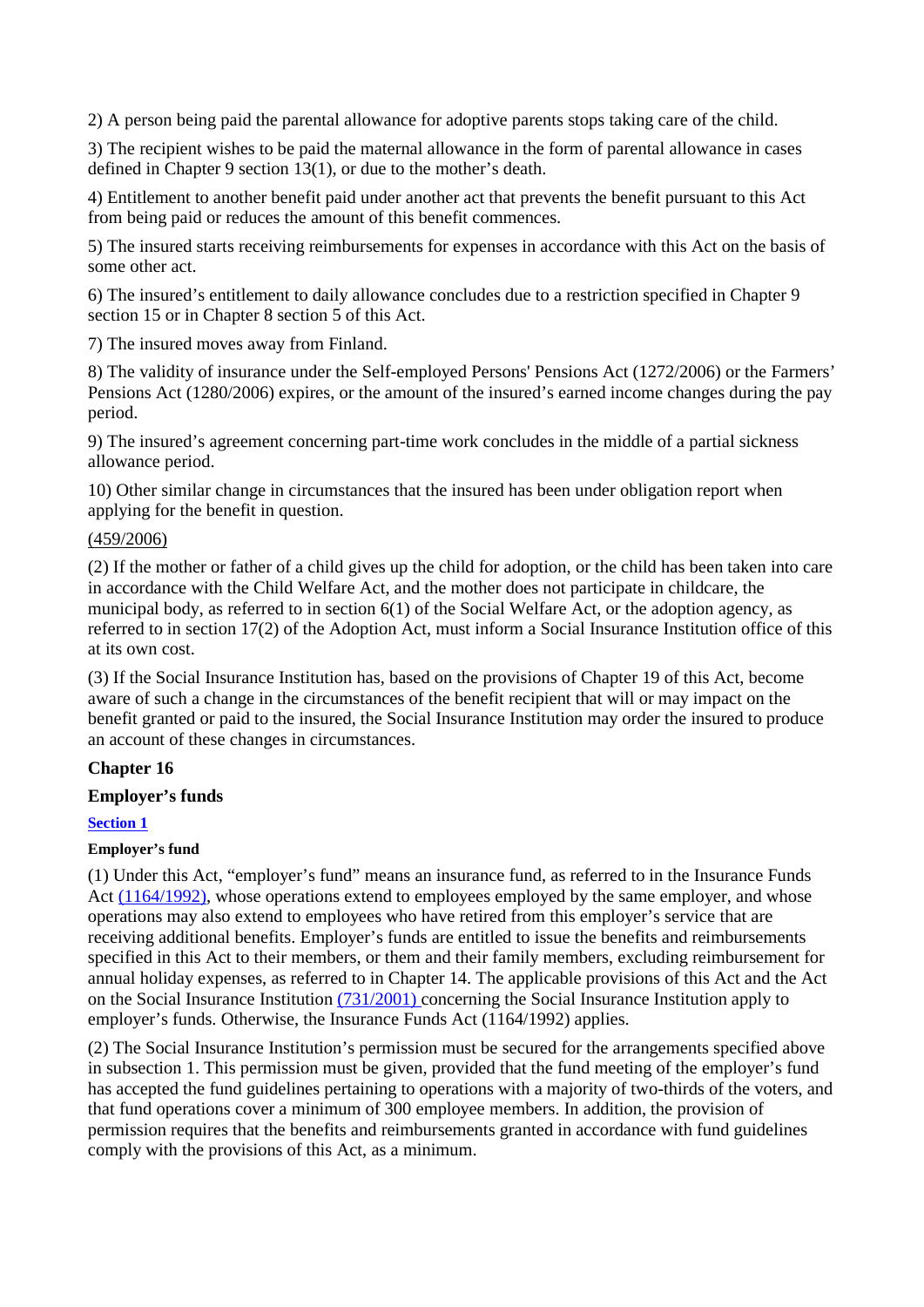(3) The above provisions also apply to insurance funds where the people to whom their operations extend are employed by employers belonging to the same group of companies, as specified in Chapter 1 section 3 of the Limited Liability Companies Act (734/1978). Even if the above group requirement is not fulfilled, the permission to operate as an employer's fund may be provided if the employers are financially or operationally linked in such a manner that the arrangement can be considered appropriate with regard to fund management and the people insured via the fund.

(4) If there are changes in the circumstances serving as the basis for the provision of the permission, the employer's fund must immediately inform the Social Insurance Institution of this.

(5) The Finnish Companies Act (734/1978) was repealed by the Limited Liability Companies Act (624/2006). With regard to groups, see Chapter 8 section 12 of the Limited Liability Companies Act (624/2006). See Chapter 3 section 1 of the government decree on the Act on the Implementation of the Health Insurance Act (1335/2004 ).

### **Section 2**

### **Funding of employer's fund operations**

(1) The Social Insurance Institution must utilise the national health insurance fund's assets to pay, in the form of advance payments, to the employer's fund, the amount the fund is forecast to require for the payment of the reimbursements and daily allowances specified in this Act, while also adding the expenses the Social Insurance Institution is expected to incur. The employer's fund must provide an annual account of the assets it has received from the Social Insurance Institution for the purpose of benefit payment in accordance with the provisions of the related government decree.

(2) On the proposal of the Social Insurance Institution, the Ministry of Social Affairs and Health confirms the reimbursement criteria related to the annual administrative expenses of employer's funds. Further provisions on the procedures that must be followed when transferring assets to employer's funds are issued by government decree.

(3) If the benefits determined in accordance with the rules of an employer's fund exceed the benefits specified in accordance with this Act, the expenses arising from the payment of these additional benefits are covered in compliance with the method specified in the fund rules.

### **Section 3**

### **Validity of insurance**

(1) The insurance of an employee, as referred to in subsection 1 above, is transferred under the responsibility of the employer's fund from the beginning of the month following employment, and ends at the beginning of the month following termination of employment. The insurance of a retired person, as referred to in this section of the Act, expires at the beginning of the month following the termination of the insurance applying to the additional benefits.

(2) After a person has been insured or his or her insurance has expired, the employer's fund must notify the Social Insurance Institution of this without delay.

### **Section 4**

### **The dissolution of an employer's fund**

(1) If an employer's fund is dissolved, the fund's operations under this Act will cease from the commencement of liquidation.

(2) The fund must provide the Social Insurance Institution with an account of the assets it has received from the Social Insurance Institution for the purpose of benefit payments and return any exceeding assets within a month of the commencement of liquidation. Those expenses arising from the dissolution of the fund that are accepted by the Social Insurance Institution will be reimbursed to the fund from national health insurance fund assets in the event that the fund's assets are not sufficient to cover them.

### **Section 5**

### **Supervision of employer's funds and amendment of rules**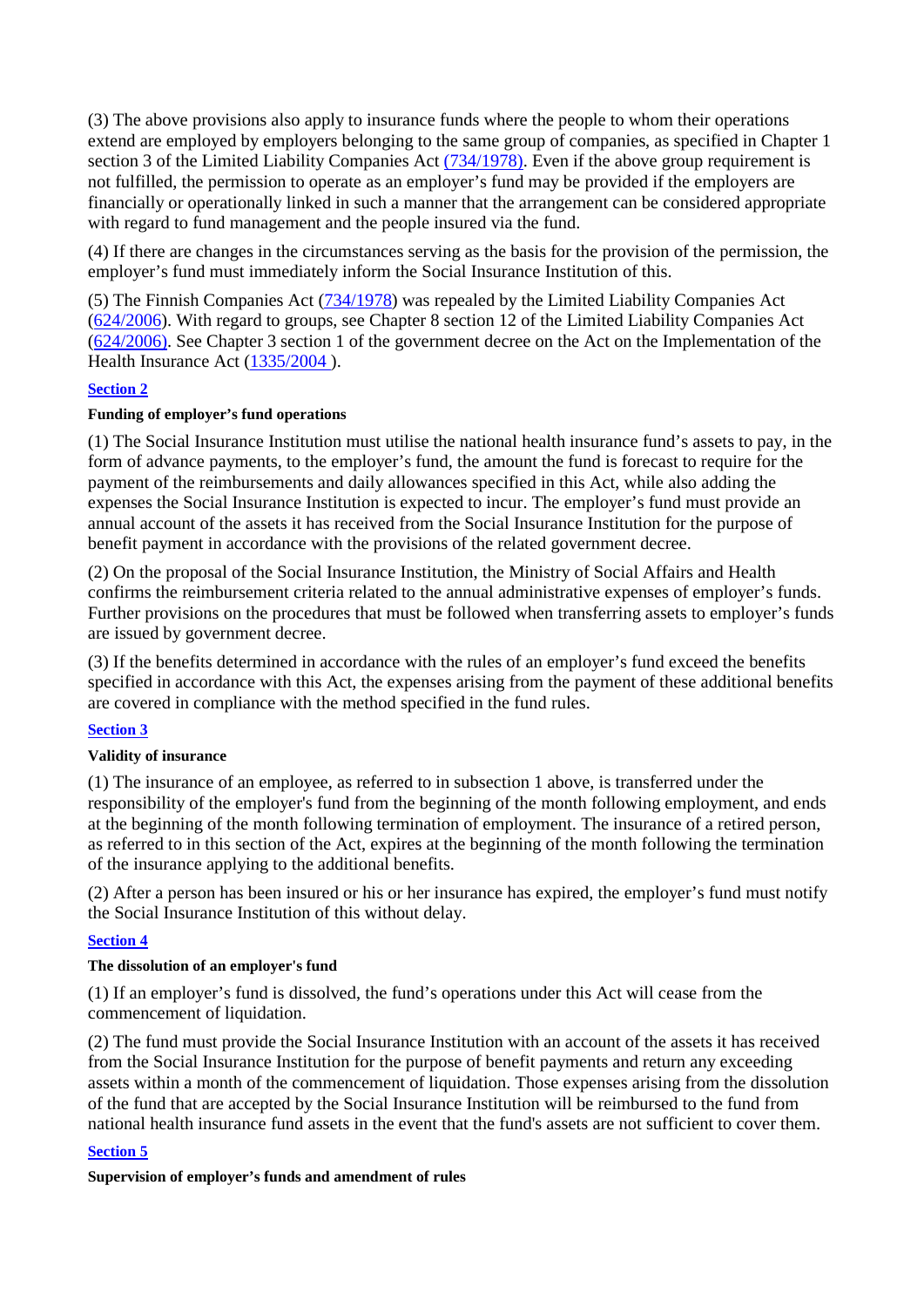(1) The Social Insurance Institution is entitled to supervise and inspect the operations of employer's funds insofar as the supervision and inspection is related to operations governed by this Act.

(2) The Social Insurance Institution must issue a notice and provide the employer's fund with instructions to remove any shortcomings in the event the activities of the employer's fund have not been appropriate insofar as benefiting the insured parties is concerned. If the fund fails to comply with these instructions, the Financial Supervisory Authority may, on the proposal of the Social Insurance Institution, disallow the fund from issuing insurances and set a date from which the fund's operations, as governed by this Act, will cease. (914/2008)

(3) The Social Insurance Institution must revoke its permission, as referred to in section 1(2), if the employer's fund no longer fulfils the requirements specified for the permission. The permission must also be revoked if the employer's fund decides to amend its rules in such a manner that the benefits paid by it no longer match the benefits determined in this Act, at minimum. Amendments to rules will become effective on 1 January of the year following the amendment, unless there are specific reasons for setting another effective date.

(4) In cases referred to in subsections 2 and 3, the applicable provisions of section 2 regarding the provision of accounts and the reimbursement of assets will apply.

### **Section 6**

### **Appeals**

If the employer's fund is dissatisfied with the Social Insurance Institution's decision regarding a matter related to this chapter, the fund is entitled to file an appeal on the decision with the Supreme Administrative Court in compliance with the provisions of the Administrative Judicial Procedure Act.

# **Chapter 17**

### **Appeals**

**Section 1** 

### **Right of appeal**

(1) Parties dissatisfied with a decision by the Social Insurance Institution may appeal the decision by filing a complaint with the Social Security Appeal Board, while those dissatisfied with the Social Security Appeal Board's decision may file an appeal with the Insurance Court. (1301/2006)

(2) The Insurance Court's decisions may not be appealed. (1301/2006)

(3) Despite the appeal process, the Social Insurance Institution's decision must be adhered to until the matter has been resolved by means of a final decision.

# **Section 2**

# **Appeal period and delay of the appeal**

(1) A decision by the Social Insurance Institution and the Social Security Appeal Board will be notified by letter sent to the address provided by the recipient. Unless otherwise proved, the recipient will be considered to have been notified of the decision on the seventh day after the date on which the decision has been posted to the address provided. (1301/2006)

(2) Letters of complaint must be delivered to the Social Insurance Institution within 30 days of the date on which the complainant has been notified of the decision.

(3) Even if a complaint to the Social Security Appeal Board or Insurance Court has arrived after the determined time limit, the complaint may be taken under consideration if weighty reasons exist for the delay. (1301/2006)

# **Section 3**

**Self-rectification**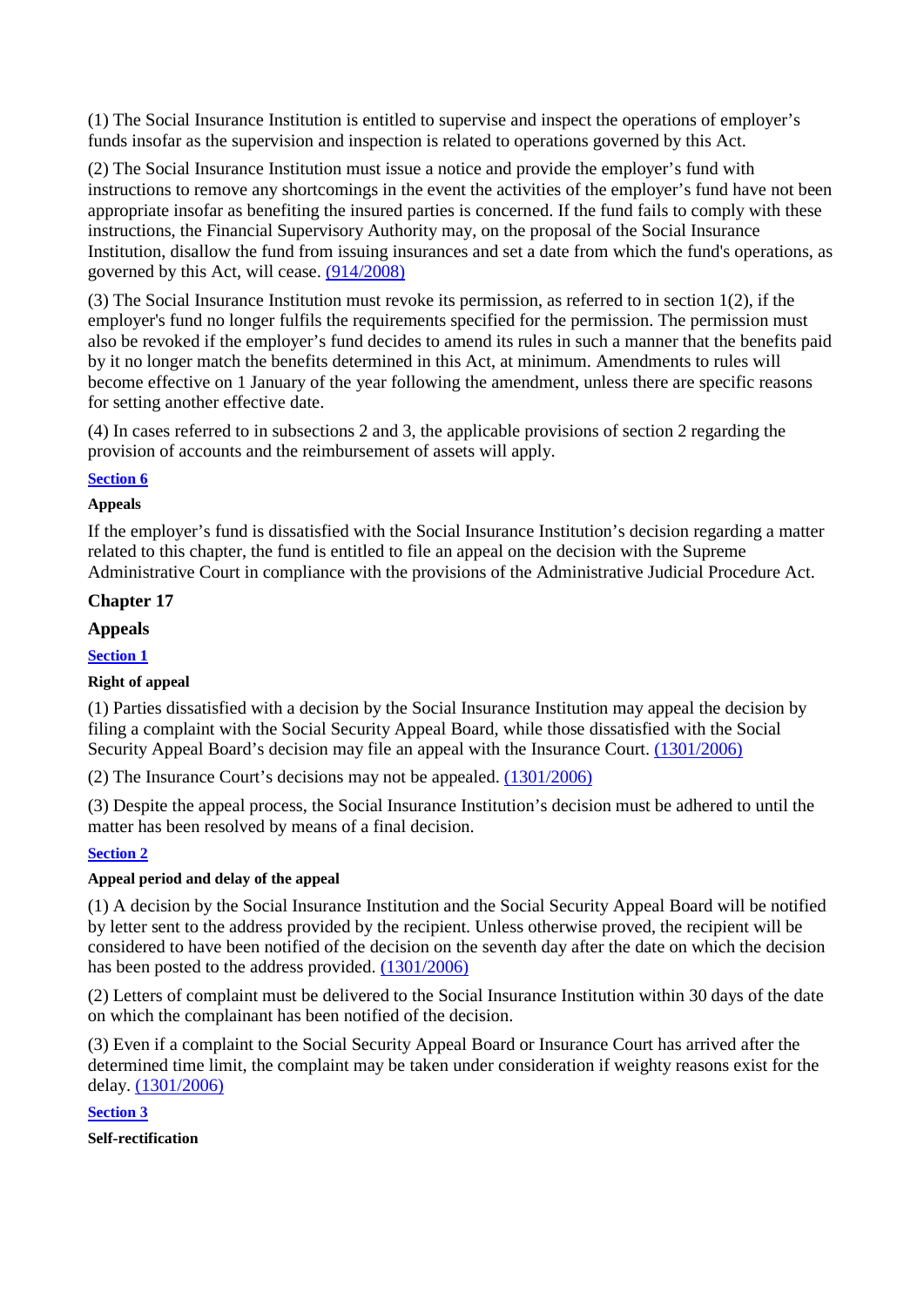(1) In the event the Social Insurance Institution accepts all the demands of the complaint, it must issue a rectification decision regarding the matter. Rectification decisions may be appealed in accordance with the provisions specified in sections 1 and 2.

(2) If the Social Insurance Institution cannot rectify the decision subject to the complaint in the manner specified in subsection 1, it must provide the appropriate body of appeal with the letter of appeal and its statement within 30 days of the end of the appeal period. In this event, the Social Insurance Institution may, with a temporary decision, rectify its earlier decision insofar as it accepts the demands put forward in the complaint. If the complaint has already been delivered to the body of appeal, it must be notified of the temporary decision without delay. Temporary decisions may not be appealed.

(3) Deviations from the time limit, as referred to above in subsection 2, are possible in cases in which the acquisition of further information for the complaint requires this. In this event, the complainant must be notified of the acquisition of further information. However, the letter of complaint and statement must be delivered to the appropriate body of appeal within 60 days of the end of the appeal period.

### **Section 3 a (17.6.2011/671)**

### **New decision due to the granting of another benefit or reimbursement**

(1) If the recipient of a daily allowance has been retroactively granted a benefit or reimbursement under Chapter 8 section 6, Chapter 11 section 8 or 10, or Chapter 12 sections 1-5 or 9-11 after the decision has been made, the Social Insurance Institution may make a new decision on the matter without deleting the decision or securing the interested party's permission.

(2) A new decision on the matter may also be made in accordance with subsection 1 where the payment of the daily allowance in question ceases under Chapter 9 section 15(2), or where the recipient of a medical care reimbursement, granted for the expenses of psychotherapy provided by a physician, has been retroactively reimbursed for rehabilitation psychotherapy, as referred to in section 3 of the Act on the Social Insurance Institution of Finland's Rehabilitation Benefits and Rehabilitation Allowance Benefits (566/2005), based on the same expenses.

### **Section 4 (1301/2006)**

### **The deletion of a decision**

(1) If a legally valid decision by the Social Insurance Institution is based on an erroneous or deficient account, or is obviously contrary to the legislation, the Social Security Appeal Board may, at the request of the interested party or the Social Insurance Institution, delete the decision and order the matter to be reprocessed. The Social Security Appeal Board must ensure all interested parties have the opportunity to be heard before a decision is made on the matter. The Social Security Appeal Board's decisions may not be appealed.  $(671/2011)$ 

(2) If a legally valid decision by the Social Security Appeal Board or Insurance Court is based on an erroneous or deficient account, or is obviously contrary to the legislation, the Insurance Court may, at the request of the interested party or the Social Insurance Institution, delete the decision and order the matter to be reprocessed. The Insurance Court must ensure all interested parties have the opportunity to be heard before a decision is made on the matter.

(3) If the Social Insurance Institution submits a request for the decision to be deleted, it may suspend the payment of the benefit or pay it commensurately with its request until a new decision regarding the matter has been made.

(4) The deletion of a decision must be requested within five years of the decision entering into legal force. Where particularly weighty reasons are involved, a decision may also be deleted as a result of a request submitted after the time limit.

(5) If new information or accounts arise regarding a matter concerning the granting of a declined benefit or an increase in a granted benefit, the Social Insurance Institution must re-investigate the matter. The Social Insurance Institution may, notwithstanding previous legally valid decisions, grant a previously declined benefit, or grant a larger benefit. The Social Security Appeal Board and the Insurance Court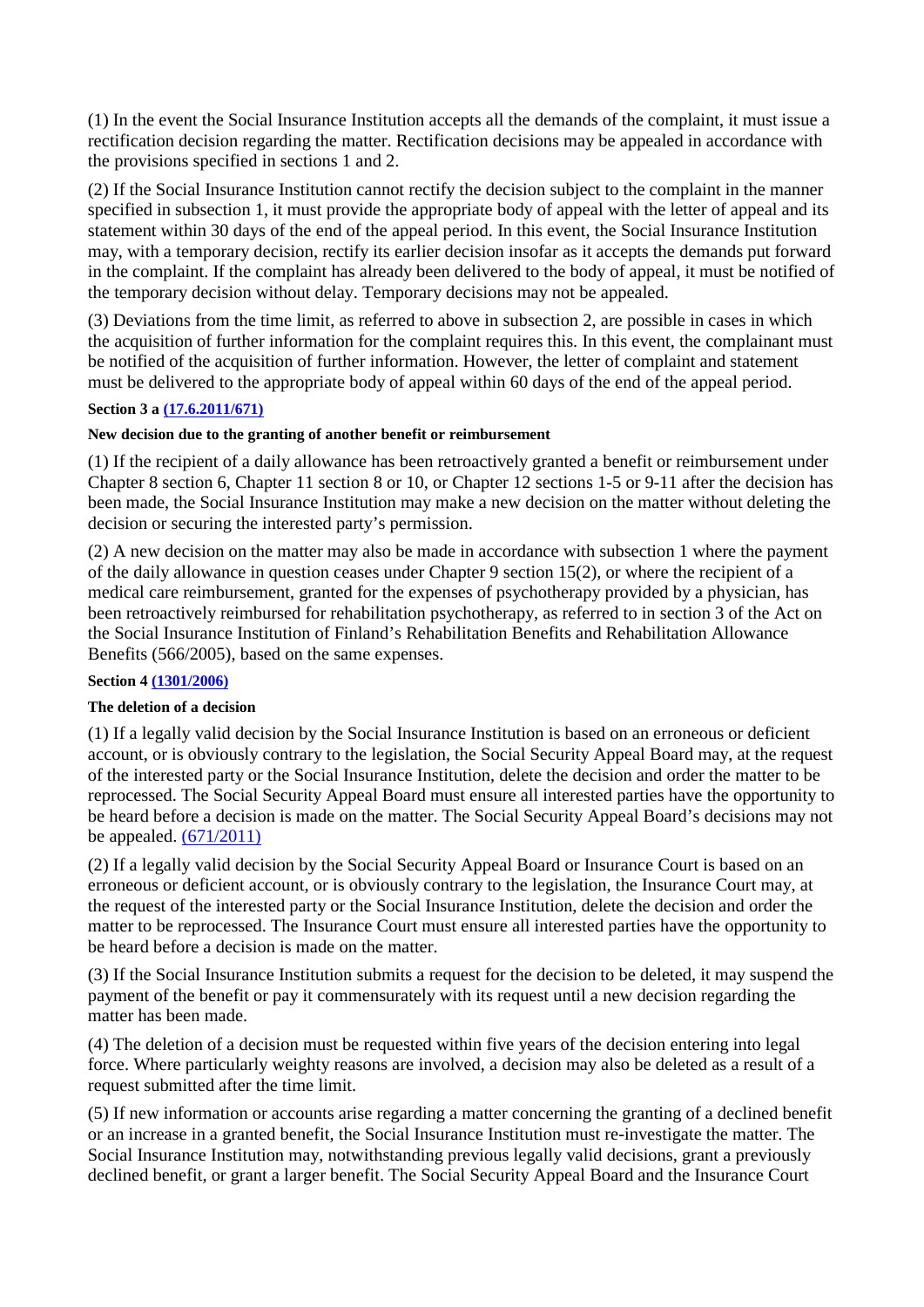may proceed in a similar manner when processing an appeal. Decisions may be appealed in accordance with the provisions in section 1 and 2.

(6) The interested parties are informed of the hearings, as referred to above in subsections 1 and 2, in accordance with section 59 of the Administrative Procedure Act (434/2003). (671/2011)

# **Section 5**

### **Rectification of factual errors**

(1) If the Social Insurance Institution's decision is based on a clearly erroneous or deficient account, or clearly erroneous implementation of the legislation, or a procedural error has occurred during the making of the decision, the Social Insurance Institution may delete the erroneous decision and make another decision on the matter.

(2) A decision may be rectified to the benefit or to the detriment of the interested party. The rectification of a decision to the detriment of an interested party requires the interested party's consent to rectify the decision.

### **Sections 6-8**

*Sections 6-8 were repealed by Act 1301/2006.* 

# **PART VI**

# **NATIONAL HEALTH INSURANCE FUNDING**

# **Chapter 18 (1113/2005)**

# **National health insurance fund and insurance contributions**

**General provisions** 

# **Section 1 (986/2008)**

# **Scope of application**

The following are funded under this Act:

1) Benefits and reimbursements specified in this Act.

2) Benefits and reimbursements specified in the Act on the Social Insurance Institution of Finland's Rehabilitation Benefits and Rehabilitation Allowance Benefits (566/2005).

3) Expenses covered by the basic allowance proportion in accordance with this Act, as specified in the Farmer's Accident Insurance Act (1026/1981).

4) Expenses reimbursed from state assets specified in the Act on the Reimbursement of Certain Expenses for Farmers' Occupational Health Care from State Assets (859/1984).

5) The operating expenses incurred by the Social Insurance Institution due to the implementation of the benefits and reimbursements specified in 1-4.

### **Section 2 (1113/2005)**

### **National health insurance funding**

(1) The benefit and reimbursement expenses paid from the Social Insurance Institution's national health insurance fund in accordance with the acts specified in section 1 and the Social Insurance Institution's operating expenses, as referred to in section 1, with the national health insurance fund's capital income deducted, are funded by means of the insured and the employer's insurance contributions, state payment contributions, and other profits accumulating in the national health insurance fund.

(2) National health insurance funding is divided into medical expenses insurance and labour income insurance funding.

*Subsection 3 was repealed with 986/2008.* 

**Section 3 (1113/2005)** 

#### **Minimum national health insurance funds assets**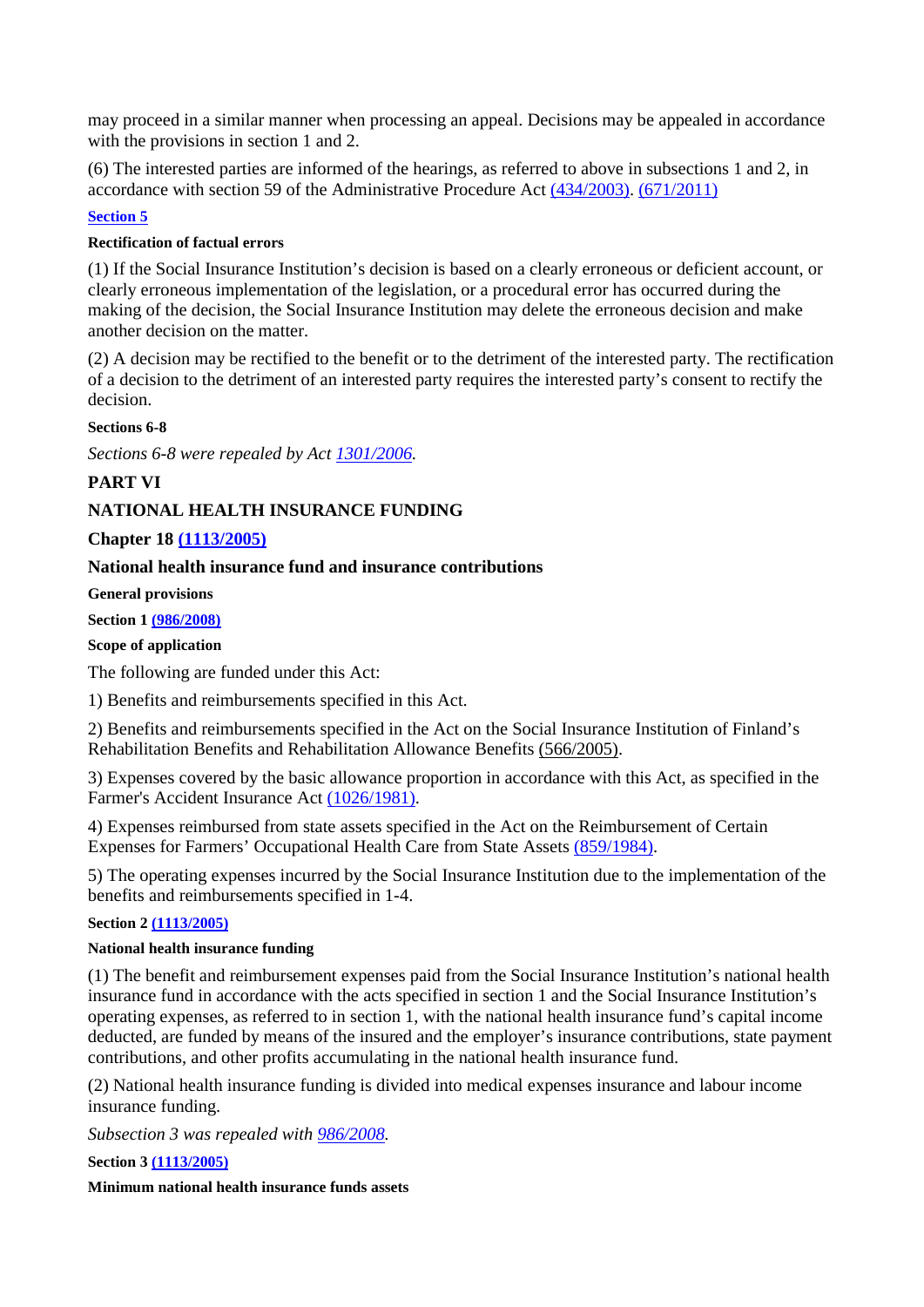The national health insurance fund's financial assets, excluding liabilities and reservations, must amount to at least eight per cent of the annual total health insurance expenses (*minimum national health insurance fund assets*) at the conclusion of each year.

### **Section 4 (1113/2005)**

### **Insurance contributions**

(1) The insurance contributions collected under this Act are the insured's health insurance contribution and the employer's health insurance contribution.

(2) The insured's health insurance contribution comprises the health insurance medical expenses contribution and the health insurance daily allowance contribution.

### **Section 5 (700/2010)**

#### **The insured's obligation to pay**

(1) Under this Act, a party insured in Finland is obliged to pay the insured's health insurance contribution in accordance with the provisions of this Act.

(2) The insured's obligation to pay the health insurance daily allowance contribution commences at the beginning of the month following the insured reaching 16, and ends after the calendar month the insured turns 68.

(3) The insured's health insurance contribution will not be imposed on insured parties who have died during the tax year.

### **Section 6 (359/2010)**

### **The obligation to pay of pensioners living abroad**

Those pensioners living abroad that fall under Finland's responsibility to reimburse medical care expenses on the basis of the Council Regulation (EEC) No. 1408/71 on the application of social security schemes to employed persons, self-employed persons and to members of their families moving within the Community (hereinafter the "social security regulation"), or Regulation (EC) No 883/2004 of the European Parliament and of the Council of 29 April 2004 on the coordination of social security systems (hereinafter the "basic regulation"), must pay the health insurance medical expenses contribution even after these persons are no longer insured under this Act in Finland.

### **Section 7 (1113/2005)**

#### **The employer's obligation to pay**

The employer is obliged to pay the employer's health insurance contribution in accordance with the provisions of the Act on the Employer's Social Security Contribution (366/1963). This contribution is paid as part of the employer's social security contribution.

#### **Medical expenses insurance expenses and funding**

**Section 8 (1113/2005)** 

### **Medical expenses insurance expenses**

(1) The expenses of the medical expenses insurance paid from the national health insurance fund include:

1) Treatment and examination expenses, travel expense reimbursements, and medicine reimbursements.

2) Rehabilitation expenses in accordance with the Act on the Social Insurance Institution of Finland's Rehabilitation Benefits and Rehabilitation Allowance Benefits (566/2005).

3) Reimbursements paid to the Finnish Student Health Service under Chapter 13 section 11.

3) Medical care expenses covered by the basic allowance proportion under section 15 of the Farmer's Accident Insurance Act (026/1981).

5) The expenses for medical care provided abroad for a person insured in Finland, the reimbursement of which Finland is responsible for under international agreements, the social security regulation, or the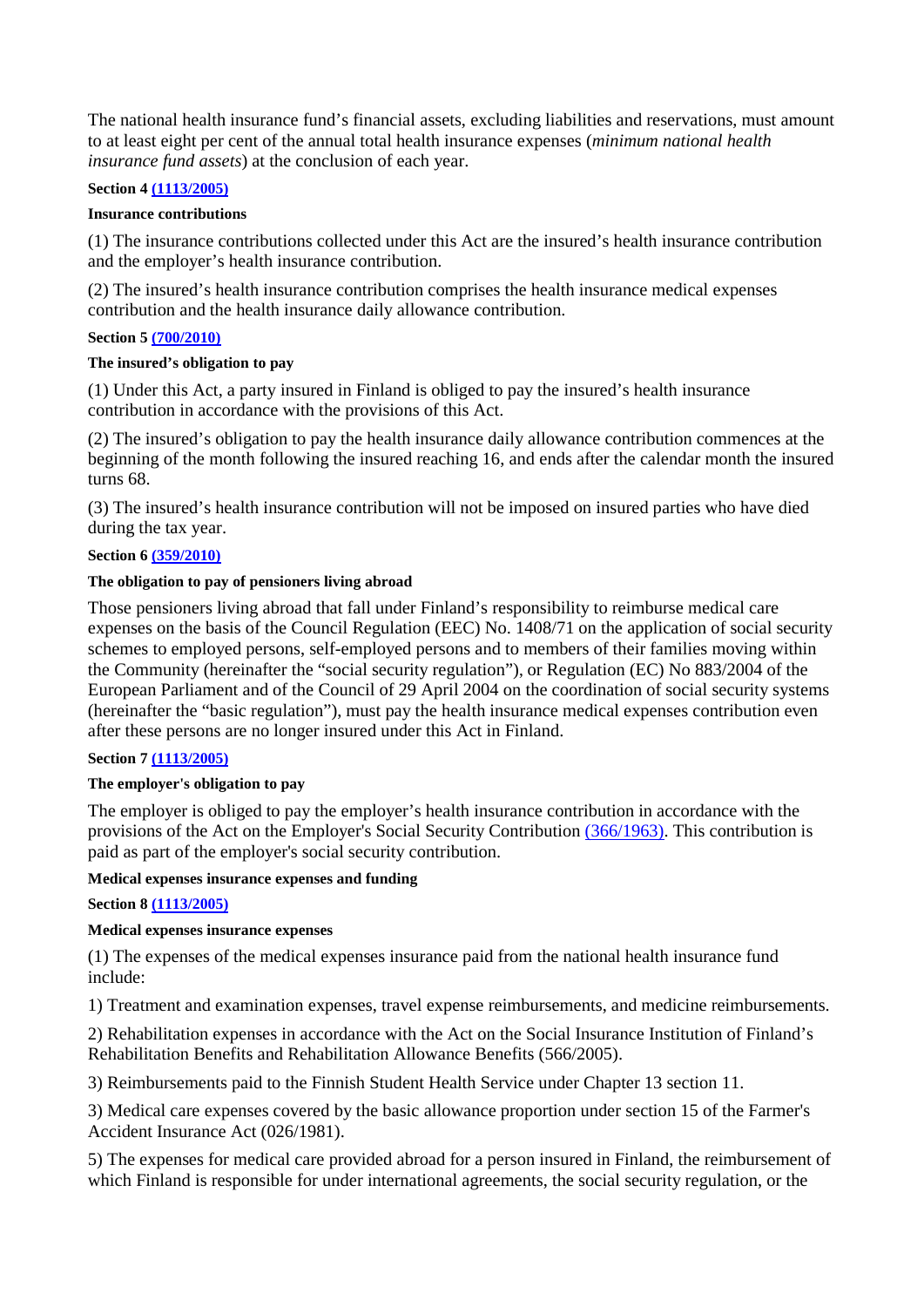basic regulation, and the expenses of medical care provided for a person insured outside of Finland in the event this care has been provided on the basis of the social security regulation, the basic regulation, or a social security or medical care agreement into which Finland has entered, and the expenses whose reimbursement has been abandoned by means of an agreement between countries. (14.5.2010/359)

(2) Of the operating expenses referred to in section 1, the operating expenses incurred by the Social Insurance Institution due to the implementation of the benefits and reimbursements specified in subsection 1 paragraphs 1-5 constitute medical expenses insurance expenses. (986/2008)

(3) In addition, the impact of the annual variation of the expenses referred to in subsection 1 on ensuring the minimum national health insurance fund assets are taken into consideration as medical expenses insurance expenses.

(4) Retroactive payments to the national health insurance fund are deducted from the expenses referred to in subsection 1 paragraphs 1 and 2.

### **Section 9 (1113/2005)**

### **Insured parties' funding contribution**

The profits from the health insurance medical expenses contribution collected from insured parties is used for funding 50 per cent of the total expenses of the medical expenses insurance, as referred to in section 8(1), paragraphs 1-4 and subsections 2 and 3.

### **Section 10 (1113/2005)**

### **State funding contribution**

State assets are used for funding 50 per cent of the total expenses of the medical expense insurance, as referred to in section 8(1) paragraphs 1-4 and subsections 2 and 3. Furthermore, state assets are used for funding medical care expenses, as referred to in section  $8(1)(5)$ , insofar as the reimbursements of expenses obtained from other countries on the basis of medical care benefits granted in Finland fail to cover them.

### **Labour income insurance expenses and funding**

# **Section 11 (1113/2005)**

# **Labour income insurance expenses**

(1) The expenses of the labour income insurance paid from the national health insurance fund include: 1) Daily allowances in accordance with this Act and rehabilitation allowances in compliance with the Act on the Social Insurance Institution of Finland's Rehabilitation Benefits and Rehabilitation Allowance Benefits (566/2005).

2) Daily allowances covered by the basic allowance proportion under section 15 of the Farmer's Accident Insurance Act (1026/1981).

3) Reimbursement of the expenses arising from the arrangement of occupational health care services, as referred to in Chapter 13, excluding reimbursements paid to the Finnish Student Health Service; (986/2008).

4) Expenses specified in the Act on the Reimbursement of Certain Occupational Health Care Expenses from State Assets (859/1984); and (986/2008).

5) Reimbursement for annual holiday expenses, as referred to in Chapter 14.

(2) Of the operating expenses referred to in section 1, the operating expenses incurred by the Social Insurance Institution due to the implementation of the benefits and reimbursements specified in subsection 1 paragraphs 1-5 constitute labour income insurance expenses. (19.12.2008/986)

(3) In addition, the impact of the annual variation of the expenses referred to in subsection 1 on ensuring the minimum national health insurance fund assets are taken into consideration as labour income insurance expenses.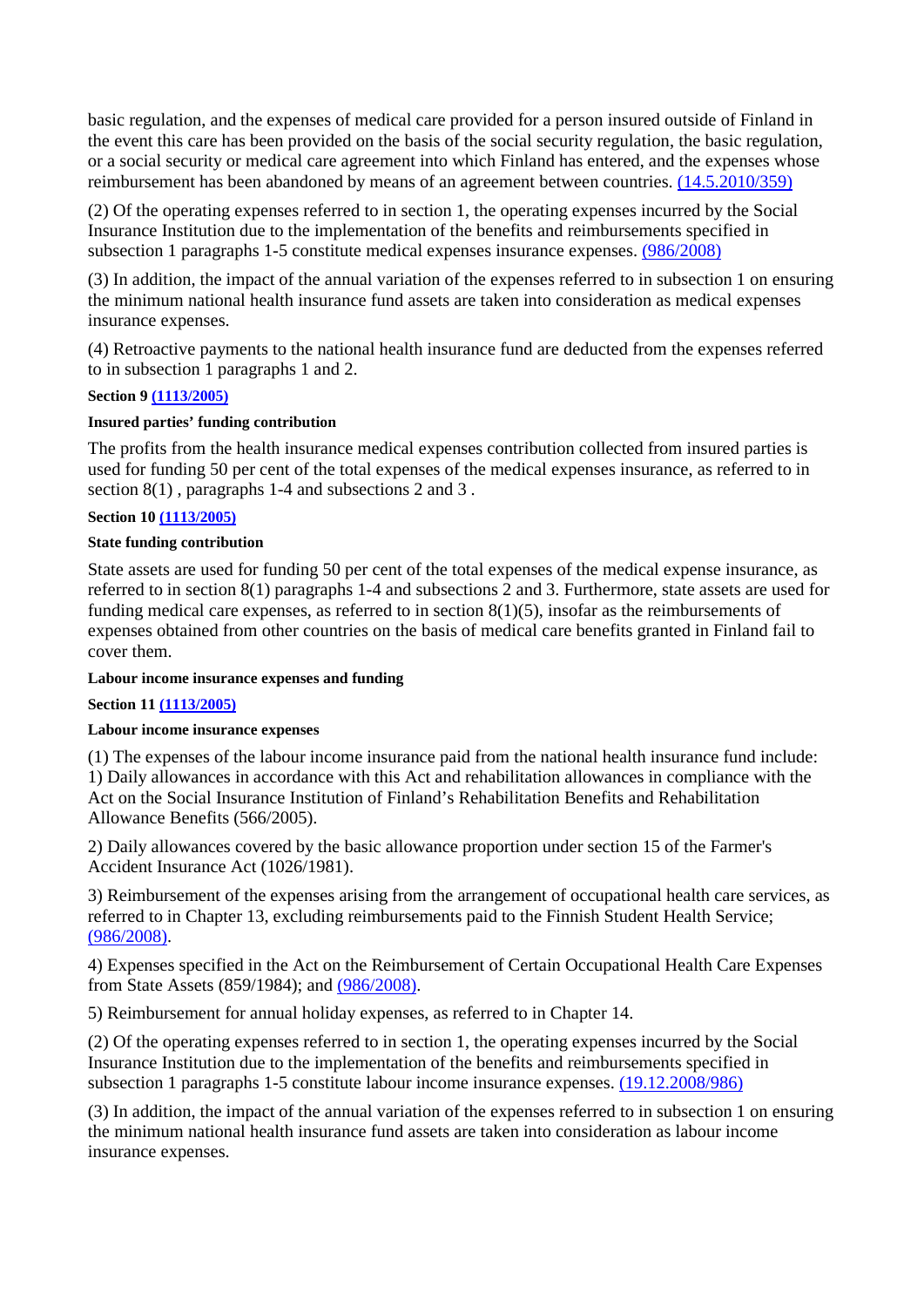(4) Retroactive payments to the national health insurance fund are deducted from the expenses referred to in subsection 1(1).

### **Section 12 (1113/2005)**

### **Employers', wage earners' and entrepreneurs' funding contribution**

(1) The expenses of the labour income insurance, as referred to in section 11, with the expenses funded with the state contribution, as referred to in section 13, and entrepreneurs' additional funding contribution deducted, are funded by means of the employer's health insurance contribution and income from the health insurance daily allowance contribution, collected on the basis of salary and earned income.

(2) As the Act enters into force, the employer's health insurance contribution is used for funding 73 per cent of the expenses specified in subsection 1, while the health insurance daily allowance contribution is used for funding 27 per cent of the expenses.

### **Section 13 (986/2008)**

### **State funding contribution and entrepreneurs' additional funding contribution**

(1) State assets are used for funding:

1) Expenses arising from the payment of a daily allowance or rehabilitation allowance, under section 11(1)(1), that amounts to no more than the minimum amount referred to in Chapter 11 section 7, or, insofar as a rehabilitation allowance specified in section 35 of the Act on the Social Insurance Institution of Finland's Rehabilitation Benefits and Rehabilitation Allowance Benefits (566/2005) is concerned, no more than the minimum amount referred to in the previously mentioned section; however, state assets are not used for funding the sickness allowances and rehabilitation allowances that that may not exceed the minimum amount on account of coordination in accordance with Chapter 12 or section 36(1) or section 37 or 39 of the Act on the Social Insurance Institution of Finland's Rehabilitation Benefits and Rehabilitation Allowance Benefits (566/2005), or daily allowances whose amount has been determined on the basis of Chapter 11 section 6 of this Act and that amount to the minimum assets referred to in Chapter 11 section 7, as a minimum; (195/2009).

2) Expenses arising from the reimbursement of medical care, as referred to in Chapter 13 section 2(2), and other health care to entrepreneurs and other self-employed persons.

3) 0.1 per cent of the expenses arising from an expense resulting from a parenthood allowance, complying with this Act, that is not paid in the amount specified in paragraph 1.

4) Expenses referred to in section 11(1)(4).

(2) The expenses arising from sickness allowance paid on the basis of Chapter 8 section 10 are funded with profits from the contributions collected on the basis of labour income, as referred to in the Selfemployed Persons' Pensions Act (1272/2006) (*the entrepreneur's additional funding contribution*). The entrepreneur's additional funding contribution is collected in addition to the daily allowance contribution from insured parties who have a valid insurance, as referred to in the Self-employed Persons' Pensions Act (1272/2006).

### **Payment criteria for an insured's health insurance contribution**

### **Section 14 (1113/2005)**

### **Payment criteria for the health insurance medical expenses contribution**

(1) The health insurance medical expenses contribution is determined on the basis of the insured's earned income taxable in municipal tax, unless otherwise provided for in this Act.

The confirmed labour income for each year, as referred to in the Self-employed Persons' Pensions Act (1272/2006) or the Farmers' Pensions Act (1280/2006), is used as the criteria for the health insurance medical expenses contribution on the basis of these acts, insofar as this labour income substitutes: (1276/2006)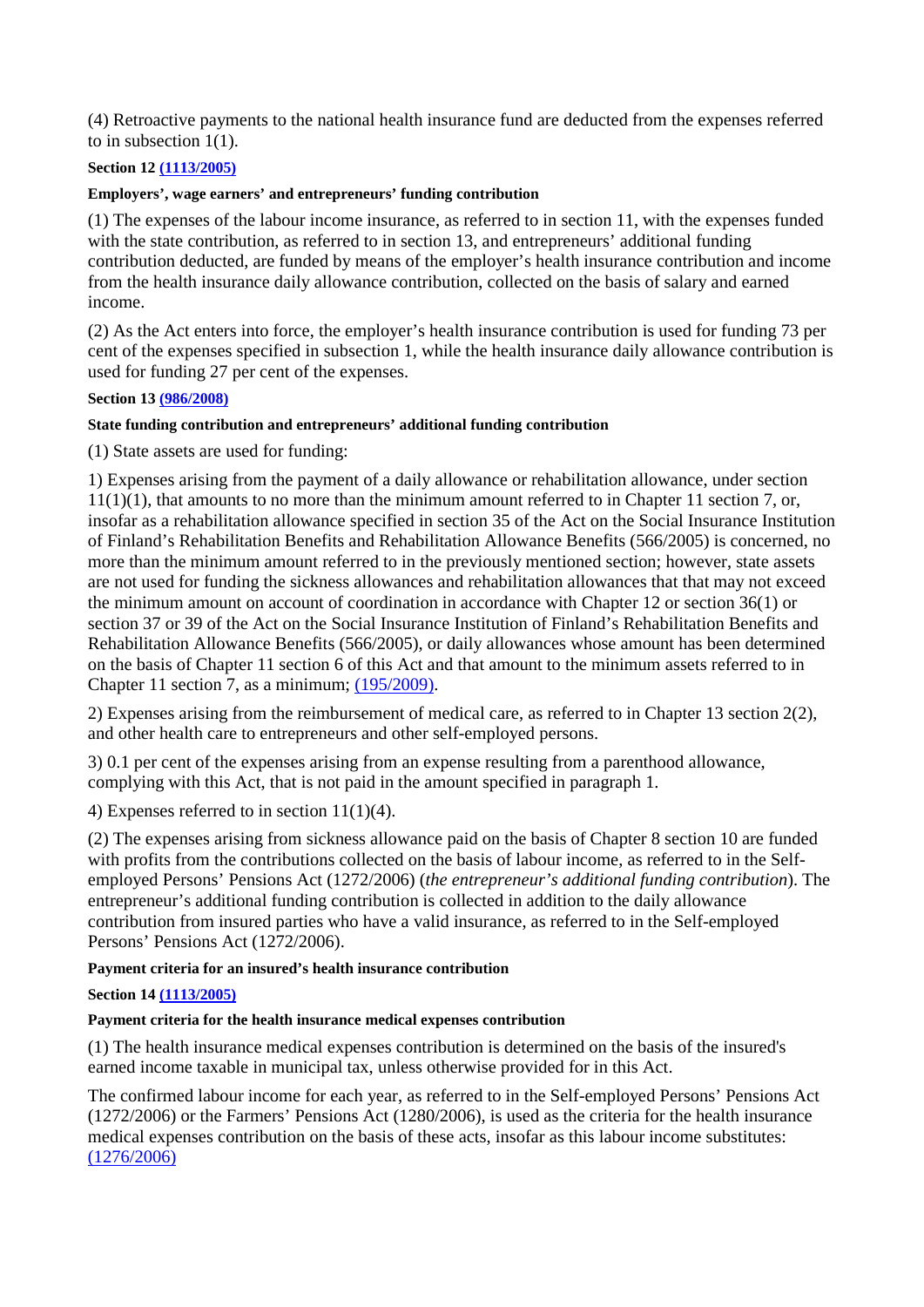1) Salary obtained by a stakeholder in a corporation subject to taxation or business corporation from that corporation, or salary obtained by a family member.

2) Salary obtained by a family member or party to an estate from business activities or agricultural activities.

3) Salary obtained from a public limited company or other company by a worker that is not considered to have an employment relationship with said company.

4) Payment for labour or compensation for use obtained from one's own business.

5) Earned income share obtained from business activities or agricultural activities.

6) Earned income share obtained by a stakeholder in a corporation subject to taxation or business corporation.

7) Earned income from reindeer husbandry.

8) Income from work performed on a holding; (19.12.2008/994).

9) Earned income share obtained from the company by a stakeholder or disguised dividend for a worker that is not considered to have an employment relationship with said company; and (19.12.2008/994).

10) A grant. (19.12.2008/994)

(2) When determining the health insurance medical expenses contribution of an entrepreneur, farmer, or grant recipient, the applicable provisions of municipal taxation concerning the calculation of taxable income will apply. However, when determining the medical expenses contribution, insurance contributions paid under the Self-employed Persons' Pensions Act (1272/2006) or the Farmers' Pensions Act (1280/2006) will not be deducted. (994/2008)

### **Section 15 (1113/2005)**

### **Payment criteria for the health insurance daily allowance contribution**

(1) The health insurance daily allowance contribution is determined on the basis of the insured's taxable earned income and labour income, unless otherwise provided for in this Act.

(2) Salary, as referred to in Chapter 11 section 2 subsections 3-5, constitutes as the earned income serving as the criteria for daily allowance payment.

(3) The confirmed income for each year, as referred to in the Self-employed Persons' Pensions Act (1272/2006) or the Farmers' Pensions Act (1280/2006), is used as the criteria for health insurance daily allowance contributions on the basis of these acts, insofar as this income substitutes: (22.12.2006/1276)

1) Salary obtained by a stakeholder in a corporation subject to taxation or business corporation from that corporation, or salary obtained by a family member.

2) Salary obtained by a family member or party to an estate from business activities or agricultural activities.

3) Salary obtained from a public limited company or other company by a worker that is not considered to have an employment relationship with said company.

4) Payment for labour obtained from one's own business.

5) Earned income share obtained from business activities or agricultural activities.

6) Earned income share obtained by a stakeholder in a corporation subject to taxation or business corporation.

7) Earned income from reindeer husbandry; (19.12.2008/994).

8) Income from work performed on a holding; and (19.12.2008/994).

9) A grant. (19.12.2008/994)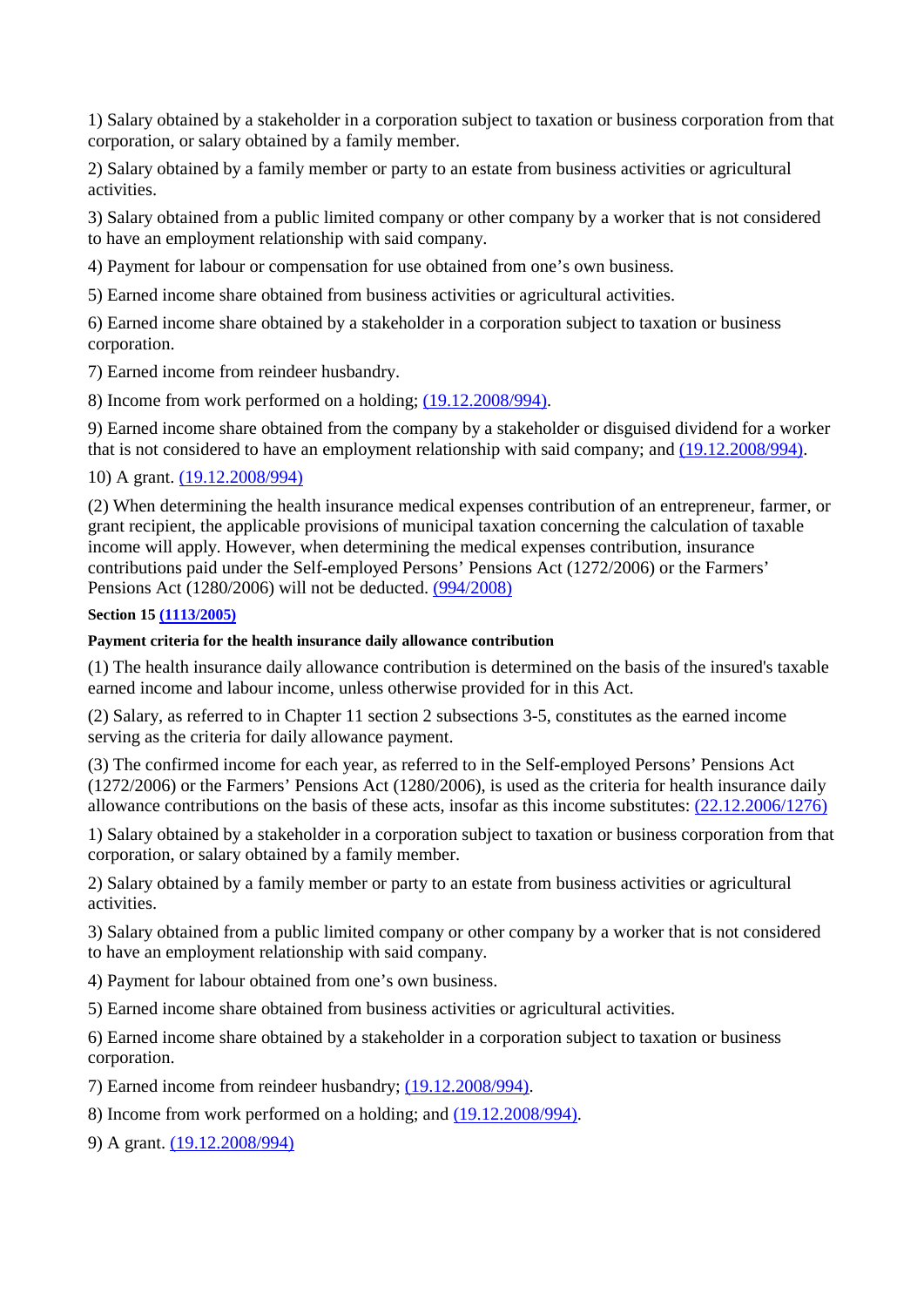(4) If the insured is exempt from the insurance obligation, as defined in the Self-employed Persons' Pensions Act (1272/2006) or the Farmers' Pensions Act (1280/2006), or if the insured is not obliged, under said acts, to take out an insurance, the insured's health insurance daily allowance contribution is determined on the basis of his or her labour income, as referred to in subsection 3 paragraphs 1-9 , and any earned income not included in this labour income. (19.12.2008/994)

### **Section 16 (1113/2005)**

### **Earned income of people with limited tax liability as a payment criterion (1364/2007)**

(1) If the insured enjoys limited tax liability, the following criteria will be used in the determination and payment of the health insurance medical expenses contribution and daily allowance contribution: insofar as earned income is concerned, salary, as referred to in section 4 of the Act on the Taxation of Nonresident Income and Capital (627/1978), and, insofar as the personal remuneration for performing artists and athletes is concerned, personal remuneration, as referred to in section 3 of this Act, unless otherwise determined in section 18(2). (1364/2007)

(2) However, the instalments referred to in Chapter 11 section 2(4) are not included in salary, as referred to above in subsection 1. (1264/2006)

# **Section 17 (1113/2005)**

### **Labour income for work abroad as a payment criterion**

(1) Salary subject to withholding tax, as referred to in section 13 of the Prepayment Act (1118/1996), obtained for work abroad, as determined in section 77 of the Income Tax Act, will be taken into consideration when confirming the total amount of income used as the criteria for health insurance daily allowance and medical expenses contribution, unless otherwise specified in section 18(1). (700/2010)

(2) If the party obtaining labour income for work abroad is an entrepreneur, as defined in section 15(3), his medical expenses and daily allowance contributions are still determined in accordance with section 14(2) and section 15(3).

### **Section 18 (1264/2006)**

### **Salary for insurance purposes as a payment criterion**

(1) If the insured works abroad as an expatriate or in some other capacity and is earning a tax-free labour income for work abroad, as referred to in section 77 of the Income Tax Act, salary for insurance purposes, as defined in the earnings-related pension acts, is used instead of labour income for work abroad in the determination and payment of this party's health insurance medical expenses and daily allowance contribution, provided that the insured's pension security has been arranged under the earnings-related pension acts, either voluntarily or under obligation.

(2) Salary for insurance purposes is also used instead of income earned abroad as the criterion for the determination and payment of the health insurance medical expenses and daily allowance contribution of a person with limited tax liability working abroad, provided that the insured's pension security has been arranged under the earnings-related pension acts, either voluntarily or under obligation.

### **Section 19 (1113/2005)**

### **Pension paid abroad as a payment criterion**

If a pension recipient living abroad enjoys limited tax liability, the pension paid from Finland to abroad, with the municipal tax deductions defined in the Income Tax Act having been conducted, is used as the criterion for the determination and payment of the health insurance medical expenses contribution, insofar as pension income is concerned.

### **Section 19 a (700/2010)**

### **Pension paid from abroad as a payment criterion**

(1) Pension paid from abroad to Finland will be taken into consideration as income when determining the health insurance medical expenses contribution.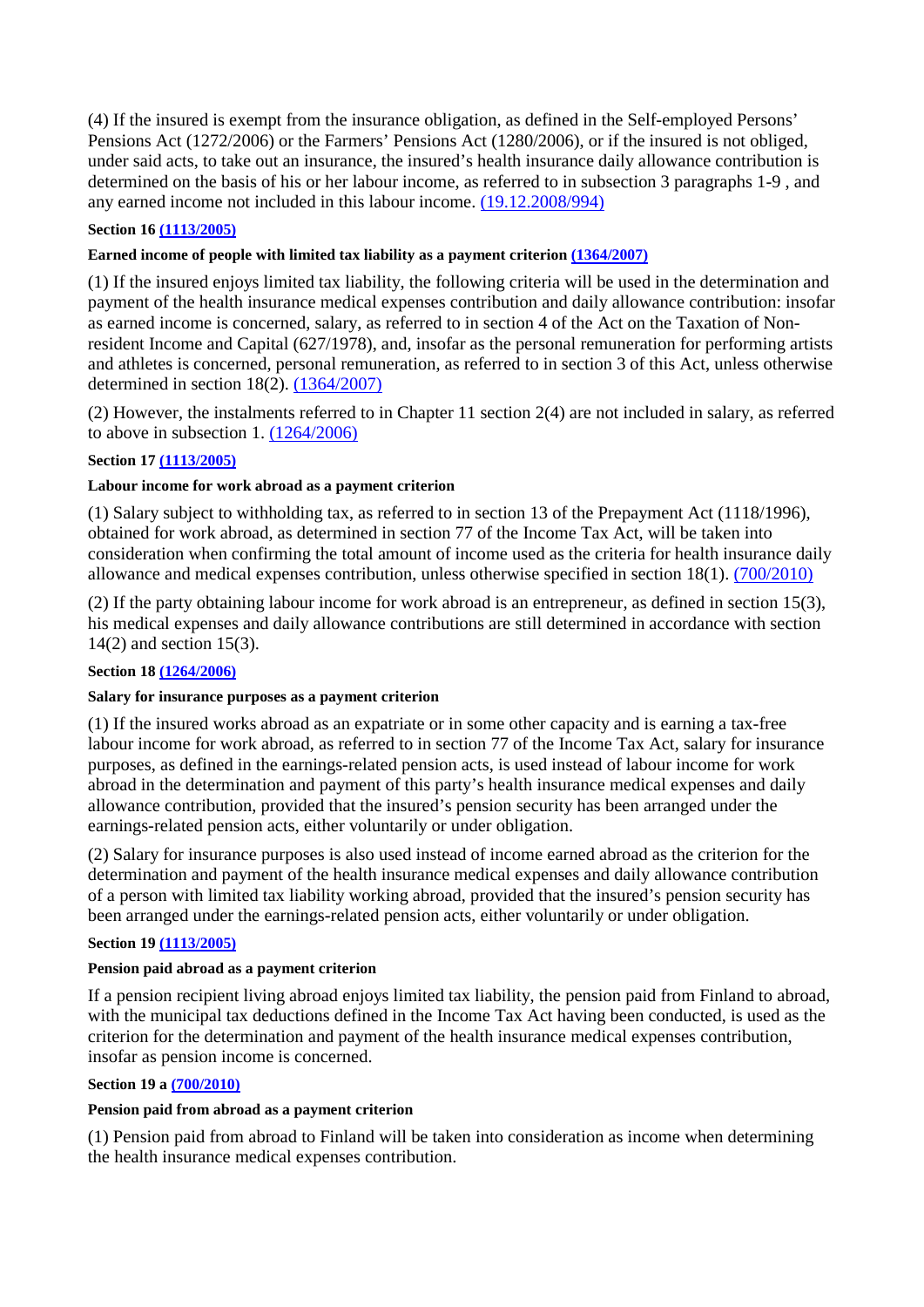(2) However, a pension, as referred to in the social security regulation or basic regulation, paid from another EU or EEA country to Finland (foreign pension) will not be taken into consideration when determining the health insurance medical expenses contribution if:

1) The person is not being paid a pension, based on the social security regulation or basic regulation, from Finland.

2) The person has, while working in a country paying the foreign pension, paid an insurance contribution based on his labour income in order to fund medical care expenses during retirement.

(3) People receiving a foreign pension must find out which part of their foreign pension has been accumulated during the period during which they have paid the contribution defined in subsection 2(2).

(4) If the medical expenses contribution is determined on the basis of both a foreign pension and pension paid from Finland, the payment may not exceed the total amount of pensions paid from Finland in compliance with the social security regulation or basic regulation. This medical expenses contribution, determined on the basis of pensions, is obtained by comparing the contribution without pension income with the contribution yielded when the pensions complying with said regulations are taken into account. The differential is the medical expenses contribution determined on the basis of pensions in compliance with these regulations.

### **Amount and adjustment of insurance contributions**

### **Section 20 (1113/2005)**

### **Health insurance medical expenses contribution**

(1) Upon the Act's entry into force, the health insurance medical expenses contribution amounts to 1.33 per cent of earned income taxable under municipal taxation or other payment criterion for the medical expenses contribution, as referred to in sections 14 and 16-19.

(2) If the insured is the recipient of other earned income than the type referred to in sections 15-18, 0.17 per cent in health insurance medical expenses contribution will be collected from this party, in addition to that collected under subsection 1 and section 23.

(3) The contribution, as referred to above in subsection 2, is calculated on the basis of the differential between the payment criterion for the medical expenses contribution and the payment criterion for the daily allowance contribution. If the payment criterion for the daily allowance contribution is higher than the payment criterion for the medical expenses contribution, the contribution, as referred to in subsection 2, is not collected.

### **Section 21 (1113/2005)**

### **Health insurance daily allowance contribution**

(1) Upon the Act's entry into force, the health insurance daily allowance contribution amounts to 0.77 per cent of earned income, labour income or other payment criterion for the daily allowance contribution, as referred to in sections 15-18.

(2) In addition to the provisions of subsection 1, the entrepreneur's additional funding contribution is, upon the Act's entry into force, 0.25 per cent of labour income in accordance with a valid insurance, as referred to in the Self-employed Persons' Pensions Act (1272/2006).

### **Section 22 (1113/2005)**

### **Employer's health insurance contribution**

Upon the Act's entry into force, the employer's health insurance contribution is 2.06 per cent of salary, as referred to in the Act on the Employer's Social Security Contribution (366/1963).

### **Section 23 (1113/2005)**

### **Adjustment of the health insurance medical expenses contribution**

(1) The contribution percentage of the health insurance medical expenses contribution, as referred to above in section 20(1), is adjusted in such a manner that enables the medical expenses insurance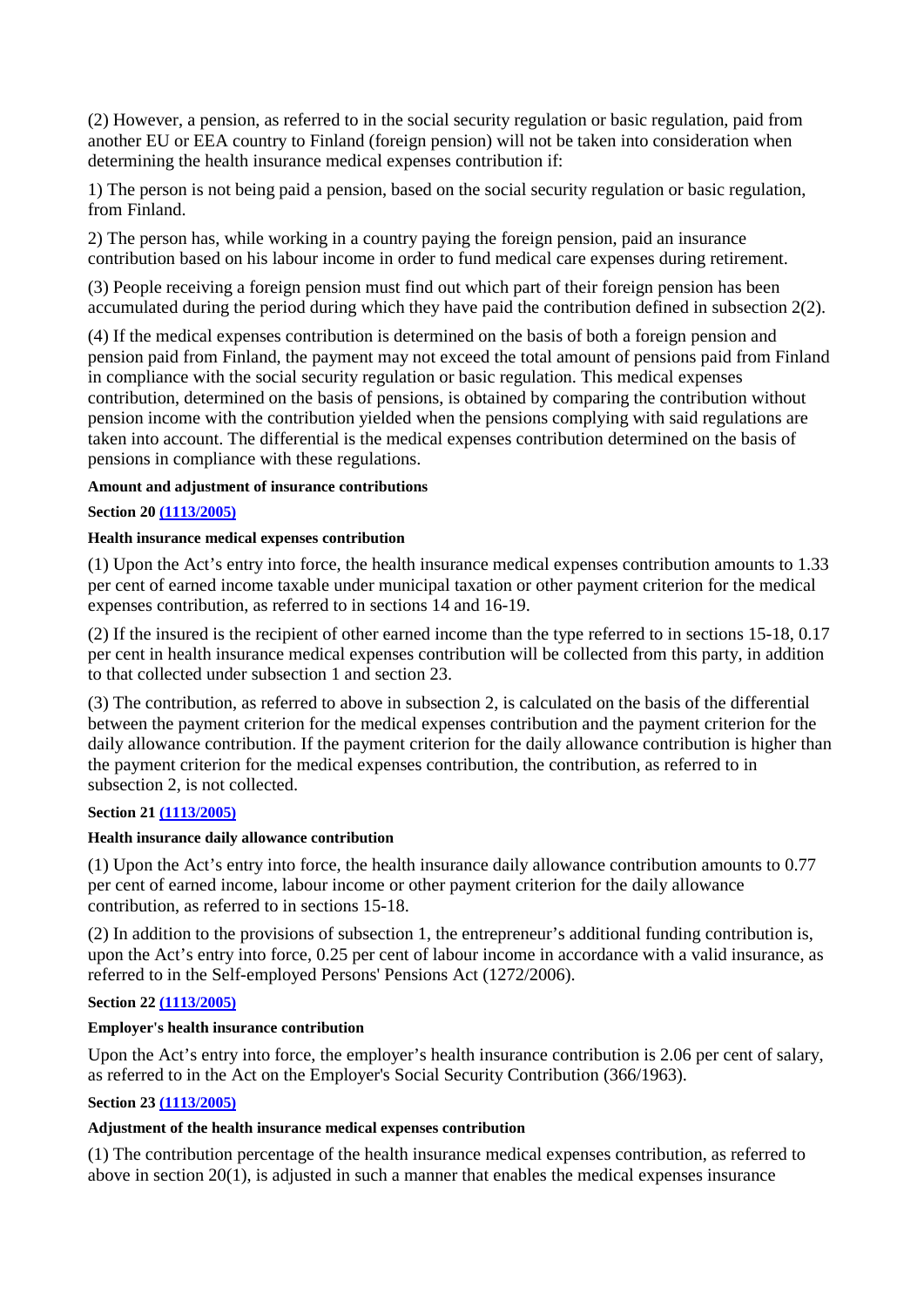expenses, as referred to in section 8, to be covered by means of profits from the medical expenses contribution and state funding contribution. The contribution percentage is adjusted at an accuracy of two decimal points. The contributions determined in section 9 and 10 are complied with when adjusting the contribution.

(2) The contribution percentage of the health insurance medical expenses contribution is determined by means of a government decree, issued annually before 23 November. If, however, the contribution amounts to less than 1.18 per cent or more than 1.48 per cent of earned income taxable under municipal taxation or another payment criterion for the medical expenses contribution, as referred to in sections 14 and 16-19, the contribution percentage will have to be specified by law. (986/2008)

### **Section 24 (700/2010)**

#### **Adjustment of health insurance daily allowance contribution and employer's health insurance contribution**

(1) The payment percentage of the health insurance daily allowance contribution and employer's health insurance contribution is annually adjusted in such a manner that enables the labour income insurance expenses, as referred to in section 11, to be covered by means of profits from the contributions and the state funding contribution. After the first year, changes in expenses are funded in such a manner that ensures that, after the deduction of the state funding contribution, the required changes in contributions are evenly distributed between the daily allowance contribution and the employer's health insurance contribution. The contribution percentage is adjusted at an accuracy of two decimals.

(2) Notwithstanding the provisions of subsection 1, the entrepreneur's additional funding contribution is annually adjusted in such a manner that enables the part of labour income expenses incurred by the daily allowance expenditure, as referred to in Chapter 8 section 10, to be covered by means of profits from the entrepreneur's additional funding contribution.

(3) The contribution percentage of the health insurance daily allowance contribution and employer's health insurance contribution and the amount of the entrepreneur's additional funding contribution are determined by means of government decree, issued annually before 23 November.

### **Section 25 (1113/2005)**

#### **Consideration of transfers of assets within the national health insurance fund**

If the assets used for funding the labour income insurance are used for funding the expenses of the medical expenses insurance during the current year, or vice versa, the assets transferred within the national health insurance fund will be taken into consideration when confirming the subsequent year's insurance contributions and the amount of the state funding contribution.

#### **Section 26 (986/2008)**

#### **Consideration of national health insurance fund deficit and surplus**

If it estimated in connection with the confirmation of the following year's insurance contributions and the amount of the state funding contribution that the national health insurance fund's financial assets, excluding liabilities and reservations, will be less than eight per cent or more than 12 per cent of the annual total health insurance expenses during the current year, the estimated deficit or surplus will be taken into consideration when confirming the subsequent year's insurance contributions and the amount of the state funding contribution.

### **Section 27 (1113/2005)**

### **State solvency payment**

(1 ) In addition to the provisions specified elsewhere in this Act concerning the state's contribution to health insurance expenses, the state must pay assets in the amount that guarantees the national health insurance fund's solvency at all times (*solvency payment)* to the Social Insurance Institution. The solvency payment must be returned to the state once it is no longer required in order to ensure the national health insurance fund's solvency.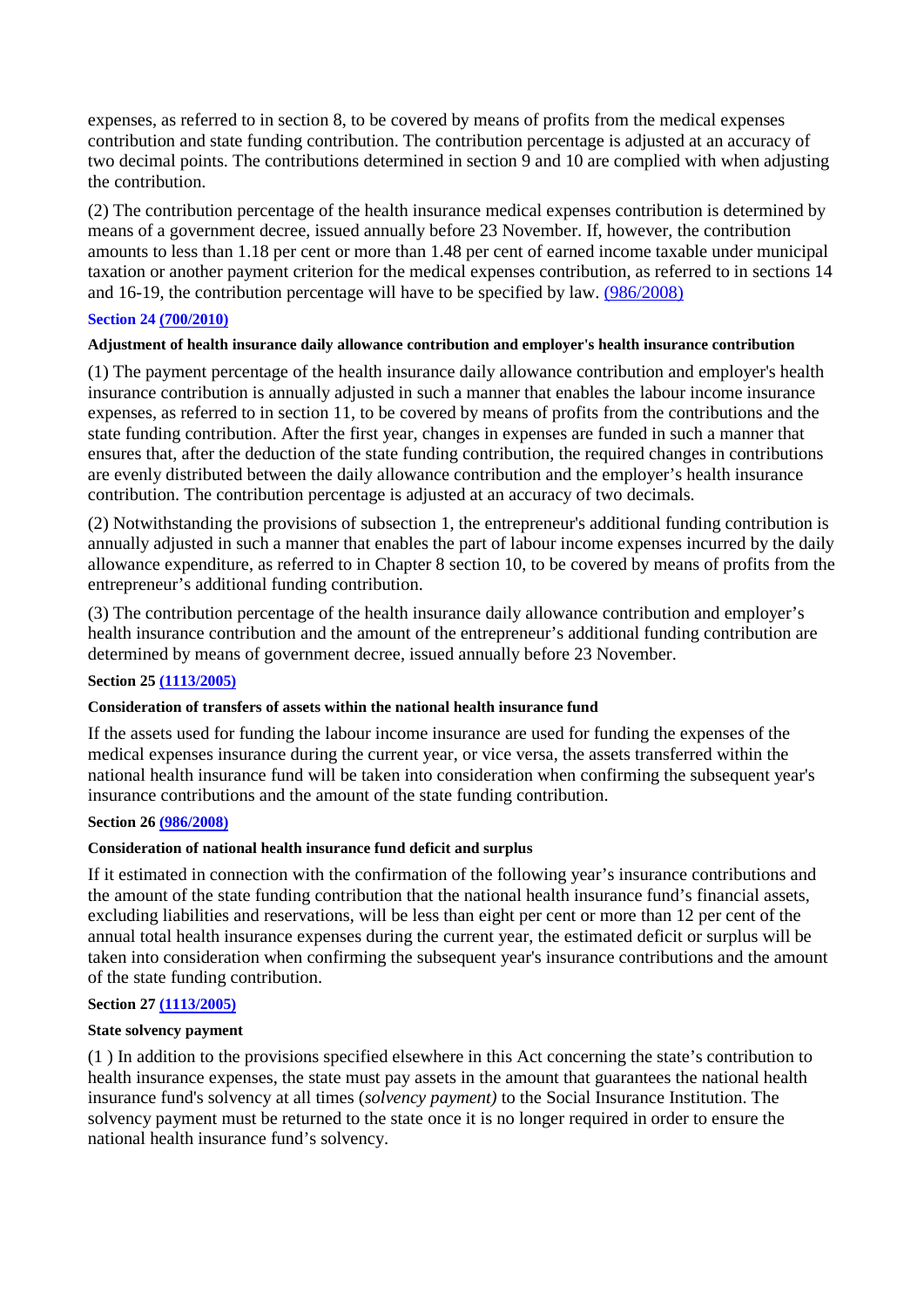(2) The estimated amount of a solvency payment that has not been returned by the end of the year will be regarded as an advance payment of the state contribution in connection with the confirmation of the state funding contribution and insurance contributions for the subsequent year.

(3) Further provisions on the payment of the solvency payment are issued by government decree.

# **Section 28 (1113/2005)**

# **Reports provided for the adjustment of insurance contributions and the state funding contribution**

(1) By 15 November of each year, the Social Insurance Institution must provide the Ministry of Social Affairs and Health with an estimate of the amount of the reimbursement and benefit expenses paid from the national health insurance fund and the amount of the operating expenses for the following year, an estimate of insurance contributions and the amount of the state funding contribution confirmed for the subsequent year, and an estimate of the possible national health insurance fund deficit or surplus and the amount of the unreturned solvency payment for the current year. These estimates must be adjusted by 15 November and at other times too, if their criteria have undergone significant changes. (986/2008)

(2) Further provisions on the more specific reports required for the adjustment of the insurance contributions and the state funding contribution may be given by a decree of the Ministry of Social Affairs and Health.

### **Provisions concerning procedure and appeal**

### **Section 29 (1113/2005)**

# **Application of the Prepayment Act (1118/1996)**

(1) The provisions in the Prepayment Act (1118/1996) apply to withholding tax from the insured's health insurance contribution.

(2) If the health insurance contribution of the insured obtaining tax-free labour income for work abroad, as referred to in section 77 of the Income Tax Act, is determined on the basis of the salary for insurance purposes, the Finnish employer that has assigned this employee to work abroad and pays his or her salary is responsible for withholding tax in order to pay the insured's health insurance contribution.

# **Section 30 (1113/2005)**

### **The employer's obligation to inform**

The employer is obliged to inform the salary recipient of the amount of the withheld health insurance daily allowance contribution, in connection with salary payment.

### **Section 31 (1113/2005)**

### **Application of the Act on Assessment Procedure (1558/1995)**

(1) The provisions concerning tax relief, delay, correction, additional taxation, and other taxation procedure related to municipal tax, as specified in the Act on Assessment Procedure (1558/1995), apply to the insured's health insurance contribution.

(2) The provisions of the Act on Assessment Procedure (1558/1995) apply to appeals concerning the insured's health insurance contribution. This Act also provides for the right of the Social Insurance Institution and the tax-recipient's right supervision unit to appeal an insured's health insurance contribution. (251/2008)

### **Section 32 (986/2008)**

# **Application of certain acts concerning taxation**

(1) The provisions of the Tax Collection Act (609/2005) concerning the collection and reimbursement of insured parties' health insurance contribution apply.

(2) If the health insurance contribution of an insured with limited tax liability is determined on the basis of the salary for insurance purposes, the Finnish employer that has assigned this employee to work abroad and pays his salary is responsible for collecting the insured's health insurance contribution in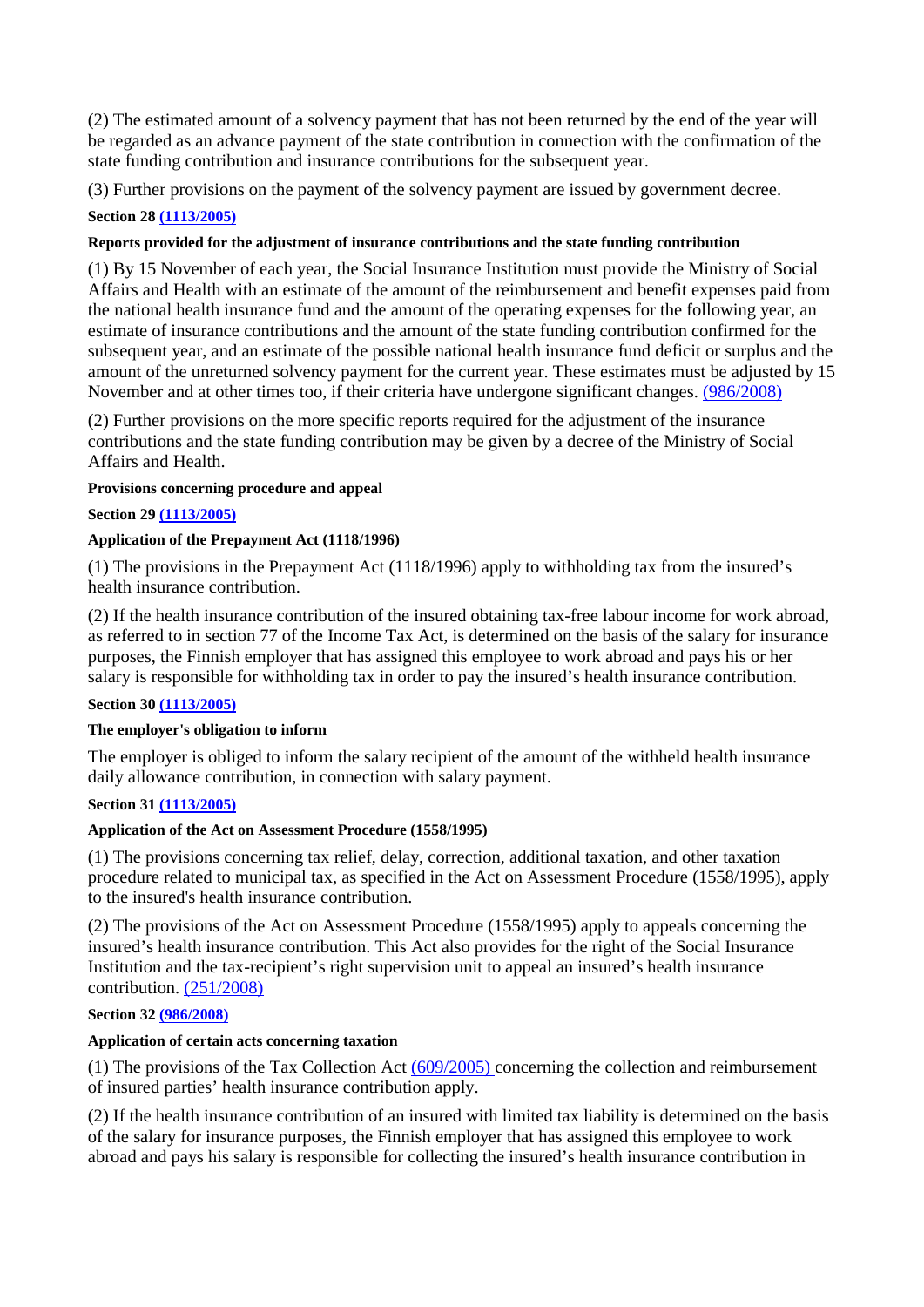accordance with the provisions of the Act on the Taxation of Non-resident Income and Capital (627/1978) regarding taxation at the source.

(3) If no requirement exists to collect the insured's health insurance contribution from a person working abroad and enjoying limited tax liability under the provisions of subsection 2, the health insurance contribution is determined in accordance with the procedures of Chapter 3 of the Act on the Taxation of Non-resident Income and Capital (627/1978). The deductions, as referred to in the Income Tax Act, are not carried out while determining the contribution.

(4) The payer of the salary or reimbursement is responsible for collecting the health insurance contribution of the insured with limited tax liability, as referred to in section 16, in accordance with the provisions regarding taxation at the source specified in the Act on the Taxation of Non-resident Income and Capital (627/1978).

# **Section 33 (1113/2005)**

### **Collection of insurance contributions by means of execution procedure**

(1) Any outstanding contributions laid down in this Act will be collected, without a judgment or decision, in accordance with the provisions of the **Act** on the Recovery of Taxes and Fees through Recovery Proceedings. (367/1961).

(2) The Act on the Recovery of Taxes and Fees through Recovery Proceedings (367/1961) was repealed by the Act on Enforcement of Taxes and Fees (706/2007).

### **Section 34 (1113/2005)**

### **Payment of an insured's health insurance contribution (1264/2006)**

(1) The Finnish Tax Administration will pay the insured's health insurance contribution to the Social Insurance Institution in accordance with the Act on Tax Settlement (532/1998). The Finnish Tax Administration must pay the health insurance contributions collected from persons with limited tax liability to the Social Insurance Institution in connection with the payment performed in June of the year following their year of accumulation. (1264/2006)

(2) The health insurance medical expenses contributions and daily allowance contributions must be separately paid to the national health insurance fund.

### **Section 35 (986/2008)**

### **Payment of the state contribution**

The state must monthly pay the state contribution, as referred to in sections 10 and 13, to the Social Insurance Institution in according with the provisions of government decrees.

### **Section 36 (1113/2005)**

### **The Social Insurance Institution's supervision right**

The Social Insurance Institution is entitled to supervise the determination, debiting, collection and payment of the insured's health insurance contribution and the employer's health insurance contribution, and to inspect the related taxation documents.

# **PART VII**

# **MISCELLANEOUS PROVISIONS**

# **Chapter 19**

# **Provisions concerning the acquisition and disclosure of information**

# **Section 1**

### **Right to acquire information**

(1) The Social Insurance Institution and a body of appeal complying with this Act is entitled, notwithstanding confidentiality obligations and other restrictions regarding access to information, to obtain the information required to make a decision on a benefit being processed or the necessary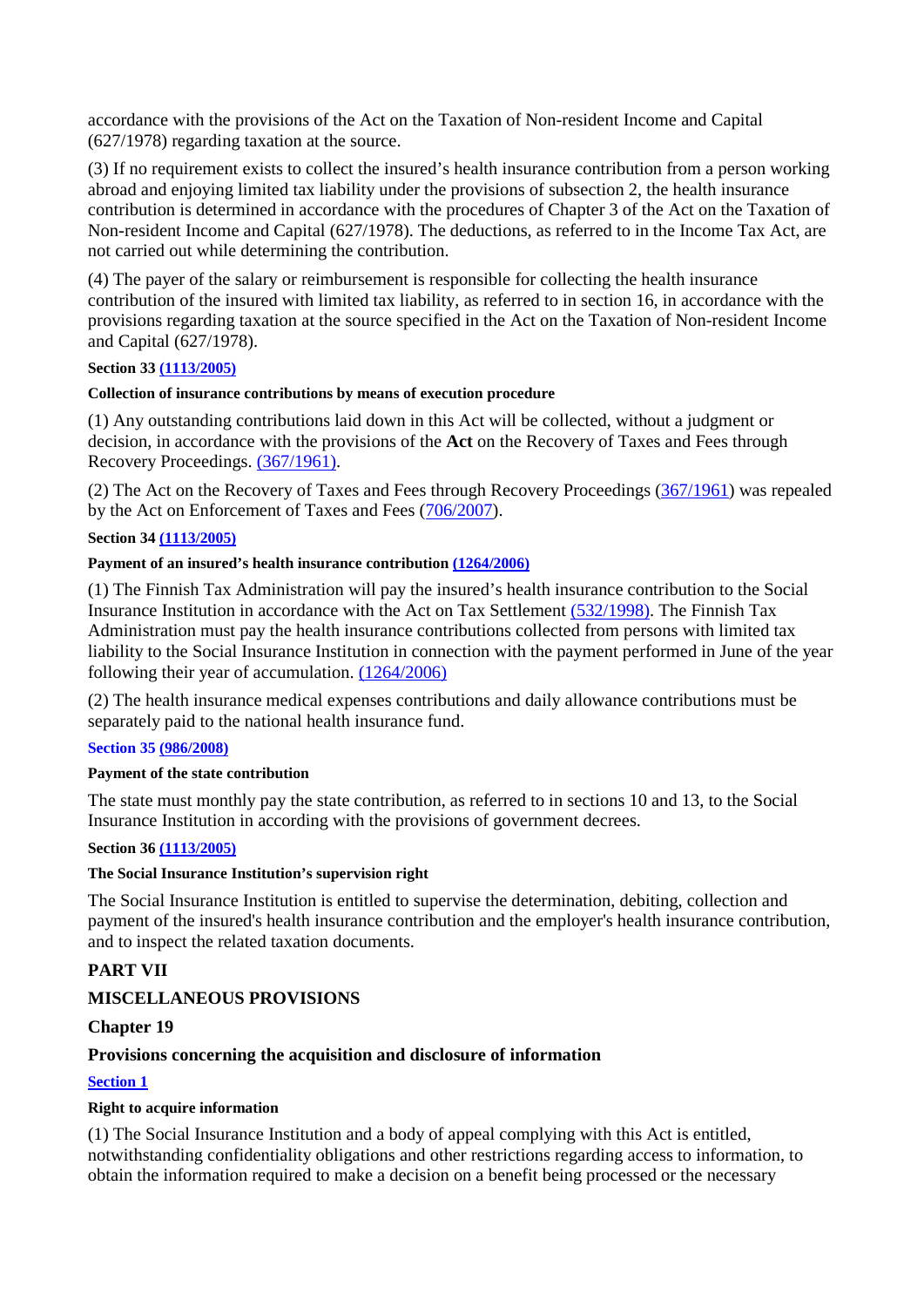information that must be otherwise taken into account in order to implement the tasks specified in this Act, a social security agreement binding Finland, or some other international regulation concerning social security.

1) From state and municipal authorities and other public corporations.

2) From the Finnish Centre for Pensions, a pension and insurance institution, or other issuer or payer of pensions or other benefits.

3) From the Patient Insurance Centre, the Finnish Motor Insurers' Centre and the Finnish Pharmaceutical Insurance Pool.

4) From an employer, unemployment fund, and employer's fund.

(2) In addition to the provisions specified in subsection 1, the Social Insurance Institution or a body of appeal complying with this Act are entitled, notwithstanding confidentiality obligations and other restrictions regarding access to information, to obtain a statement and the necessary information regarding the benefit applicant's patient documents, rehabilitation, health condition, treatment and capacity for work upon request, in the event the benefit applicant fails to deliver these, from a physician or other health care professional, as referred to in the Act on Health Care Professionals (559/1994), or a health care unit or transport services provider, social welfare services provider or other care institution, as referred to in section 2 paragraph 4 of the Act on the Status and Rights of Patients (785/1992) , for the purpose of making a decision on a benefit. (890/2006)

(3) Furthermore, the Social Insurance Institution is entitled to obtain, notwithstanding confidentiality obligations and other restrictions regarding access to information, the insured's name and social identity number and the information required for the payment of a contribution, as referred to in Chapter 15 section 9, from a pharmacy or service provider:

1) Regarding medicinal product purchases, covered by the insured's contribution in accordance with Chapter 5, from a pharmacy.

2) Regarding visits for examination and treatment in accordance with Chapter 3 and travel specified in Chapter 4, from a service provider.

# (890/2006)

(4) Moreover, the Social Insurance Institution is entitled, notwithstanding confidentiality obligations and other restrictions regarding access to information, to obtain, under an agreement specified in Chapter 20 section 5, the insured's name and social identity number and the information concerning travel, the method of travel and the transport services provider that are necessary with regard to the payment of the expenses arising from the combination of journeys reimbursed under law from the party providing journey combination services. (890/.2006)

# **Section 2**

# **Information in certain cases involving institutional care**

(1) The Social Insurance Institution is entitled, notwithstanding confidentiality obligations and other restrictions regarding access to information, to obtain upon request and free of charge the necessary information regarding unit operations and facilities, the number of personnel as well as the content, quality and amount of provided care, agreements made concerning care, and any reimbursement paid for care, in order to settle a matter in accordance with the negotiating procedure specified in Chapter 2 section 4.

(2) Furthermore, the Social Insurance Institution is entitled, under said negotiating procedure, to obtain upon request from the municipal social welfare or health care authorities or institutions, or the relevant state or private health care unit, any confidential information from patient documents and regarding the patient's health condition, medicines and income that is required to resolve the matter at hand.

(3) The above provisions concerning the Social Insurance Institution's right to obtain confidential information also apply to the Ministry of Social Affairs and Health.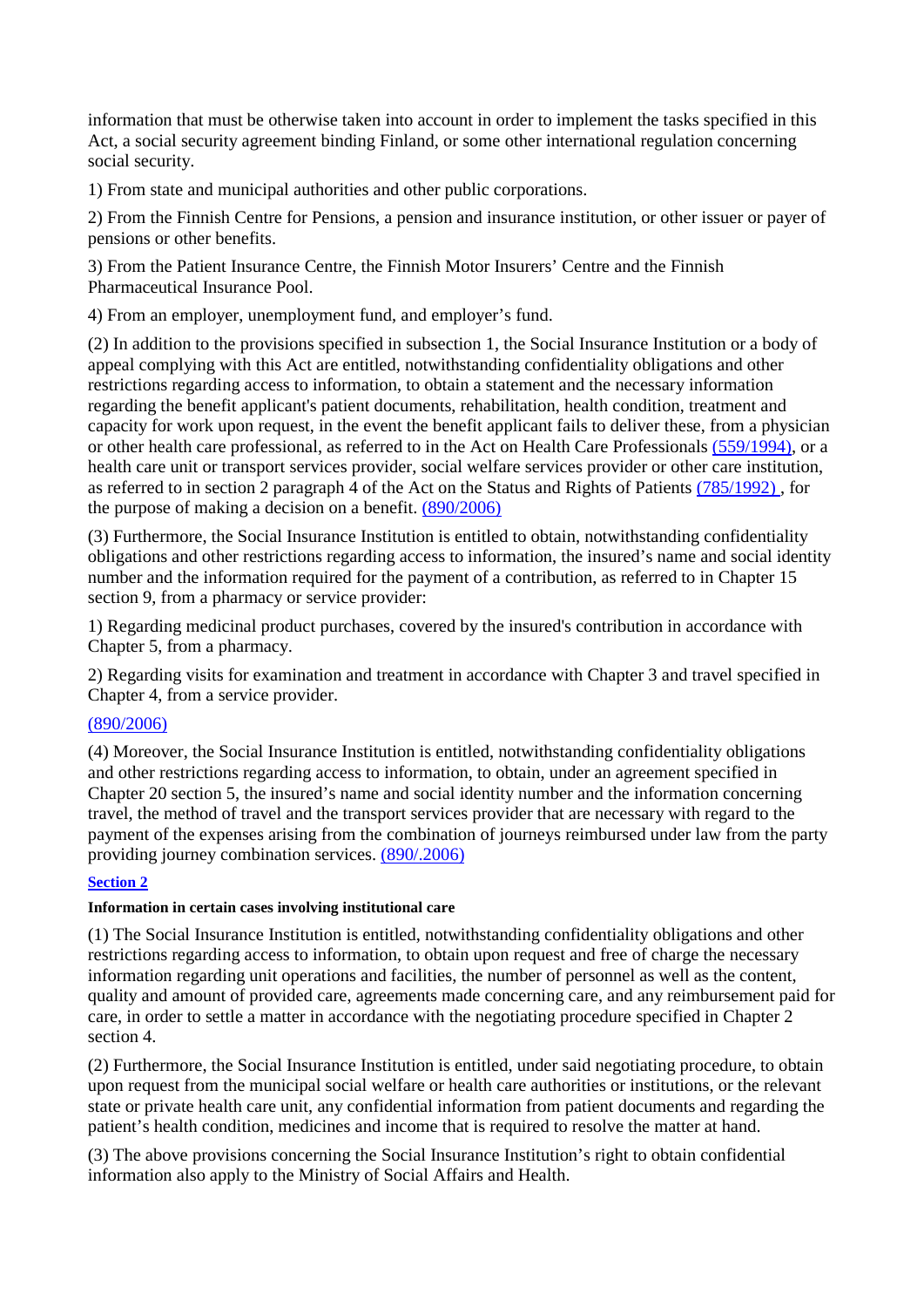#### **Section 3 (513/2010)**

### **Information from the Finnish Tax Administration**

(1) The Social Insurance Institution is entitled, notwithstanding confidentiality obligations and other restrictions regarding access to information, to annually obtain by the end of each calendar year the information on each taxpayer's income, as referred to in Chapter 11 section 2, that has been confirmed in the tax assessment for the previous year, and other information possessed by the Finnish Tax Administration required to determine the labour income and information on expenses incurred in acquiring income, as referred to in Chapter 11 section 5.

(2) Moreover, the Social Insurance Institution and the Ministry of Social Affairs and Health are entitled to obtain the statistical information regarding the contribution base of the medical expenses contribution required for the adjustment of the contribution percentage of the health insurance medical expenses contribution from the Finnish Tax Administration.

### **Section 4**

### **Information from care institutions and the National Authority for Medicolegal Affairs**

(1) A care institution as referred to in Chapter 2 section 4, and a body, as referred to in section 6 of the Social Welfare Act, is obliged, notwithstanding confidentiality obligations and other restrictions regarding access to information, to provide the Social Insurance Institution with the information concerning the insured's entry into institutional care and the conclusion of care for the purpose of the implementation of benefits under this Act.

(2) A corrective institution and an institution for preventive detention, as referred to in section 1 of the Act on the Preventive Confinement of Dangerous Recidivists, is obliged, notwithstanding confidentiality obligations and other restrictions regarding access to information, to provide the Social Insurance Institution with the information concerning the commencement and conclusion of sentences for the purpose of the implementation of benefits under this Act.

(3) The National Authority for Medicolegal Affairs is obliged**,** notwithstanding confidentiality obligations and other restrictions regarding access to information, to provide the Social Insurance Institution with the information specified in section 24a(2) paragraphs 1 and 3 of the Act on Health Care Professionals and entered in the central register of health care professionals, and any changes to that information, regarding physicians, dentists, psychologists, speech therapists, occupational therapists and psychotherapists and the other health care professionals mentioned in Chapter 1 section 4(1)(2), required for the purpose of the implementation of benefits under this Act.

(4) The Social Insurance Institution is entitled to obtain this information without cost. If the information referred to in subsection 3 is required in a specific format, and this causes significant additional costs to the National Authority for Medicolegal Affairs, the costs must be reimbursed.

(6) See section 6(1) of the Social Welfare Act  $(710/1982)$ . The Act on the Preventive Confinement of Dangerous Recidivists (317/1953) was repealed by the Act on Repealing the **Act** on the Preventive Confinement of Dangerous Recidivists  $(786/2005)$ . See section 24a(2) paragraphs 1 and 3 of the Act on Health Care Professionals (559/1994 ).

### **Section 5**

#### **Provision of information in certain cases**

(1) Notwithstanding confidentiality obligations and other restrictions regarding access to information, the Social Insurance Institution is entitled to disclose:

1) To the health care professional who has prescribed the medicine: information related to the insured's medicine purchases, if the insured has, in spite of a notice issued by the Social Insurance Institution, repeatedly acquired more medicine using this prescription and others prescribed by other health care professionals than is required for the treatment of the insured's illness; (437/2010).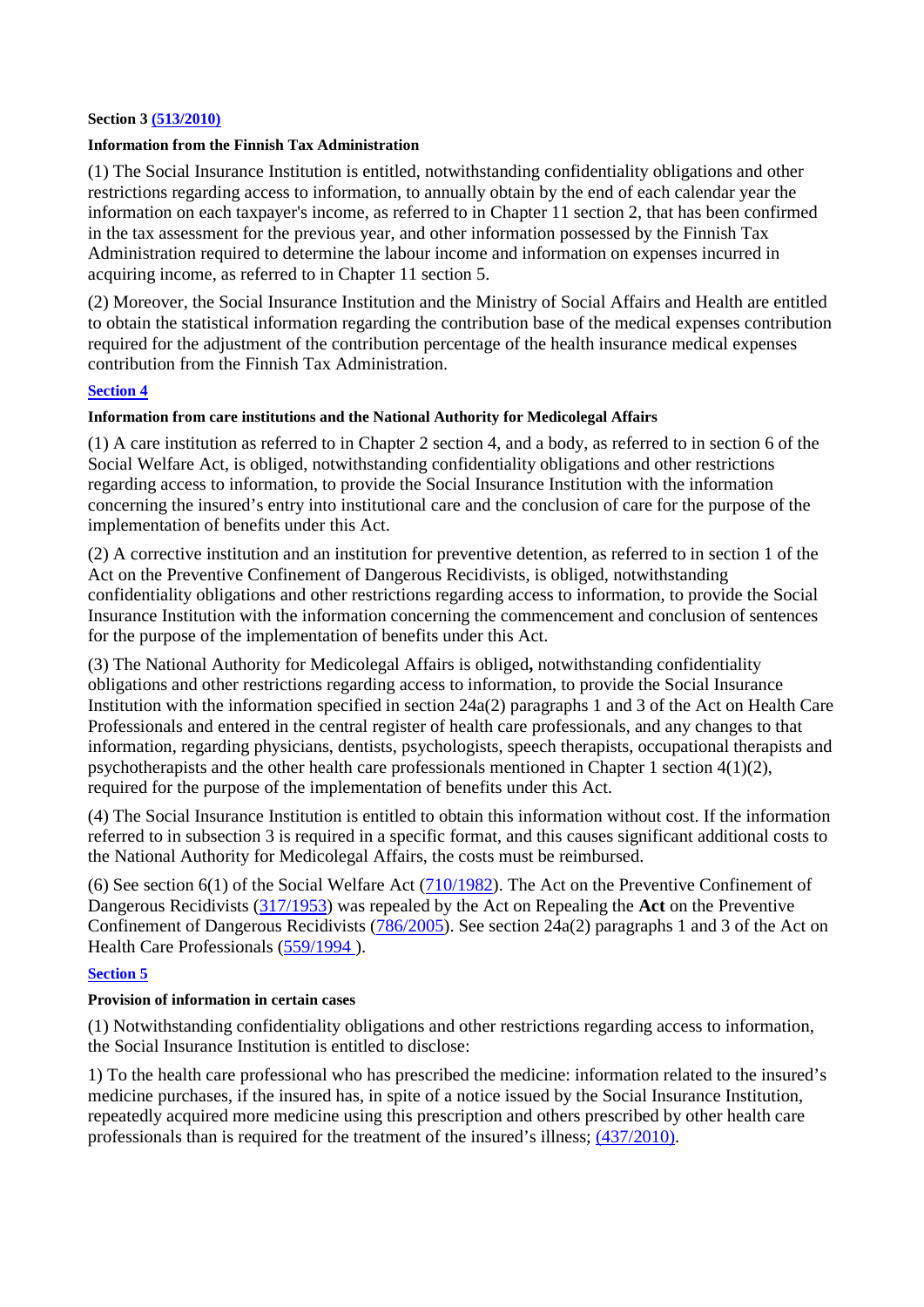2) To pharmacies: the names and social identity numbers of the insured parties to whom medicine reimbursements are not paid via the pharmacies employing the settlement procedure, as referred to in Chapter 15 section 9;

3) To the National Authority for Medicolegal Affairs: information concerning a physicist who has repeatedly prescribed medicine in significantly greater quantities than is necessary for the treatment of an illness, as specified in this Act;

4) To a pharmacy employing the settlement procedure specified in Chapter 15 section 9, in connection with a purchase, and to a service provider, in connection with a visit for treatment or examination specified in Chapter 3, or travel, as referred to in Chapter 4: the person's surname and forename, information on whether the person is a member of an employer's fund and whether he or she is insured; if the person is insured, the Social Insurance Institution may provide the pharmacy with the information on whether the pharmacy is allowed to provide the insured with the medicine at a price from which the health insurance contribution has been deducted, and information regarding the special reimbursement rights related to the medicines provided to the insured, the reimbursement rights related to clinical nutritional preparations, the basic reimbursement rights for medicines eligible for restricted basic reimbursement, and the fulfilment of the annual deductibles, and the information on the fulfilment of the annual deductibles for transport service providers;

5) To a party providing journey combination services on the basis of an agreement on journey combination services: information on whether the person is a member of an employer's fund and whether he is insured; if the person is insured, the Social Insurance Institution may provide the journey combination services provider with the insured's address, information on the fulfilment of the annual deductibles related to travel expenses, and other insured information necessary for travel services provision; (1203/2007)

6) To a unit providing public health care services, for the reimbursement of expenses specified in Chapter 15 section 16a(1): information on whether the person is covered by another country's social security system. (1203/2007)

# (890/2006)

(2) Notwithstanding confidentiality obligations and other restrictions regarding access to information, the Social Insurance Institution is entitled to provide a physician or health care unit or research institution, as referred to in Chapter 15 section 13, with information concerning the health condition, illness, treatment procedures, profession, working conditions, or other work quality-related information related to an insured referred to examinations, as referred to in section 15(13).

(3) Prior to the disclosure of information, the Social Insurance Institution must inform the insured of this disclosure of information under subsection 1 paragraphs 1 and 2.

# **Section 6**

# **Information to an execution authority**

(1) Notwithstanding confidentiality obligations and other restrictions regarding access to information, the Social Insurance Institution is entitled, upon the request of the relevant authority, to provide this authority with information on the amounts of benefits issued under this Act; however, not the benefits that are excluded when calculating the protected portion, as referred to in Chapter 4 section 7 of the Execution Act (37/1895). Furthermore, the Social Insurance Institution is entitled to disclose information about the other institutions paying pensions and other social benefits it is aware of.

(2) The Execution Act (37/1895) was repealed by the Enforcement Code (705/2007).

# **Section 7 (513/2010)**

# **Information to the Finnish Tax Administration for the collection of insurance contributions**

(1) Notwithstanding confidentiality obligations and other restrictions regarding access to information: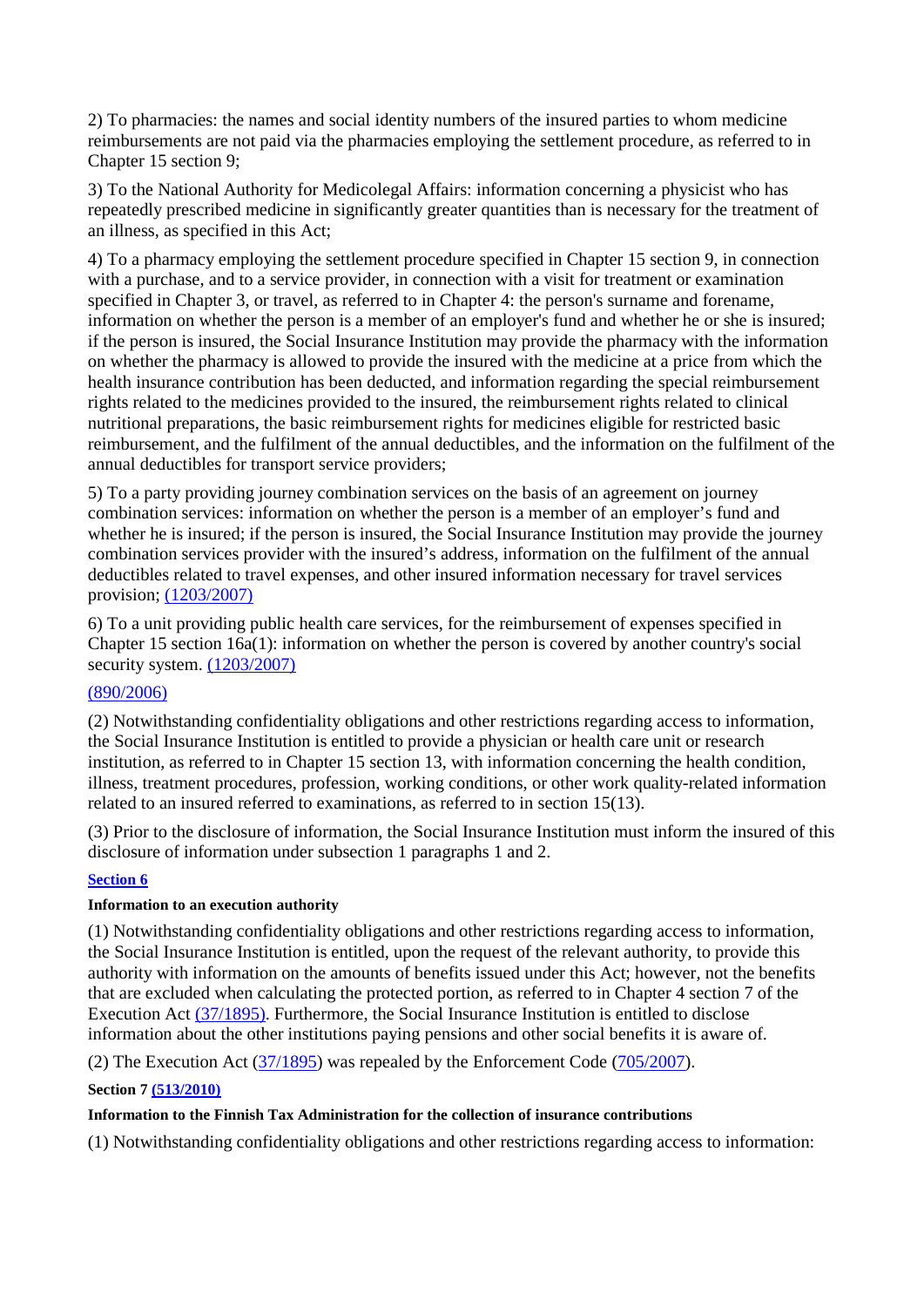1) The Social Insurance Institution is entitled to provide pension institutions and the Finnish Tax Administration with the names, social identity numbers and other identification information to which the payment obligation specified in Chapter 18 section 6 applies to pensioners living abroad, for the purpose of collecting the health insurance medical expenses contribution.

2) For the purpose of the collection of the insured and employer's health insurance contribution, the Social Insurance Institution, the Ministry of Social Affairs and Health and the Finnish Centre for Pensions are entitled to provide the Finnish Tax Administration with the names and social identity numbers of persons living abroad for whom the Social Insurance Institution has issued a decision on the application of residence-based social security legislation or for whom the Ministry of Social Affairs and Health or the Finnish Centre for Pensions has issued a decision on the application of Finnish social security legislation on the basis of the EU's social security provisions or a social security agreement stipulation.

3) A pension institution and the Finnish Centre for Pensions are entitled to provide the Finnish Tax Administration with information on salary for insurance purposes for the purpose of collecting the insured's and employer's health insurance contribution.

(2) Furthermore, the Social Insurance Institution is entitled to provide the Finnish Tax Administration with the information indicated in subsection 1 paragraphs 1 and 2 without the interested party's consent via a technical operating connection. Prior to the activation of a technical operating connection, the information recipient must provide a statement detailing the appropriate protection of the information.

### **Section 8 (513/2010)**

### **Information to the authorities**

In addition to the provisions specified in the Act on the Openness of Government Activities (621/1999), and notwithstanding confidentiality obligations and other restrictions regarding access to information, the Social Insurance Institution is entitled to provide the ministries, the Finnish Tax Administration, and institutions and communities involved in the social security system whose social security benefits are affected by benefits pursuant to this Act with the social identity number and other identification information of a person who has obtained a benefit or reimbursement in accordance with this Act, information on paid benefits and reimbursements, and any similar information that is required for the linking of personal information and other one-off supervisory procedures performed in order to investigate crimes and malpractices related to social security, and to provide the police and prosecuting authorities with the above information required for the investigation of crimes and indictment. However, information on health conditions or information depicting the grounds for a person's need for social welfare services may not be disclosed.

### **Section 9**

### **Utilisation of information obtained for other benefits**

In individual cases, the Social Insurance Institution is entitled to use information obtained by it for the management of its other duties, if it is obvious that this information affects the benefit pursuant to this Act and the information must be taken into consideration in decision-making under the Act and the Social Insurance Institution would be anyhow entitled to obtain the information.

# **Section 10**

### **Technical operating connection**

(1) In addition to the provisions specified in section 29(3) of the Act on the Openness of Government Activities, the Social Insurance Institution is entitled, under the conditions laid down in said subsection, to activate a technical operating connection to information stored in its personal records system that the Social Insurance Institution is entitled to disclose to recipients specified in section 5(1) paragraphs 2, 3 and 4 and subsection 2, and section 6 of this Chapter.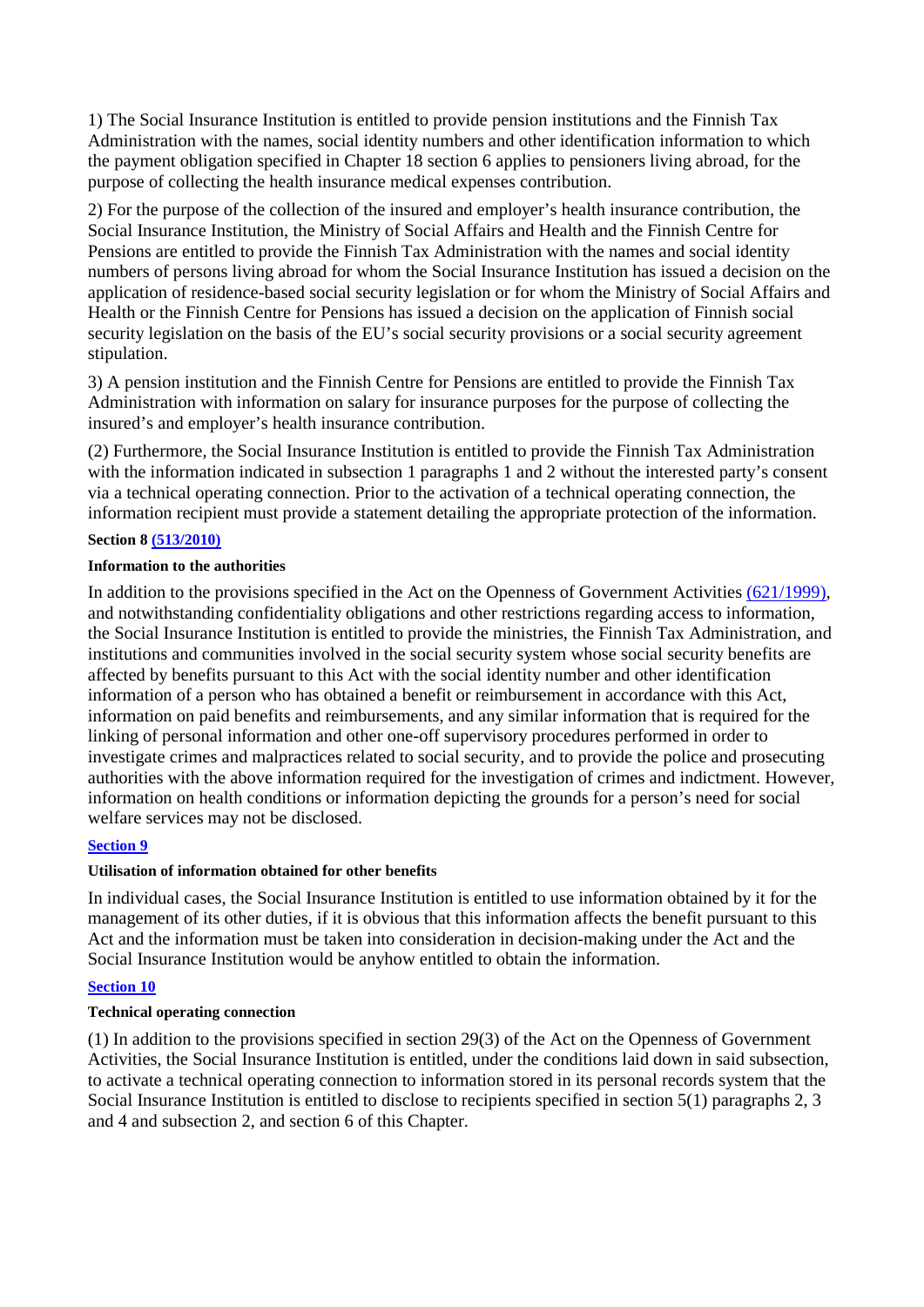(2) The provisions of subsection 1 regarding the activation of a technical operating connection and disclosure of information also apply to the Social Insurance Institution's right to obtain confidential information, as referred to sections 1, 2 and 4 of this chapter, via the technical operating connection.

(3) A technical operating connection activated on the basis of this section may also be used for searching for confidential information without the consent of the person whose interests the confidentiality is designed to protect. Prior to the activation of a technical operating connection, the party requesting information must provide a statement detailing the appropriate protection of the information.

# **Section 11**

# **Obligation to notify**

The Social Insurance Institution must employ the appropriate methods to provide the benefit applicant with the information on where information related to the applicant can be obtained and to which parties it can, according to the rules, be disclosed.

# **Section 12**

# **Statement fee**

The Social Insurance Institution and a body of appeal pursuant to this Act are entitled to obtain the information referred to in Chapter 1 section 2 without cost. However, a health care professional, as referred to in the Act on Health Care Professionals, or a social service provider is entitled to receive reasonable compensation for statements issued by this party on the basis of the obligation to inform, as referred to in section 1(2).

# **Chapter 20**

# **Miscellaneous provisions**

# **Section 1**

# **Health Insurance Negotiations Committee**

(1) In health insurance-related matters, the Social Insurance Institution is assisted by the Health Insurance Negotiations Committee, appointed by the government for three year terms. The Negotiations Committee comprises nine members and the appropriate number of deputy members.

(2) The Chair of the Health Insurance Negotiations Committee and one of the members, simultaneously acting as the Vice Chair, are appointed by a Social Insurance Institution proposal, while the rest of the members and deputy members are appointed in a manner that ensures the Committee includes representatives of the Ministry of Social Affairs and Health, physicians' and dentists' unions, employers and expertise on insured parties' conditions.

(3) The government sets the emoluments paid to the Chair and members.

(4) Further provisions on the Committee and its duties are issued by government decree.

# **Section 2**

(1) The Social Insurance Institution and the Board of the Social Insurance Institution appoints the Committee for three year terms. The Committee comprises a Chair and a maximum of 15 members. The medical specialties most crucial to the implementation of health insurance and physicians familiar with the implementation of health insurance must be represented on the Committee. Moreover, the **National Authority for Medicolegal Affairs, the medical faculties of universities, and physicians' and dentists' unions must be represented on the Committee.** 

(2) Expenses arising from Committee activities are paid from the national health insurance fund.

(3) Committee activities can be further specified by means of a government decree.

**Section 3** 

**Official assistance**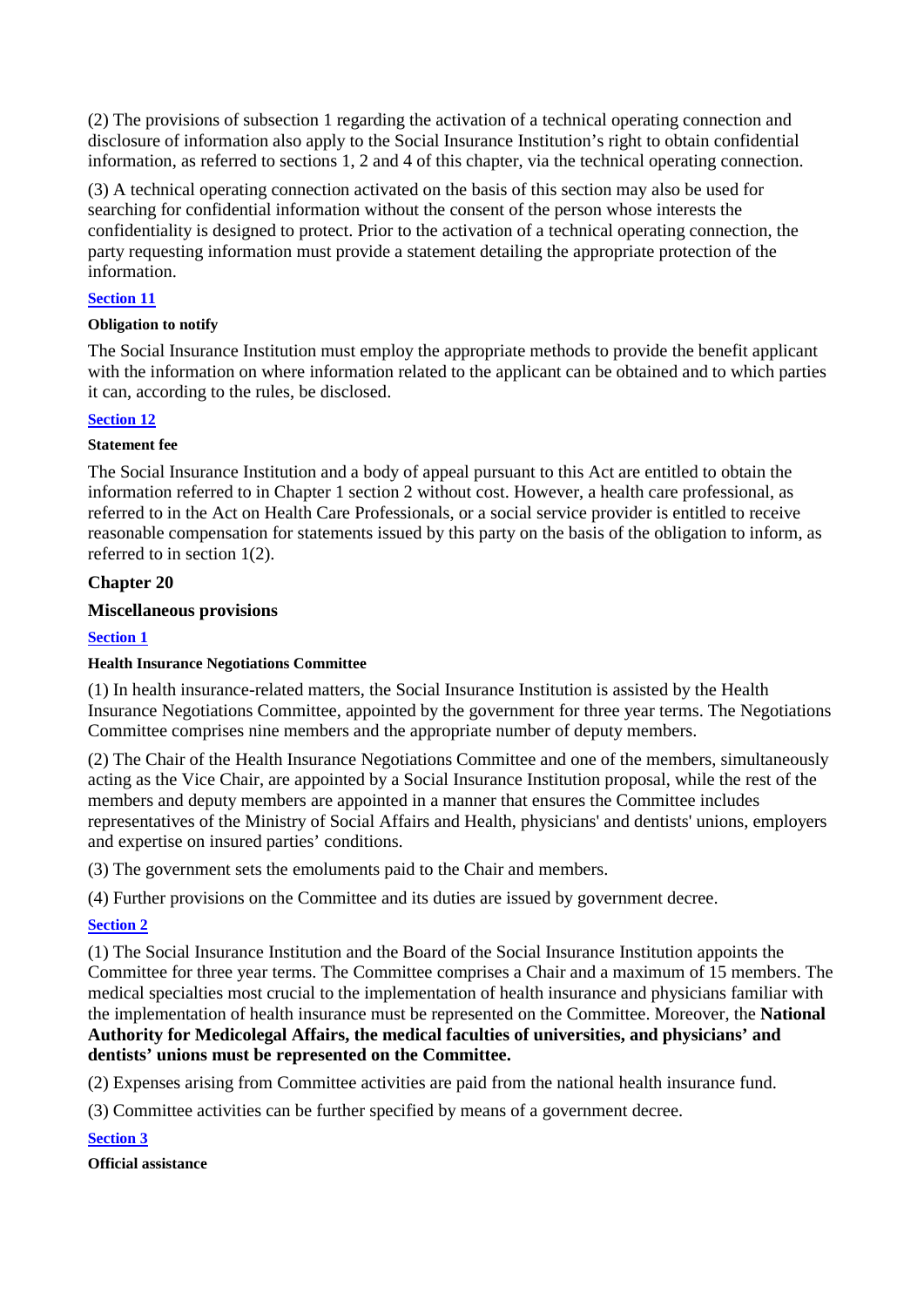The Social Insurance Institution is entitled to receive official assistance from an authority.

# **Section 4 (1301/2006)**

# **Free-of-charge decision**

Decisions by the Social Insurance Institution and a body of appeal pursuant to this Act entail no charges. **Section 5** 

# **Journey combination activities**

(1) The Social Insurance Institution uses benefit expenditure to pay for the expenses arising from the combination of journeys under this Act to the party performing the combination, the amount of which is separately determined in each case.

(2) The Social Insurance Institution may subject journey combination service providers and transport operators providing chartered services to competitive bidding, in which case the Public Procurement Act (1505/1992) applies. Under these circumstances, the journey combination charge and the insured's travel allowance are determined on the basis of the price incurred by the competitive bidding process.

(3) The Public Procurement Act 1505/1992 was repealed by the Act on Public Contracts (348/2007).

### **Section 6 (513/2010)**

### **Distribution of taxation expenses**

The expenses incurred by the Social Insurance Institution from the performance of its duties are taken into consideration when performing the distribution of expenses, as referred to in the Act on the Tax Administration (503/2010)).

# **Chapter 21**

# **Provisions concerning entry into force and transition**

### **Section 1**

# **Entry into force**

(1) This Act will enter into force on 1 January 2005. However, Chapter 11 section 4 subsections 5-7 will only enter into force on 1 October 2005.

(2) The amounts of money determined in Chapter 11 section 1(1) correspond to the index number, as referred to in the first sentence of section 9(2) of the Employees Pensions Act, confirmed for 2004, while the amount of money determined in Chapter 5 section 8(1) of the Act corresponds to the index number, referred to in the Pension Index Act, confirmed for the same year. Chapter 11 section 1(3) of the Act will be applied for the first time on 1 January 2005 when adjusting the amounts of money referred to in Chapter 11 section 1(1).

(3) Notwithstanding the provisions of Chapter 2 section 3(3), the doctor's fees collected from a patient being treated in a municipal or a joint municipal authority's hospital and the doctor's fees of physicians who are entitled to practice privately at the hospital's outpatient clinic are reimbursed under the specialfee category, in the form of a compensable doctor's fee, as referred to in this Act, until 29 February 2008, if these fees would have been reimbursed under the act that was in force prior to this Act's entry into force.

(4) Medicinal products that have been determined eligible for special reimbursement before 1 January 2004 will be eligible for special reimbursement for four years after this Act's entry into force, unless the reasonable wholesale price, confirmed for the medicine before 1 January 2004, that is acceptable as grounds for reimbursement has not become invalid before this time, and unless the Pharmaceuticals Pricing Board has initiated a re-evaluation of the medicine's eligibility for special reimbursement.

(5) The sickness allowance, special maternity allowance, maternity allowance, paternity allowance, parental allowance, partial parental allowance and special care allowance paid prior to this Act's entry into force count as daily allowances pursuant to this Act. When Chapter 10 of this Act is applied, special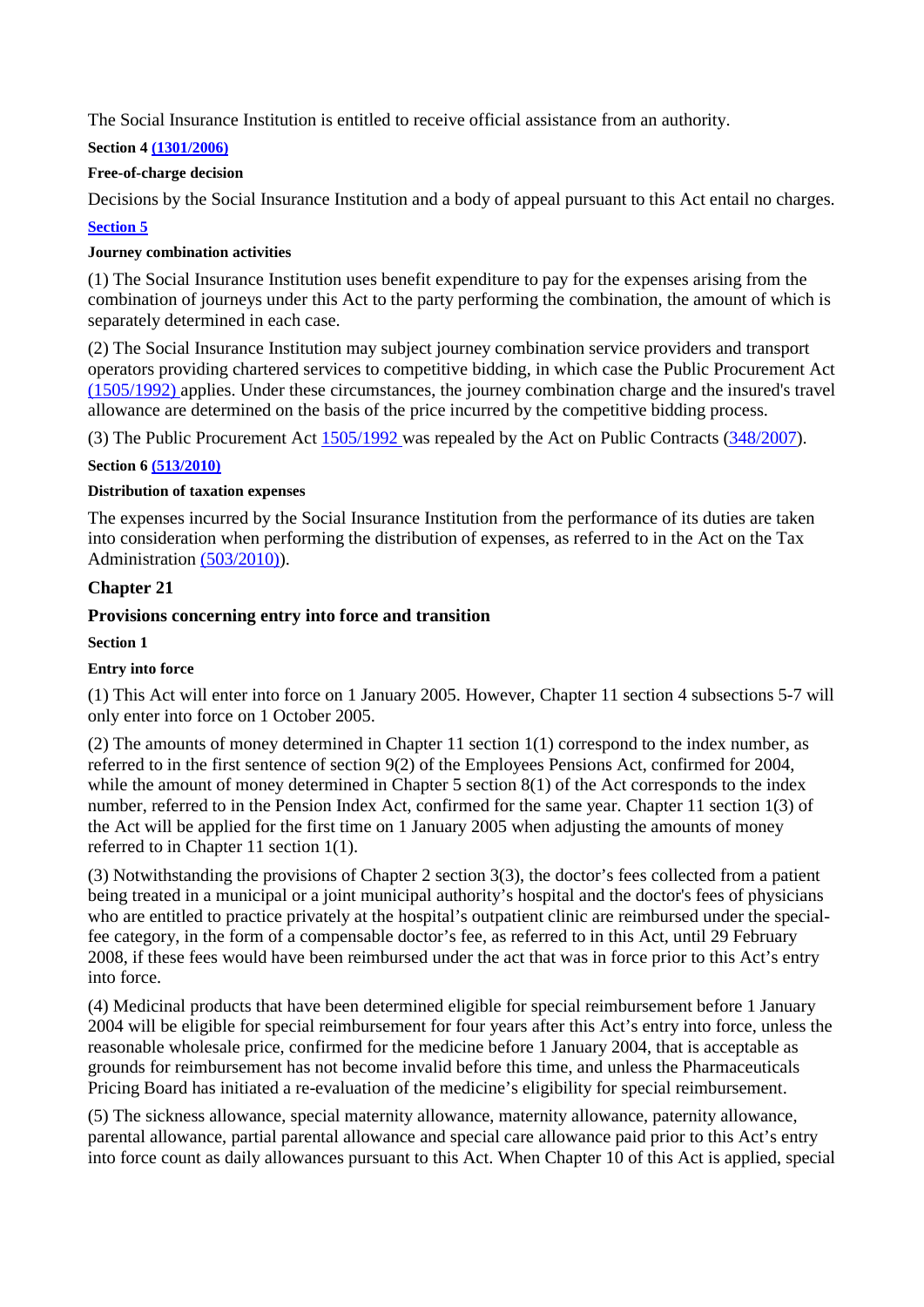care allowance days prior to this Act's entry into force do not count towards the maximum special care period.

(6) Chapter 7 section 4(2)(2) applies if incapacity for work or entitlement to a daily allowance commences after this Act's entry into force.

(7) Chapter 8 section 2(1) of this Act will apply to incapacity for work during the Act's term of force. If the insured was incapable of working upon the Act's entry into force, the period of uninterrupted incapacity for work immediately preceding the Act's entry into force is taken into consideration when determining the waiting period, as specified in Chapter 8 section 7 subsections 1 and 2, and when calculating the maximum sickness allowance period, as referred to in Chapter 8 section 8.

(8) Chapter 11 section 1(2) of this Act will apply where the start date of incapacity for work or entitlement to a daily allowance on which the index adjustment is based occurs after the Act's entry into force.

(9) Chapter 11 section  $2(1)(3)$  of this Act will apply where incapacity for work or entitlement to a daily allowance commences on or after 1 January 2006.

(10) Chapter 11 section 4(5) will apply where the entitlement to a parenthood allowance and special care allowance paid on the basis of the same child commences on or after 1 October 2005, or where incapacity for work commences on or after 1 October 2005.

(11) Chapter 11 section 4 subsections 6-7 apply where the first day of parenthood allowance paid on the basis of the same child is on or after 1 October 2005.

(12) The provision of the last sentence of Chapter 11 section 6(3) of this Act regarding the fact that the proportion of a rehabilitation allowance, determined on the basis of section 14(2), by which it exceeds the amount that would have been in a similar situation determined as the amount of the rehabilitation allowance, on the basis of section 14(1) of the Act, is not taken into consideration with regard to the determination of a daily allowance and will apply where incapacity for work or entitlement to daily allowance commences after this Act's entry into force.

(13) Notwithstanding the provisions of Chapter 13 section 5 of this Act, 60 per cent of the expenses arising from the drafting of an annual occupational health care action plan are reimbursed to the employer, including the costs of the workplace visits forming the basis for the occupational health care professionals' and experts' action plan, if the action plan has been drafted or workplace visit conducted no later than 31 December 2005. Workplace visits mean visits to workplaces that are related to occupational health care planning, and the development and monitoring of work, the operating environment and work community. Reimbursement applications are carried out in compliance with the provisions of Chapter 15 section 7 of this Act.

(14) The provisions of Chapter 14 of this Act apply where the employer will apply for reimbursement for annual holiday expenses on the basis of expenses that are based on a parenthood allowance period that has ended after this Act's entry into force.

(15) Chapter 14 section 3(2) will allow for the application for reimbursement for annual holiday expenses, if the first day of parenthood allowance paid on the basis of the same child occurs after this Act's entry into force. Notwithstanding the provisions of Chapter 14 section 3(2), if the employer will apply for reimbursement of annual holiday expenses under subsection 14, the reimbursement amounts to the special maternity, maternity, paternity or parental allowance per day paid to the employee during the annual holiday's accumulation period. (155/2005)

(16) Notwithstanding the provisions of Chapter 15 section 3(1), reimbursement of travel expenses incurred in 2004 that exceed the annual deductible may be applied until 30 June 2005.

(17) Chapter 15 section 4(1) will apply if incapacity for work or entitlement to a daily allowance commences after this Act's entry into force.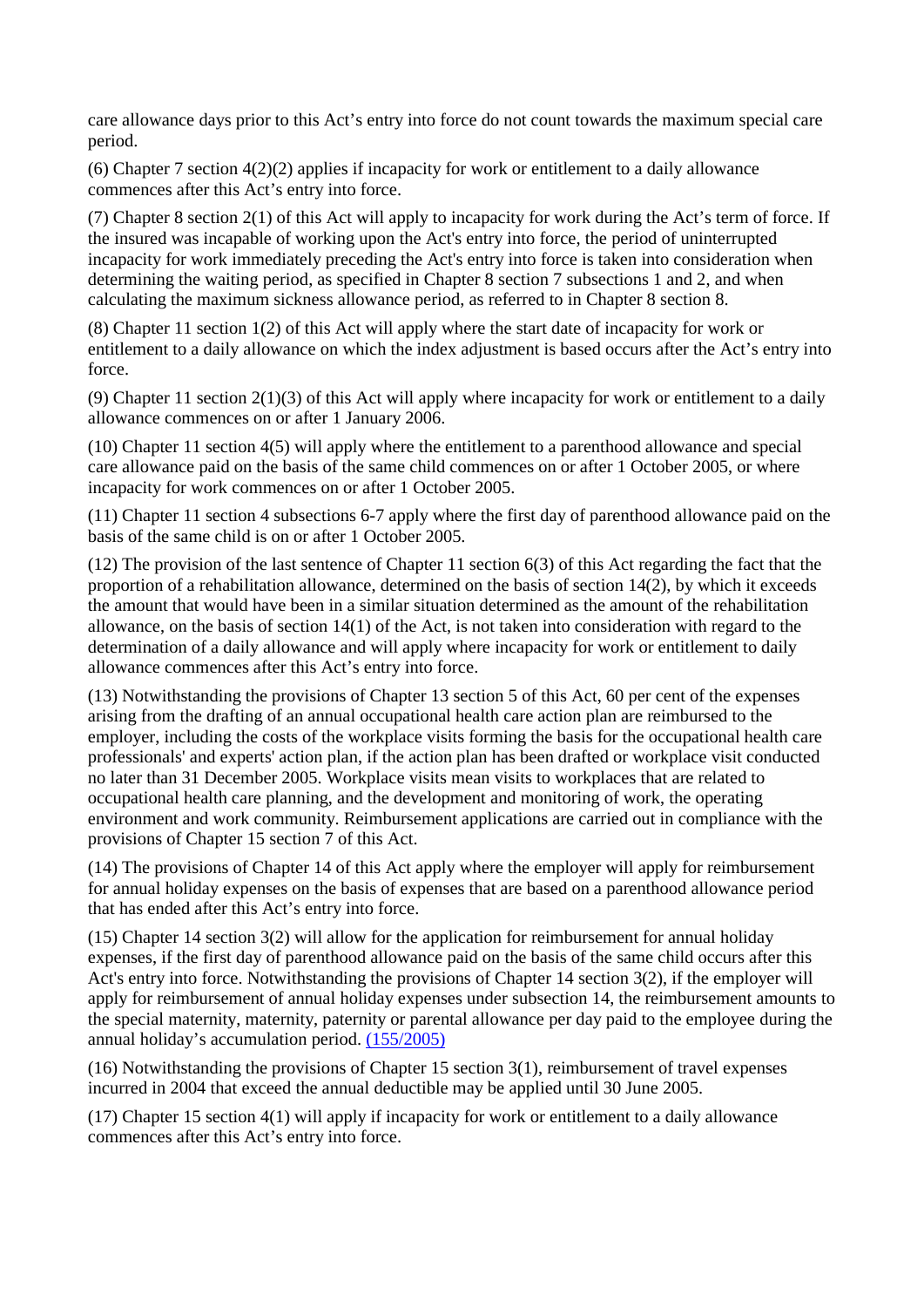(18) This Act's provisions regarding the relation of old-age pensions pursuant to the legislation governing employment pensions to sickness or parenthood allowance also apply to individual early retirement pensions.

(19) Measures necessary to implement the Act may be taken before the Act enters into force.

## **Section 2**

# **Repealed legislation**

This Act repeals the following, including subsequent amendments:

1) The Health Insurance Act (364/1963) of 4 July 1963.

2) The Act on Reimbursement for Annual Holiday Expenses during the Parental Allowance Period for Employers (238/1994) of 30 March 1994.

# **Section 3**

# **Application provision (359/2010)**

If the Health Insurance Act (1224/2004) or the Act on Reimbursement for Annual Holiday Expenses during the Parental Allowance Period for Employers (238/1994), or a benefit granted or reimbursement paid in accordance with them, is referred to in another act or a provision based on such an act, this reference must be considered to mean the corresponding provisions pursuant to this Act or a benefit or reimbursement pursuant to this Act, unless otherwise provided in this Act. When this Act refers to the social security regulation, the reference is also considered to constitute a reference to the basic regulation, unless otherwise provided in this Act. (359/2010)

# **Amendment provisions' entry into force and application:**

# **11.3.2005/155:**

This Act will enter into force on 16 March 2005. However, Chapter 11 section 4(5) will enter into force on 1 October 2005. Chapter 18 section 2(1) and Chapter 21 section 1(15) will apply as from the start of 2005.

The Social Insurance Institution will amend, ex officio, decisions regarding the reimbursement of annual holiday expenses made prior to this Act's entry into force, if provisions valid before the Act's entry into force have been applied to the reimbursement.

An advance payment of the state contribution, granted in accordance with Chapter 18 section 2(1) of the act in force prior to this Act's entry into force, that is related to the minimum daily allowance expense of the sickness allowance, is deducted from an advance payment of the state contribution granted after this Act's entry into force. If the entire amount cannot be deducted from the first advance payment, the deduction is transferred to the subsequent advance payments.

# **18.3.2005/165:**

This Act will enter into force on 1 April 2005.

# **23.6.2005/461:**

This Act will enter into force on 1 July 2005.

Measures necessary to implement the Act may be taken before the Act enters into force.

# **21.10.2005/840:**

This Act will enter into force on 1 November 2005. Measures necessary to implement the Act may be taken before the Act enters into force.

# **11.11.2005/885:**

This Act will enter into force on 1 January 2006. Chapter 5 section 10 of the Act will remain in force until 31 December 2008.

Medicinal products for which a reasonable wholesale price but no special reimbursement status has been confirmed upon the Act's entry into force are eligible for basic reimbursement, to the extent seen at the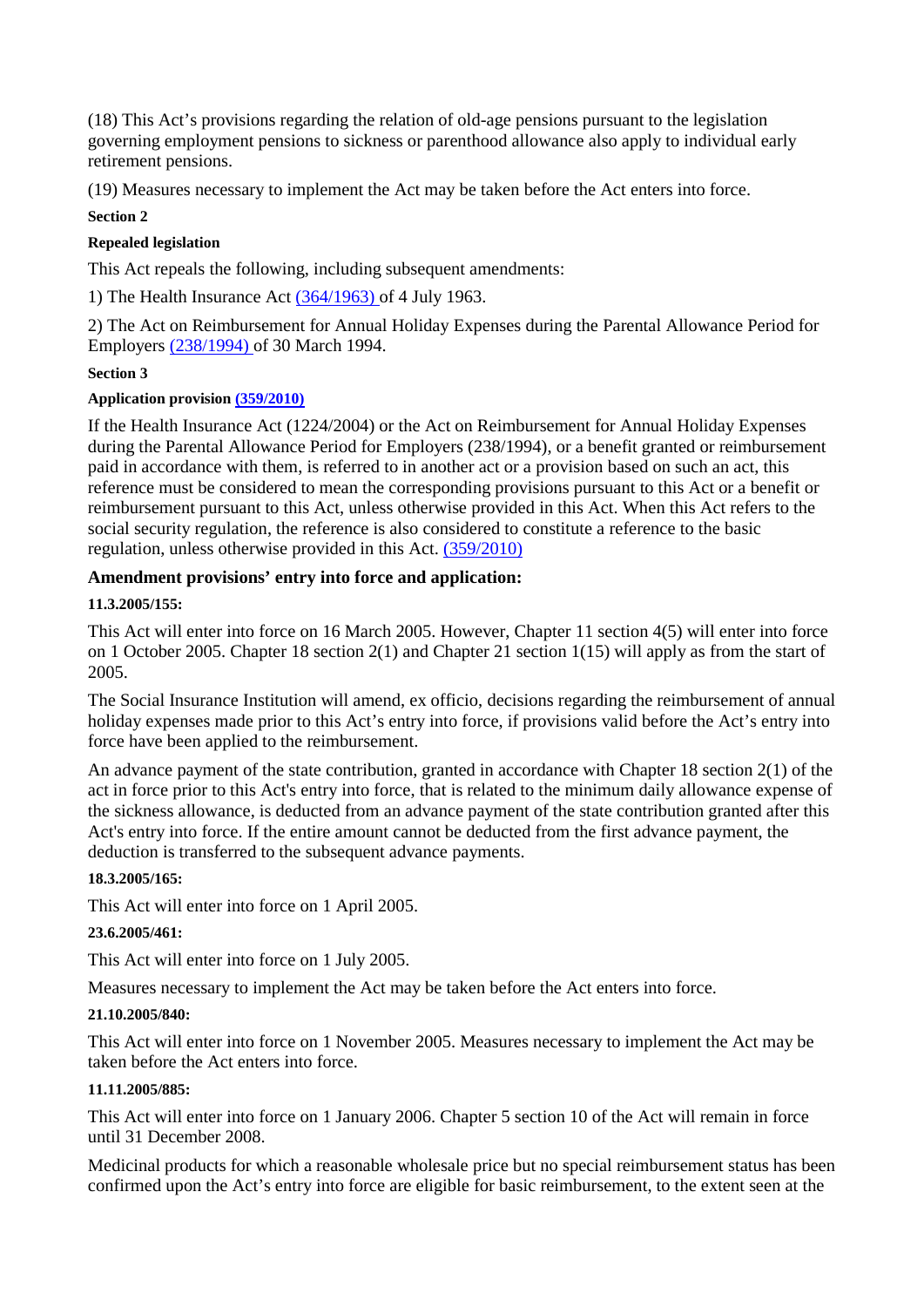time of entry into force, for five years from the Act's entry into force, but no longer than the reasonable wholesale price confirmed for the medicinal product and acceptable as a reimbursement criterion is valid, unless otherwise provided in subsection 3.

Medicinal products eligible for reimbursement under Chapter 5 section 5 upon the Act's entry into force are eligible for reimbursement, to the extent seen at the time of entry into force, for five years from the Act's entry into force, but no longer than the reasonable wholesale price confirmed for the medicinal product is valid.

Clinical nutritional preparations and ointments eligible for reimbursement upon the Act's entry into force are eligible for reimbursement, to the extent seen at the time of entry into force, for five years from the Act's entry into force, but no longer than the reasonable wholesale price confirmed for the nutritional preparation or ointment is acceptable as a reimbursement criterion is valid.

Medicinal products that have been determined as eligible for special reimbursement before 1 January 2004 will be eligible for special reimbursement for three years after this Act's entry into force, unless the reasonable wholesale price, confirmed for the medicinal product before 1 January 2004, that is acceptable as grounds for reimbursement has not become invalid before this time, and unless the Pharmaceuticals Pricing Board has initiated a re-evaluation of the medicine's eligibility for special reimbursement.

The Pharmaceuticals Pricing Board will reduce all wholesale prices of medicinal products valid upon this Act's entry into force by five per cent. The decision concerning the reduction of wholesale prices will enter into force on 1 January 2006. If the holder of a trading licence does not wish its product to be included in the reimbursement system at the reduced wholesale price, this licence holder may extricate its product from the reimbursement system as from 1 January 2006 by notifying the Pharmaceuticals Pricing Board of this in writing by 1 December 2005. Despite the appeal process, the Pharmaceuticals Pricing Board's decisions must be adhered to until the matter has been resolved by means of a final decision.

If a wholesale price application being processed by the Pharmaceuticals Pricing Board must be decided between 1 December 2005 and 31 December 2005, the Pharmaceuticals Pricing Board must take the five per cent price reduction, implemented at the beginning of 2006, into account when confirming the wholesale price. Prior to making a decision on the matter, the Pharmaceuticals Pricing Board must hear the applicant concerning the price reduction.

Notwithstanding the provisions of subsections 2-5, the Pharmaceuticals Pricing Board may, after hearing the Social Insurance Institution and the holder of the marketing authorisation, decide to abolish the reasonable wholesale price or eligibility for reimbursement of a clinical nutritional preparation or ointment, if the medicinal product's scope of use has expanded since the confirmation date of the wholesale price, or if a product containing the same active pharmaceutical ingredient or combination of pharmaceutical ingredients is available at a significantly lower price, or if the medicinal product's price is significantly lower in other Nordic or EU countries, or if some other criterion concerning the abolition of the reasonable wholesale price or eligibility for reimbursement or rejection of eligibility for basic reimbursement specified in Chapter 6 is fulfilled. A decision issued by the Pharmaceuticals Pricing Board under this subsection will enter into force in accordance with the provisions of Chapter 6 section 12(1).

The amount of money determined in Chapter 5 section 8(1) corresponds to the index number, as referred to in the Pension Index Act, confirmed for 2005.

Measures necessary to implement the Act may be taken before the Act enters into force.

# **22.12.2005/1113:**

This Act will enter into force on 1 January 2006. However, Chapter 8 section 10 of this Act will enter into force on 1 April 2006, and will retroactively apply to incapacity for work that begins on or after 1 January 2006.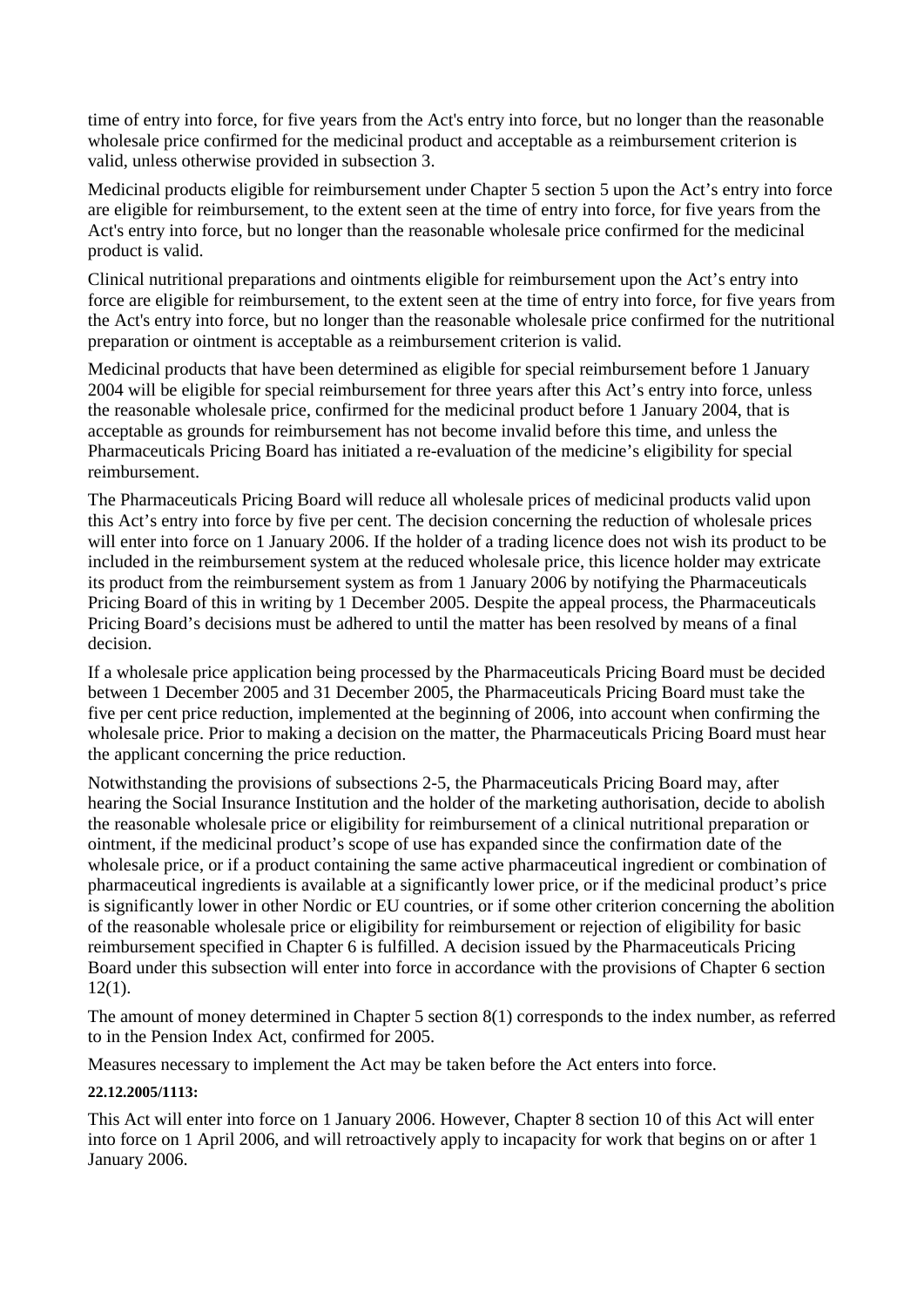For the first time, this Act will apply to health insurance daily allowance contribution and medical expenses contribution paid in 2006. However, tax will be withheld on the basis of the insured's health insurance contribution valid at the time of this Act's entry into force until the withholding criteria for 2006 enter into force.

This Act will apply to an employer's health insurance contribution paid on the basis of salary paid on or after 1 January 2006.

Notwithstanding the provisions of Chapter 11 section 2 of this Act, the provision valid at the time of this Act's entry into force will apply to income from work serving as the basis of a daily allowance, if incapacity for work or entitlement to a benefit commences prior to 1 January 2008.

Chapter 13 section 5(1) of this Act will apply to an employer's fiscal period beginning on 1 January 2006 or later, and to a fiscal period that has commenced in 2005 and over half of which takes place in 2006. The provision in force upon this Act's entry into force will apply to a fiscal period that has commenced in 2005 and under half of which takes place in 2006.

Measures necessary to implement the Act may be taken before the Act enters into force.

### **17.3.2006/199:**

This Act will enter into force on 1 May 2006.

### **8.6.2006/459:**

This Act will enter into force on 1 January 2007.

Measures necessary to implement the Act may be taken before the Act enters into force.

### **13.10.2006/890:**

This Act will enter into force on 1 January 2007.

Measures necessary to implement the Act may be taken before the Act enters into force.

### **22.12.2006/1264:**

This Act will enter into force on 1 January 2007.

### **22.12.2006/1276:**

This Act will enter into force on 1 January 2007.

Notwithstanding the provisions of Chapter 11 section 2(2)(1) and (2)(2) of this Act, the provision valid on 31 December 2005 will apply to income from work serving as the basis of a daily allowance, if incapacity for work or entitlement to a benefit commences prior to 1 January 2008. However, confirmed income, as referred to in section 112 of the Self-employed Persons' Pensions Act (1272/2006), may be used when labour income, as referred to in Chapter 11 section 4 in the event the incapacity for work or entitlement to benefit commences on or after 1 January 2007.

### **22.12.2006/1301:**

This Act will enter into force on 1 January 2007.

A decision by the Social Security Appeal Board ruling on an appeal concerning a Social Insurance Board decision may not be appealed in the Insurance Court.

### **22.12.2006/1342:**

This Act will enter into force on 1 January 2007. It will apply to parenthood allowance, if the first day of parenthood allowance paid on the basis of the same child falls on or after 1 January 2007, and to the reimbursement for annual holiday expenses paid for employers, if parental allowance has been paid on the basis of the same child for the first time after this Act's entry into force.

The amounts of money determined in Chapter 11 section 1(2) correspond with the level of the index number, as referred to in the first sentence of section 9(2) of the Employees Pensions Act (395/1961), confirmed for 2004.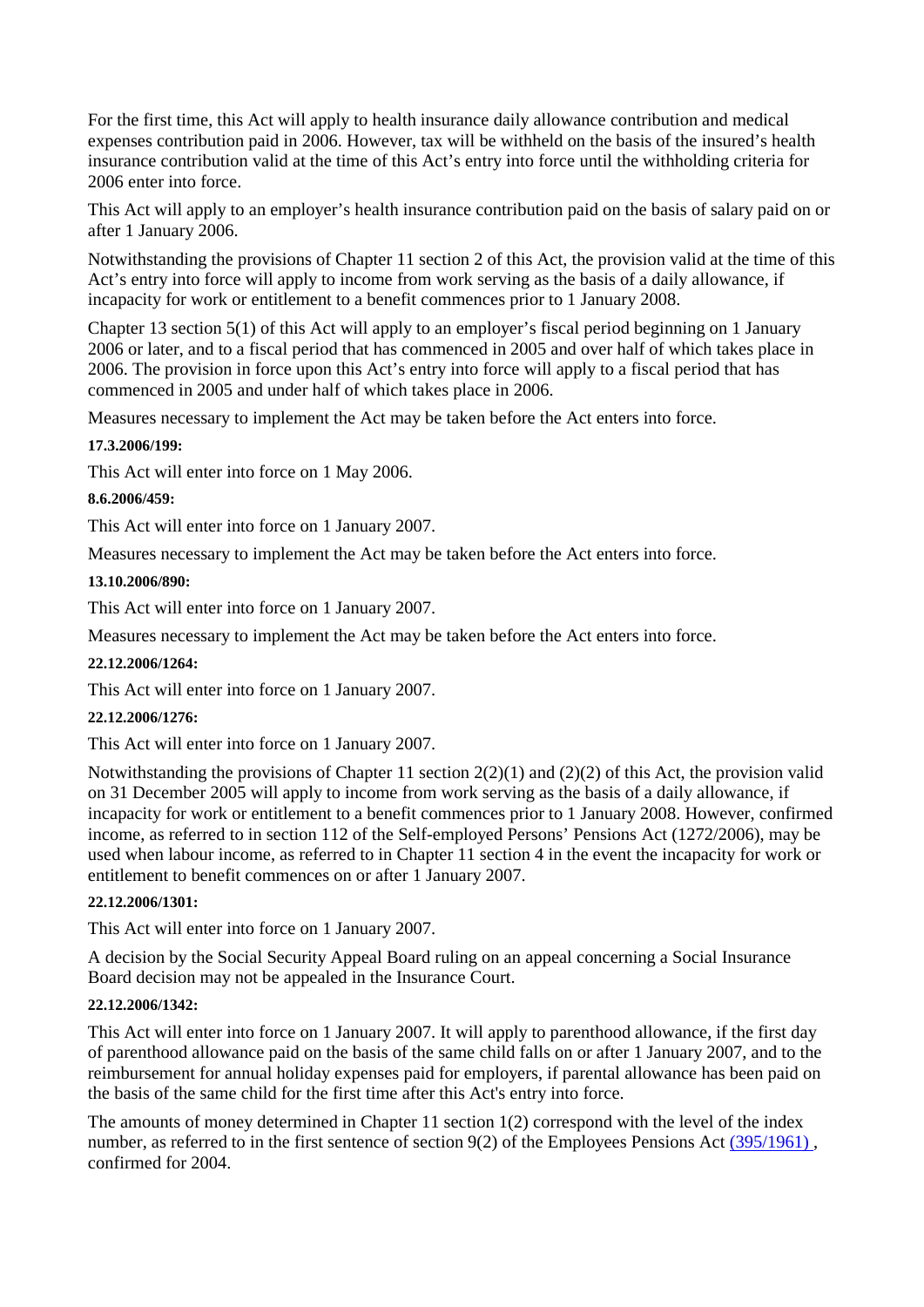In 2007, the health insurance daily allowance contribution amounts to 0.75 per cent of earned income, labour income, or other payment criterion for the daily allowance contribution specified in Chapter 18 sections 15-18, while the employer's health insurance contribution amounts to 2.05 per cent of salary, as referred to in the Act on the Employer's Social Security Contribution (366/1963).

In 2007, the entrepreneur's additional funding contribution amounts to 0.16 per cent of labour income pursuant to the insurance specified in the Self-employed Persons' Pensions Act (1272/2006).

## **26.10.2007/912:**

This Act will enter into force on 1 November 2007.

Chapter 11 section 10a of this Act will apply to a parenthood allowance that has commenced after the Act's entry into force.

Measures necessary to implement the Act may be taken before the Act enters into force.

### **7.12.2007/1203:**

This Act will enter into force on 1 January 2008. Units providing public health care services will be reimbursed in accordance with section 16a(1) with regard to expenses incurred on or after 1 January 2008. The Social Insurance Institution will reimburse certain public health care service provider expenses as from 1 January 2009. Section 16a(3) of the Act also will apply to receivables incurred prior to this Act's entry into force.

Measures necessary to implement the Act may be taken before the Act enters into force.

### **21.12.2007/1364:**

This Act will enter into force on 1 January 2008.

For the first time, this Act will apply to health insurance daily allowance contribution and medical expenses contribution paid for 2008. However, tax will be withheld on the basis of the health insurance daily allowance contribution and medical expenses contribution valid at the time of this Act's entry into force until the withholding criteria for 2008 enter into force.

This Act will apply to an employer's health insurance contribution paid on the basis of salary paid on or after 1 January 2008.

Notwithstanding the provisions of Chapter 11 section 2 of this Act, the provisions valid at the time of this Act's entry into force will apply to labour income serving as the basis of daily allowance, if incapacity for work or entitlement to a benefit commences prior to 1 January 2010.

Measures necessary to implement the Act may be taken before the Act enters into force.

# **18.4.2008/251:**

This Act will enter into force on 1 May 2008.

### **28.11.2008/770:**

This Act will enter into force on 1 January 2009.

Measures necessary to implement the Act may be taken before the Act enters into force.

### **5.12.2008/802:**

This Act will enter into force on 1 January 2009. However, Chapter 6 sections 18-24 of the Act will be first applied when determining the reference price categories that will enter into force on 1 April 2009, while the provisions regarding the eligibility for reimbursement of products included in the reference price system, as specified in Chapter 5 sections 1 and 4-9 of the Act, will apply as from 1 April 2009.

The reference price categories referred to in this Act will be established for the first time from 1 May 2009. When establishing the reference price groups for the first time, the Pharmaceuticals Pricing Board will publish a list of the medicinal products eligible for reimbursement regarding which the holders of marketing authorisations must submit a price notification, as referred to in Chapter 6 section 20of the Act, no later than 16 February 2009. Price notifications must be submitted to the Pharmaceuticals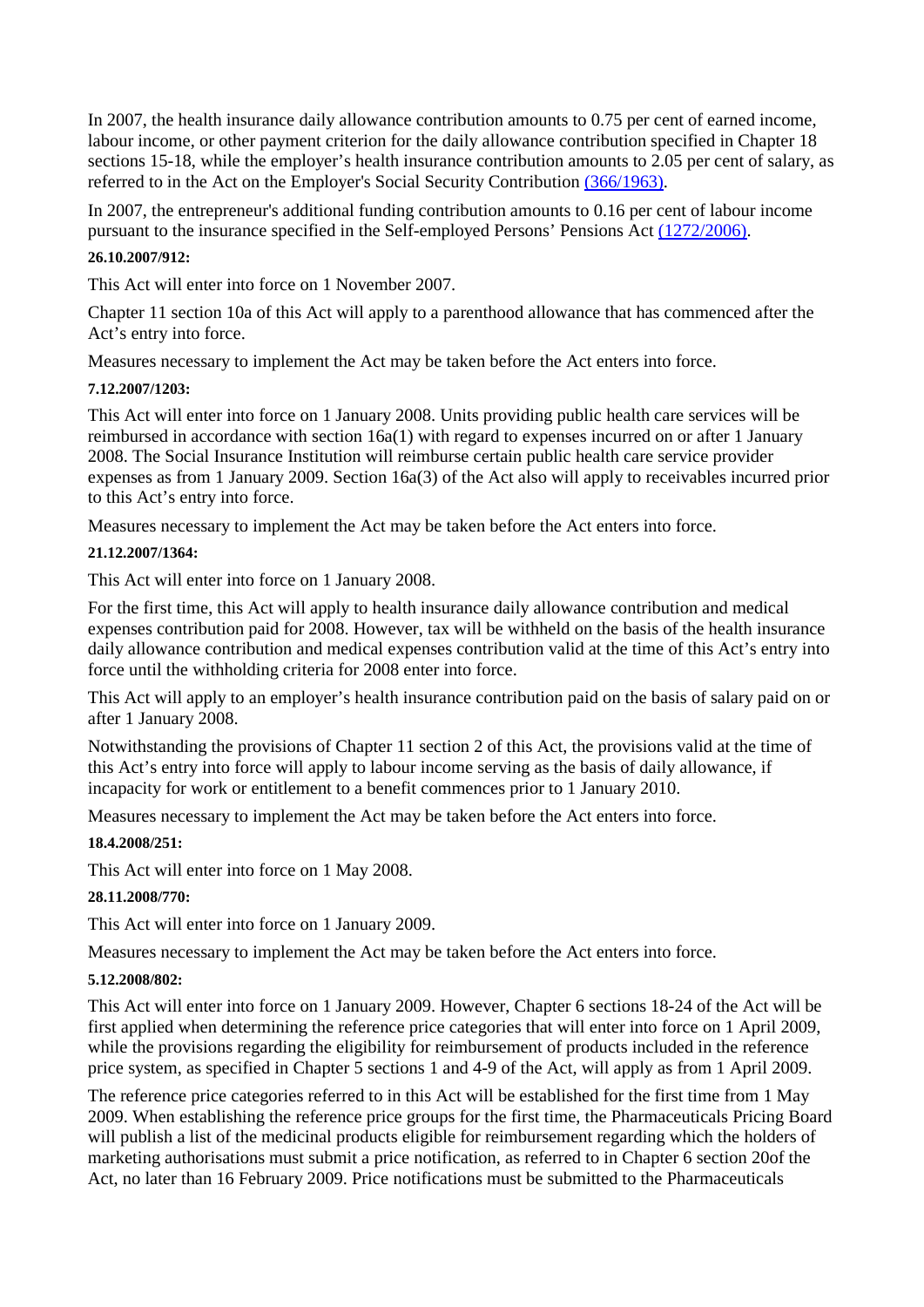Pricing Board by 27 February 2009. In connection with the determination of reference prices, a product for which a notification regarding introduction to the market, as referred to in section 27 of the Act on Medicines (395/1987), has been submitted by 6 February 2009 and for which a price notification has been submitted within the aforementioned time limit will be considered a product, as referred to in Chapter 6 section 19(3). The Pharmaceuticals Pricing Board must issue a decision regarding the reference price categories, reference prices and medicinal products included in the reference price categories no less than seven days prior to the commencement of the first reference price period on 1 April 2009. Appealing a Board decision is stipulated in Chapter 6 section 26.

The fixed-term eligibility for reimbursement and wholesale price confirmed for a medicinal product prior to this Act's entry into force will be valid for the period determined in a Pharmaceuticals Pricing Board decision, unless the medicinal product is included in a reference price group before the end of the period by means of a Pharmaceuticals Pricing Board decision.

The amount of money determined in Chapter 5 section 8(1) corresponds to the index number, as referred to in the Pension Index Act, confirmed for 2008.

Measures necessary to implement the Act may be taken before the Act enters into force.

### **5.12.2008/804:**

This Act will enter into force on 1 January 2009.

Measures necessary to implement the Act may be taken before the Act enters into force.

### **19.12.2008/914:**

This Act will enter into force on 1 January 2009.

# **19.12.2008/986:**

This Act will enter into force on 1 January 2009.

Section 23(2) of this Act will be applied for the first time when confirming the contribution percentage of the medical expenses contribution for 2010.

Measures necessary to implement the Act may be taken before the Act enters into force.

### **19.12.2008/994:**

This Act will enter into force on 1 January 2009.

This Act will apply to daily allowances in the event the insured's incapacity for work or entitlement to a benefit commences on or after 1 July 2009.

If the incapacity for work or entitlement to a benefit of a grant recipient, as referred to in the Farmers' Pensions Act (1280/2006), commences between 1 July 2009 and 31 December 2010, including said dates, income from work, as specified in Chapter 11 section 2(1)(2) and subsection 2, will be applied as a criterion for daily allowances, as laid down in Chapter 1 section 4(1)(6), when assessing income from work in accordance with Chapter 11 section 4.

Chapter 18 section 14(2)(10) and Chapter 18 section 15(3)(9) will first be applied when determining the insured's medical expenses contribution and daily allowance contribution for 2009.

Measures necessary to implement the Act may be taken before the Act enters into force.

### **27.3.2009/195:**

This Act will enter into force on 1 April 2009. However, it will apply as from 1 January 2009.

Measures necessary to implement the Act may be taken before the Act enters into force.

### **26.6.2009/531:**

This Act will enter into force on 1 January 2010.

Measures necessary to implement the Act may be taken before the Act enters into force.

# **26.6.2009/532:**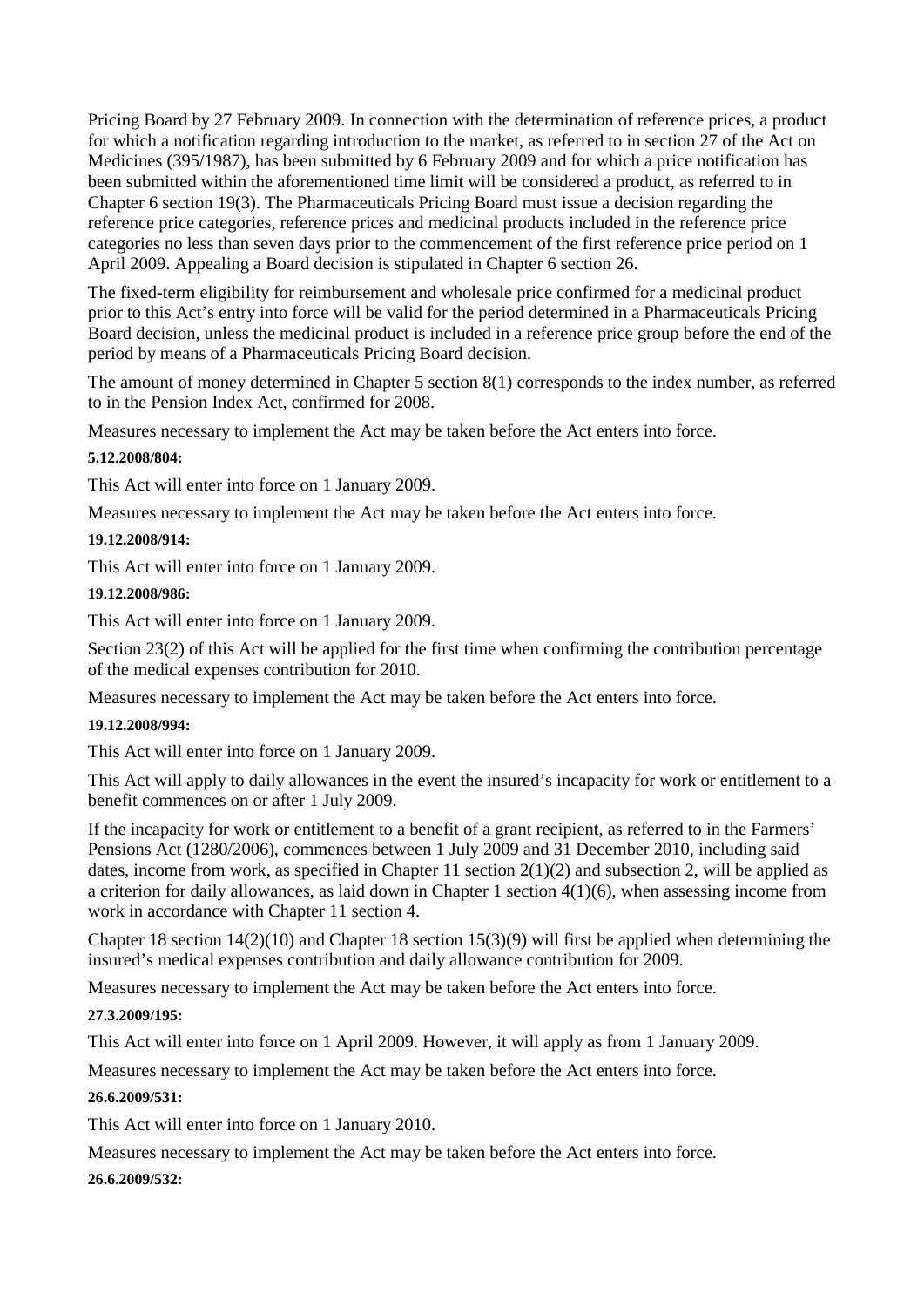This Act will enter into force on 1 January 2010.

This Act will apply to partial sickness allowance in the event the insured's entitlement to partial sickness allowance commences on or after 1 January 2010.

Measures necessary to implement the Act may be taken before the Act enters into force.

### **16.10.2009/788:**

This Act will enter into force on 1 November 2009.

Measures necessary to implement the Act may be taken before the Act enters into force.

## **20.11.2009/929:**

This Act will enter into force on 3 December 2009.

Measures necessary to implement the Act may be taken before the Act enters into force.

### **27.11.2009/962:**

This Act will enter into force on 1 January 2010.

The Act will apply to parenthood allowance in the event the first day of parenthood allowance paid on the basis of the same child falls on a date after the Act's entry into force.

### **11.12.2009/1047:**

This Act will enter into force on 1 January 2010.

Measures necessary to implement the Act may be taken before the Act enters into force.

### **22.12.2009/1201:**

This Act will enter into force on 1 January 2010.

The provisions valid at the time of this Act's entry into force will apply to a training allowance and employment subsidy, as laid down in the Act on the Public Employment Service (1295/2002), that has been granted prior to this Act's entry into force.

### **29.12.2009/1640:**

This Act will enter into force on 1 August 2010. If the insured is incapable of working and this incapacity to work has commenced prior to this Act's entry into force, the provisions valid upon this Act's entry into force will apply to sickness allowance and partial sickness allowance. Measures necessary to implement the Act may be taken before the Act enters into force.

# **14.5.2010/359:**

This Act will enter into force on 19 May 2010.

Measures necessary to implement the Act may be taken before the Act enters into force.

# **21.5.2010/437:**

This Act will enter into force on 1 July 2010.

Measures necessary to implement the Act may be taken before the Act enters into force.

### **21.5.2010/438:**

This Act will enter into force on 1 September 2010.

Measures necessary to implement the Act may be taken before the Act enters into force.

# **11.6.2010/513:**

This Act will enter into force on 1 September 2010.

# **24.6.2010/655:**

This Act will enter into force on 1 August 2010.

# **20.8.2010/700:**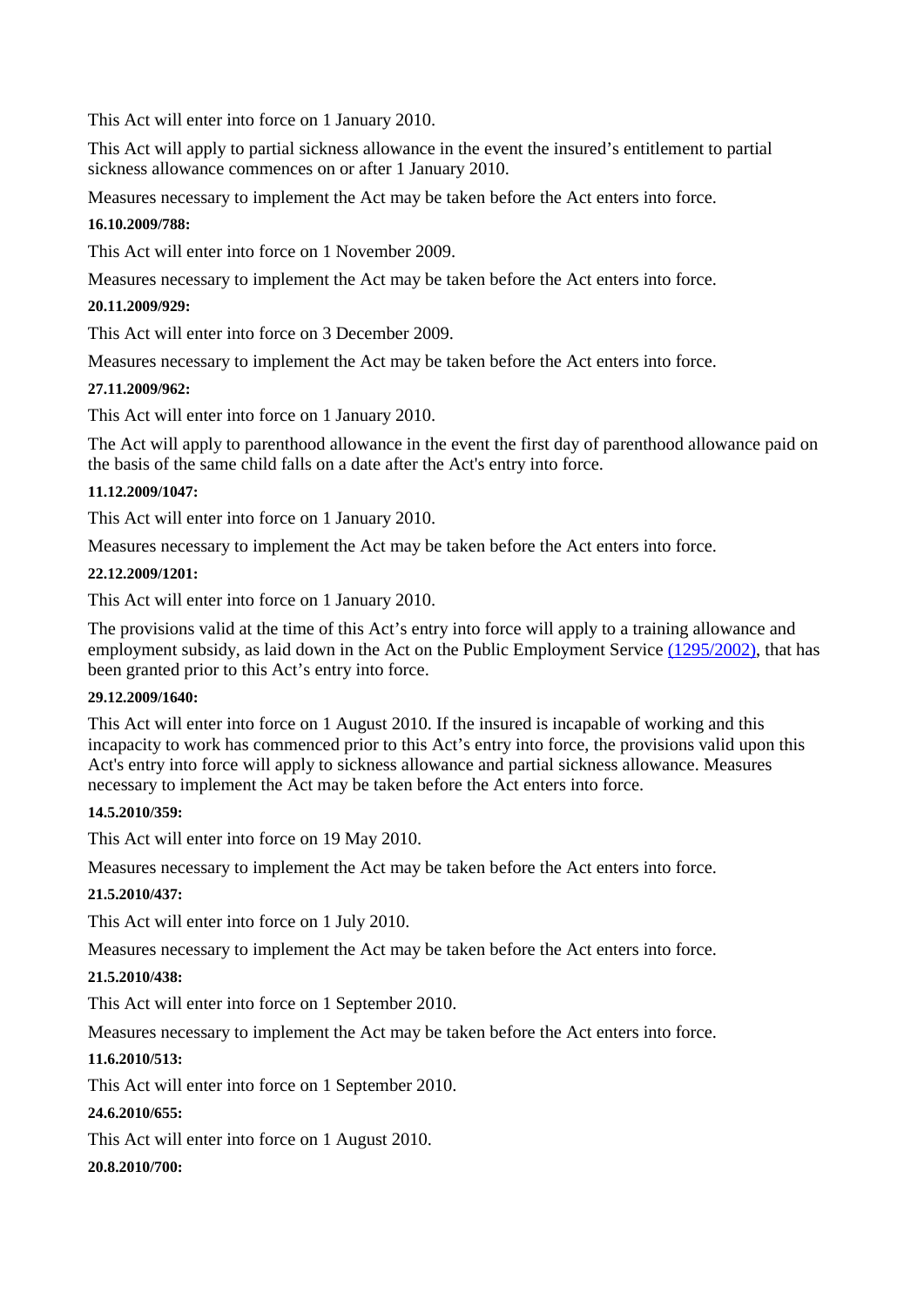This Act will enter into force on 1 January 2011. However, section 24 of the Act will only enter into force on 1 November 2010.

Measures necessary to implement the Act may be taken before the Act enters into force.

# **20.8.2010/708:**

This Act will enter into force on 1 March 2011.

# **15.10.2010/875:**

This Act will enter into force on 1 January 2011.

Measures necessary to implement the Act may be taken before the Act enters into force.

# **5.11.2010/939:**

This Act will enter into force on 1 January 2011.

# **3.12.2010/1056:**

This Act will enter into force on 1 January 2011.

This Act will apply to the reimbursement of expenses incurred by an employer through the arrangement of occupational health care services, if the employer's fiscal period ends on or after 31 December 2011. This Act will apply to the reimbursement of expenses incurred on or after 1 January 2012 by an entrepreneur or other self-employed person through the arrangement of occupational health care services.

Measures necessary to implement the Act may be taken before the Act enters into force.

# **17.12.2010/1142:**

This Act will enter into force on 1 January 2011. Chapter 11 section 7 of this Act will enter into force on 1 March 2011.

The amounts of money specified in Chapter 11 section 1 and Chapter 7 section 1 of this Act correspond to the value of the income coefficient, as referred to in section 96 of the Employees Pensions Act (395/2006) , in 2010, and the amount of money related to the annual deductible, as referred to in Chapter 5 section 8(1) of this Act, and the minimum daily allowance specified in Chapter 11(7) corresponds to the index number according to which the amount of national pensions paid during January 2010 has been calculated.

The first increase, as referred to in Chapter 11 section 7, pursuant to the Pension Index Act (456/2001) will be carried out upon the Act's entry into force.

Measures necessary to implement the Act may be taken before the Act enters into force.

# **21.12.2010/1246:**

This Act will enter into force on 1 January 2011.

Measures necessary to implement the Act may be taken before the Act enters into force.

# **21.12.2010/1247:**

This Act will enter into force on 1 July 2011.

However, Chapter 9 section 11(3) of the Act will only enter into force on 1 January 2011.

The Act will apply if incapacity for work, as referred to in Chapter 8 section 9, commences on or after 1 July 2011.

Measures necessary to implement the Act may be taken before the Act enters into force.

# **30.12.2010/1334:**

This Act will enter into force on 1 May 2011.

Measures necessary to implement the Act may be taken before the Act enters into force.

# **4.2.2011/102:**